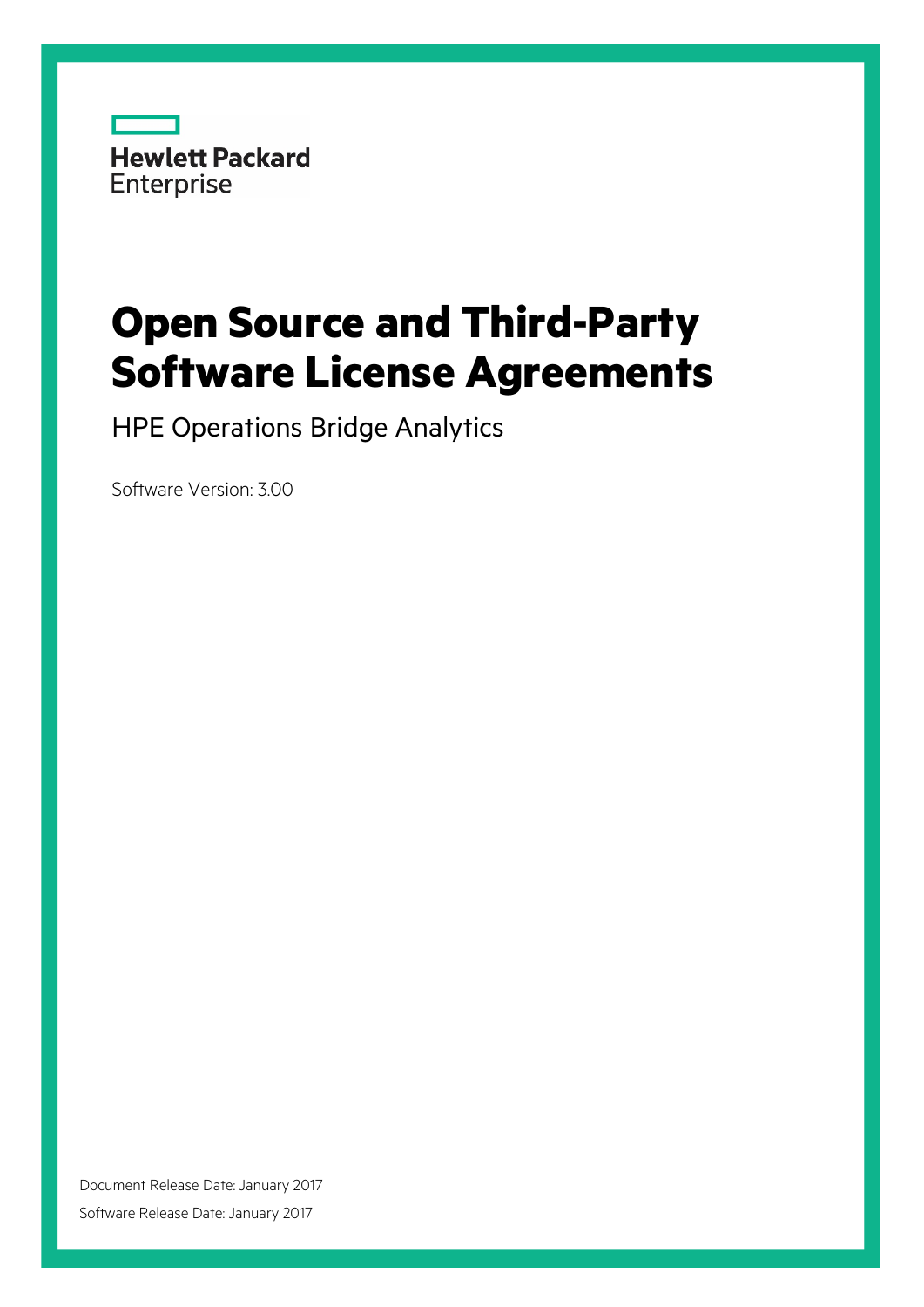# Documentation Updates

To check for recent updates or to verify that you are using the most recent edition of a document, go to: https://softwaresupport.hpe.com/.<br>This site requires that you register for an HPE Passport and to sign in. To regist **Create an Account** on the HPE Passport login page.

You will also receive updated or new editions if you subscribe to the appropriate product support service. Contact your HPE sales representative for details.

# Support

Visit the HPE Software Support site at: https://softwaresupport.hpe.com/.

Most of the support areas require that you register as an HPE Passport user and to sign in. Many also require a support contract. To register for an HPE Passport ID, click **Register** on the HPE Support site or click **Create an Account** on the HPE Passport login page.

To find more information about access levels, go to: https://softwaresupport.hpe.com/web/softwaresupport/access-levels.

**HPE Software Solutions Now** accesses the Solution and Integration Portal website. This site enables you to explore HPE product solutions to meet your business needs, includes a full list of integrations between HPE products, as well as a listing of ITIL processes. The URL for this website is: https://softwaresupport.hpe.com/km/KM01702731.

# Legal Notices

# Warranty

The only warranties for Hewlett Packard Enterprise products and services are set forth in the express warranty statements accompanying such products and services. Nothing herein should be construed as constituting an additional warranty. Hewlett Packard Enterprise shall not be liable for technical or editorial errors or omissions contained herein.

The information contained herein is subject to change without notice.

# Restricted Rights Legend

Confidential computer software. Valid license from Hewlett Packard Enterprise required for possession, use or copying. Consistent with FAR 12.211 and 12.212, Commercial Computer Software, Computer Software Documentation, and Technical Data for Commercial Items are licensed to the U.S. Government under vendor's standard commercial license.

# Copyright Notice

© 2016 - 2017 Hewlett Packard Enterprise Development LP

## Trademark Notices

Adobe® and Acrobat® are trademarks of Adobe Systems Incorporated.

AMD, the AMD Arrow symbol and ATI are trademarks of Advanced Micro Devices, Inc.

Citrix® and XenDesktop® are registered trademarks of Citrix Systems, Inc. and/or one more of its subsidiaries, and may be registered in the United States Patent and Trademark Office and in other countries.

Google™ and Google Maps™ are trademarks of Google Inc.

Intel®, Itanium®, Pentium®, and Intel® Xeon® are trademarks of Intel Corporation in the U.S. and other countries.

iPad® and iPhone® are trademarks of Apple Inc.

Java is a registered trademark of Oracle and/or its affiliates. Linux® is the registered trademark of Linus Torvalds in the U.S. and other countries.

Microsoft®, Windows®, Lync®, Windows NT®, Windows® XP, Windows Vista® and Windows Server® are either registered trademarks or trademarks of Microsoft

Corporation in the United States and/or other countries.

NVIDIA® is a trademark and/or registered trademark of NVIDIA Corporation in the U.S. and other countries.

Oracle is a registered trademark of Oracle Corporation and/or its affiliates.

Red Hat® is a registered trademark of Red Hat, Inc. in the United States and other countries.

SAP® is the trademark or registered trademark of SAP SE in Germany and in several other countries.

UNIX® is a registered trademark of The Open Group.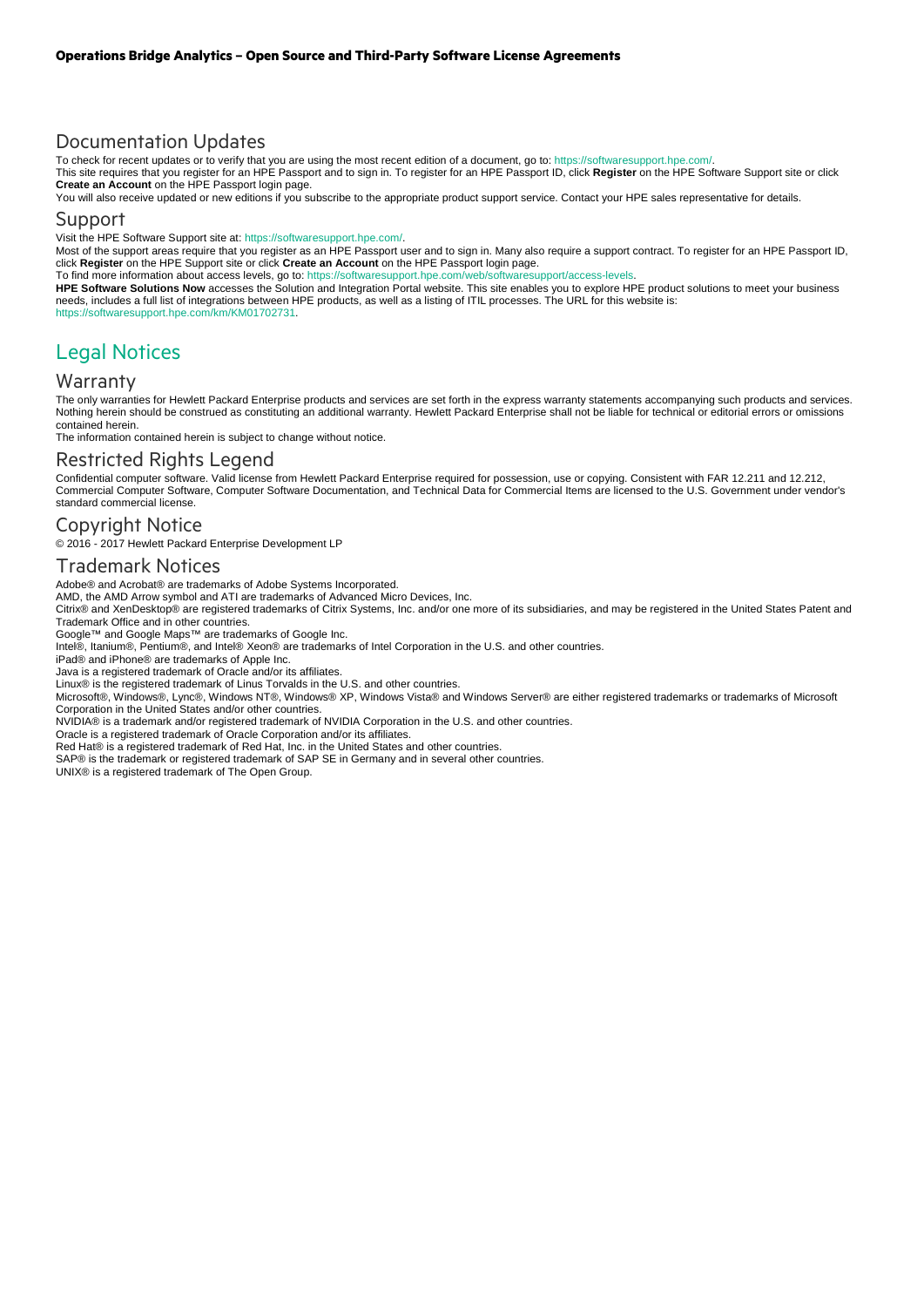# **Contents**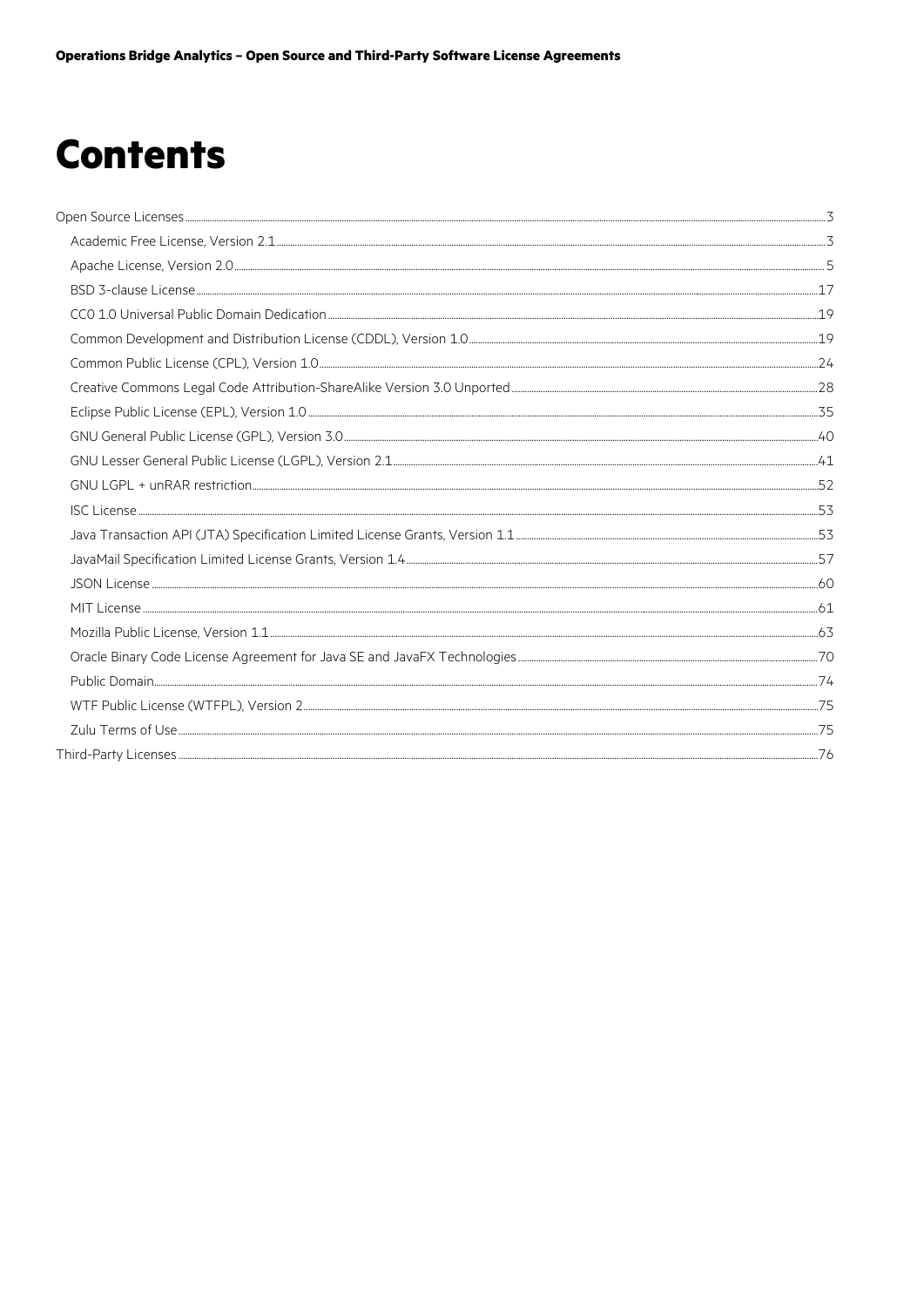# **Open Source Licenses**

HPE acknowledges the use of the following open source components under the licenses shown below.

# <span id="page-3-0"></span>**Academic Free License, Version 2.1**

<span id="page-3-1"></span>HPE acknowledges the redistribution of the following open source components that are provided under this license:

- $\bullet$  dGrid 0.3.7
- Dojo Toolkit 1.10

# Larry Rosen has ceased to use or recommend any version # of the Academic Free License below version 2.1

The Academic Free License v. 2.1

This Academic Free License (the "License") applies to any original work of authorship (the "Original Work") whose owner (the "Licensor") has placed the following notice immediately following the copyright notice for the Original Work:

Licensed under the Academic Free License version 2.1

1) Grant of Copyright License. Licensor hereby grants You a world-wide, royalty-free, non-exclusive, perpetual, sublicenseable license to do the following:

- a) to reproduce the Original Work in copies;
- b) to prepare derivative works ("Derivative Works") based upon the Original Work;
- c) to distribute copies of the Original Work and Derivative Works to the public;
- d) to perform the Original Work publicly; and
- e) to display the Original Work publicly.

2) Grant of Patent License. Licensor hereby grants You a world-wide, royalty-free, non-exclusive, perpetual, sublicenseable license, under patent claims owned or controlled by the Licensor that are embodied in the Original Work as furnished by the Licensor, to make, use, sell and offer for sale the Original Work and Derivative Works.

3) Grant of Source Code License. The term "Source Code" means the preferred form of the Original Work for making modifications to it and all available documentation describing how to modify the Original Work. Licensor hereby agrees to provide a machine-readable copy of the Source Code of the Original Work along with each copy of the Original Work that Licensor distributes. Licensor reserves the right to satisfy this obligation by placing a machine-readable copy of the Source Code in an information repository reasonably calculated to permit inexpensive and convenient access by You for as long as Licensor continues to distribute the Original Work, and by publishing the address of that information repository in a notice immediately following the copyright notice that applies to the Original Work.

4) Exclusions From License Grant. Neither the names of Licensor, nor the names of any contributors to the Original Work, nor any of their trademarks or service marks, may be used to endorse or promote products derived from this Original Work without express prior written permission of the Licensor. Nothing in this License shall be deemed to grant any rights to trademarks, copyrights, patents, trade secrets or any other intellectual property of Licensor except as expressly stated herein. No patent license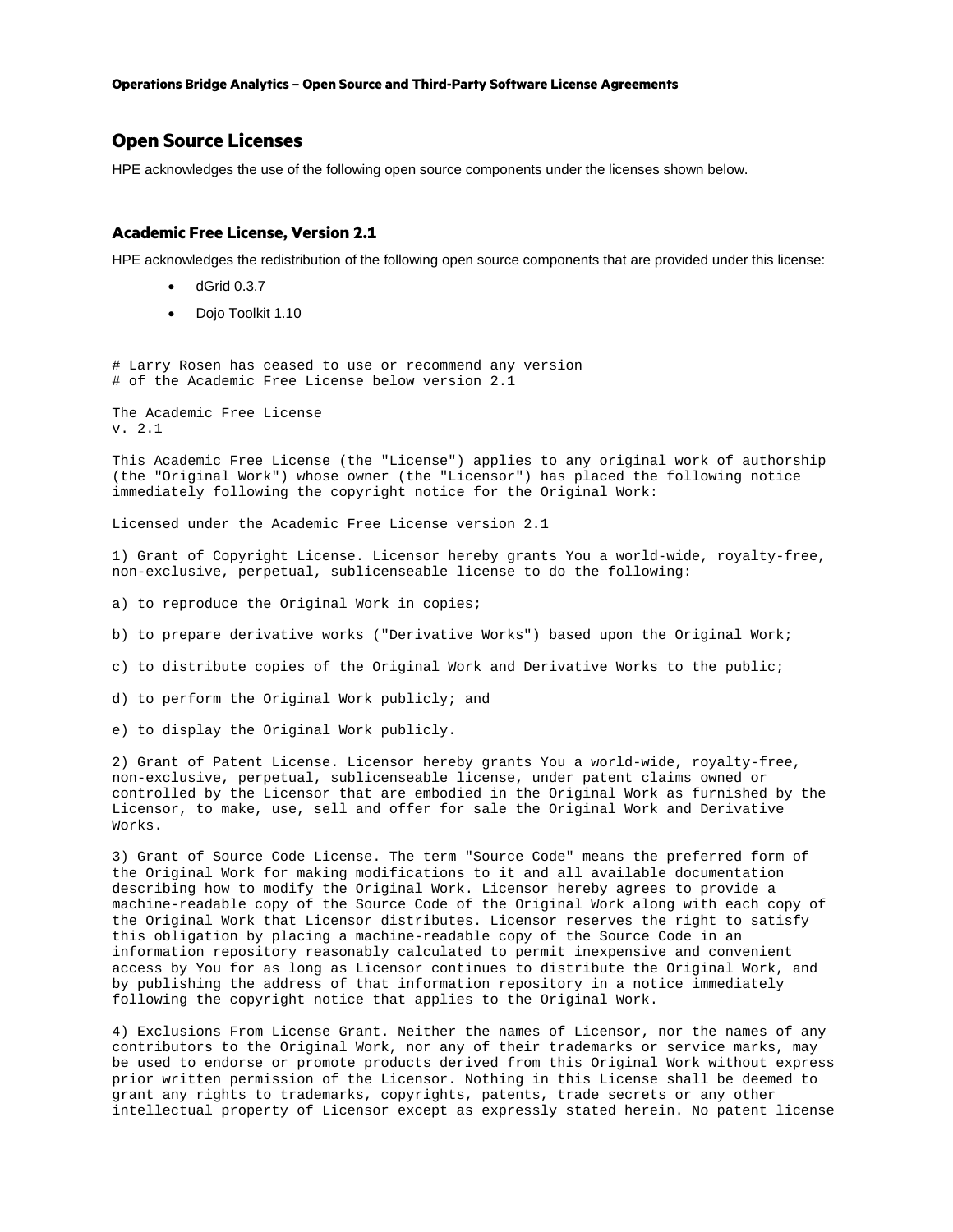is granted to make, use, sell or offer to sell embodiments of any patent claims other than the licensed claims defined in Section 2. No right is granted to the trademarks of Licensor even if such marks are included in the Original Work. Nothing in this License shall be interpreted to prohibit Licensor from licensing under different terms from this License any Original Work that Licensor otherwise would have a right to license.

5) This section intentionally omitted.

6) Attribution Rights. You must retain, in the Source Code of any Derivative Works that You create, all copyright, patent or trademark notices from the Source Code of the Original Work, as well as any notices of licensing and any descriptive text identified therein as an "Attribution Notice." You must cause the Source Code for any Derivative Works that You create to carry a prominent Attribution Notice reasonably calculated to inform recipients that You have modified the Original Work.

7) Warranty of Provenance and Disclaimer of Warranty. Licensor warrants that the copyright in and to the Original Work and the patent rights granted herein by Licensor are owned by the Licensor or are sublicensed to You under the terms of this License with the permission of the contributor(s) of those copyrights and patent rights. Except as expressly stated in the immediately proceeding sentence, the Original Work is provided under this License on an "AS IS" BASIS and WITHOUT WARRANTY, either express or implied, including, without limitation, the warranties of NON-INFRINGEMENT, MERCHANTABILITY or FITNESS FOR A PARTICULAR PURPOSE. THE ENTIRE RISK AS TO THE QUALITY OF THE ORIGINAL WORK IS WITH YOU. This DISCLAIMER OF WARRANTY constitutes an essential part of this License. No license to Original Work is granted hereunder except under this disclaimer.

8) Limitation of Liability. Under no circumstances and under no legal theory, whether in tort (including negligence), contract, or otherwise, shall the Licensor be liable to any person for any direct, indirect, special, incidental, or consequential damages of any character arising as a result of this License or the use of the Original Work including, without limitation, damages for loss of goodwill, work stoppage, computer failure or malfunction, or any and all other commercial damages or losses. This limitation of liability shall not apply to liability for death or personal injury resulting from Licensor's negligence to the extent applicable law prohibits such limitation. Some jurisdictions do not allow the exclusion or limitation of incidental or consequential damages, so this exclusion and limitation may not apply to You.

9) Acceptance and Termination. If You distribute copies of the Original Work or a Derivative Work, You must make a reasonable effort under the circumstances to obtain the express assent of recipients to the terms of this License. Nothing else but this License (or another written agreement between Licensor and You) grants You permission to create Derivative Works based upon the Original Work or to exercise any of the rights granted in Section 1 herein, and any attempt to do so except under the terms of this License (or another written agreement between Licensor and You) is expressly prohibited by U.S. copyright law, the equivalent laws of other countries, and by international treaty. Therefore, by exercising any of the rights granted to You in Section 1 herein, You indicate Your acceptance of this License and all of its terms and conditions.

10) Termination for Patent Action. This License shall terminate automatically and You may no longer exercise any of the rights granted to You by this License as of the date You commence an action, including a cross-claim or counterclaim, against Licensor or any licensee alleging that the Original Work infringes a patent. This termination provision shall not apply for an action alleging patent infringement by combinations of the Original Work with other software or hardware.

11) Jurisdiction, Venue and Governing Law. Any action or suit relating to this License may be brought only in the courts of a jurisdiction wherein the Licensor resides or in which Licensor conducts its primary business, and under the laws of that jurisdiction excluding its conflict-of-law provisions. The application of the United Nations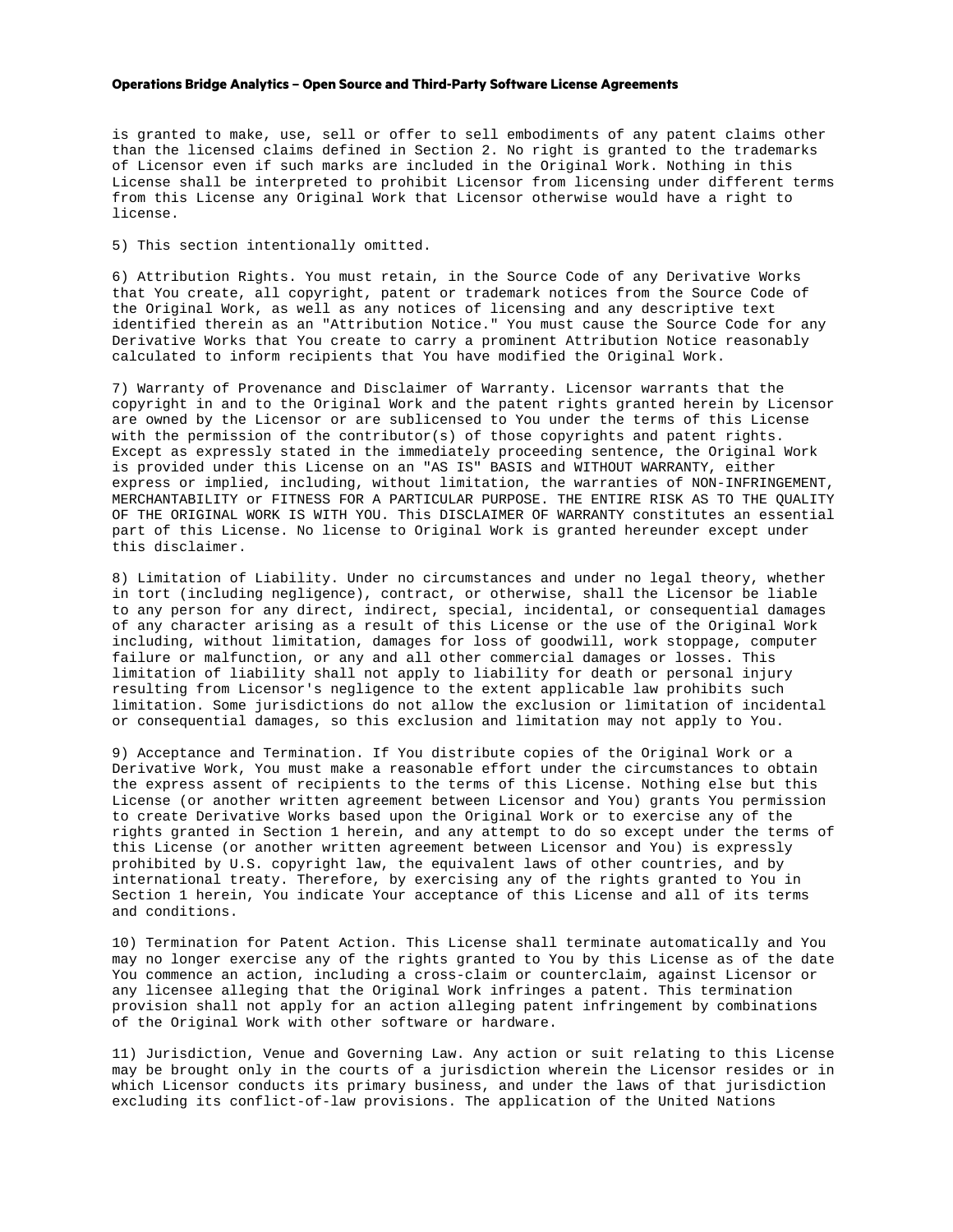Convention on Contracts for the International Sale of Goods is expressly excluded. Any use of the Original Work outside the scope of this License or after its termination shall be subject to the requirements and penalties of the U.S. Copyright Act, 17 U.S.C. § 101 et seq., the equivalent laws of other countries, and international treaty. This section shall survive the termination of this License.

12) Attorneys Fees. In any action to enforce the terms of this License or seeking damages relating thereto, the prevailing party shall be entitled to recover its costs and expenses, including, without limitation, reasonable attorneys' fees and costs incurred in connection with such action, including any appeal of such action. This section shall survive the termination of this License.

13) Miscellaneous. This License represents the complete agreement concerning the subject matter hereof. If any provision of this License is held to be unenforceable, such provision shall be reformed only to the extent necessary to make it enforceable.

14) Definition of "You" in This License. "You" throughout this License, whether in upper or lower case, means an individual or a legal entity exercising rights under, and complying with all of the terms of, this License. For legal entities, "You" includes any entity that controls, is controlled by, or is under common control with you. For purposes of this definition, "control" means (i) the power, direct or indirect, to cause the direction or management of such entity, whether by contract or otherwise, or (ii) ownership of fifty percent (50%) or more of the outstanding shares, or (iii) beneficial ownership of such entity.

15) Right to Use. You may use the Original Work in all ways not otherwise restricted or conditioned by this License or by law, and Licensor promises not to interfere with or be responsible for such uses by You.

This license is Copyright (C) 2003-2004 Lawrence E. Rosen. All rights reserved. Permission is hereby granted to copy and distribute this license without modification. This license may not be modified without the express written permission of its copyright owner.

# **Apache License, Version 2.0**

<span id="page-5-0"></span>HPE acknowledges the redistribution of the following open source components that are provided under this license:

- agrona 0.4.2
- Apache Avro 1.7.4
- Apache Axis 1.4
- Apache Axis2 Code Generation 1.6.3
- Apache Axis2 Data Binding 1.6.3
- Apache Axis2 JiBX Data Binding 1.6.3
- Apache Axis2 Kernel 1.6.3
- Apache Axis2 Transport HTTP 1.6.3
- Apache Axis2 Transport Local 1.6.3
- Apache Commons CLI 1.2
- Apache Commons Codec
- Apache Commons Collections 3.2.2
- Apache Commons Configuration 1.6
- Apache Commons Daemons 1.0.15
- Apache Commons Daemons prunsrv 1.0.15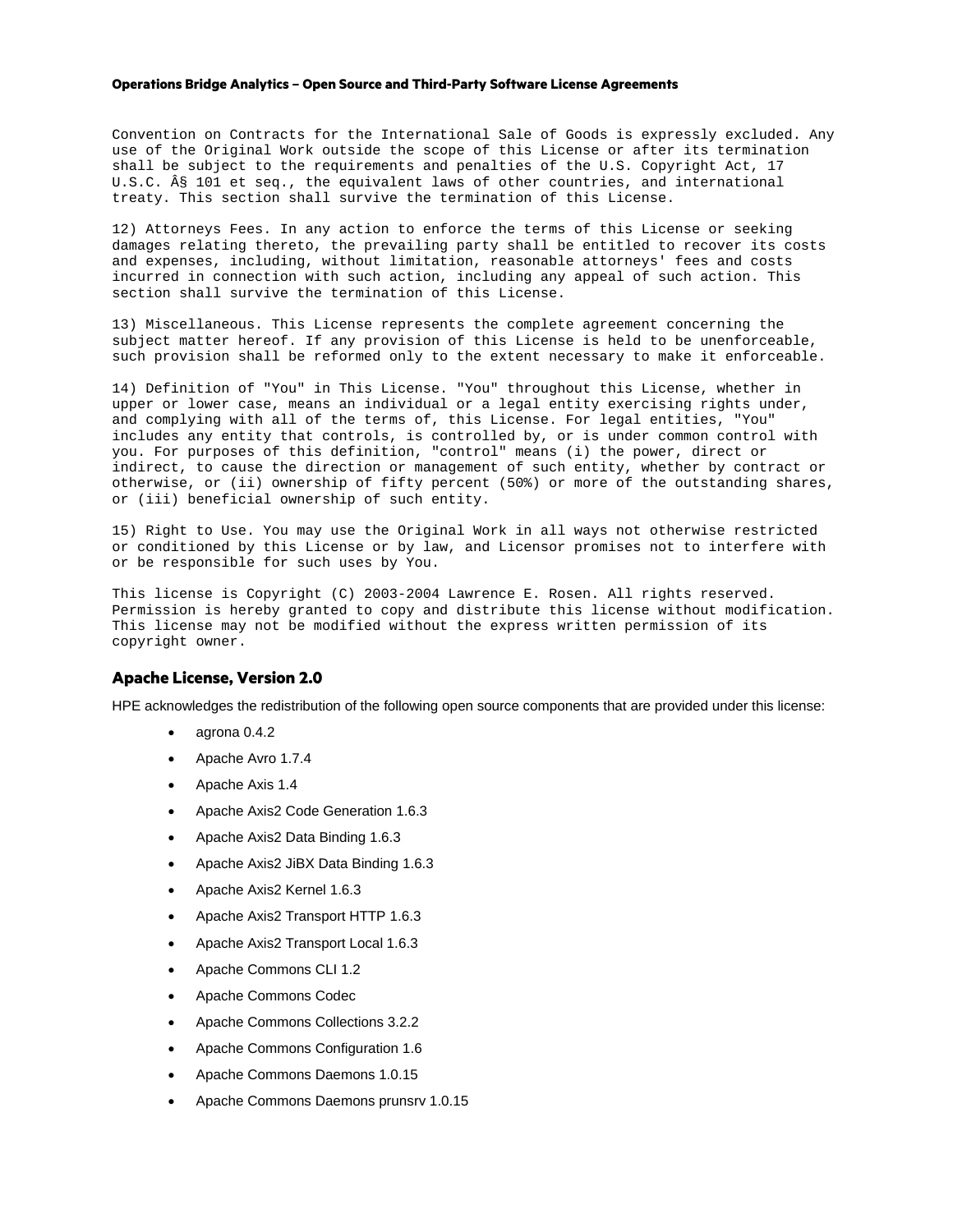- Apache Commons Discovery 0.2
- Apache Commons Exec 1.3
- Apache Commons IO 2.1
- Apache Commons Lang 3.3.2
- Apache Commons Logging 1.1.1
- Apache CXF 2.6.6
- Apache CXF API 2.6.6
- Apache CXF Command Line Tools 2.4.8
- Apache CXF Common Utilities 2.4.8
- Apache CXF Runtime Aegis Databinding 2.4.8
- Apache CXF Runtime Colocated Binding 2.4.8
- Apache CXF Runtime Core 2.6.6
- Apache CXF Runtime HTTP Binding 2.4.8
- Apache CXF Runtime JAXB DataBinding 2.6.6
- Apache CXF Runtime JAX-RS Frontend 2.6.6
- Apache CXF Runtime JAX-WS Frontend 1.0.63
- Apache CXF Runtime JMS Transport 2.4.8
- Apache CXF Runtime Local Transport 2.4.8
- Apache CXF Runtime Management 2.4.8
- Apache CXF Runtime Object Binding 2.4.8
- Apache CXF Runtime Simple Frontend 2.6.6
- Apache CXF Runtime SOAP Binding 2.6.6
- Apache CXF Runtime Transport Common Used Classes 2.4.8
- Apache CXF Runtime WS Addressing 2.6.6
- Apache CXF Runtime WS Policy 2.6.6
- Apache CXF Runtime WS Reliable Messaging 2.4.8
- Apache CXF Runtime WS Security 2.4.8
- Apache CXF Runtime XML Binding 2.6.6
- Apache CXF XJC Boolean Getter Plugin 2.4.0
- Apache CXF XJC Default Value Plugin 2.4.0
- Apache CXF XJC toString Plugin 2.4.0
- Apache Derby Database Engine and Embedded JDBC Driver 10.8.2.2
- Apache Extras Companion for Apache log4j 1.1
- Apache Felix Resolver 0.1.0
- Apache Flume 1.6.0
- Apache JAMES Mime4j 0.6
- Apache JAMES Mime4j Core 0.7.2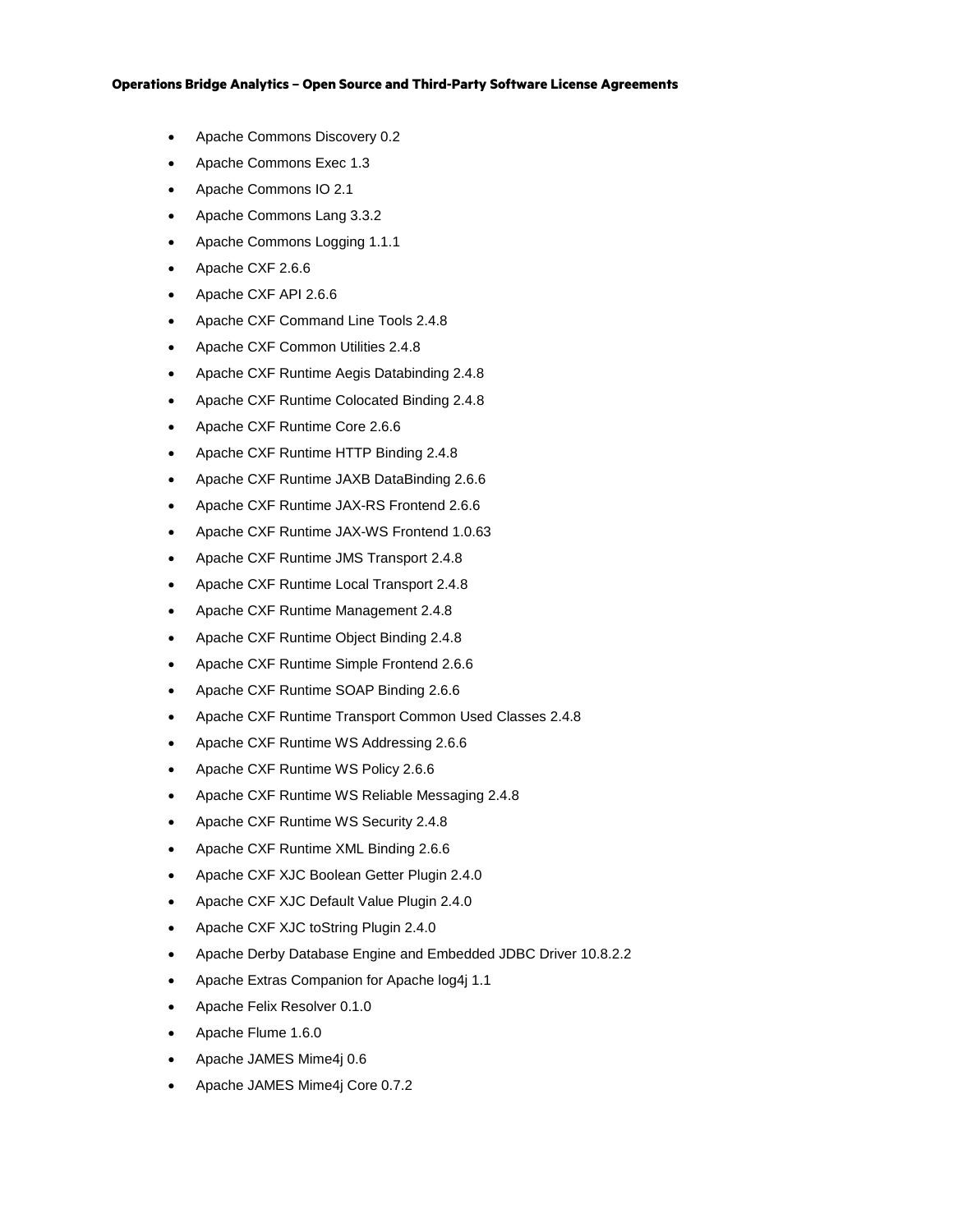- Apache Kafka 0.10.0.1
- Apache Log4j 1.2.17
- Apache Log4j API 2.1
- Apache Log4j Core 2.1
- Apache Log4j SLF4J Binding 2.1
- Apache MINA Core 2.0.4
- Apache Neethi 3.0.2
- Apache Thrift 0.70
- Apache Velocity 1.7
- Apache XBean Reflect 3.4
- Apache XML Security for Java 1.5.2
- Arquillian Config API 1.1.0
- Arquillian Container GlassFish Embedded 1.0.0
- Arquillian Core 1.0.3
- Arquillian OSGi Container 1.0.2
- Arquillian OSGi TestEnricher 1.0.2
- ASM helper minidev 1.0.2
- Async-Retry 0.0.7
- avalon-framework 4.1.3
- Axiom API 1.2.14
- Axiom Compatibility Classes 1.2.14
- Axiom Impl 1.2.14
- $\bullet$  axis 2.1.7
- axis-ant 1.4
- Batik CSS engine 1.7
- Batik external code 1.7
- Batik utility library 1.7
- Bcel 5.1
- Bean Validation API 1.1.0
- Bootstrap 3.3.1
- Bootstrap Combobox 1.1.6
- Bootstrap Date/Time Picker 0.0.11
- bootstrap-datepicker1.3.0
- bootstrap-fuelux 3.2.1
- CDI APIs 1.0
- Code Generation Library 3.1
- Commons BeanUtils 1.8.3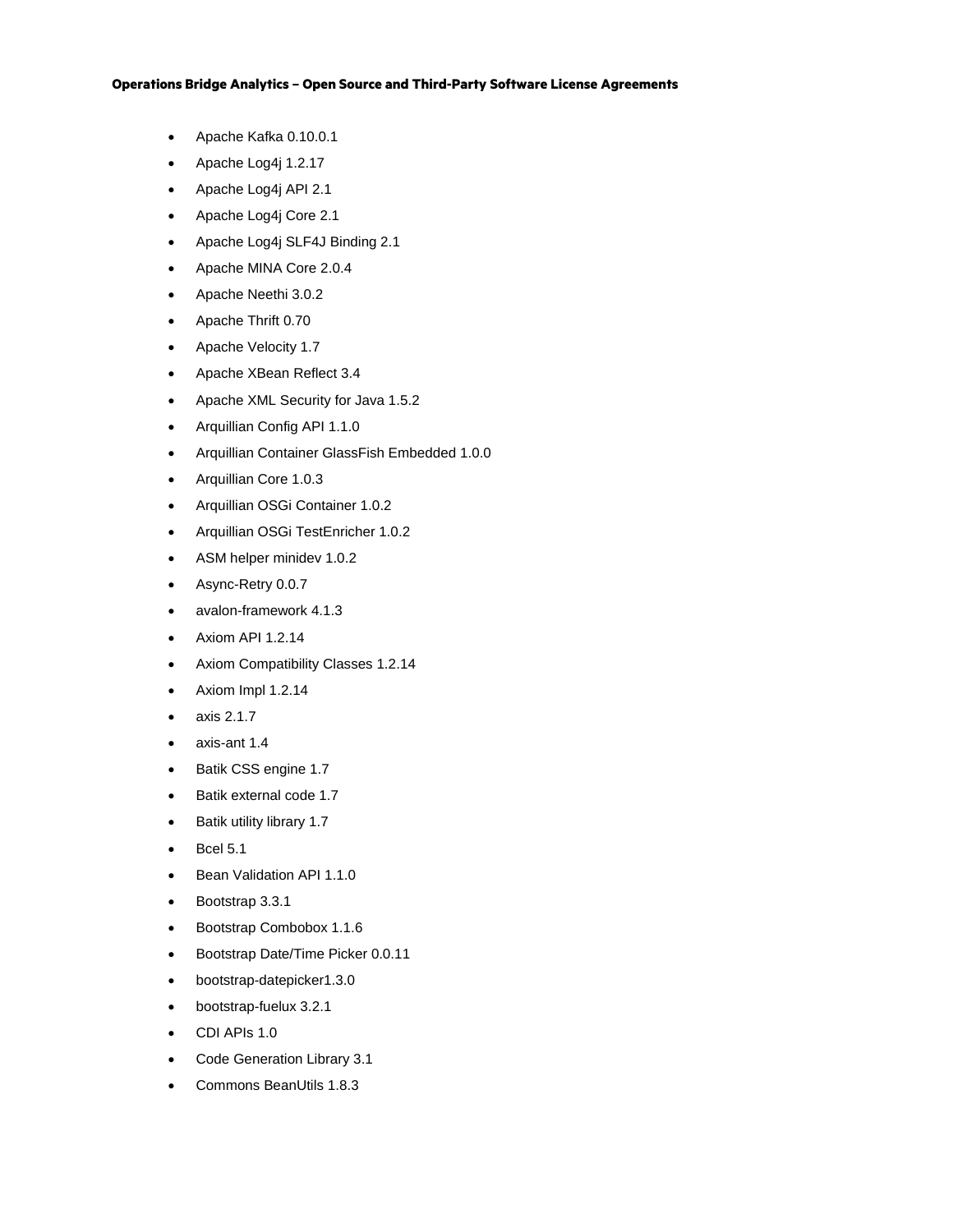- Commons BeanUtils Core 1.8.0
- Commons CLI 1.2
- Commons Codec 1.4
- Commons Compress 1.4.1
- Commons Configuration 1.6
- Commons DBCP 1.4
- Commons Discovery 0.2
- Commons IO 2.1
- Commons Lang 2.6
- Commons Logging 1.1.1
- Commons Lang 3.3.2
- Commons Math 2.2
- Commons Pool 1.5.4
- Commons Validator 1.4.0
- commons-beanutils-core 1.70
- Config 1.0.2
- Context.js
- Cubism 1.2.2
- Curator 2.11.0
- Curator Client 2.11.0
- Curator Framework 2.11.0
- Curator Recipes 2.11.0
- Curator Testing 2.11.0
- Data Mapper for Jackson 1.9.9
- Digester 1.8
- Discovery 0.2
- Disruptor Framework 3.3.2
- EasyMock 3.0
- Ehcache 2.8.0
- Ezmorph 1.0.6
- FastInfoset 1.2.7
- FileUpload 1.2
- FindBugs-jsr305 1.3.9
- Flume Auth 1.6.0
- Flume NG 1.6.0
- flyway-core 2.2
- FreeMarker 2.3.23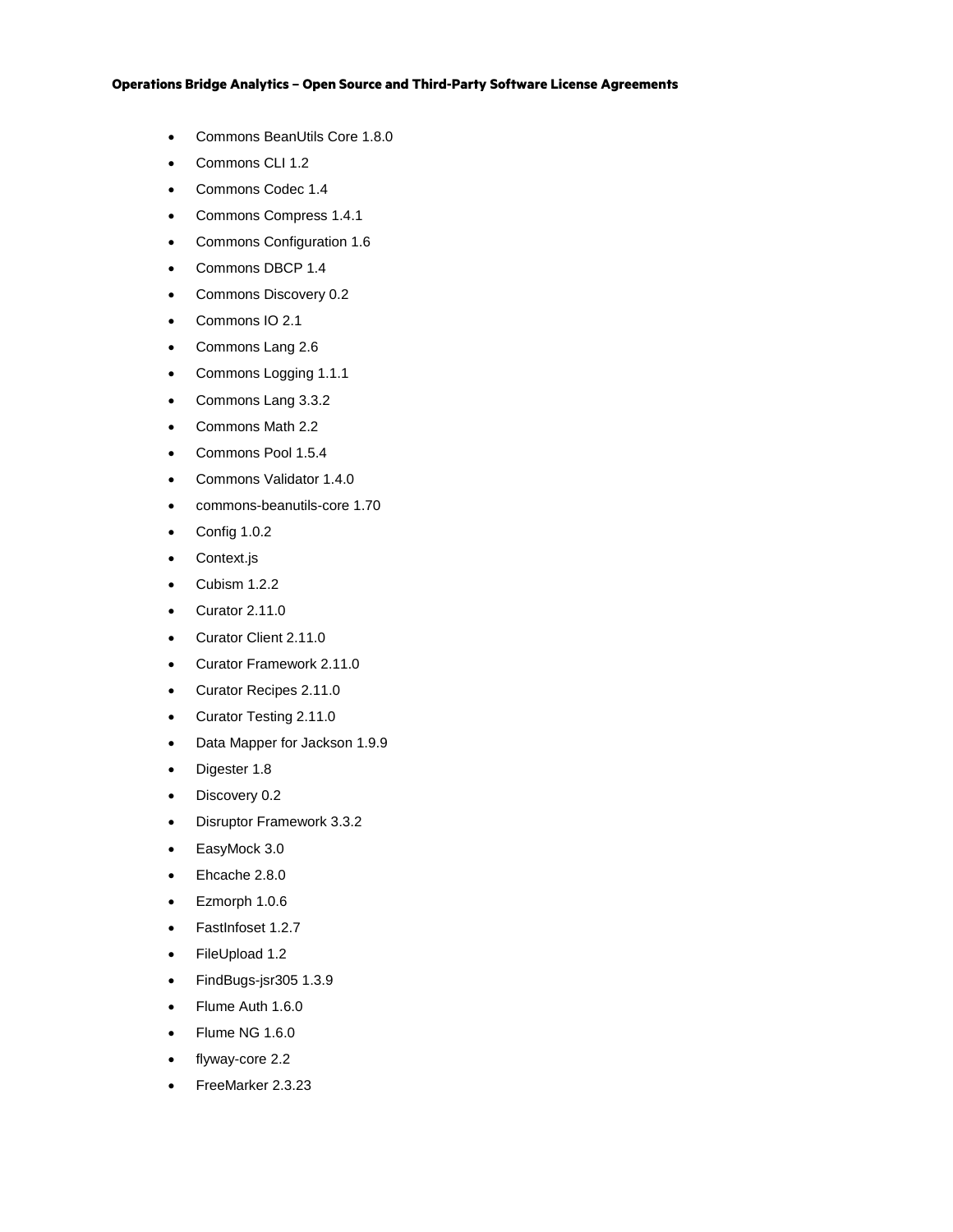- Google Collections Library 1.0
- Google Guice Core Library 4.0
- Google Guice Extensions MultiBindings 4.0
- Groovy 2.4.3
- Gson 2.2.2
- Guice 3.0
- Guava 11.0.2
- Hadoop core 1.1.1
- Hibernate Validator Engine 4.3.1
- Hogan 0.3.2
- HttpClient 3.1
- HttpCore 4.2.1
- Jackson 1.9.9
- Jackson mapper 1.9.9
- Jackson-annotations 2.5.1
- Jackson-core 2.5.1
- Jackson-databind 2.5.1
- Jackson-dataformat-XML 2.5.1
- Jackson-dataformat-YAML 2.5.2
- Jackson-datatype-Guava 2.5.2
- Jackson-datatype-jdk7 2.5.2
- Jackson-datatype-jdk8 2.5.1
- Jandex 1.2.4
- Java Annotation Indexer 1.2.4
- Java API for XML Based RPC 1.1
- Javasist 3.19.0-GA
- Javaslang 1.2.2
- Javassist 3.8.0
- javax.inject 1
- $\bullet$  jaxen 1.1.4
- JAX-RS Core API 2.3.5
- JAX-RS provider for JSON content type 1.9.9
- JBoss EJB 3.1 Common Interceptor Library API 2.0.0
- JBoss Modules 1.1.1.GA
- JBoss VFS 3.1.0
- Jetty Server 6.1.26
- Jetty Utilities 6.1.26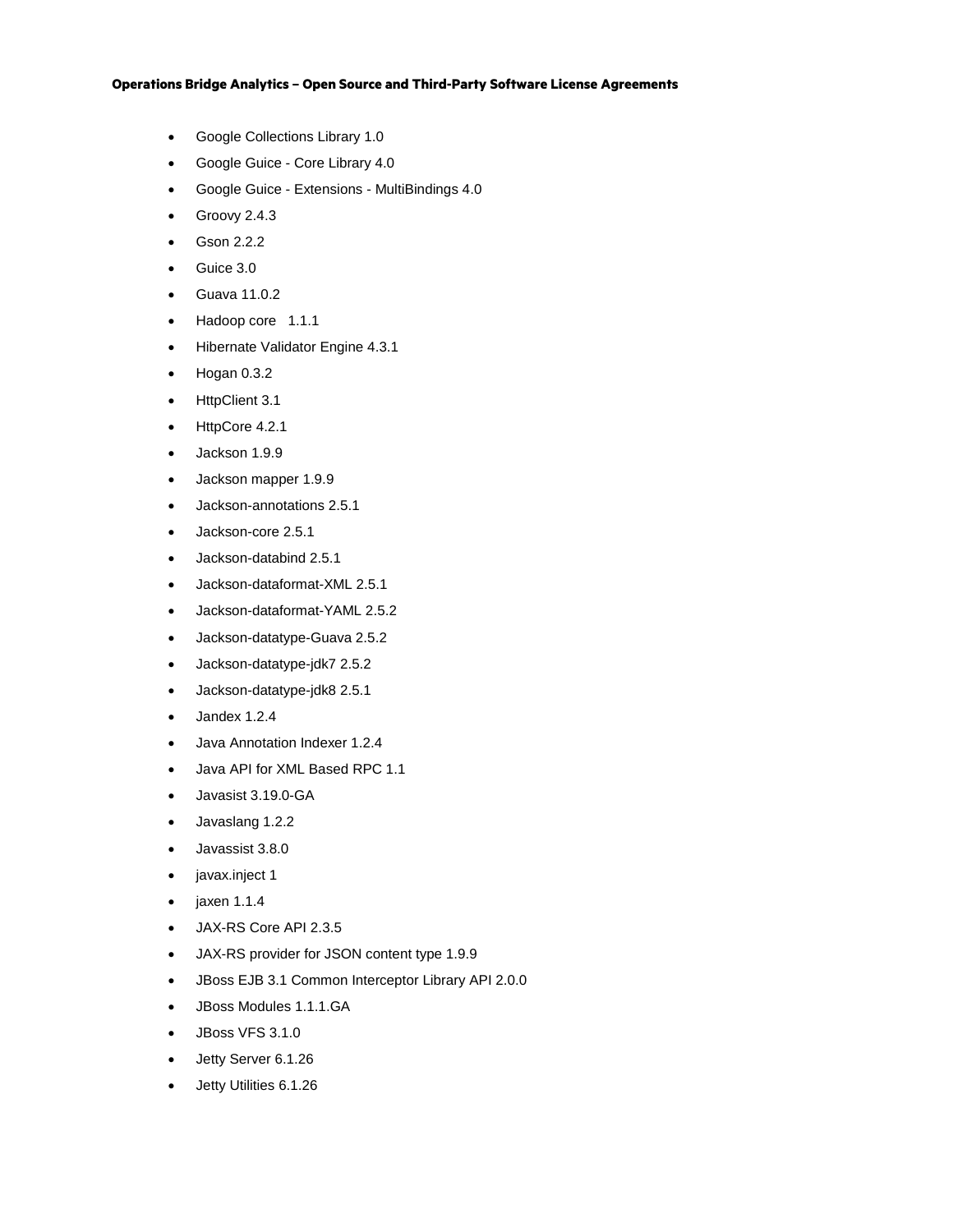- Joda-Time 2.9
- Jool 0.9.7
- Json Path 2.0.0
- JSON Small and Fast Parser 2.1.1
- JSON.simple 1.1
- JSONAssert 1.2.3
- Json-lib 2.4
- Kite Morphlines Core 1.1.0
- Kite Morphlines JSON 1.1.0
- Log4j 1.2.12
- Log4j Implemented Over SLF4J 1.6.6
- Logging 1.1
- Logstash 2.3.1
- Logstash-input-jdbc 3.0.0
- Logstash-ouput-kafka v3.0.0beta4
- Lucene Core 3.6.1
- LZ4 and xxHash 1.2.0
- $\bullet$  mapdb 0.9.9
- Maven Aether Provider 3.0.1
- Maven Model 3.0.1
- Maven Model Builder 3.0.1
- Maven Repository Metadata Model 3.0.1
- Maven Settings 3.0.1
- Maven Settings Builder 3.0.1
- Maven Wagon API 1.0-beta-7
- Maven Wagon File Provider 1.0-beta-7
- Maven Wagon HTTP Shared Library 1.0-beta-7
- Maven Wagon Lightweight HTTP Provider 1.0-beta-7
- Metrics 3.0.1
- Metrics Core 3.0.1
- Metrics Core Library 2.2.0
- Metrics Health Checks 3.0.2
- Mockrunner 0.4.1
- Morphline 0.17.2
- MX4J 3.0.2
- Mx4j-tools 3.0.2
- Neko HTML 1.9.12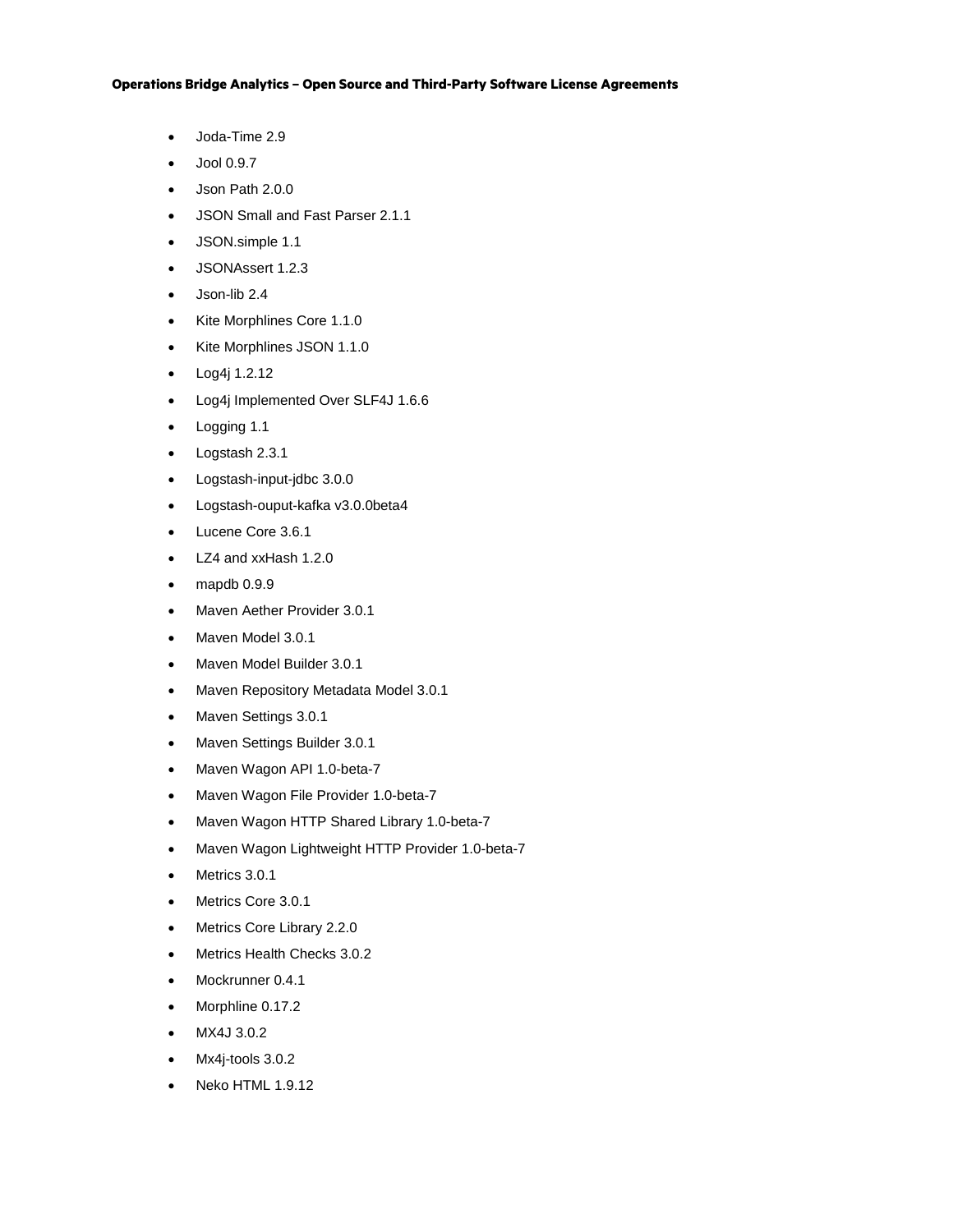- netty 3.4.0
- Netty/Buffer 4.1.0
- Netty/Codec 4.1.0
- Netty/Codec/HTTP 4.1.0
- Netty/Common 4.1.0
- Netty/Handler 4.1.0
- Netty/Resolver 4.1.0
- Netty/Transport 4.1.0
- Netty/Transport/Native/Epoll 4.1.0
- opencsv 2.3
- OpenSAML-J 2.5.1.-1
- OpenWS 1.4.2.-1
- objectsize 0.0.10
- Objenesis 2.1
- opr-external-api 9.10
- org.osgi.compendium 4.2.0
- org.osgi.core 4.2.0
- org.osgi.enterprise 4.2.0
- PIE.htc
- PIE\_uncompressed.htc
- PIE-no-motw.htc
- Plexus Component Annotations 1.5.5
- Plexus Default Container 1.5.5
- Plexus Cipher 1.4
- Plexus Classworlds 2.2.2
- Plexus Common Utilities 2.0.4
- Plexus Interpolation API 1.14
- Plexus Security Dispatcher 1.3.1
- powermock-api-mockito 1.6.4
- powermock-api-support 1.6.4
- powermock-core 1.6.4
- powermock-module-junit4 1.6.4
- powermock-module-junit4-common 1.6.4
- powermock-reflect 1.6.4
- prism
- $\bullet$  quartz 2.1.7
- Quartz Enterprise Job Scheduler 2.1.7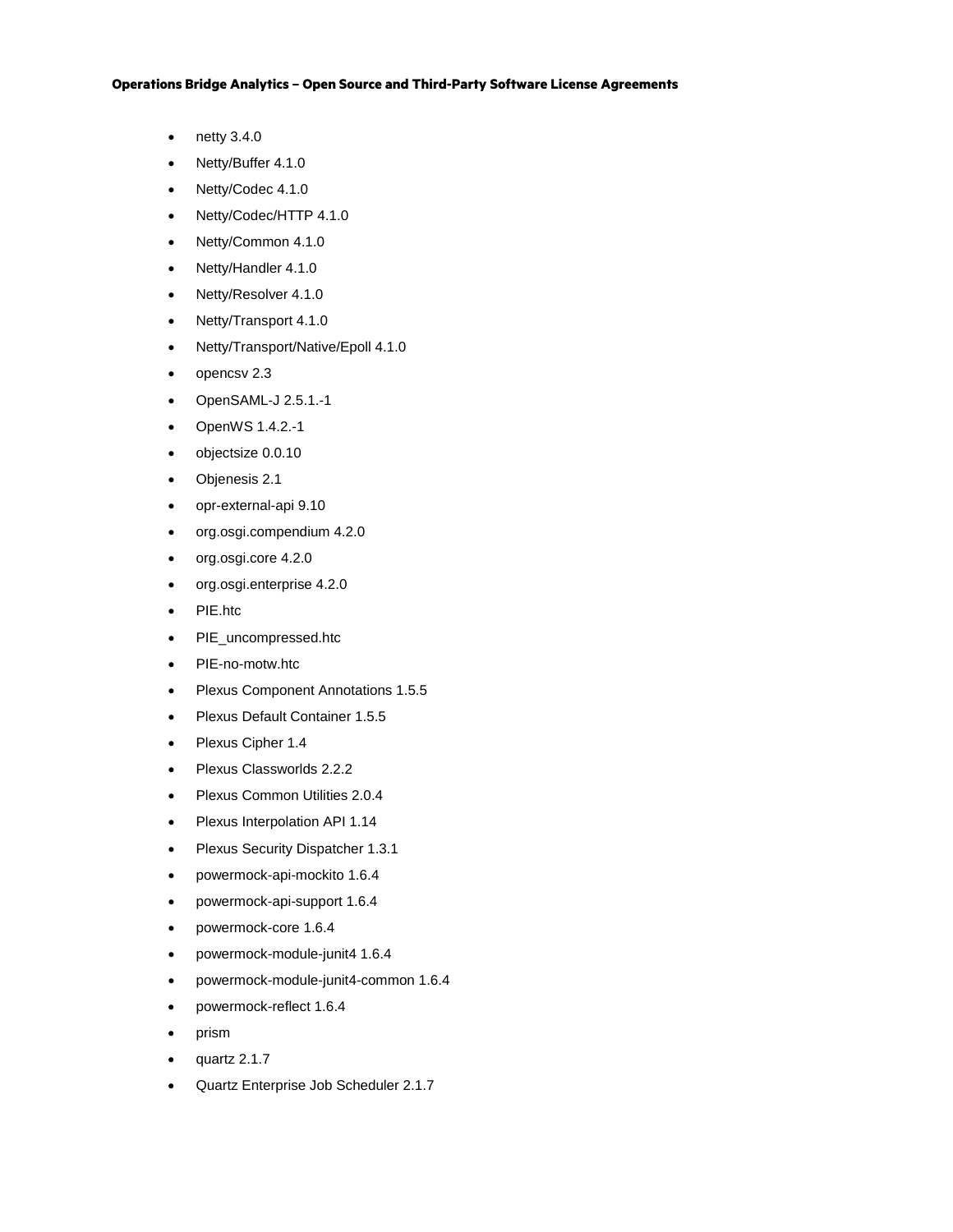- Ratpack 1.1.1
- ratpack-core 1.0.0
- ratpack-guice 1.0.0
- ratpack-spring-boot 1.0.0
- ratpack-test 1.0.0
- regexp 1.2
- Resteasy Jackson Provider 2.3.5
- Resteasy JAXB Provider
- Reasteasy JAX-RS Implementation 2.3.5
- Resteasy Multipart Provider 2.3.5
- scannotation 1.0.3
- $\bullet$  select2 3.4.2
- Servlet Specification API 6.1.26
- ShrinkWrap API 1.1.2
- ShrinkWrap Descriptions API Base 2.0.0
- ShrinkWrap Implementation Base 1.1.2
- ShrinkWrap Resolver API 1.0.0
- ShrinkWrap Resolver Maven API 1.0.0
- ShrinkWrap Resolver Maven Implementation 1.0.0
- ShrinkWrap SPI 1.1.2
- Simple React 0.99.2
- SnakeYAML 1.11
- Snappy for Java 1.0.4.1
- SNMP4J 1.9.1f
- Spock 0.7-groovy-2.0
- Spock Framework Core Module 07.-groovy-2.0
- Spring 4.1.7
- Spring AOP 4.1.7
- Spring Beans 4.1.7
- Spring Boot 1.2.6
- Spring Boot AutoConfigure 1.2.6
- Spring Boot Log4J Starter 1.3.3
- Spring Boot Starter 1.2.6
- Spring Context 4.1.7
- Spring Core 4.1.7
- Spring Expression Language 4.1.7
- Spring JDBC 4.1.7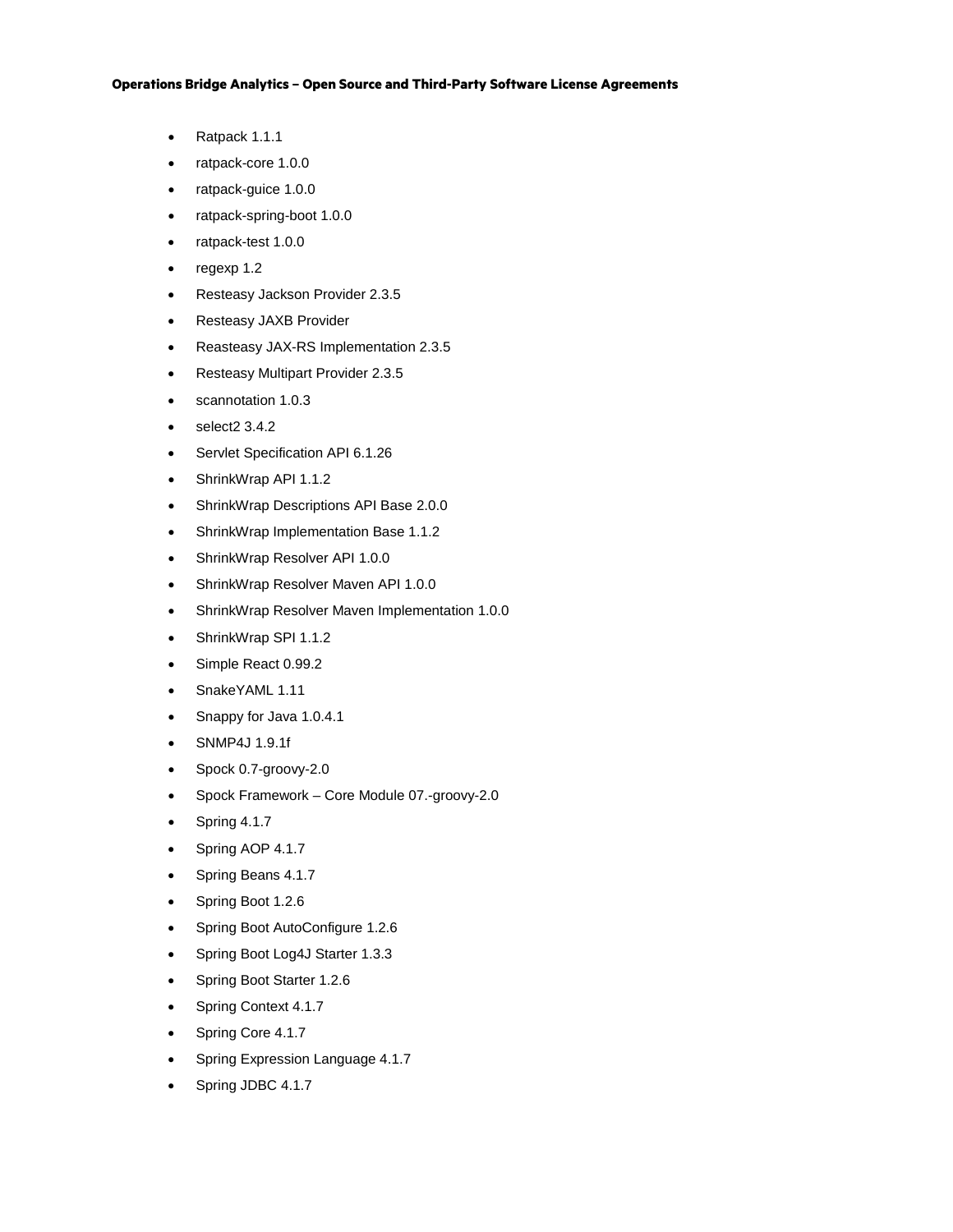- Spring TestContext Framework 4.1.7
- Spring Transaction 4.1.7
- Spring Web 4.1.7
- StAX API 1.0.1
- The Netty Project 3.5.12
- tomcat-annotations-api 7.0.27
- tomcat-api 7.0.27
- tomcat-juli 7.0.27
- tomcat-servlet-api 7.0.27
- tomcat-util 7.0.27
- Web Services Metadata 2.0 1.1.2
- Woden API 1.0M9
- Woden Commons 1.0M9
- Woden DOM 1.0M9
- Woodstox 4.1.4
- WSS4J 1.6.6
- xalan 2.7.0
- xalan Java 2.7.1
- xalan Java Serializer 2.7.1
- Xerces2 Java Parser 2.9.1
- XML Commons External Components XML APIs 1.3.04
- XML Commons External Components XML APIs Extensions 1.3.04
- XML Commons Resolver Component 1.2
- XML Compatibility extensions for Jackson 1.9.9
- xml-apis 1.3.03
- XmlSchema 1.4.3
- XmlSchema Core 2.0.3
- XMLTooling-J 1.3.2.-1
- Xpp3 1.1.3.4.0
- Zip4J 1.3.1
- ZkClient 0.8
- ZooKeeper 3.4.8

Apache License

 Version 2.0, January 2004 http://www.apache.org/licenses/

TERMS AND CONDITIONS FOR USE, REPRODUCTION, AND DISTRIBUTION

1. Definitions.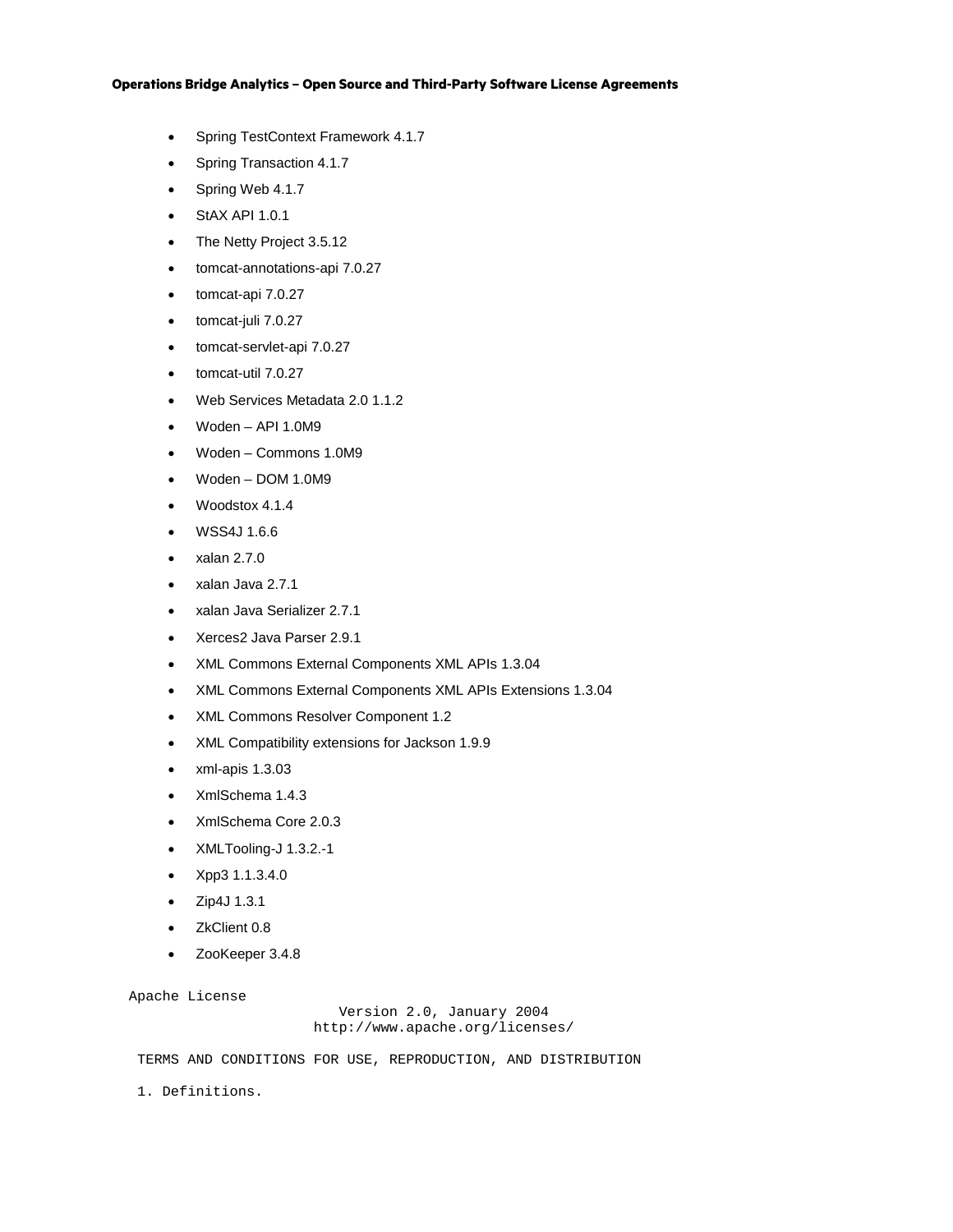"License" shall mean the terms and conditions for use, reproduction, and distribution as defined by Sections 1 through 9 of this document.

 "Licensor" shall mean the copyright owner or entity authorized by the copyright owner that is granting the License.

 "Legal Entity" shall mean the union of the acting entity and all other entities that control, are controlled by, or are under common control with that entity. For the purposes of this definition, "control" means (i) the power, direct or indirect, to cause the direction or management of such entity, whether by contract or otherwise, or (ii) ownership of fifty percent (50%) or more of the outstanding shares, or (iii) beneficial ownership of such entity.

 "You" (or "Your") shall mean an individual or Legal Entity exercising permissions granted by this License.

 "Source" form shall mean the preferred form for making modifications, including but not limited to software source code, documentation source, and configuration files.

 "Object" form shall mean any form resulting from mechanical transformation or translation of a Source form, including but not limited to compiled object code, generated documentation, and conversions to other media types.

 "Work" shall mean the work of authorship, whether in Source or Object form, made available under the License, as indicated by a copyright notice that is included in or attached to the work (an example is provided in the Appendix below).

 "Derivative Works" shall mean any work, whether in Source or Object form, that is based on (or derived from) the Work and for which the editorial revisions, annotations, elaborations, or other modifications represent, as a whole, an original work of authorship. For the purposes of this License, Derivative Works shall not include works that remain separable from, or merely link (or bind by name) to the interfaces of, the Work and Derivative Works thereof.

 "Contribution" shall mean any work of authorship, including the original version of the Work and any modifications or additions to that Work or Derivative Works thereof, that is intentionally submitted to Licensor for inclusion in the Work by the copyright owner or by an individual or Legal Entity authorized to submit on behalf of the copyright owner. For the purposes of this definition, "submitted" means any form of electronic, verbal, or written communication sent to the Licensor or its representatives, including but not limited to communication on electronic mailing lists, source code control systems, and issue tracking systems that are managed by, or on behalf of, the Licensor for the purpose of discussing and improving the Work, but excluding communication that is conspicuously marked or otherwise designated in writing by the copyright owner as "Not a Contribution."

 "Contributor" shall mean Licensor and any individual or Legal Entity on behalf of whom a Contribution has been received by Licensor and subsequently incorporated within the Work.

 2. Grant of Copyright License. Subject to the terms and conditions of this License, each Contributor hereby grants to You a perpetual, worldwide, non-exclusive, no-charge, royalty-free, irrevocable copyright license to reproduce, prepare Derivative Works of, publicly display, publicly perform, sublicense, and distribute the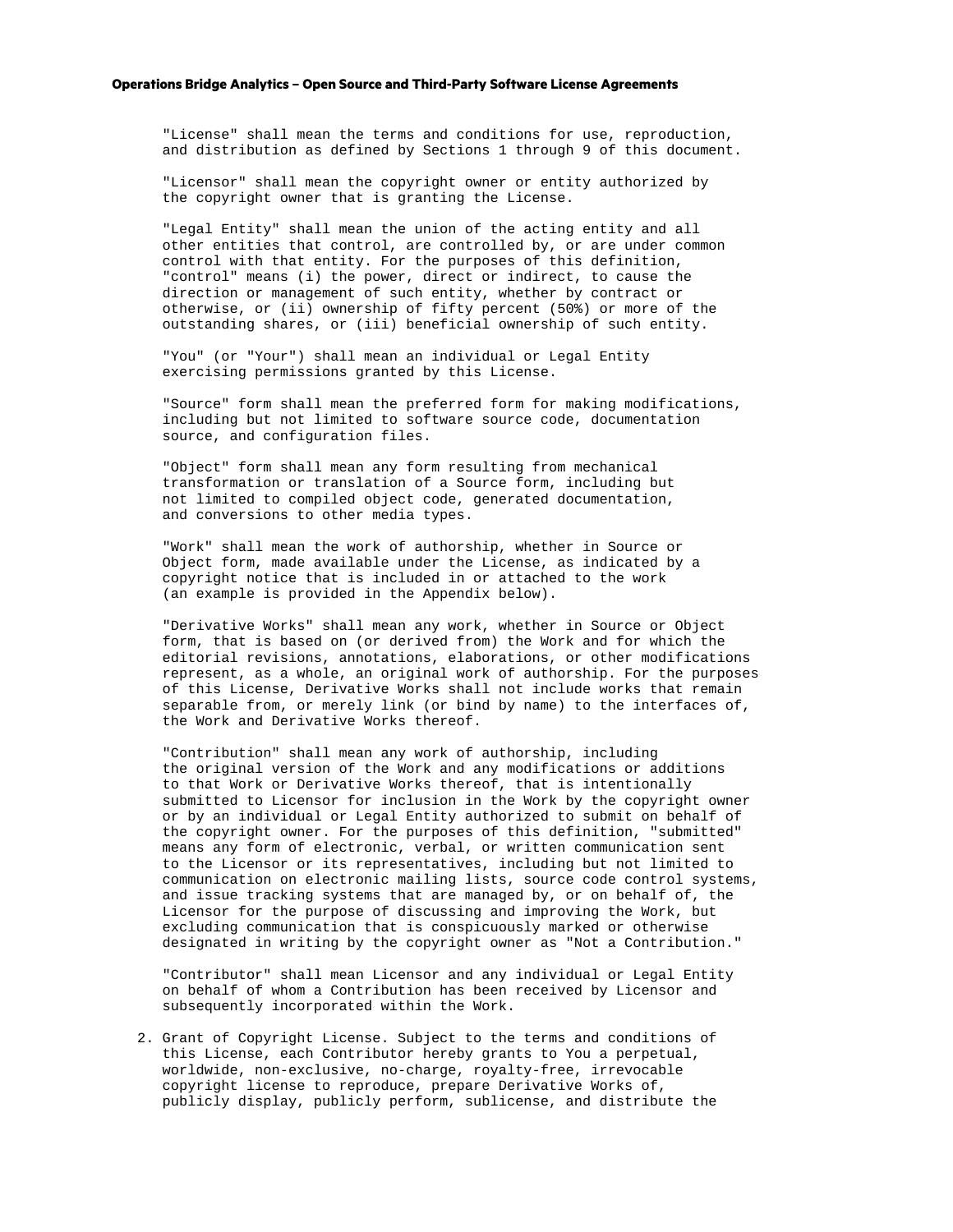Work and such Derivative Works in Source or Object form.

- 3. Grant of Patent License. Subject to the terms and conditions of this License, each Contributor hereby grants to You a perpetual, worldwide, non-exclusive, no-charge, royalty-free, irrevocable (except as stated in this section) patent license to make, have made, use, offer to sell, sell, import, and otherwise transfer the Work, where such license applies only to those patent claims licensable by such Contributor that are necessarily infringed by their Contribution(s) alone or by combination of their Contribution(s) with the Work to which such Contribution(s) was submitted. If You institute patent litigation against any entity (including a cross-claim or counterclaim in a lawsuit) alleging that the Work or a Contribution incorporated within the Work constitutes direct or contributory patent infringement, then any patent licenses granted to You under this License for that Work shall terminate as of the date such litigation is filed.
- 4. Redistribution. You may reproduce and distribute copies of the Work or Derivative Works thereof in any medium, with or without modifications, and in Source or Object form, provided that You meet the following conditions:
	- (a) You must give any other recipients of the Work or Derivative Works a copy of this License; and
	- (b) You must cause any modified files to carry prominent notices stating that You changed the files; and
	- (c) You must retain, in the Source form of any Derivative Works that You distribute, all copyright, patent, trademark, and attribution notices from the Source form of the Work, excluding those notices that do not pertain to any part of the Derivative Works; and
	- (d) If the Work includes a "NOTICE" text file as part of its distribution, then any Derivative Works that You distribute must include a readable copy of the attribution notices contained within such NOTICE file, excluding those notices that do not pertain to any part of the Derivative Works, in at least one of the following places: within a NOTICE text file distributed as part of the Derivative Works; within the Source form or documentation, if provided along with the Derivative Works; or, within a display generated by the Derivative Works, if and wherever such third-party notices normally appear. The contents of the NOTICE file are for informational purposes only and do not modify the License. You may add Your own attribution notices within Derivative Works that You distribute, alongside or as an addendum to the NOTICE text from the Work, provided that such additional attribution notices cannot be construed as modifying the License.

 You may add Your own copyright statement to Your modifications and may provide additional or different license terms and conditions for use, reproduction, or distribution of Your modifications, or for any such Derivative Works as a whole, provided Your use, reproduction, and distribution of the Work otherwise complies with the conditions stated in this License.

 5. Submission of Contributions. Unless You explicitly state otherwise, any Contribution intentionally submitted for inclusion in the Work by You to the Licensor shall be under the terms and conditions of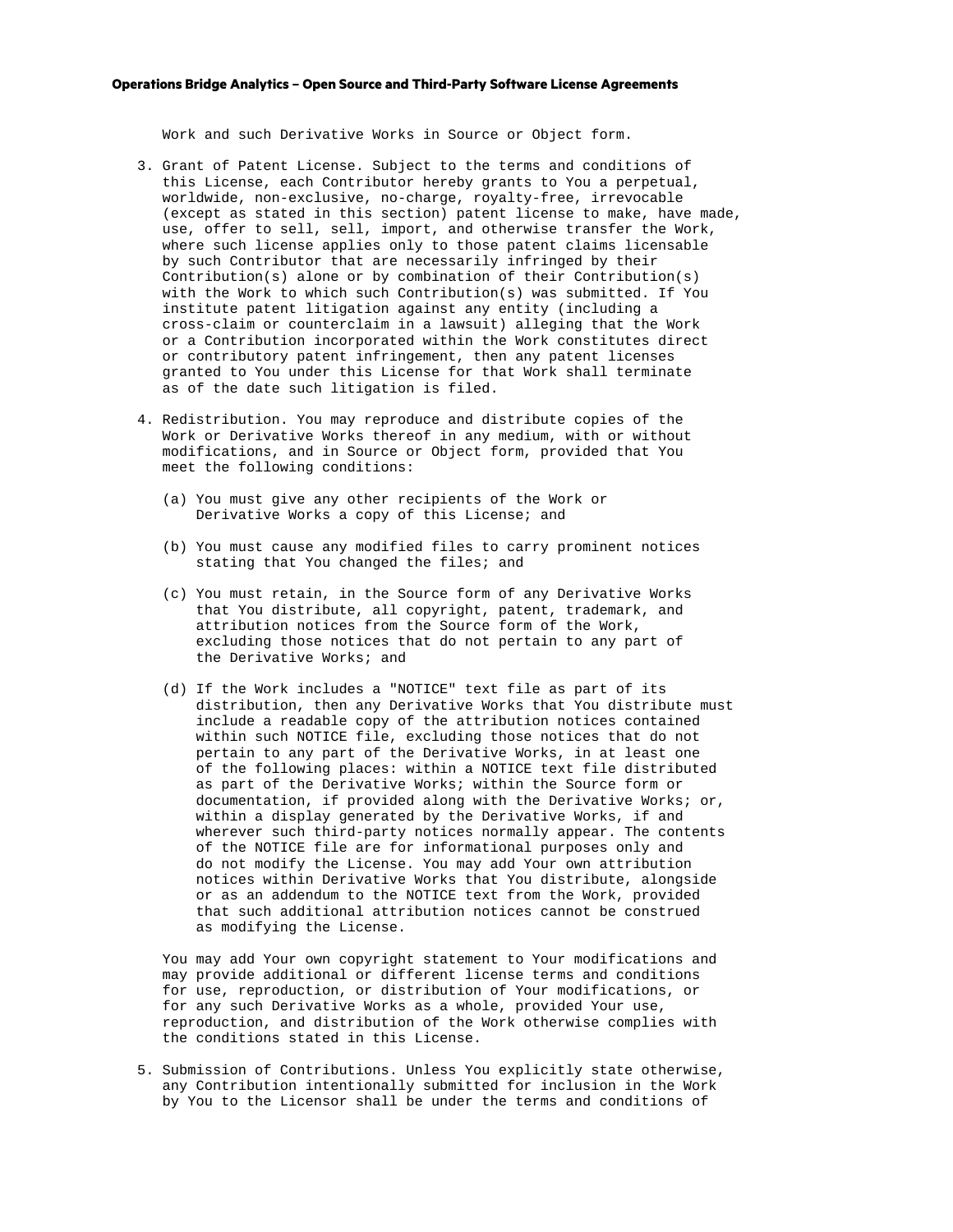this License, without any additional terms or conditions. Notwithstanding the above, nothing herein shall supersede or modify the terms of any separate license agreement you may have executed with Licensor regarding such Contributions.

- 6. Trademarks. This License does not grant permission to use the trade names, trademarks, service marks, or product names of the Licensor, except as required for reasonable and customary use in describing the origin of the Work and reproducing the content of the NOTICE file.
- 7. Disclaimer of Warranty. Unless required by applicable law or agreed to in writing, Licensor provides the Work (and each Contributor provides its Contributions) on an "AS IS" BASIS, WITHOUT WARRANTIES OR CONDITIONS OF ANY KIND, either express or implied, including, without limitation, any warranties or conditions of TITLE, NON-INFRINGEMENT, MERCHANTABILITY, or FITNESS FOR A PARTICULAR PURPOSE. You are solely responsible for determining the appropriateness of using or redistributing the Work and assume any risks associated with Your exercise of permissions under this License.
- 8. Limitation of Liability. In no event and under no legal theory, whether in tort (including negligence), contract, or otherwise, unless required by applicable law (such as deliberate and grossly negligent acts) or agreed to in writing, shall any Contributor be liable to You for damages, including any direct, indirect, special, incidental, or consequential damages of any character arising as a result of this License or out of the use or inability to use the Work (including but not limited to damages for loss of goodwill, work stoppage, computer failure or malfunction, or any and all other commercial damages or losses), even if such Contributor has been advised of the possibility of such damages.
- 9. Accepting Warranty or Additional Liability. While redistributing the Work or Derivative Works thereof, You may choose to offer, and charge a fee for, acceptance of support, warranty, indemnity, or other liability obligations and/or rights consistent with this License. However, in accepting such obligations, You may act only on Your own behalf and on Your sole responsibility, not on behalf of any other Contributor, and only if You agree to indemnify, defend, and hold each Contributor harmless for any liability incurred by, or claims asserted against, such Contributor by reason of your accepting any such warranty or additional liability.

END OF TERMS AND CONDITIONS

APPENDIX: How to apply the Apache License to your work.

 To apply the Apache License to your work, attach the following boilerplate notice, with the fields enclosed by brackets "[]" replaced with your own identifying information. (Don't include the brackets!) The text should be enclosed in the appropriate comment syntax for the file format. We also recommend that a file or class name and description of purpose be included on the same "printed page" as the copyright notice for easier identification within third-party archives.

Copyright [yyyy] [name of copyright owner]

 Licensed under the Apache License, Version 2.0 (the "License"); you may not use this file except in compliance with the License. You may obtain a copy of the License at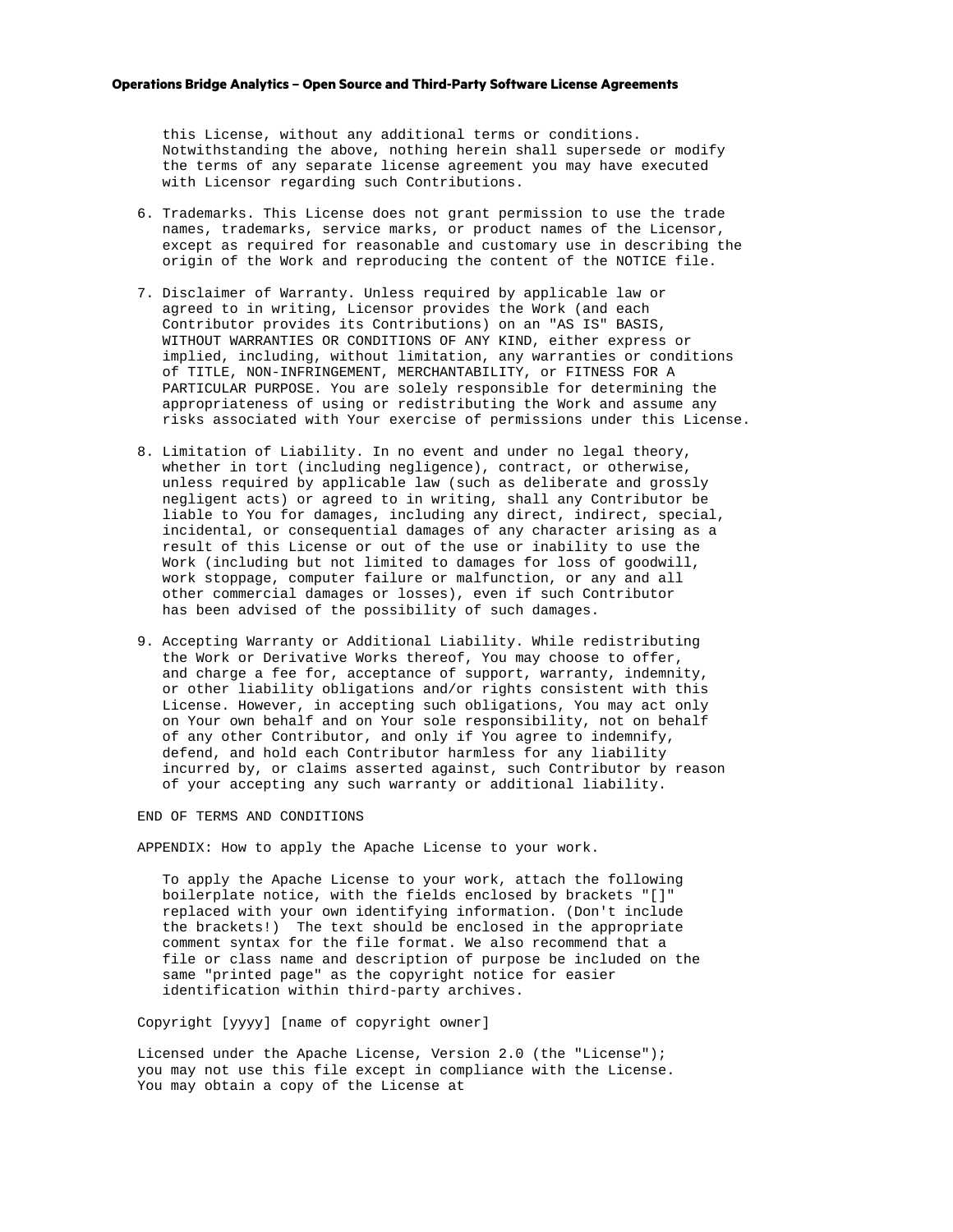http://www.apache.org/licenses/LICENSE-2.0

 Unless required by applicable law or agreed to in writing, software distributed under the License is distributed on an "AS IS" BASIS, WITHOUT WARRANTIES OR CONDITIONS OF ANY KIND, either express or implied. See the License for the specific language governing permissions and limitations under the License.

# **BSD 3-clause License**

<span id="page-17-0"></span>HPE acknowledges the redistribution of the following open source components that are provided under this license:

- abego TreeLayout Core 1.0.1
- ANTLR 4.0
- ANTLR Runtime 4.5
- ASM Core 5.03
- ColVis
- coverity-escapers 1.1
- D3 3.4.13
- Datatables 1.10.13
- dGrid 0.3.7
- Dojo Toolkit 1.1
- ESAPI 2.1.0
- Hamcrest All 1.3
- Hamcrest Core 1.3
- Jcraft jzlib
- JGraph 5.13.0.0
- JGraph X 2.0.0.1
- Jgraphaddons 1.0.2
- Jibx-bind 1.2
- Jibx-run JiBX runtime 1.2.6
- JLine 0.9.94
- jmathplot.jar 0.1
- JSch 0.1.53
- JZlib 1.1.3
- Kryo 3.0.3
- MinLog 1.3.0
- OWASP AntiSamy 1.4.3
- ParaNamer Core 2.3
- Pebble 2.0.0
- Porter-Stemmer
- PostgreSQL JDBC Driver 9.4-1201-jdbc41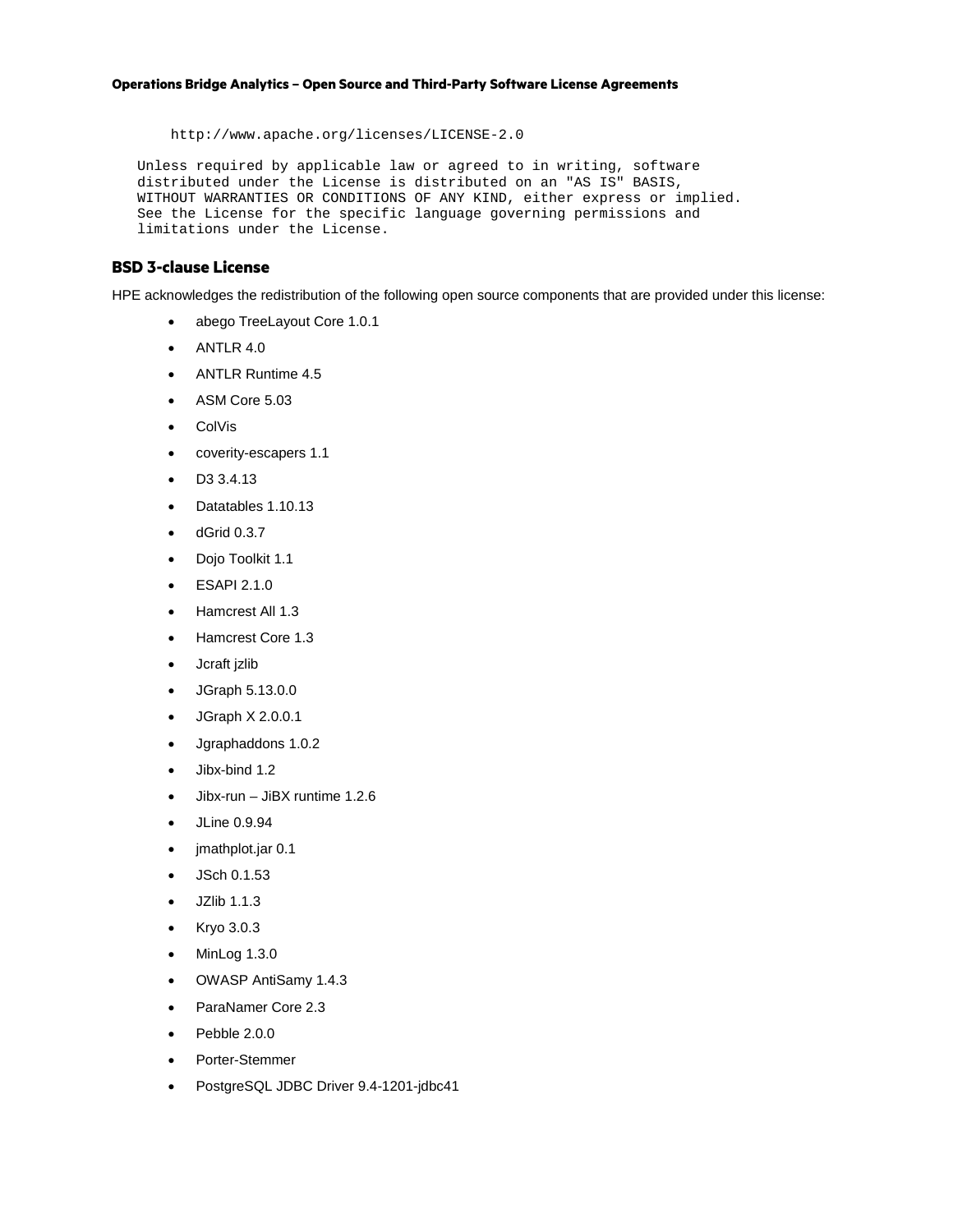- Protocol Buffer Java API 2.4.1
- ReflectASM 1.10.1
- Scala Library 2.10.4
- StAX2 API 3.1.4
- Storm 1.0.2
- Storm Core 1.0.2
- storm-kafka 1.0.2
- XStream 1.2.2
- XStrean Core 1.4.3

Copyright <YEAR> <COPYRIGHT HOLDER>

Redistribution and use in source and binary forms, with or without modification, are permitted provided that the following conditions are met:

1. Redistributions of source code must retain the above copyright notice, this list of conditions and the following disclaimer.

2. Redistributions in binary form must reproduce the above copyright notice, this list of conditions and the following disclaimer in the documentation and/or other materials provided with the distribution.

3. Neither the name of the copyright holder nor the names of its contributors may be used to endorse or promote products derived from this software without specific prior written permission.

THIS SOFTWARE IS PROVIDED BY THE COPYRIGHT HOLDERS AND CONTRIBUTORS "AS IS" AND ANY EXPRESS OR IMPLIED WARRANTIES, INCLUDING, BUT NOT LIMITED TO, THE IMPLIED WARRANTIES OF MERCHANTABILITY AND FITNESS FOR A PARTICULAR PURPOSE ARE DISCLAIMED. IN NO EVENT SHALL THE COPYRIGHT HOLDER OR CONTRIBUTORS BE LIABLE FOR ANY DIRECT, INDIRECT, INCIDENTAL, SPECIAL, EXEMPLARY, OR CONSEQUENTIAL DAMAGES (INCLUDING, BUT NOT LIMITED TO, PROCUREMENT OF SUBSTITUTE GOODS OR SERVICES; LOSS OF USE, DATA, OR PROFITS; OR BUSINESS INTERRUPTION) HOWEVER CAUSED AND ON ANY THEORY OF LIABILITY, WHETHER IN CONTRACT, STRICT LIABILITY, OR TORT (INCLUDING NEGLIGENCE OR OTHERWISE) ARISING IN ANY WAY OUT OF THE USE OF THIS SOFTWARE, EVEN IF ADVISED OF THE POSSIBILITY OF SUCH DAMAGE.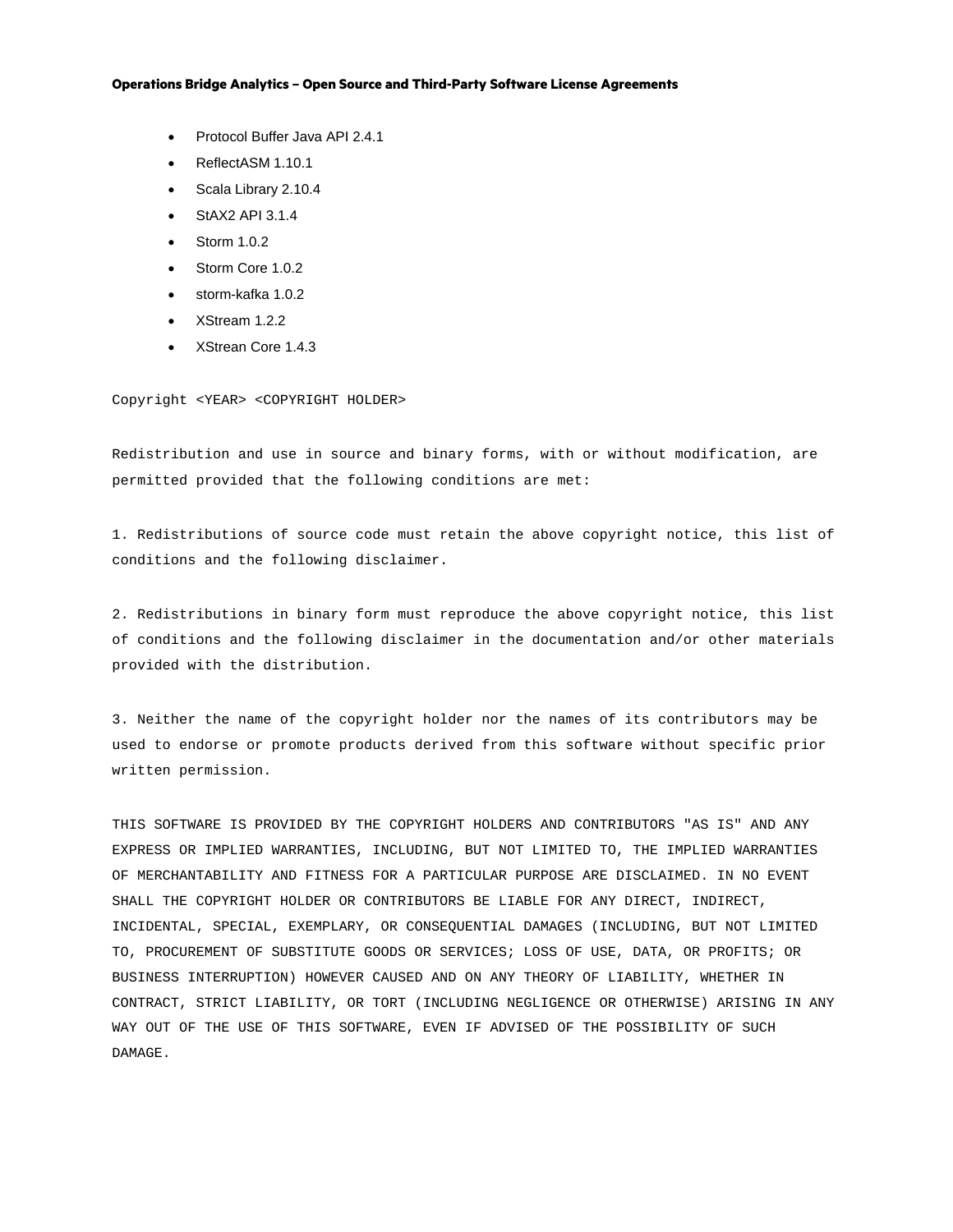# **CC0 1.0 Universal Public Domain Dedication**

HPE acknowledges the redistribution of the following open source components that are provided under this license:

• reactive-streams 1.0.0

<span id="page-19-0"></span>The person who associated a work with this deed has dedicated the work to the public domain by waiving all of his or her rights to the work worldwide under copyright law, including all related and neighboring rights, to the extent allowed by law.

You can copy, modify, distribute and perform the work, even for commercial purposes, all without asking permission. See Other Information below.

# **Common Development and Distribution License (CDDL), Version 1.0**

<span id="page-19-1"></span>HPE acknowledges the redistribution of the following open source components that are provided under this license:

- Javax.activation 1.1
- Common Annotations 1.1 API
- Embedded GlassFish All-In-One 3.1.2.2
- Enterprise JavaBeans(TM) 3.1
- Expression Language 2.2 API 1.0.1
- JACC 1.4 API 1.0.2
- Java Architecture for XML Binding 2.2.7
- Java Servlet API 3.0.1
- Java Transaction API 1.0.1
- Java(TM) API for XML Registries 1.0.2
- Java(TM) API for XML-based RPC 1.0.1
- Java(TM) EE 7 Specification APIs 7.0
- Java(TM) EE Application Deployment 1.2 API 1.0.1
- Java(TM) EE Interceptors 1.1 API 1.0.1
- Java(TM) Message Service (JMS) 1.1 API 1.0.1
- JavaMail API 1.5.0
- JAXB Reference Implementation 2.2.6
- JAXB XJC 2.1.13
- **jsf-api 2.0.3-b05**
- JSR-250 Common Annotations for the JavaTM Platform 1.0
- $\bullet$  jsr181-api 1.0
- $\bullet$  jsr311-api 1.0
- saaj 1.2
- servlet-api 2.5
- SOAP with Attachments API for Java 1.0.3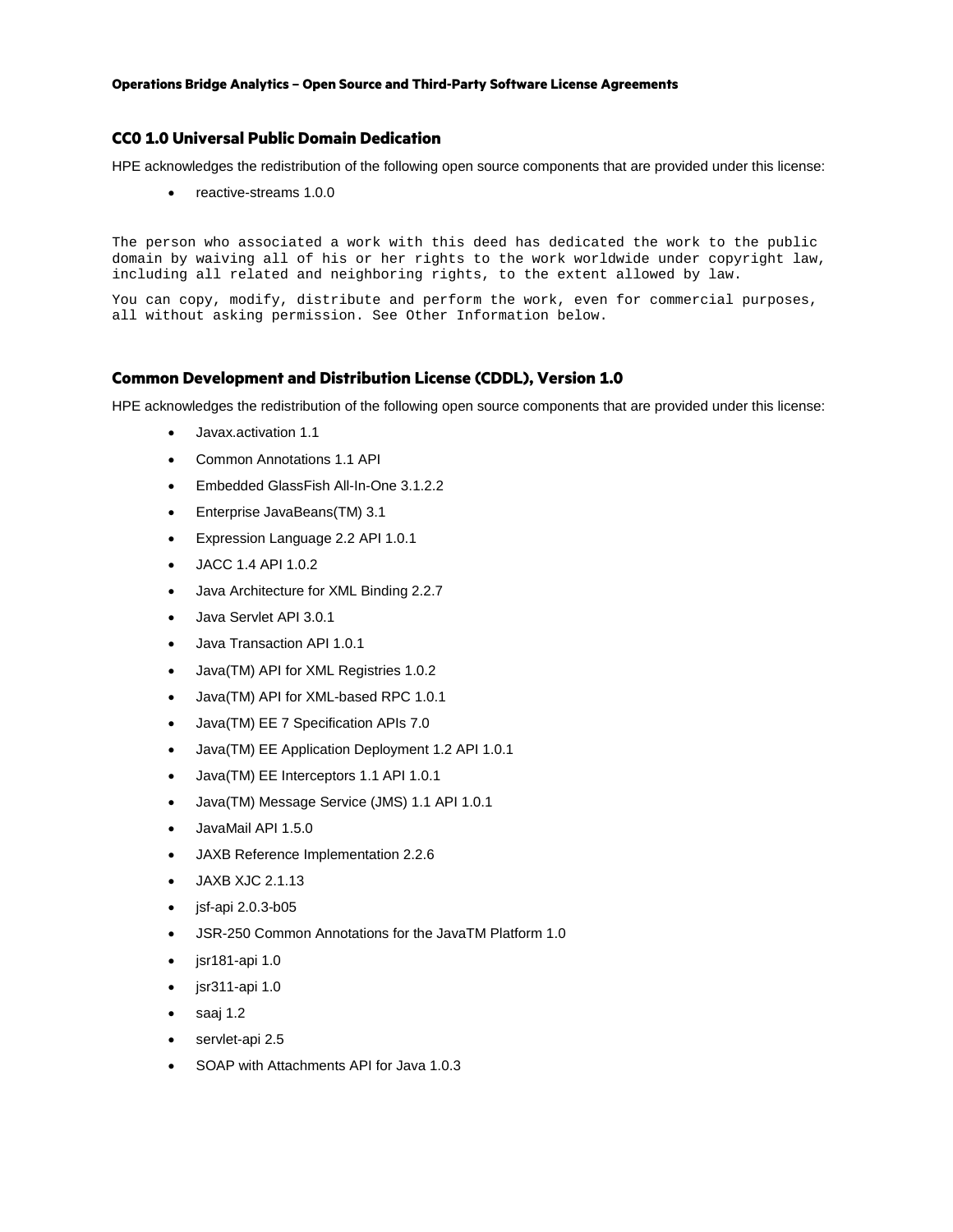COMMON DEVELOPMENT AND DISTRIBUTION LICENSE (CDDL) Version 1.0 1.

Definitions.

1.1. *Contributor* means each individual or entity that creates or contributes to the creation of Modifications.

1.2. *Contributor Version* means the combination of the Original Software, prior Modifications used by a Contributor (if any), and the Modifications made by that particular Contributor.

1.3. *Covered Software* means (a) the Original Software, or (b) Modifications, or (c) the combination of files containing Original Software with files containing Modifications, in each case including portions thereof.

1.4. *Executable* means the Covered Software in any form other than Source Code.

1.5. *Initial Developer* means the individual or entity that first makes Original Software available under this License.

1.6. *Larger Work* means a work which combines Covered Software or portions thereof with code not governed by the terms of this License.

1.7. *License* means this document.

1.8. *Licensable* means having the right to grant, to the maximum extent possible, whether at the time of the initial grant or subsequently acquired, any and all of the rights conveyed herein.

1.9. *Modifications* means the Source Code and Executable form of any of the following: A. Any file that results from an addition to, deletion from or modification of the contents of a file containing Original Software or previous Modifications; B. Any new file that contains any part of the Original Software or previous Modification; or C. Any new file that is contributed or otherwise made available under the terms of this License.

1.10. *Original Software* means the Source Code and Executable form of computer software code that is originally released under this License.

1.11. *Patent Claims* means any patent claim(s), now owned or hereafter acquired, including without limitation, method, process, and apparatus claims, in any patent Licensable by grantor.

1.12. *Source Code* means (a) the common form of computer software code in which modifications are made and (b) associated documentation included in or with such code.

1.13. *You (or Your)* means an individual or a legal entity exercising rights under, and complying with all of the terms of, this License. For legal entities, You includes any entity which controls, is controlled by, or is under common control with You. For purposes of this definition, control means (a) the power, direct or indirect, to cause the direction or management of such entity, whether by contract or otherwise, or (b) ownership of more than fifty percent (50%) of the outstanding shares or beneficial ownership of such entity.

2. License Grants.

2.1. The Initial Developer Grant. Conditioned upon Your compliance with Section 3.1 below and subject to third party intellectual property claims, the Initial Developer hereby grants You a world-wide, royalty-free, non-exclusive license:

(a) under intellectual property rights (other than patent or trademark) Licensable by Initial Developer, to use, reproduce, modify, display, perform, sublicense and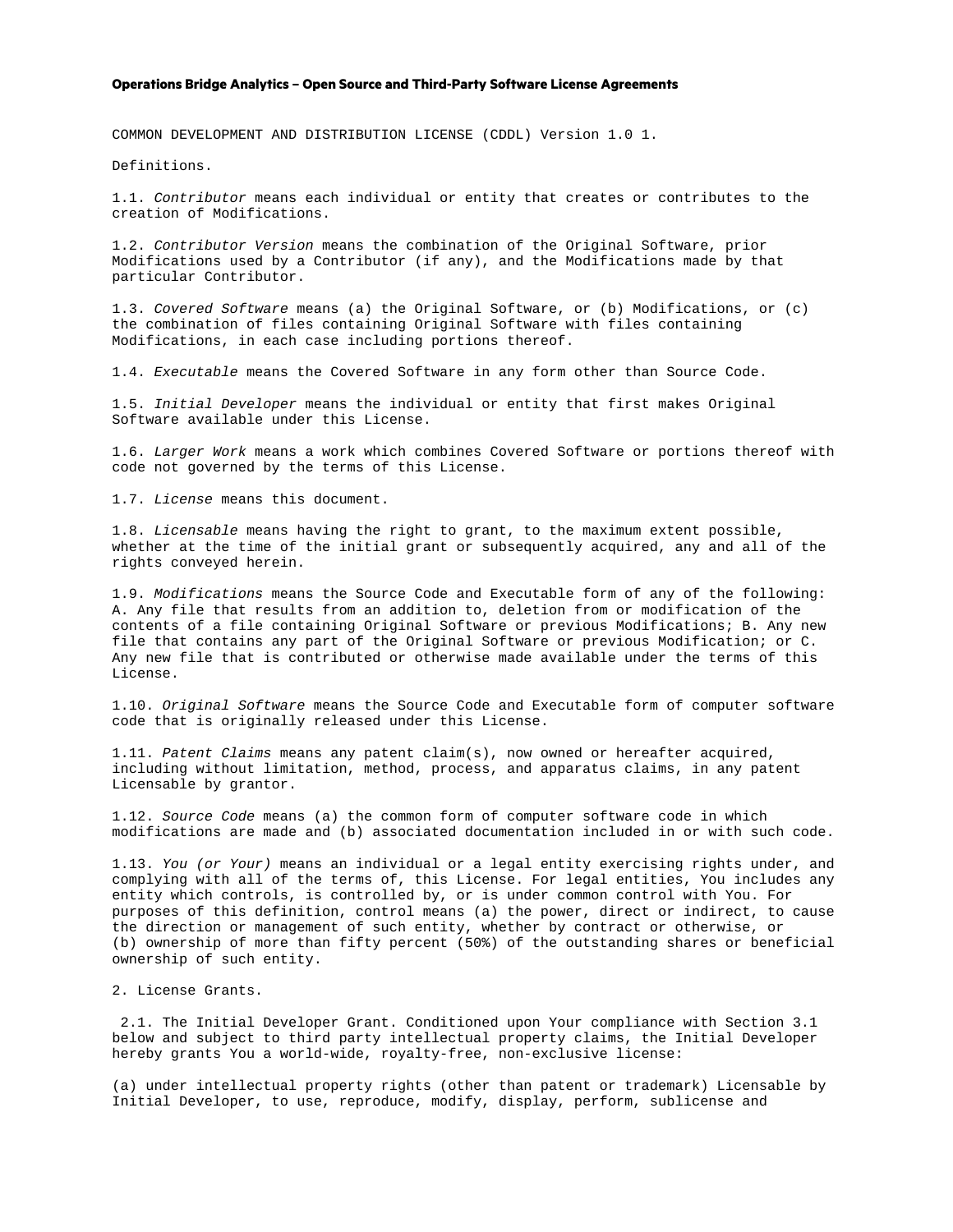distribute the Original Software (or portions thereof), with or without Modifications, and/or as part of a Larger Work; and

(b) under Patent Claims infringed by the making, using or selling of Original Software, to make, have made, use, practice, sell, and offer for sale, and/or otherwise dispose of the Original Software (or portions thereof);

(c) The licenses granted in Sections 2.1(a) and (b) are effective on the date Initial Developer first distributes or otherwise makes the Original Software available to a third party under the terms of this License;

(d) Notwithstanding Section 2.1(b) above, no patent license is granted: (1) for code that You delete from the Original Software, or (2) for infringements caused by: (i) the modification of the Original Software, or (ii) the combination of the Original Software with other software or devices.

2.2. Contributor Grant. Conditioned upon Your compliance with Section 3.1 below and subject to third party intellectual property claims, each Contributor hereby grants You a world-wide, royalty-free, non-exclusive license:

(a) under intellectual property rights (other than patent or trademark) Licensable by Contributor to use, reproduce, modify, display, perform, sublicense and distribute the Modifications created by such Contributor (or portions thereof), either on an unmodified basis, with other Modifications, as Covered Software and/or as part of a Larger Work; and

(b) under Patent Claims infringed by the making, using, or selling of Modifications made by that Contributor either alone and/or in combination with its Contributor Version (or portions of such combination), to make, use, sell, offer for sale, have made, and/or otherwise dispose of: (1) Modifications made by that Contributor (or portions thereof); and (2) the combination of Modifications made by that Contributor with its Contributor Version (or portions of such combination).

(c) The licenses granted in Sections 2.2(a) and 2.2(b) are effective on the date Contributor first distributes or otherwise makes the Modifications available to a third party.

(d) Notwithstanding Section 2.2(b) above, no patent license is granted: (1) for any code that Contributor has deleted from the Contributor Version; (2) for infringements caused by: (i) third party modifications of Contributor Version, or (ii) the combination of Modifications made by that Contributor with other software (except as part of the Contributor Version) or other devices; or (3) under Patent Claims infringed by Covered Software in the absence of Modifications made by that Contributor.

#### 3. Distribution Obligations.

3.1. Availability of Source Code. Any Covered Software that You distribute or otherwise make available in Executable form must also be made available in Source Code form and that Source Code form must be distributed only under the terms of this License. You must include a copy of this License with every copy of the Source Code form of the Covered Software You distribute or otherwise make available. You must inform recipients of any such Covered Software in Executable form as to how they can obtain such Covered Software in Source Code form in a reasonable manner on or through a medium customarily used for software exchange.

3.2. Modifications. The Modifications that You create or to which You contribute are governed by the terms of this License. You represent that You believe Your Modifications are Your original creation(s) and/or You have sufficient rights to grant the rights conveyed by this License.

3.3. Required Notices. You must include a notice in each of Your Modifications that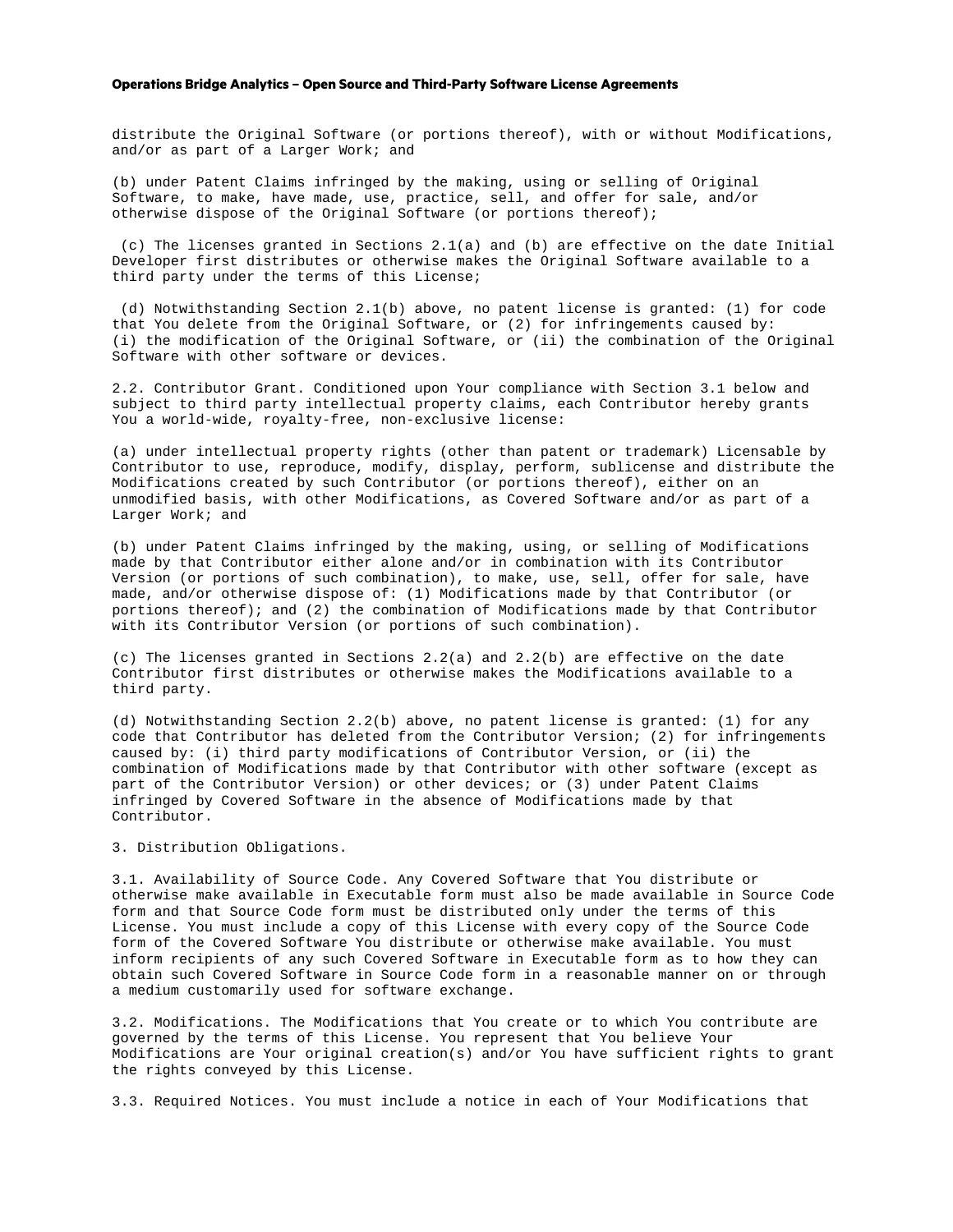identifies You as the Contributor of the Modification. You may not remove or alter any copyright, patent or trademark notices contained within the Covered Software, or any notices of licensing or any descriptive text giving attribution to any Contributor or the Initial Developer.

3.4. Application of Additional Terms. You may not offer or impose any terms on any Covered Software in Source Code form that alters or restricts the applicable version of this License or the recipients rights hereunder. You may choose to offer, and to charge a fee for, warranty, support, indemnity or liability obligations to one or more recipients of Covered Software. However, you may do so only on Your own behalf, and not on behalf of the Initial Developer or any Contributor. You must make it absolutely clear that any such warranty, support, indemnity or liability obligation is offered by You alone, and You hereby agree to indemnify the Initial Developer and every Contributor for any liability incurred by the Initial Developer or such Contributor as a result of warranty, support, indemnity or liability terms You offer.

3.5. Distribution of Executable Versions. You may distribute the Executable form of the Covered Software under the terms of this License or under the terms of a license of Your choice, which may contain terms different from this License, provided that You are in compliance with the terms of this License and that the license for the Executable form does not attempt to limit or alter the recipients rights in the Source Code form from the rights set forth in this License. If You distribute the Covered Software in Executable form under a different license, You must make it absolutely clear that any terms which differ from this License are offered by You alone, not by the Initial Developer or Contributor. You hereby agree to indemnify the Initial Developer and every Contributor for any liability incurred by the Initial Developer or such Contributor as a result of any such terms You offer.

3.6. Larger Works. You may create a Larger Work by combining Covered Software with other code not governed by the terms of this License and distribute the Larger Work as a single product. In such a case, You must make sure the requirements of this License are fulfilled for the Covered Software.

4. Versions of the License.

4.1. New Versions. Sun Microsystems, Inc. is the initial license steward and may publish revised and/or new versions of this License from time to time. Each version will be given a distinguishing version number. Except as provided in Section 4.3, no one other than the license steward has the right to modify this License.

4.2. Effect of New Versions. You may always continue to use, distribute or otherwise make the Covered Software available under the terms of the version of the License under which You originally received the Covered Software. If the Initial Developer includes a notice in the Original Software prohibiting it from being distributed or otherwise made available under any subsequent version of the License, You must distribute and make the Covered Software available under the terms of the version of the License under which You originally received the Covered Software. Otherwise, You may also choose to use, distribute or otherwise make the Covered Software available under the terms of any subsequent version of the License published by the license steward.

4.3. Modified Versions. When You are an Initial Developer and You want to create a new license for Your Original Software, You may create and use a modified version of this License if You: (a) rename the license and remove any references to the name of the license steward (except to note that the license differs from this License); and (b) otherwise make it clear that the license contains terms which differ from this License.

5. DISCLAIMER OF WARRANTY. COVERED SOFTWARE IS PROVIDED UNDER THIS LICENSE ON AN AS IS BASIS, WITHOUT WARRANTY OF ANY KIND, EITHER EXPRESSED OR IMPLIED, INCLUDING, WITHOUT LIMITATION, WARRANTIES THAT THE COVERED SOFTWARE IS FREE OF DEFECTS, MERCHANTABLE, FIT FOR A PARTICULAR PURPOSE OR NON-INFRINGING. THE ENTIRE RISK AS TO THE QUALITY AND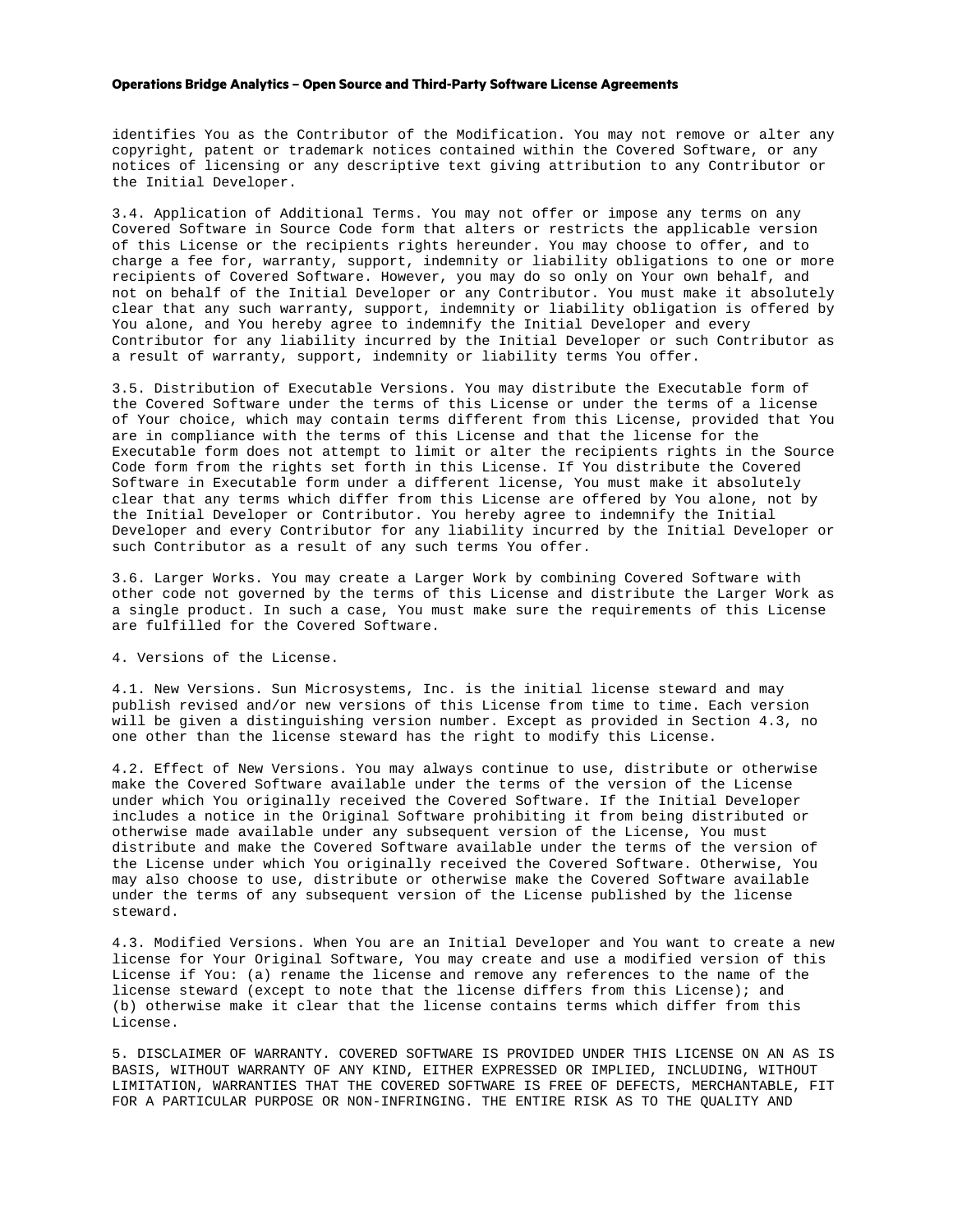PERFORMANCE OF THE COVERED SOFTWARE IS WITH YOU. SHOULD ANY COVERED SOFTWARE PROVE DEFECTIVE IN ANY RESPECT, YOU (NOT THE INITIAL DEVELOPER OR ANY OTHER CONTRIBUTOR) ASSUME THE COST OF ANY NECESSARY SERVICING, REPAIR OR CORRECTION. THIS DISCLAIMER OF WARRANTY CONSTITUTES AN ESSENTIAL PART OF THIS LICENSE. NO USE OF ANY COVERED SOFTWARE IS AUTHORIZED HEREUNDER EXCEPT UNDER THIS DISCLAIMER.

6. TERMINATION.

6.1. This License and the rights granted hereunder will terminate automatically if You fail to comply with terms herein and fail to cure such breach within 30 days of becoming aware of the breach. Provisions which, by their nature, must remain in effect beyond the termination of this License shall survive.

6.2. If You assert a patent infringement claim (excluding declaratory judgment actions) against Initial Developer or a Contributor (the Initial Developer or Contributor against whom You assert such claim is referred to as Participant) alleging that the Participant Software (meaning the Contributor Version where the Participant is a Contributor or the Original Software where the Participant is the Initial Developer) directly or indirectly infringes any patent, then any and all rights granted directly or indirectly to You by such Participant, the Initial Developer (if the Initial Developer is not the Participant) and all Contributors under Sections 2.1 and/or 2.2 of this License shall, upon 60 days notice from Participant terminate prospectively and automatically at the expiration of such 60 day notice period, unless if within such 60 day period You withdraw Your claim with respect to the Participant Software against such Participant either unilaterally or pursuant to a written agreement with Participant.

6.3. In the event of termination under Sections 6.1 or 6.2 above, all end user licenses that have been validly granted by You or any distributor hereunder prior to termination (excluding licenses granted to You by any distributor) shall survive termination.

7. LIMITATION OF LIABILITY. UNDER NO CIRCUMSTANCES AND UNDER NO LEGAL THEORY, WHETHER TORT (INCLUDING NEGLIGENCE), CONTRACT, OR OTHERWISE, SHALL YOU, THE INITIAL DEVELOPER, ANY OTHER CONTRIBUTOR, OR ANY DISTRIBUTOR OF COVERED SOFTWARE, OR ANY SUPPLIER OF ANY OF SUCH PARTIES, BE LIABLE TO ANY PERSON FOR ANY INDIRECT, SPECIAL, INCIDENTAL, OR CONSEQUENTIAL DAMAGES OF ANY CHARACTER INCLUDING, WITHOUT LIMITATION, DAMAGES FOR LOST PROFITS, LOSS OF GOODWILL, WORK STOPPAGE, COMPUTER FAILURE OR MALFUNCTION, OR ANY AND ALL OTHER COMMERCIAL DAMAGES OR LOSSES, EVEN IF SUCH PARTY SHALL HAVE BEEN INFORMED OF THE POSSIBILITY OF SUCH DAMAGES. THIS LIMITATION OF LIABILITY SHALL NOT APPLY TO LIABILITY FOR DEATH OR PERSONAL INJURY RESULTING FROM SUCH PARTYS NEGLIGENCE TO THE EXTENT APPLICABLE LAW PROHIBITS SUCH LIMITATION. SOME JURISDICTIONS DO NOT ALLOW THE EXCLUSION OR LIMITATION OF INCIDENTAL OR CONSEQUENTIAL DAMAGES, SO THIS EXCLUSION AND LIMITATION MAY NOT APPLY TO YOU.

8. U.S. GOVERNMENT END USERS. The Covered Software is a commercial item, as that term is defined in 48 C.F.R. 2.101 (Oct. 1995), consisting of commercial computer software (as that term is defined at 48 C.F.R. 252.227-7014(a)(1)) and commercial computer software documentation as such terms are used in 48 C.F.R. 12.212 (Sept. 1995). Consistent with 48 C.F.R. 12.212 and 48 C.F.R. 227.7202-1 through 227.7202-4 (June 1995), all U.S. Government End Users acquire Covered Software with only those rights set forth herein. This U.S. Government Rights clause is in lieu of, and supersedes, any other FAR, DFAR, or other clause or provision that addresses Government rights in computer software under this License.

9. MISCELLANEOUS. This License represents the complete agreement concerning subject matter hereof. If any provision of this License is held to be unenforceable, such provision shall be reformed only to the extent necessary to make it enforceable. This License shall be governed by the law of the jurisdiction specified in a notice contained within the Original Software (except to the extent applicable law, if any, provides otherwise), excluding such jurisdictions conflict-of-law provisions. Any litigation relating to this License shall be subject to the jurisdiction of the courts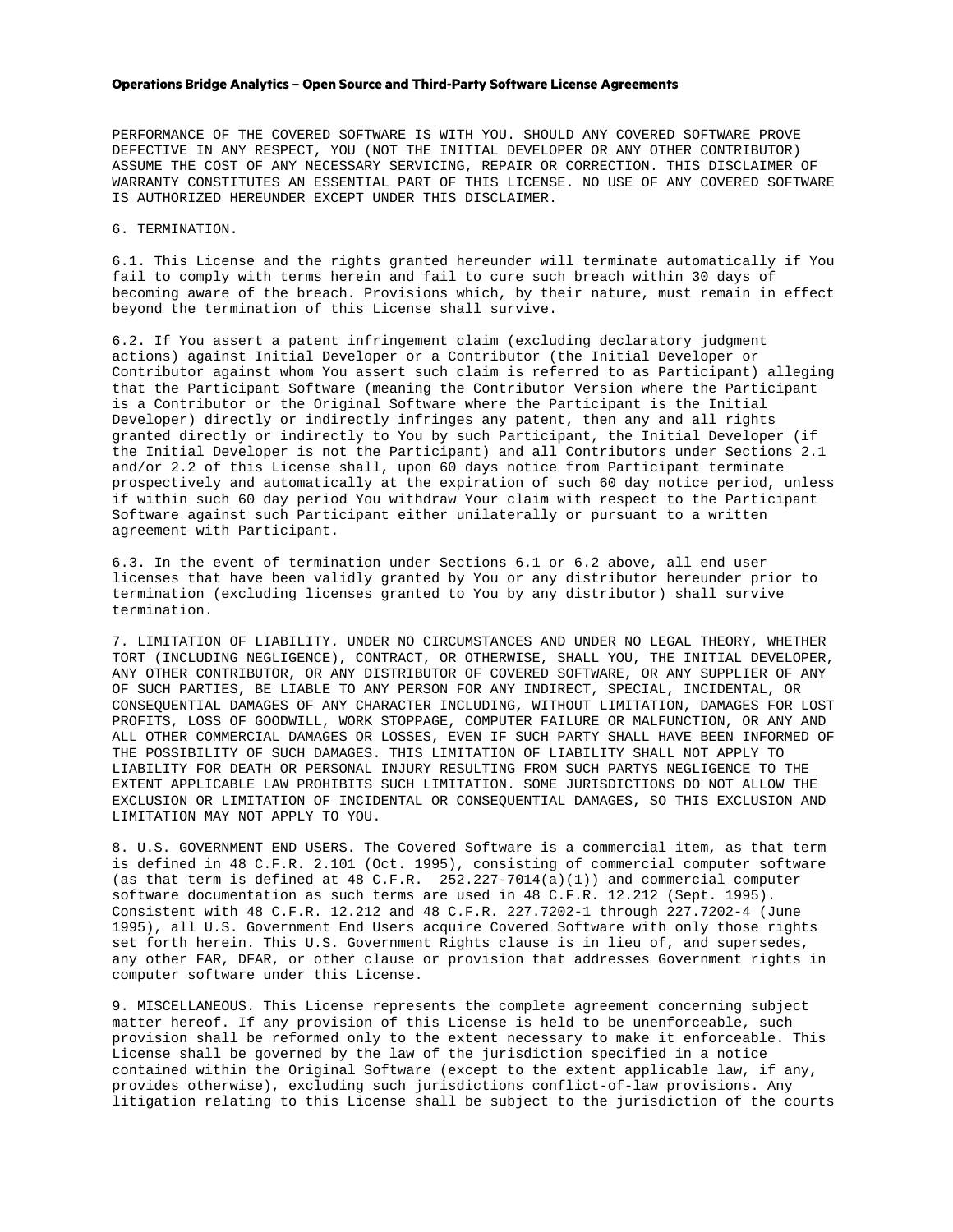located in the jurisdiction and venue specified in a notice contained within the Original Software, with the losing party responsible for costs, including, without limitation, court costs and reasonable attorneys fees and expenses. The application of the United Nations Convention on Contracts for the International Sale of Goods is expressly excluded. Any law or regulation which provides that the language of a contract shall be construed against the drafter shall not apply to this License. You agree that You alone are responsible for compliance with the United States export administration regulations (and the export control laws and regulation of any other countries) when You use, distribute or otherwise make available any Covered Software.

10. RESPONSIBILITY FOR CLAIMS. As between Initial Developer and the Contributors, each party is responsible for claims and damages arising, directly or indirectly, out of its utilization of rights under this License and You agree to work with Initial Developer and Contributors to distribute such responsibility on an equitable basis. Nothing herein is intended or shall be deemed to constitute any admission of liability.

NOTICE PURSUANT TO SECTION 9 OF THE COMMON DEVELOPMENT AND DISTRIBUTION LICENSE (CDDL) The code released under the CDDL shall be governed by the laws of the State of California (excluding conflict-of-law provisions). Any litigation relating to this License shall be subject to the jurisdiction of the Federal Courts of the Northern District of California and the state courts of the State of California, with venue lying in Santa Clara County, California.

# **Common Public License (CPL), Version 1.0**

<span id="page-24-0"></span>HPE acknowledges the redistribution of the following open source components that are provided under this license:

- JUnit 4.8.2
- Web Services Description Language for Java Toolkit (WSDL4J) 1.6.2
- WSDL4J 1.6.2

Common Public License - v 1.0

THE ACCOMPANYING PROGRAM IS PROVIDED UNDER THE TERMS OF THIS COMMON PUBLIC LICENSE ("AGREEMENT"). ANY USE, REPRODUCTION OR DISTRIBUTION OF THE PROGRAM CONSTITUTES RECIPIENT'S ACCEPTANCE OF THIS AGREEMENT.

1. DEFINITIONS

"Contribution" means:

a) in the case of the initial Contributor, the initial code and documentation distributed under this Agreement, and

b) in the case of each subsequent Contributor:

- i) changes to the Program, and
- ii) additions to the Program;

where such changes and/or additions to the Program originate from and are distributed by that particular Contributor. A Contribution 'originates' from a Contributor if it was added to the Program by such Contributor itself or anyone acting on such Contributor's behalf. Contributions do not include additions to the Program which: (i) are separate modules of software distributed in conjunction with the Program under their own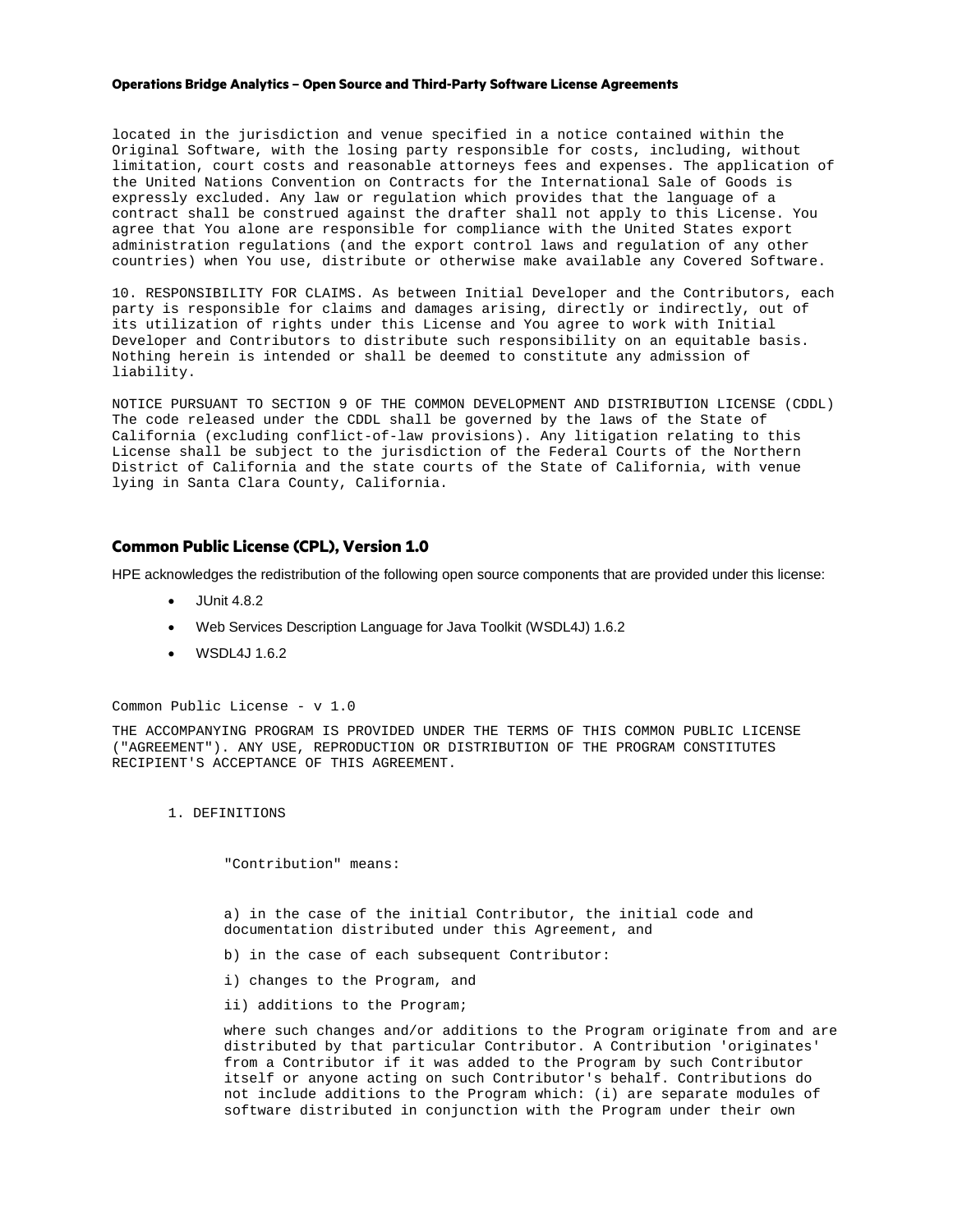license agreement, and (ii) are not derivative works of the Program.

"Contributor" means any person or entity that distributes the Program.

"Licensed Patents " mean patent claims licensable by a Contributor which are necessarily infringed by the use or sale of its Contribution alone or when combined with the Program.

"Program" means the Contributions distributed in accordance with this Agreement.

"Recipient" means anyone who receives the Program under this Agreement, including all Contributors.

#### 2. GRANT OF RIGHTS

a) Subject to the terms of this Agreement, each Contributor hereby grants Recipient a non-exclusive, worldwide, royalty-free copyright license to reproduce, prepare derivative works of, publicly display, publicly perform, distribute and sublicense the Contribution of such Contributor, if any, and such derivative works, in source code and object code form.

b) Subject to the terms of this Agreement, each Contributor hereby grants Recipient a non-exclusive, worldwide, royalty-free patent license under Licensed Patents to make, use, sell, offer to sell, import and otherwise transfer the Contribution of such Contributor, if any, in source code and object code form. This patent license shall apply to the combination of the Contribution and the Program if, at the time the Contribution is added by the Contributor, such addition of the Contribution causes such combination to be covered by the Licensed Patents. The patent license shall not apply to any other combinations which include the Contribution. No hardware per se is licensed hereunder.

c) Recipient understands that although each Contributor grants the licenses to its Contributions set forth herein, no assurances are provided by any Contributor that the Program does not infringe the patent or other intellectual property rights of any other entity. Each Contributor disclaims any liability to Recipient for claims brought by any other entity based on infringement of intellectual property rights or otherwise. As a condition to exercising the rights and licenses granted hereunder, each Recipient hereby assumes sole responsibility to secure any other intellectual property rights needed, if any. For example, if a third party patent license is required to allow Recipient to distribute the Program, it is Recipient's responsibility to acquire that license before distributing the Program.

d) Each Contributor represents that to its knowledge it has sufficient copyright rights in its Contribution, if any, to grant the copyright license set forth in this Agreement.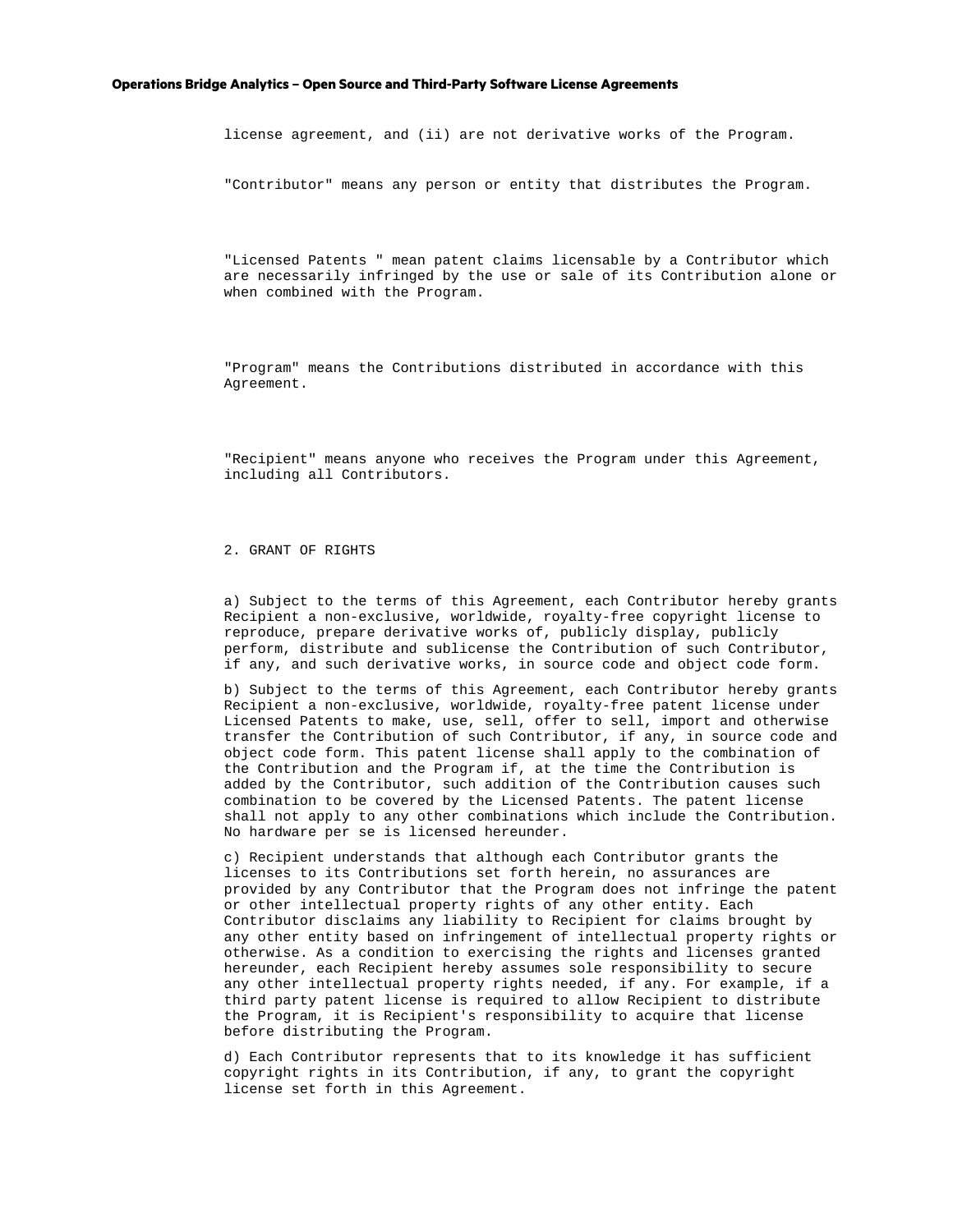3. REQUIREMENTS

A Contributor may choose to distribute the Program in object code form under its own license agreement, provided that:

a) it complies with the terms and conditions of this Agreement; and

b) its license agreement:

i) effectively disclaims on behalf of all Contributors all warranties and conditions, express and implied, including warranties or conditions of title and non-infringement, and implied warranties or conditions of merchantability and fitness for a particular purpose;

ii) effectively excludes on behalf of all Contributors all liability for damages, including direct, indirect, special, incidental and consequential damages, such as lost profits;

iii) states that any provisions which differ from this Agreement are offered by that Contributor alone and not by any other party; and

iv) states that source code for the Program is available from such Contributor, and informs licensees how to obtain it in a reasonable manner on or through a medium customarily used for software exchange. When the Program is made available in source code form:

a) it must be made available under this Agreement; and b) a copy of this Agreement must be included with each copy of the Program.

Contributors may not remove or alter any copyright notices contained within the Program.

Each Contributor must identify itself as the originator of its Contribution, if any, in a manner that reasonably allows subsequent Recipients to identify the originator of the Contribution.

4. COMMERCIAL DISTRIBUTION

Commercial distributors of software may accept certain responsibilities with respect to end users, business partners and the like. While this license is intended to facilitate the commercial use of the Program, the Contributor who includes the Program in a commercial product offering should do so in a manner which does not create potential liability for other Contributors. Therefore, if a Contributor includes the Program in a commercial product offering, such Contributor ("Commercial Contributor") hereby agrees to defend and indemnify every other Contributor ("Indemnified Contributor") against any losses, damages and costs (collectively "Losses") arising from claims, lawsuits and other legal actions brought by a third party against the Indemnified Contributor to the extent caused by the acts or omissions of such Commercial Contributor in connection with its distribution of the Program in a commercial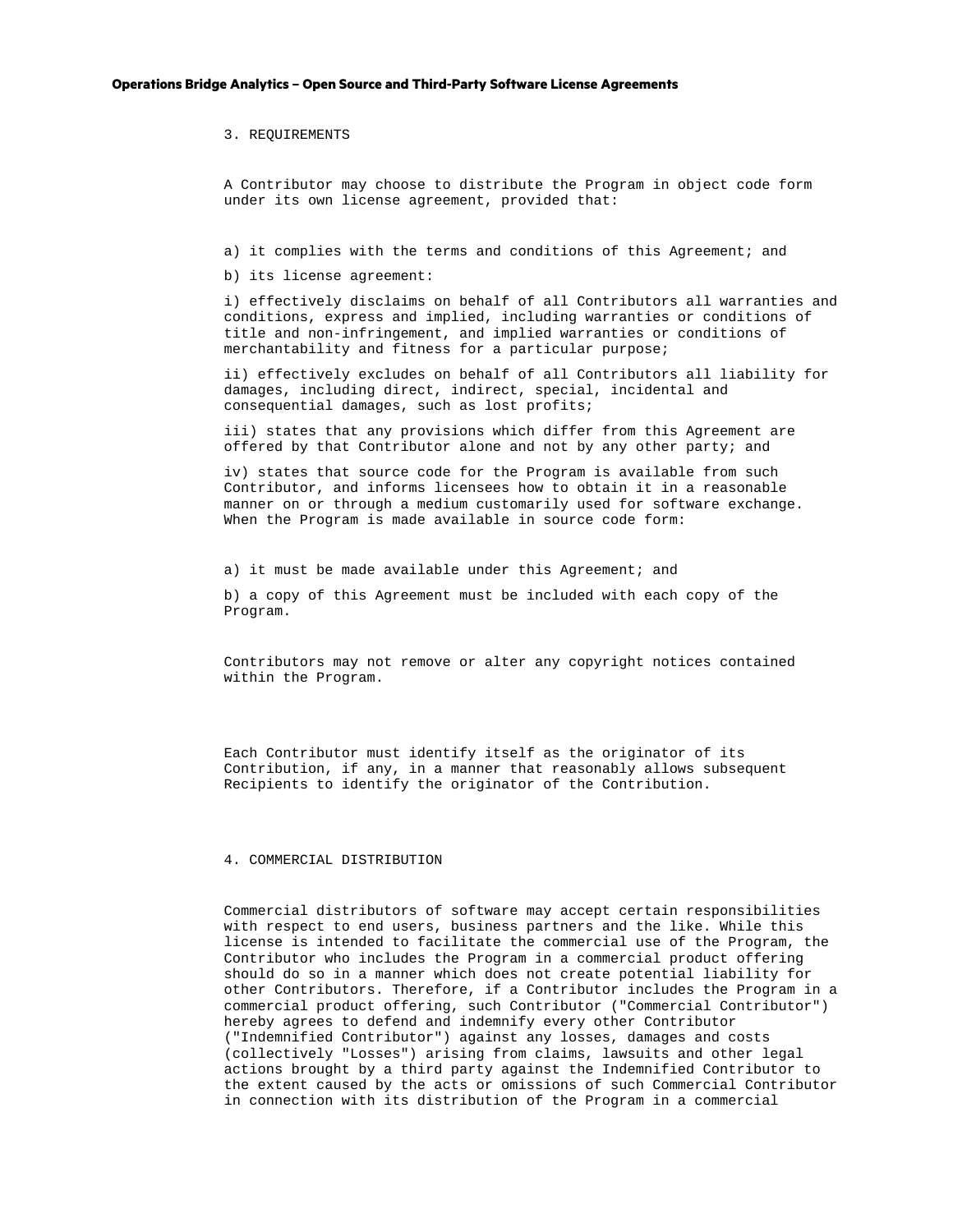product offering. The obligations in this section do not apply to any claims or Losses relating to any actual or alleged intellectual property infringement. In order to qualify, an Indemnified Contributor must: a) promptly notify the Commercial Contributor in writing of such claim, and b) allow the Commercial Contributor to control, and cooperate with the Commercial Contributor in, the defense and any related settlement negotiations. The Indemnified Contributor may participate in any such claim at its own expense.

For example, a Contributor might include the Program in a commercial product offering, Product X. That Contributor is then a Commercial Contributor. If that Commercial Contributor then makes performance claims, or offers warranties related to Product X, those performance claims and warranties are such Commercial Contributor's responsibility alone. Under this section, the Commercial Contributor would have to defend claims against the other Contributors related to those performance claims and warranties, and if a court requires any other Contributor to pay any damages as a result, the Commercial Contributor must pay those damages.

#### 5. NO WARRANTY

EXCEPT AS EXPRESSLY SET FORTH IN THIS AGREEMENT, THE PROGRAM IS PROVIDED ON AN "AS IS" BASIS, WITHOUT WARRANTIES OR CONDITIONS OF ANY KIND, EITHER EXPRESS OR IMPLIED INCLUDING, WITHOUT LIMITATION, ANY WARRANTIES OR CONDITIONS OF TITLE, NON-INFRINGEMENT, MERCHANTABILITY OR FITNESS FOR A PARTICULAR PURPOSE. Each Recipient is solely responsible for determining the appropriateness of using and distributing the Program and assumes all risks associated with its exercise of rights under this Agreement, including but not limited to the risks and costs of program errors, compliance with applicable laws, damage to or loss of data, programs or equipment, and unavailability or interruption of operations.

### 6. DISCLAIMER OF LIABILITY

EXCEPT AS EXPRESSLY SET FORTH IN THIS AGREEMENT, NEITHER RECIPIENT NOR ANY CONTRIBUTORS SHALL HAVE ANY LIABILITY FOR ANY DIRECT, INDIRECT, INCIDENTAL, SPECIAL, EXEMPLARY, OR CONSEQUENTIAL DAMAGES (INCLUDING WITHOUT LIMITATION LOST PROFITS), HOWEVER CAUSED AND ON ANY THEORY OF LIABILITY, WHETHER IN CONTRACT, STRICT LIABILITY, OR TORT (INCLUDING NEGLIGENCE OR OTHERWISE) ARISING IN ANY WAY OUT OF THE USE OR DISTRIBUTION OF THE PROGRAM OR THE EXERCISE OF ANY RIGHTS GRANTED HEREUNDER, EVEN IF ADVISED OF THE POSSIBILITY OF SUCH DAMAGES.

#### 7. GENERAL

If any provision of this Agreement is invalid or unenforceable under applicable law, it shall not affect the validity or enforceability of the remainder of the terms of this Agreement, and without further action by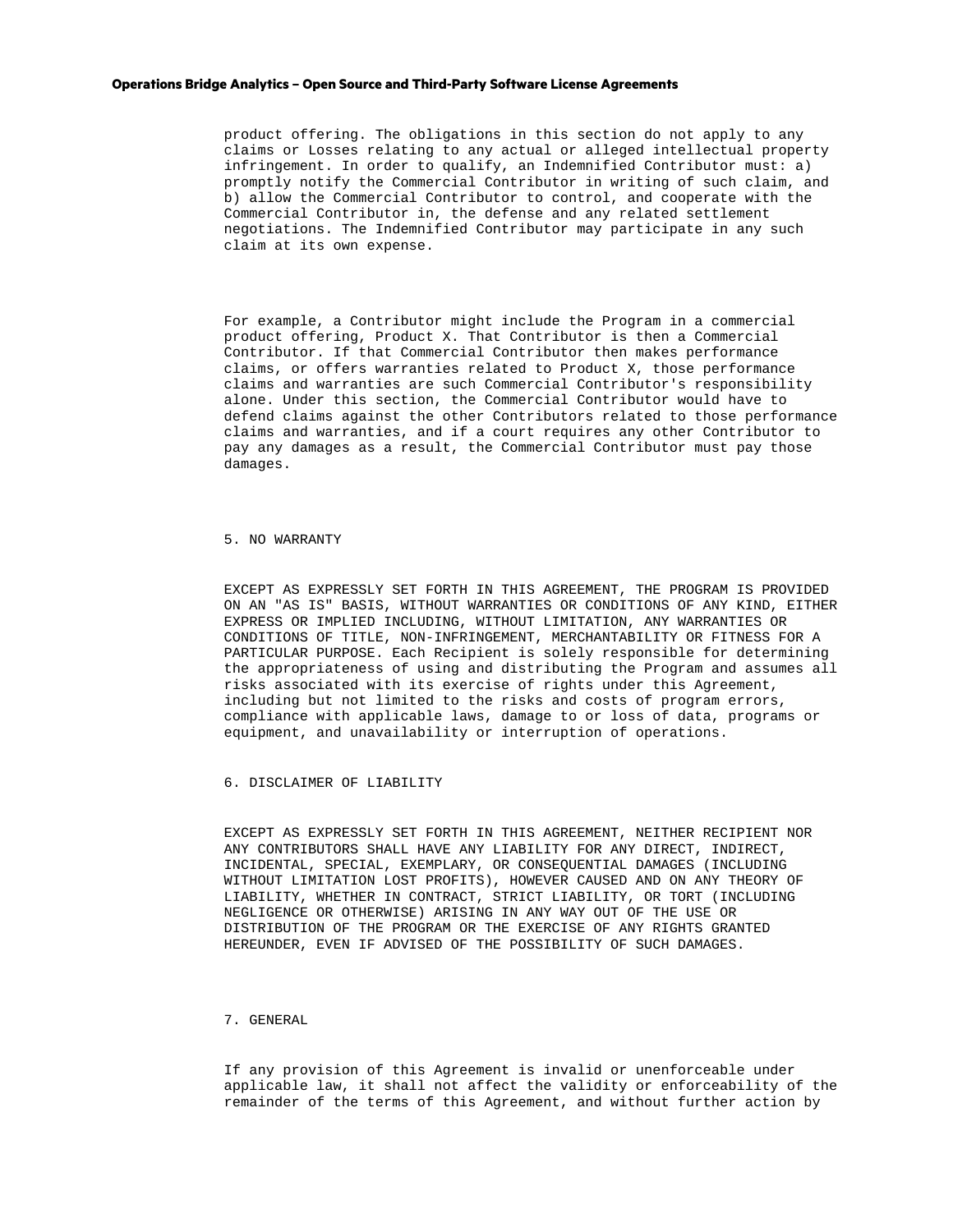the parties hereto, such provision shall be reformed to the minimum extent necessary to make such provision valid and enforceable.

If Recipient institutes patent litigation against a Contributor with respect to a patent applicable to software (including a cross-claim or counterclaim in a lawsuit), then any patent licenses granted by that Contributor to such Recipient under this Agreement shall terminate as of the date such litigation is filed. In addition, if Recipient institutes patent litigation against any entity (including a cross-claim or counterclaim in a lawsuit) alleging that the Program itself (excluding combinations of the Program with other software or hardware) infringes such Recipient's patent(s), then such Recipient's rights granted under Section 2(b) shall terminate as of the date such litigation is filed.

All Recipient's rights under this Agreement shall terminate if it fails to comply with any of the material terms or conditions of this Agreement and does not cure such failure in a reasonable period of time after becoming aware of such noncompliance. If all Recipient's rights under this Agreement terminate, Recipient agrees to cease use and distribution of the Program as soon as reasonably practicable. However, Recipient's obligations under this Agreement and any licenses granted by Recipient relating to the Program shall continue and survive.

Everyone is permitted to copy and distribute copies of this Agreement, but in order to avoid inconsistency the Agreement is copyrighted and may only be modified in the following manner. The Agreement Steward reserves the right to publish new versions (including revisions) of this Agreement from time to time. No one other than the Agreement Steward has the right to modify this Agreement. IBM is the initial Agreement Steward. IBM may assign the responsibility to serve as the Agreement Steward to a suitable separate entity. Each new version of the Agreement will be given a distinguishing version number. The Program (including Contributions) may always be distributed subject to the version of the Agreement under which it was received. In addition, after a new version of the Agreement is published, Contributor may elect to distribute the Program (including its Contributions) under the new version. Except as expressly stated in Sections 2(a) and 2(b) above, Recipient receives no rights or licenses to the intellectual property of any Contributor under this Agreement, whether expressly, by implication, estoppel or otherwise. All rights in the Program not expressly granted under this Agreement are reserved.

This Agreement is governed by the laws of the State of New York and the intellectual property laws of the United States of America. No party to this Agreement will bring a legal action under this Agreement more than one year after the cause of action arose. Each party waives its rights to a jury trial in any resulting litigation.

# **Creative Commons Legal Code Attribution-ShareAlike Version 3.0 Unported**

HPE acknowledges the redistribution of the following open source component that is provided under this license:

<span id="page-28-0"></span>• jQuick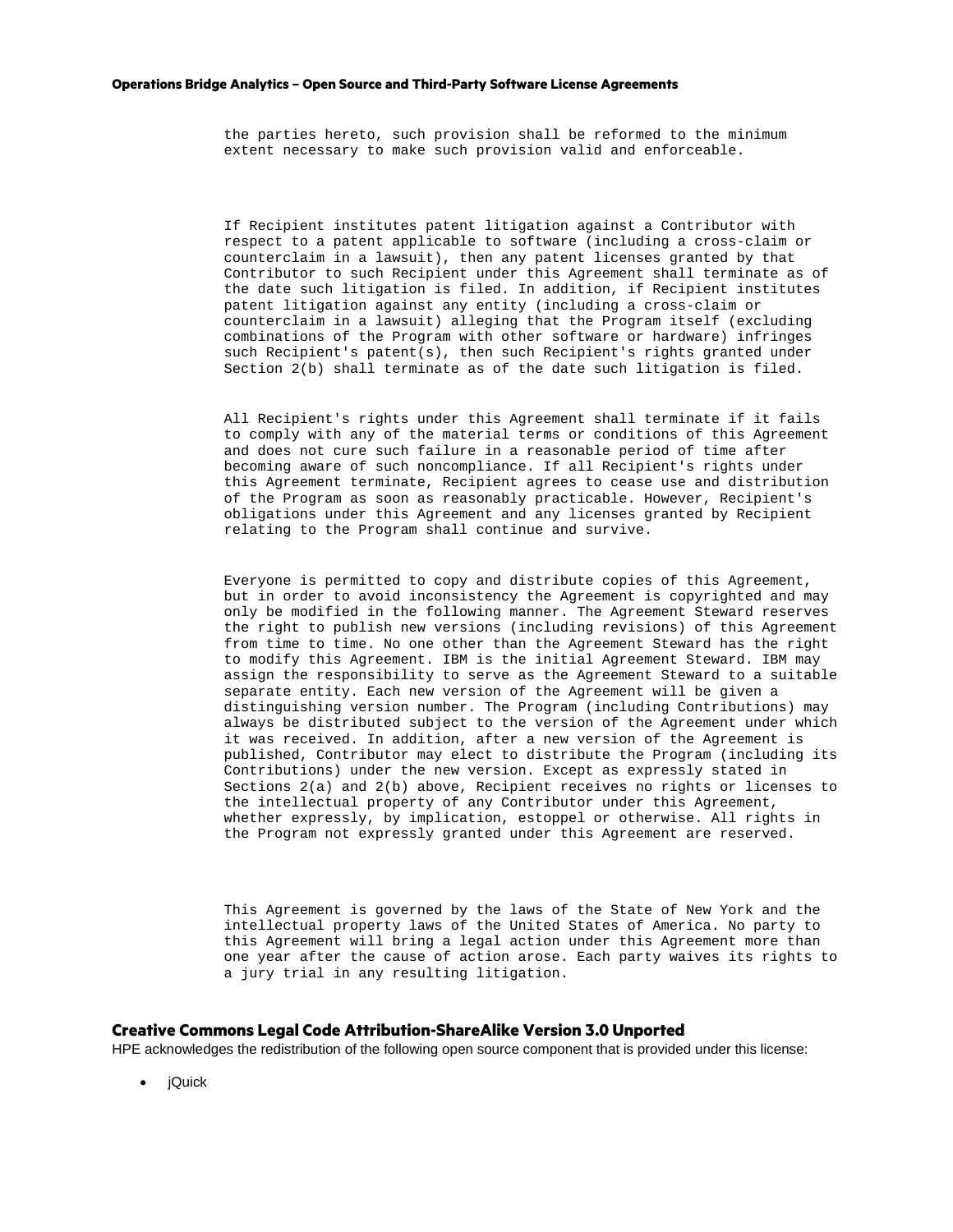Copyright 2012 (c) CodingJack - <http://codecanyon.net/user/CodingJack>

# **Creative Commons Legal Code Attribution-ShareAlike (CC-BY-SA) Version 3.0 Unported** *License* THE WORK (AS DEFINED BELOW) IS PROVIDED UNDER THE TERMS OF THIS CREATIVE COMMONS PUBLIC LICENSE ("CCPL" OR "LICENSE"). THE WORK IS PROTECTED BY COPYRIGHT AND/OR OTHER APPLICABLE LAW. ANY USE OF THE WORK OTHER THAN AS AUTHORIZED UNDER THIS LICENSE OR COPYRIGHT LAW IS PROHIBITED. BY EXERCISING ANY RIGHTS TO THE WORK PROVIDED HERE, YOU ACCEPT AND AGREE TO BE BOUND BY THE TERMS OF THIS LICENSE. TO THE EXTENT THIS LICENSE MAY BE CONSIDERED TO BE A CONTRACT, THE LICENSOR GRANTS YOU THE RIGHTS CONTAINED HERE IN CONSIDERATION OF YOUR ACCEPTANCE OF SUCH TERMS AND CONDITIONS. 1. **Definitions** a. "**Adaptation**" means a work based upon the Work, or upon the Work and other preexisting works, such as a translation, adaptation, derivative work, arrangement of music or other alterations of a literary or artistic work, or phonogram or performance and includes cinematographic adaptations or any other form in which the Work may be recast, transformed, or adapted including in any form recognizably derived from the original, except that a work that constitutes a Collection will not be considered an Adaptation for the purpose of this License. For the avoidance of doubt, where the Work is a musical work, performance or phonogram, the synchronization of the Work in timedrelation with a moving image ("synching") will be considered an Adaptation for the purpose of this License. b. "**Collection**" means a collection of literary or artistic works, such as encyclopedias and anthologies, or performances, phonograms or broadcasts, or other works or subject matter other than works listed in Section 1(f) below, which, by reason of the selection and arrangement of their contents, constitute intellectual creations, in which the Work is included in its entirety in unmodified form along with one or more other contributions, each constituting separate and independent works in themselves, which together are assembled into a collective whole. A work that constitutes a Collection will not be considered an Adaptation (as defined below) for the purposes of this License. c. "**Creative Commons Compatible License**" means a license that is listed at http://creativecommons.org/compatiblelicenses that has been approved by Creative Commons as being essentially equivalent to this License, including, at a minimum, because that license: (i) contains terms that have the same purpose, meaning and effect as the License Elements of this License; and, (ii) explicitly permits the relicensing of adaptations of works made available under that license under this License or a Creative Commons jurisdiction license with the same License

Elements as this License.

d. "**Distribute**" means to make available to the public the original and copies of the Work or Adaptation, as appropriate, through sale or other transfer of ownership.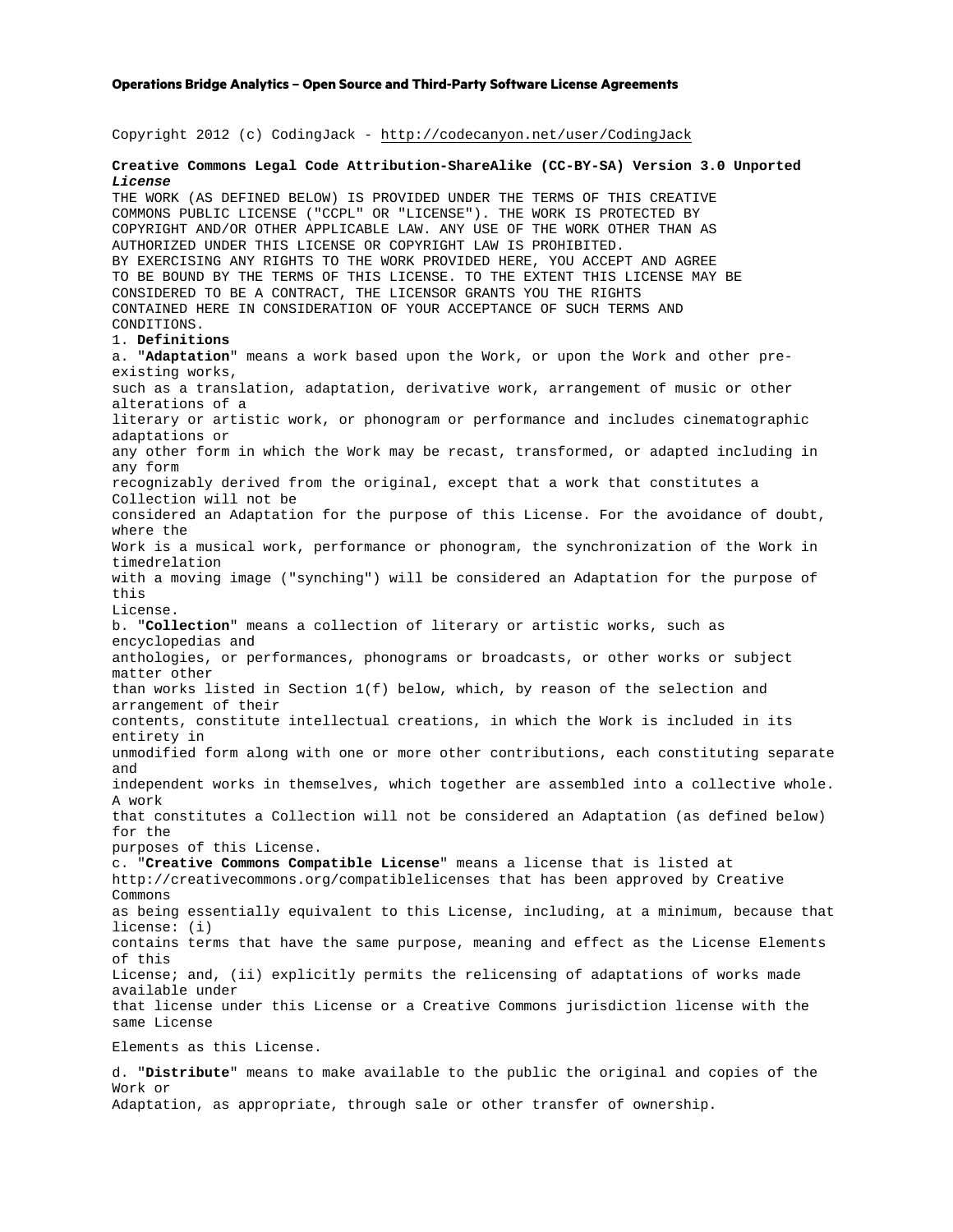e. "**License Elements**" means the following high-level license attributes as selected by Licensor and indicated in the title of this License: Attribution, ShareAlike. f. "**Licensor**" means the individual, individuals, entity or entities that offer(s) the Work under the terms of this License. g. "**Original Author**" means, in the case of a literary or artistic work, the individual, individuals, entity or entities who created the Work or if no individual or entity can be identified, the publisher; and in addition (i) in the case of a performance the actors, singers, musicians, dancers, and other persons who act, sing, deliver, declaim, play in, interpret or otherwise perform literary or artistic works or expressions of folklore; (ii) in the case of a phonogram the producer being the person or legal entity who first fixes the sounds of a performance or other sounds; and, (iii) in the case of broadcasts, the organization that transmits the broadcast. h. "**Work**" means the literary and/or artistic work offered under the terms of this License including without limitation any production in the literary, scientific and artistic domain, whatever may be the mode or form of its expression including digital form, such as a book, pamphlet and other writing; a lecture, address, sermon or other work of the same nature; a dramatic or dramaticomusical work; a choreographic work or entertainment in dumb show; a musical composition with or without words; a cinematographic work to which are assimilated works expressed by a process analogous to cinematography; a work of drawing, painting, architecture, sculpture, engraving or lithography; a photographic work to which are assimilated works expressed by a process analogous to photography; a work of applied art; an illustration, map, plan, sketch or threedimensional work relative to geography, topography, architecture or science; a performance; a broadcast; a phonogram; a compilation of data to the extent it is protected as a copyrightable work; or a work performed by a variety or circus performer to the extent it is not otherwise considered a literary or artistic work. i. "**You**" means an individual or entity exercising rights under this License who has not previously violated the terms of this License with respect to the Work, or who has received express permission from the Licensor to exercise rights under this License despite a previous violation. j. "**Publicly Perform**" means to perform public recitations of the Work and to communicate to the public those public recitations, by any means or process, including by wire or wireless means or public digital performances; to make available to the public Works in such a way that members of the public may access these Works from a place and at a place individually chosen by them; to perform the Work to the public by any means or process and the communication to the public of the performances of the Work, including by public digital performance; to broadcast and rebroadcast the Work by any means including signs, sounds or images.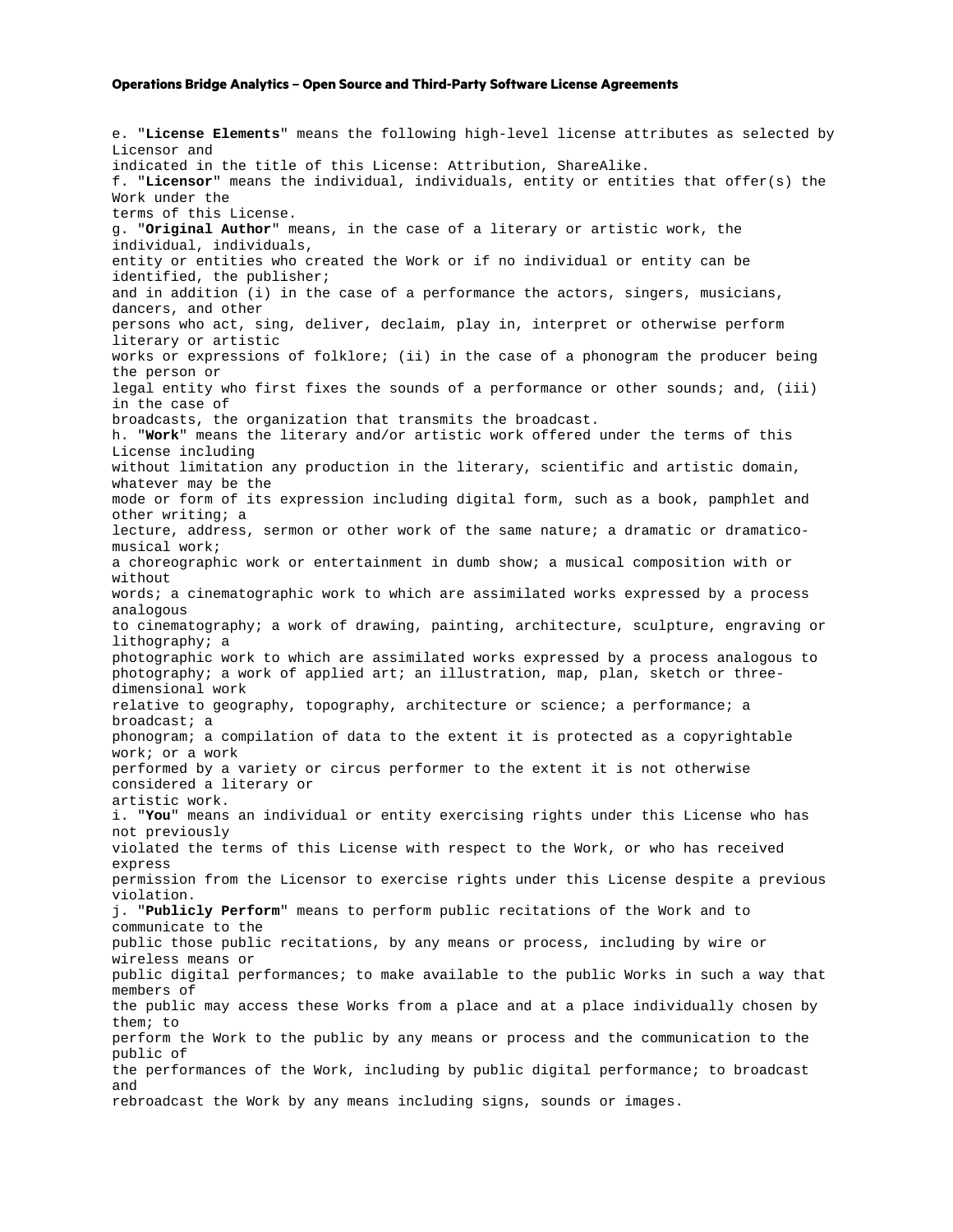k. "**Reproduce**" means to make copies of the Work by any means including without limitation by sound or visual recordings and the right of fixation and reproducing fixations of the Work, including storage of a protected performance or phonogram in digital form or other electronic medium. 2. **Fair Dealing Rights**. Nothing in this License is intended to reduce, limit, or restrict any uses free from copyright or rights arising from limitations or exceptions that are provided for in connection with the copyright protection under copyright law or other applicable laws. 3. **License Grant**. Subject to the terms and conditions of this License, Licensor hereby grants You a worldwide, royalty-free, non-exclusive, perpetual (for the duration of the applicable copyright) license to exercise the rights in the Work as stated below: a. to Reproduce the Work, to incorporate the Work into one or more Collections, and to Reproduce the Work as incorporated in the Collections; b. to create and Reproduce Adaptations provided that any such Adaptation, including any translation in any medium, takes reasonable steps to clearly label, demarcate or otherwise identify that changes were made to the original Work. For example, a translation could be marked "The original work was translated from English to Spanish," or a modification could indicate "The original work has been modified."; c. to Distribute and Publicly Perform the Work including as incorporated in Collections; and, d. to Distribute and Publicly Perform Adaptations. e. For the avoidance of doubt: i. **Non-waivable Compulsory License Schemes**. In those jurisdictions in which the right to collect royalties through any statutory or compulsory licensing scheme cannot be waived, the Licensor reserves the exclusive right to collect such royalties for any exercise by You of the rights granted under this License; ii. **Waivable Compulsory License Schemes**. In those jurisdictions in which the right to collect royalties through any statutory or compulsory licensing scheme can be waived, the Licensor waives the exclusive right to collect such royalties for any exercise by You of the rights granted under this License; and, iii. **Voluntary License Schemes**. The Licensor waives the right to collect royalties, whether individually or, in the event that the Licensor is a member of a collecting society that administers voluntary licensing schemes, via that society, from any exercise by You of the rights granted under this License. The above rights may be exercised in all media and formats whether now known or hereafter devised. The above rights include the right to make such modifications as are technically necessary to exercise the rights in other media and formats. Subject to Section 8(f), all rights not expressly granted by Licensor are hereby reserved.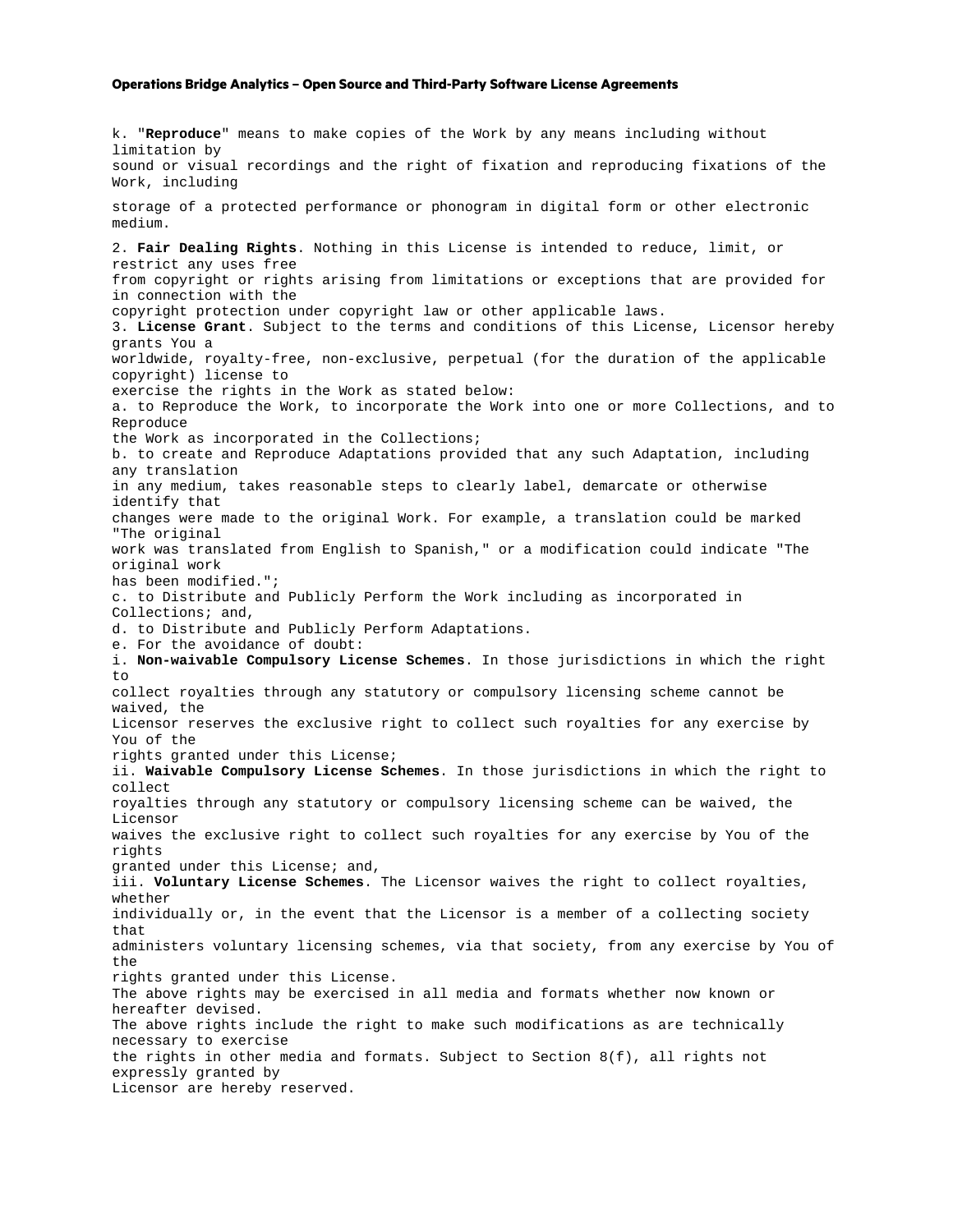4. **Restrictions**. The license granted in Section 3 above is expressly made subject to and limited by the following restrictions: a. You may Distribute or Publicly Perform the Work only under the terms of this License. You must include a copy of, or the Uniform Resource Identifier (URI) for, this License with every copy of the Work You Distribute or Publicly Perform. You may not offer or impose any terms on the Work that restrict the terms of this License or the ability of the recipient of the Work to exercise the rights granted to that recipient under the terms of the License. You may not sublicense the Work. You must keep intact all notices that refer to this License and to the disclaimer of warranties with every copy of the Work You Distribute or Publicly Perform. When You Distribute or Publicly Perform the Work, You may not impose any effective technological measures on the Work that restrict the ability of a recipient of the Work from You to exercise the rights granted to that recipient under the terms of the License. This Section 4(a) applies to the Work as incorporated in a Collection, but this does not require the Collection apart from the Work itself to be made subject to the terms of this License. If You create a Collection, upon notice from any Licensor You must, to the extent practicable, remove from the Collection any credit as required by Section 4(c), as requested. If You create an Adaptation, upon notice from any Licensor You must, to the extent practicable, remove from the Adaptation any credit as required by Section  $4(c)$ , as requested. b. You may Distribute or Publicly Perform an Adaptation only under the terms of: (i) this License; (ii) a later version of this License with the same License Elements as this License; (iii) a Creative Commons jurisdiction license (either this or a later license version) that contains the same License Elements as this License (e.g., Attribution-ShareAlike 3.0 US)); (iv) a Creative Commons Compatible License. If you license the Adaptation under one of the licenses mentioned in (iv), you must comply with the terms of that license. If you license the Adaptation under the terms of any of the licenses mentioned in (i), (ii) or (iii) (the "Applicable License"), you must comply with the terms of the Applicable License generally and the following provisions: (I) You must include a copy of, or the URI for, the Applicable License with every copy of each Adaptation You Distribute or Publicly Perform; (II) You may not offer or impose any terms on the Adaptation that restrict the terms of the Applicable License or the ability of the recipient of the Adaptation to exercise the rights granted to that recipient under the terms of the Applicable License; (III) You must keep intact all notices that refer to the Applicable License and to the disclaimer of warranties with every copy of the Work as included in the Adaptation You Distribute or Publicly Perform; (IV) when You Distribute or Publicly Perform the Adaptation, You may not impose any effective technological measures on the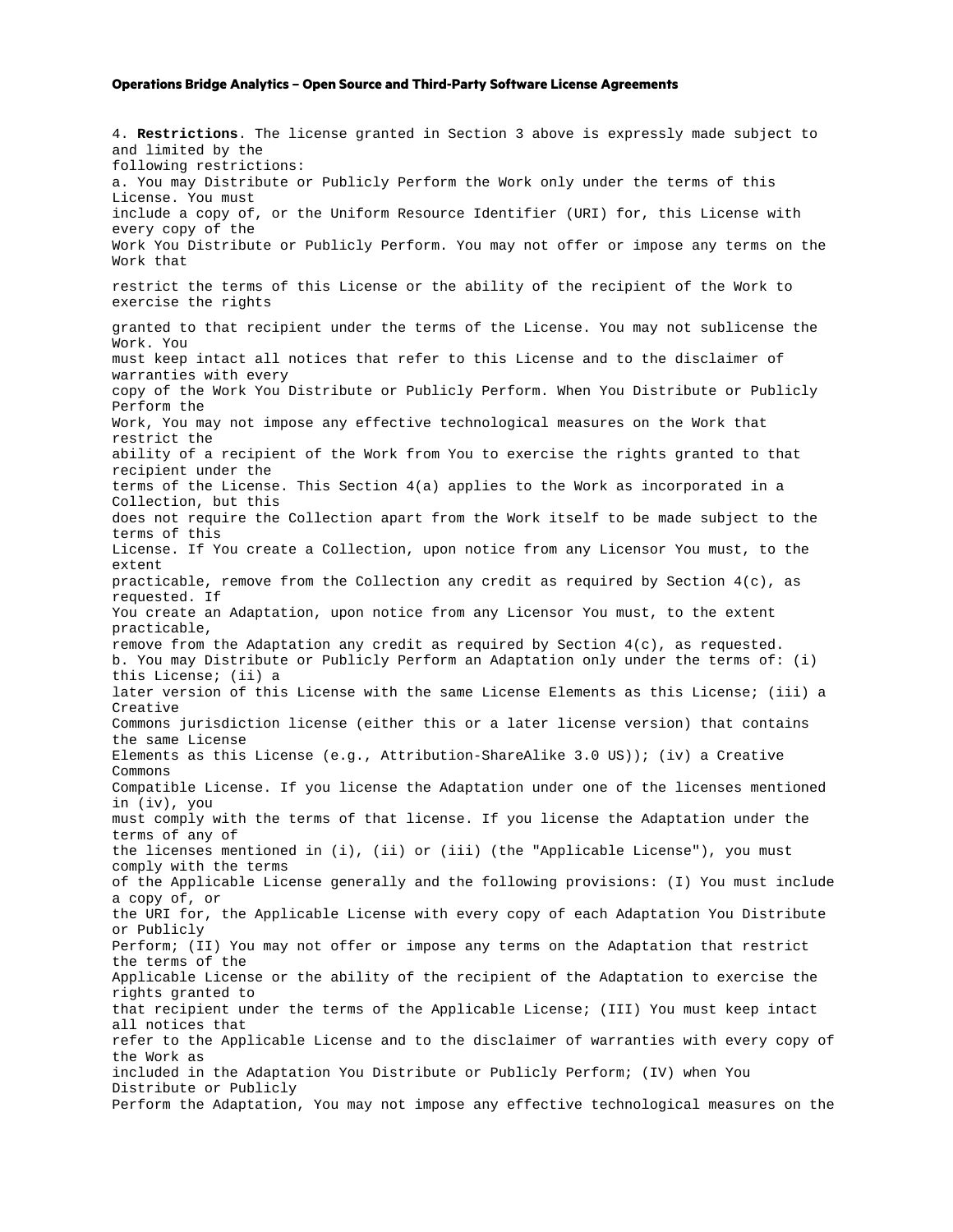Adaptation that restrict the ability of a recipient of the Adaptation from You to exercise the rights granted to that recipient under the terms of the Applicable License. This Section 4(b) applies to the Adaptation as incorporated in a Collection, but this does not require the Collection apart from the Adaptation itself to be made subject to the terms of the Applicable License. c. If You Distribute, or Publicly Perform the Work or any Adaptations or Collections, You must, unless a request has been made pursuant to Section 4(a), keep intact all copyright notices for the Work and provide, reasonable to the medium or means You are utilizing: (i) the name of the Original Author (or pseudonym, if applicable) if supplied, and/or if the Original Author and/or Licensor designate another party or parties (e.g., a sponsor institute, publishing entity, journal) for attribution ("Attribution Parties") in Licensor's copyright notice, terms of service or by other reasonable means, the name of such party or parties; (ii) the title of the Work if supplied; (iii) to the extent reasonably practicable, the URI, if any, that Licensor specifies to be associated with the Work, unless such URI does not refer to the copyright notice or licensing information for the Work; and (iv) , consistent with Ssection 3(b), in the case of an Adaptation, a credit identifying the use of the Work in the Adaptation (e.g., "French translation of the Work by Original Author," or "Screenplay based on original Work by Original Author"). The credit required by this Section 4(c) may be implemented in any reasonable manner; provided, however, that in the case of a Adaptation or Collection, at a minimum such credit will appear, if a credit for all contributing authors of the Adaptation or Collection appears, then as part of these credits and in a manner at You may only use the credit required by this Section for the purpose of attribution in the manner set out above and, by exercising Your rights under this License, You may not implicitly or explicitly assert or imply any connection with, sponsorship or endorsement by the Original Author, Licensor and/or Attribution Parties, as appropriate, of You or Your use of the Work, without the separate, express prior written permission of the Original Author, Licensor and/or Attribution Parties. d. Except as otherwise agreed in writing by the Licensor or as may be otherwise permitted by applicable law, if You Reproduce, Distribute or Publicly Perform the Work either by itself or as part of any Adaptations or Collections, You must not distort, mutilate, modify or take other derogatory action in relation to the Work which would be prejudicial to the Original Author's honor or reputation. Licensor agrees that in those jurisdictions (e.g. Japan), in which any exercise of the right granted in Section 3(b) of this License (the right to make Adaptations) would be deemed to be a distortion, mutilation, modification or other derogatory action prejudicial to the Original Author's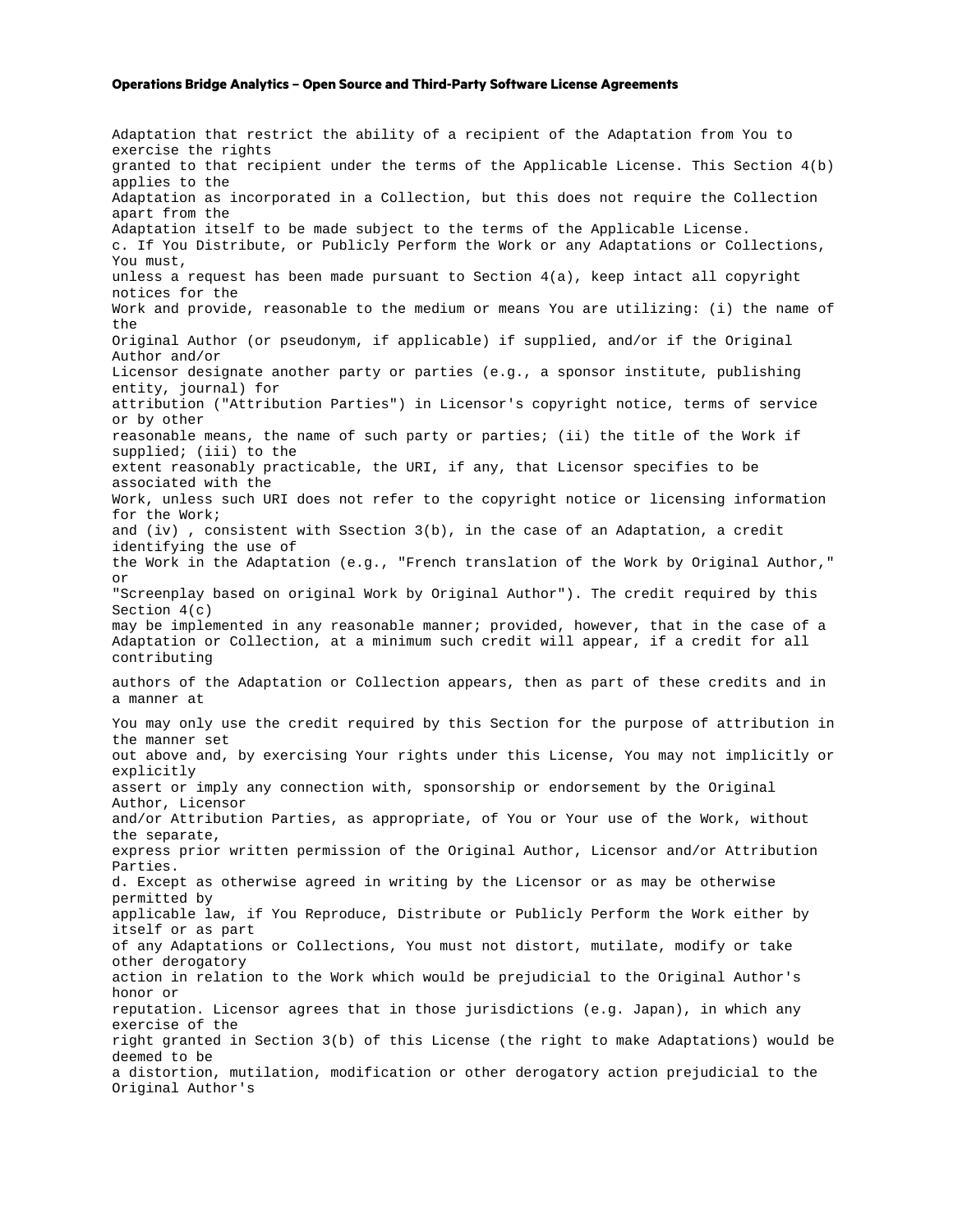honor and reputation, the Licensor will waive or not assert, as appropriate, this Section, to the fullest extent permitted by the applicable national law, to enable You to reasonably exercise Your right under Section 3(b) of this License (right to make Adaptations) but not otherwise. 5. **Representations, Warranties and Disclaimer** UNLESS OTHERWISE MUTUALLY AGREED TO BY THE PARTIES IN WRITING, LICENSOR OFFERS THE WORK AS-IS AND MAKES NO REPRESENTATIONS OR WARRANTIES OF ANY KIND CONCERNING THE WORK, EXPRESS, IMPLIED, STATUTORY OR OTHERWISE, INCLUDING, WITHOUT LIMITATION, WARRANTIES OF TITLE, MERCHANTIBILITY, FITNESS FOR A PARTICULAR PURPOSE, NONINFRINGEMENT, OR THE ABSENCE OF LATENT OR OTHER DEFECTS, ACCURACY, OR THE PRESENCE OF ABSENCE OF ERRORS, WHETHER OR NOT DISCOVERABLE. SOME JURISDICTIONS DO NOT ALLOW THE EXCLUSION OF IMPLIED WARRANTIES, SO SUCH EXCLUSION MAY NOT APPLY TO YOU. 6. **Limitation on Liability**. EXCEPT TO THE EXTENT REQUIRED BY APPLICABLE LAW, IN NO EVENT WILL LICENSOR BE LIABLE TO YOU ON ANY LEGAL THEORY FOR ANY SPECIAL, INCIDENTAL, CONSEQUENTIAL, PUNITIVE OR EXEMPLARY DAMAGES ARISING OUT OF THIS LICENSE OR THE USE OF THE WORK, EVEN IF LICENSOR HAS BEEN ADVISED OF THE POSSIBILITY OF SUCH DAMAGES. 7. **Termination** a. This License and the rights granted hereunder will terminate automatically upon any breach by You of the terms of this License. Individuals or entities who have received Adaptations or Collections from You under this License, however, will not have their licenses terminated provided such individuals or entities remain in full compliance with those licenses. Sections 1, 2, 5, 6, 7, and 8 will survive any termination of this License. b. Subject to the above terms and conditions, the license granted here is perpetual (for the duration of the applicable copyright in the Work). Notwithstanding the above, Licensor reserves the right to release the Work under different license terms or to stop distributing the Work at any time; provided, however that any such election will not serve to withdraw this License (or any other license that has been, or is required to be, granted under the terms of this License), and this License will continue in full force and effect unless terminated as stated above. 8. **Miscellaneous** a. Each time You Distribute or Publicly Perform the Work or a Collection, the Licensor offers to the recipient a license to the Work on the same terms and conditions as the license granted to You under this License. b. Each time You Distribute or Publicly Perform an Adaptation, Licensor offers to the recipient a license to the original Work on the same terms and conditions as the license granted to You under this License. c. If any provision of this License is invalid or unenforceable under applicable law, it shall not affect the validity or enforceability of the remainder of the terms of this License, and without further action by the parties to this agreement, such provision shall be reformed to the minimum extent necessary to make such provision valid and enforceable. d. No term or provision of this License shall be deemed waived and no breach consented to unless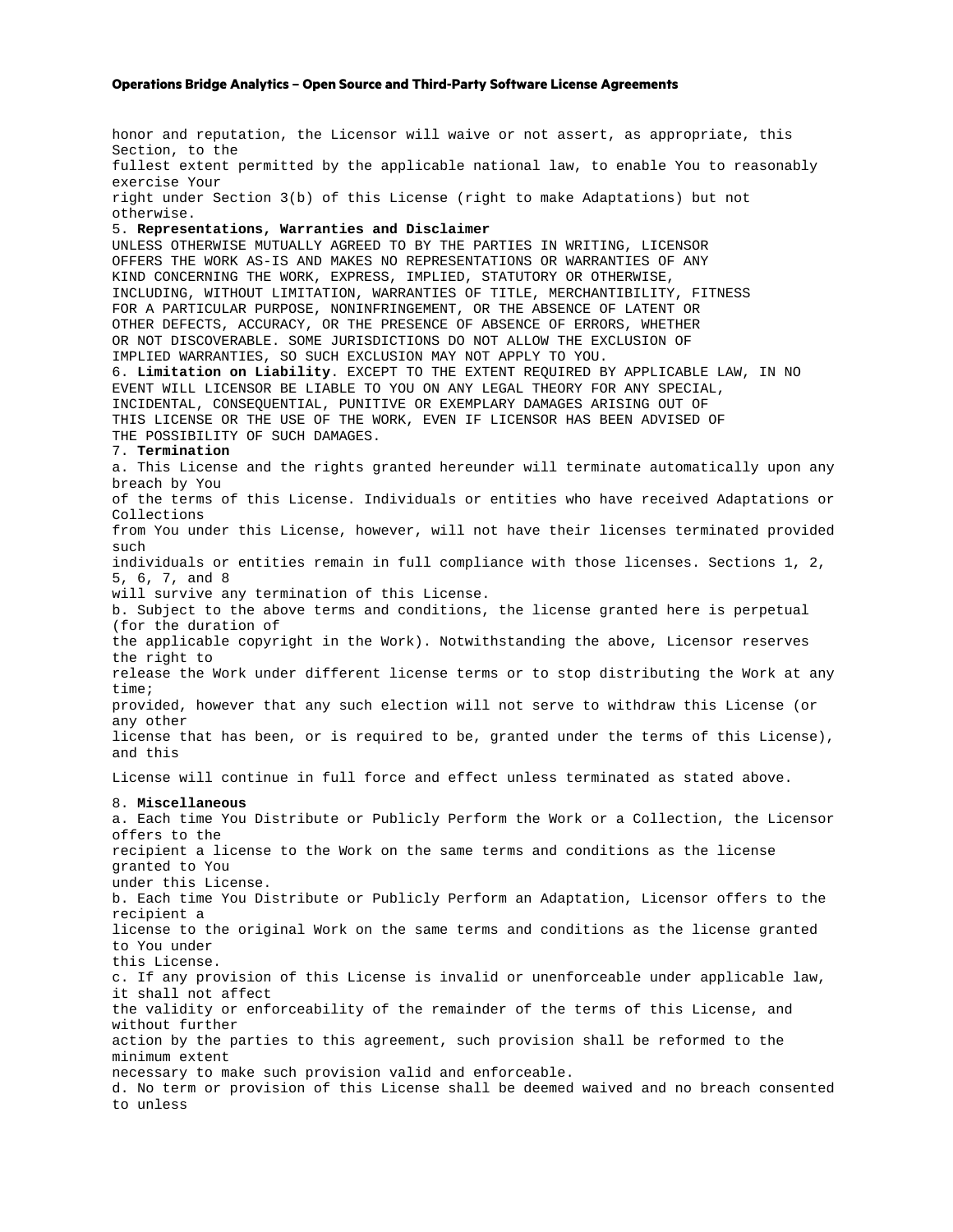such waiver or consent shall be in writing and signed by the party to be charged with such waiver or consent. e. This License constitutes the entire agreement between the parties with respect to the Work licensed here. There are no understandings, agreements or representations with respect to the Work not specified here. Licensor shall not be bound by any additional provisions that may appear in any communication from You. This License may not be modified without the mutual written agreement of the Licensor and You. f. The rights granted under, and the subject matter referenced, in this License were drafted utilizing the terminology of the Berne Convention for the Protection of Literary and Artistic Works (as amended on September 28, 1979), the Rome Convention of 1961, the WIPO Copyright Treaty of 1996, the WIPO Performances and Phonograms Treaty of 1996 and the Universal Copyright Convention (as revised on July 24, 1971). These rights and subject matter take effect in the relevant jurisdiction in which the License terms are sought to be enforced according to the corresponding provisions of the implementation of those treaty provisions in the applicable national law. If the standard suite of rights granted under applicable copyright law includes additional rights not granted under this License, such additional rights are deemed to be included in the License; this License is not intended to restrict the license of any rights under applicable law. Creative Commons Notice Creative Commons is not a party to this License, and makes no warranty whatsoever in connection with the Work. Creative Commons will not be liable to You or any party on any legal theory for any damages whatsoever, including without limitation any general, special, incidental or consequential damages arising in connection to this license. Notwithstanding the foregoing two (2) sentences, if Creative Commons has expressly identified itself as the Licensor hereunder, it shall have all rights and obligations of Licensor. Except for the limited purpose of indicating to the public that the Work is licensed under the CCPL, Creative Commons does not authorize the use by either party of the trademark "Creative Commons" or any related trademark or logo of Creative Commons without the prior written consent of Creative Commons. Any permitted use will be in compliance with Creative Commons' then-current trademark usage guidelines, as may be published on its website or otherwise made available upon request from time to time. For the avoidance of doubt, this trademark restriction does not form part of the License. Creative Commons may be contacted at [http://creativecommons.org/.](http://creativecommons.org/)

# **Eclipse Public License (EPL), Version 1.0**

<span id="page-35-0"></span>HPE acknowledges the redistribution of the following open source components that are provided under this license: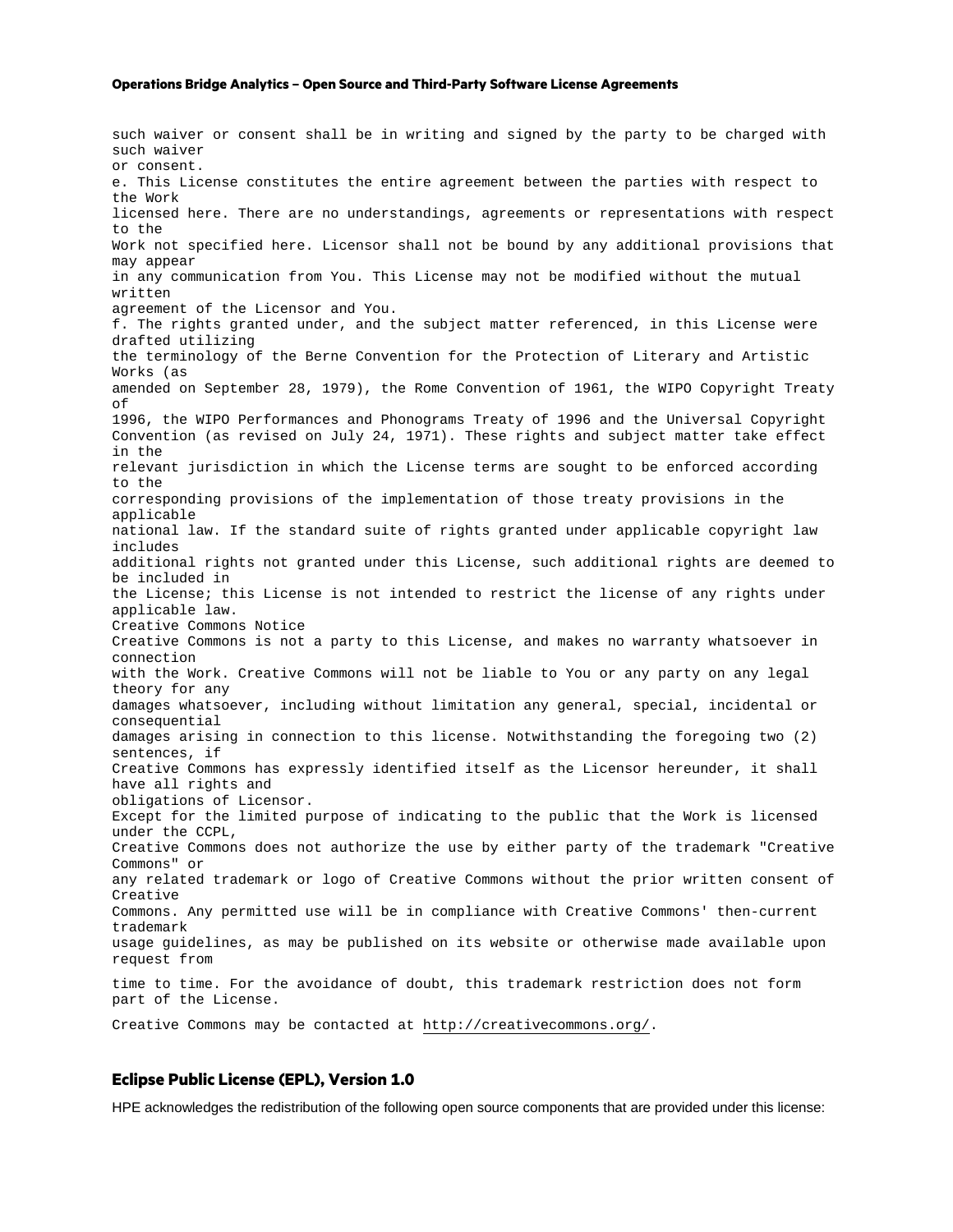- Aether 1.13.1
- Aether Connector Wagon 1.8
- Aether SPI 1.8
- Aether Utilities 1.8
- clojure 1.7.0
- IRC client library 1.10
- JGraphT Core 0.9.1
- JGraphT Ext 0.9.1
- Junit 4.11
- Logback 1.1.3
- Logback Classic Module 1.1.3
- Logback Core Module 1.1.3

THE ACCOMPANYING PROGRAM IS PROVIDED UNDER THE TERMS OF THIS ECLIPSE PUBLIC LICENSE ("AGREEMENT"). ANY USE, REPRODUCTION OR DISTRIBUTION OF THE PROGRAM CONSTITUTES RECIPIENT'S ACCEPTANCE OF THIS AGREEMENT.

## **1. DEFINITIONS**

"Contribution" means:

a) in the case of the initial Contributor, the initial code and documentation distributed under this Agreement, and

- b) in the case of each subsequent Contributor:
- i) changes to the Program, and
- ii) additions to the Program;

where such changes and/or additions to the Program originate from and are distributed by that particular Contributor. A Contribution 'originates' from a Contributor if it was added to the Program by such Contributor itself or anyone acting on such Contributor's behalf. Contributions do not include additions to the Program which: (i) are separate modules of software distributed in conjunction with the Program under their own license agreement, and (ii) are not derivative works of the Program.

"Contributor" means any person or entity that distributes the Program.

"Licensed Patents" mean patent claims licensable by a Contributor which are necessarily infringed by the use or sale of its Contribution alone or when combined with the Program.

"Program" means the Contributions distributed in accordance with this Agreement.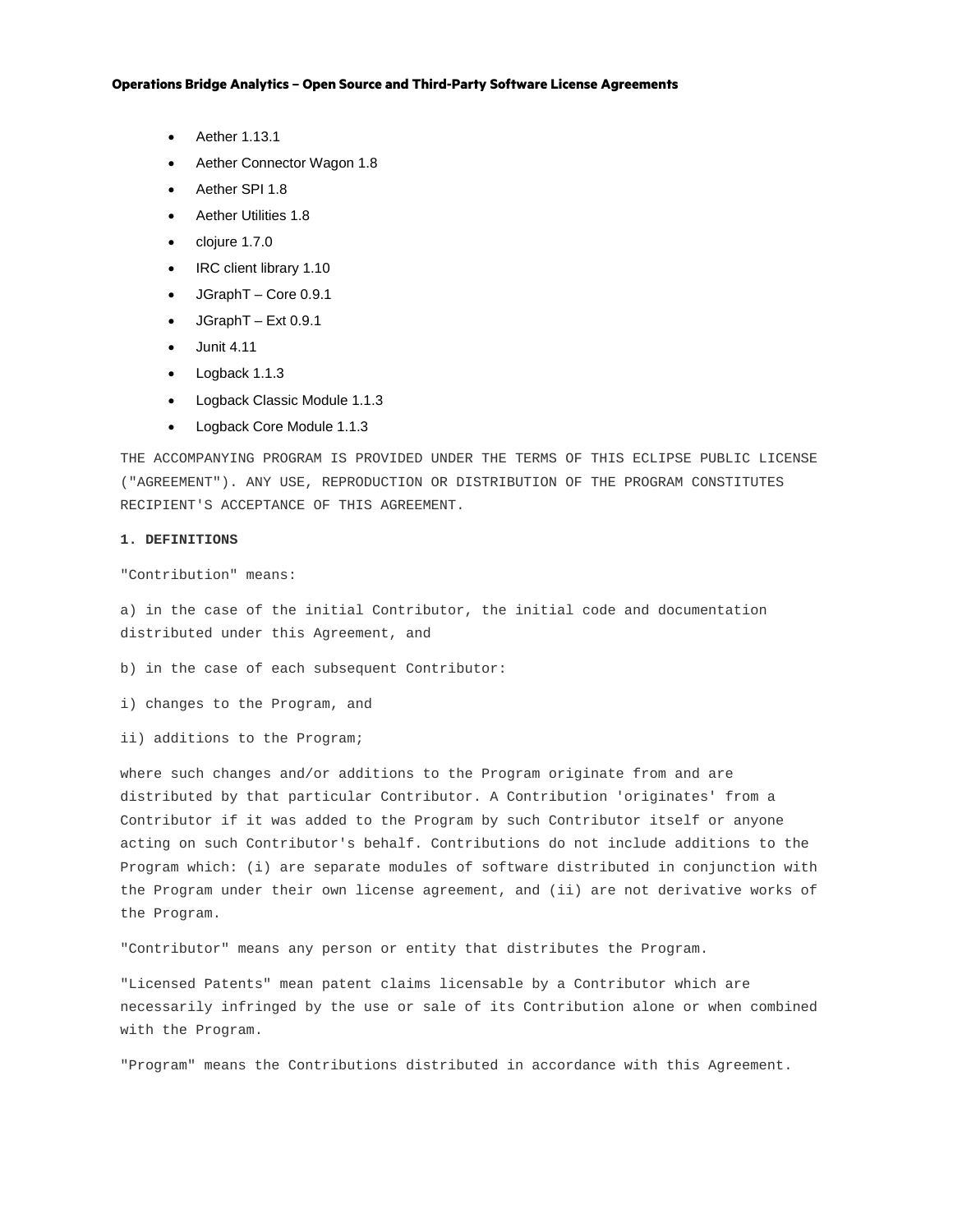"Recipient" means anyone who receives the Program under this Agreement, including all Contributors.

### **2. GRANT OF RIGHTS**

a) Subject to the terms of this Agreement, each Contributor hereby grants Recipient a non-exclusive, worldwide, royalty-free copyright license to reproduce, prepare derivative works of, publicly display, publicly perform, distribute and sublicense the Contribution of such Contributor, if any, and such derivative works, in source code and object code form.

b) Subject to the terms of this Agreement, each Contributor hereby grants Recipient a non-exclusive, worldwide, royalty-free patent license under Licensed Patents to make, use, sell, offer to sell, import and otherwise transfer the Contribution of such Contributor, if any, in source code and object code form. This patent license shall apply to the combination of the Contribution and the Program if, at the time the Contribution is added by the Contributor, such addition of the Contribution causes such combination to be covered by the Licensed Patents. The patent license shall not apply to any other combinations which include the Contribution. No hardware per se is licensed hereunder.

c) Recipient understands that although each Contributor grants the licenses to its Contributions set forth herein, no assurances are provided by any Contributor that the Program does not infringe the patent or other intellectual property rights of any other entity. Each Contributor disclaims any liability to Recipient for claims brought by any other entity based on infringement of intellectual property rights or otherwise. As a condition to exercising the rights and licenses granted hereunder, each Recipient hereby assumes sole responsibility to secure any other intellectual property rights needed, if any. For example, if a third party patent license is required to allow Recipient to distribute the Program, it is Recipient's responsibility to acquire that license before distributing the Program.

d) Each Contributor represents that to its knowledge it has sufficient copyright rights in its Contribution, if any, to grant the copyright license set forth in this Agreement.

### **3. REQUIREMENTS**

A Contributor may choose to distribute the Program in object code form under its own license agreement, provided that:

a) it complies with the terms and conditions of this Agreement; and

b) its license agreement:

i) effectively disclaims on behalf of all Contributors all warranties and conditions, express and implied, including warranties or conditions of title and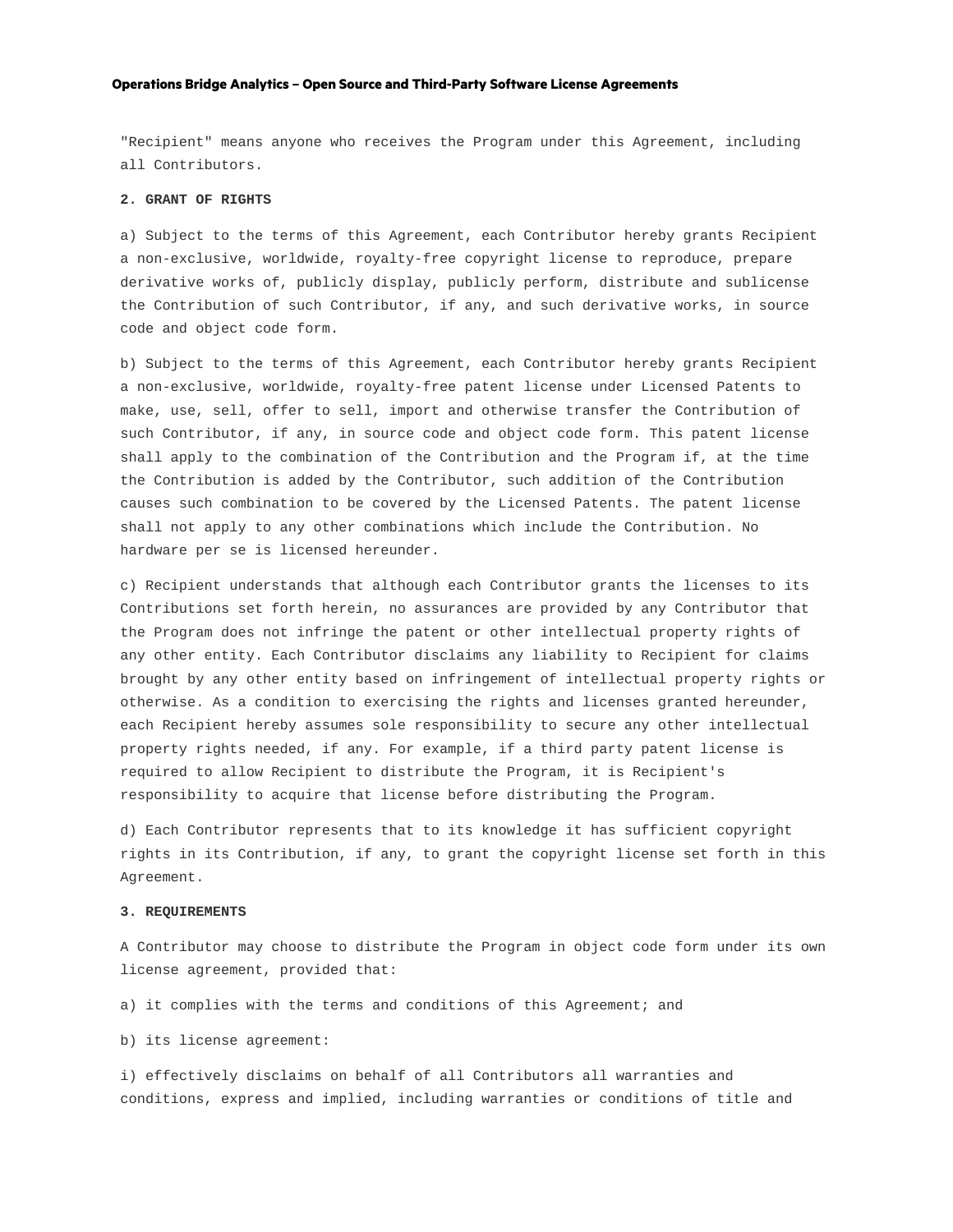non-infringement, and implied warranties or conditions of merchantability and fitness for a particular purpose;

ii) effectively excludes on behalf of all Contributors all liability for damages, including direct, indirect, special, incidental and consequential damages, such as lost profits;

iii) states that any provisions which differ from this Agreement are offered by that Contributor alone and not by any other party; and

iv) states that source code for the Program is available from such Contributor, and informs licensees how to obtain it in a reasonable manner on or through a medium customarily used for software exchange.

When the Program is made available in source code form:

a) it must be made available under this Agreement; and

b) a copy of this Agreement must be included with each copy of the Program.

Contributors may not remove or alter any copyright notices contained within the Program.

Each Contributor must identify itself as the originator of its Contribution, if any, in a manner that reasonably allows subsequent Recipients to identify the originator of the Contribution.

## **4. COMMERCIAL DISTRIBUTION**

Commercial distributors of software may accept certain responsibilities with respect to end users, business partners and the like. While this license is intended to facilitate the commercial use of the Program, the Contributor who includes the Program in a commercial product offering should do so in a manner which does not create potential liability for other Contributors. Therefore, if a Contributor includes the Program in a commercial product offering, such Contributor ("Commercial Contributor") hereby agrees to defend and indemnify every other Contributor ("Indemnified Contributor") against any losses, damages and costs (collectively "Losses") arising from claims, lawsuits and other legal actions brought by a third party against the Indemnified Contributor to the extent caused by the acts or omissions of such Commercial Contributor in connection with its distribution of the Program in a commercial product offering. The obligations in this section do not apply to any claims or Losses relating to any actual or alleged intellectual property infringement. In order to qualify, an Indemnified Contributor must: a) promptly notify the Commercial Contributor in writing of such claim, and b) allow the Commercial Contributor to control, and cooperate with the Commercial Contributor in, the defense and any related settlement negotiations. The Indemnified Contributor may participate in any such claim at its own expense.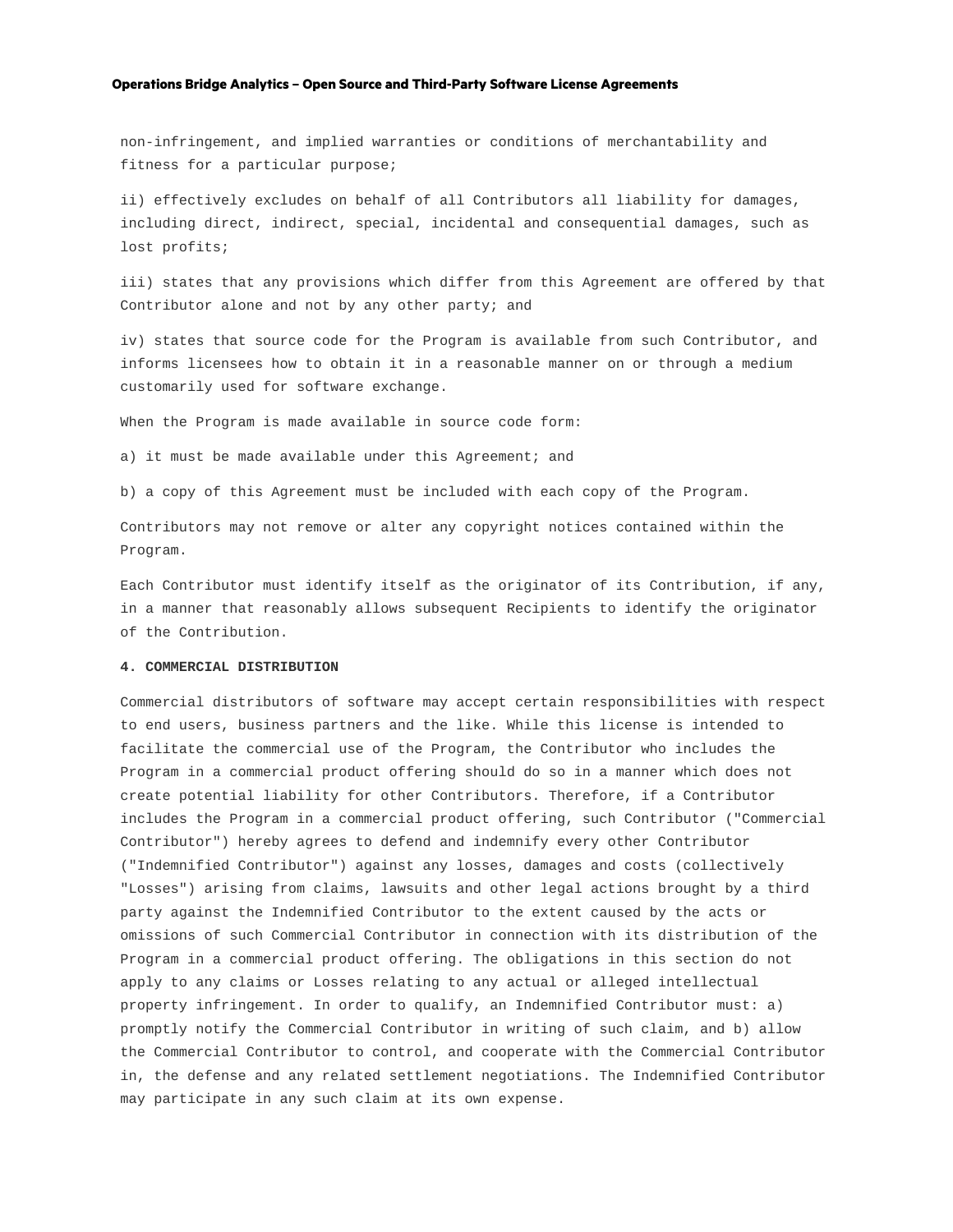For example, a Contributor might include the Program in a commercial product offering, Product X. That Contributor is then a Commercial Contributor. If that Commercial Contributor then makes performance claims, or offers warranties related to Product X, those performance claims and warranties are such Commercial Contributor's responsibility alone. Under this section, the Commercial Contributor would have to defend claims against the other Contributors related to those performance claims and warranties, and if a court requires any other Contributor to pay any damages as a result, the Commercial Contributor must pay those damages.

## **5. NO WARRANTY**

EXCEPT AS EXPRESSLY SET FORTH IN THIS AGREEMENT, THE PROGRAM IS PROVIDED ON AN "AS IS" BASIS, WITHOUT WARRANTIES OR CONDITIONS OF ANY KIND, EITHER EXPRESS OR IMPLIED INCLUDING, WITHOUT LIMITATION, ANY WARRANTIES OR CONDITIONS OF TITLE, NON-INFRINGEMENT, MERCHANTABILITY OR FITNESS FOR A PARTICULAR PURPOSE. Each Recipient is solely responsible for determining the appropriateness of using and distributing the Program and assumes all risks associated with its exercise of rights under this Agreement , including but not limited to the risks and costs of program errors, compliance with applicable laws, damage to or loss of data, programs or equipment, and unavailability or interruption of operations.

## **6. DISCLAIMER OF LIABILITY**

EXCEPT AS EXPRESSLY SET FORTH IN THIS AGREEMENT, NEITHER RECIPIENT NOR ANY CONTRIBUTORS SHALL HAVE ANY LIABILITY FOR ANY DIRECT, INDIRECT, INCIDENTAL, SPECIAL, EXEMPLARY, OR CONSEQUENTIAL DAMAGES (INCLUDING WITHOUT LIMITATION LOST PROFITS), HOWEVER CAUSED AND ON ANY THEORY OF LIABILITY, WHETHER IN CONTRACT, STRICT LIABILITY, OR TORT (INCLUDING NEGLIGENCE OR OTHERWISE) ARISING IN ANY WAY OUT OF THE USE OR DISTRIBUTION OF THE PROGRAM OR THE EXERCISE OF ANY RIGHTS GRANTED HEREUNDER, EVEN IF ADVISED OF THE POSSIBILITY OF SUCH DAMAGES.

## **7. GENERAL**

If any provision of this Agreement is invalid or unenforceable under applicable law, it shall not affect the validity or enforceability of the remainder of the terms of this Agreement, and without further action by the parties hereto, such provision shall be reformed to the minimum extent necessary to make such provision valid and enforceable.

If Recipient institutes patent litigation against any entity (including a crossclaim or counterclaim in a lawsuit) alleging that the Program itself (excluding combinations of the Program with other software or hardware) infringes such Recipient's patent(s), then such Recipient's rights granted under Section 2(b) shall terminate as of the date such litigation is filed.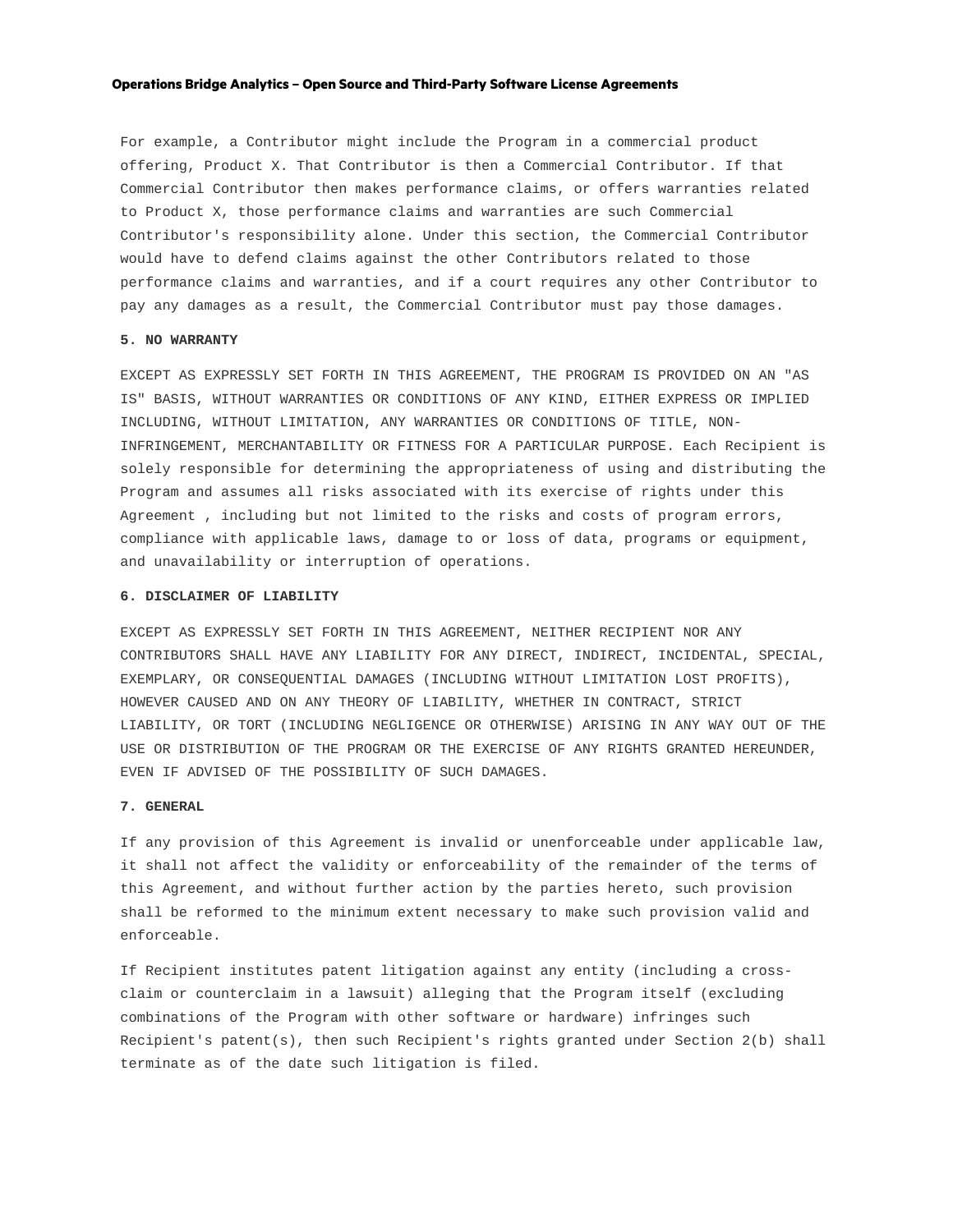All Recipient's rights under this Agreement shall terminate if it fails to comply with any of the material terms or conditions of this Agreement and does not cure such failure in a reasonable period of time after becoming aware of such noncompliance. If all Recipient's rights under this Agreement terminate, Recipient agrees to cease use and distribution of the Program as soon as reasonably practicable. However, Recipient's obligations under this Agreement and any licenses granted by Recipient relating to the Program shall continue and survive.

Everyone is permitted to copy and distribute copies of this Agreement, but in order to avoid inconsistency the Agreement is copyrighted and may only be modified in the following manner. The Agreement Steward reserves the right to publish new versions (including revisions) of this Agreement from time to time. No one other than the Agreement Steward has the right to modify this Agreement. The Eclipse Foundation is the initial Agreement Steward. The Eclipse Foundation may assign the responsibility to serve as the Agreement Steward to a suitable separate entity. Each new version of the Agreement will be given a distinguishing version number. The Program (including Contributions) may always be distributed subject to the version of the Agreement under which it was received. In addition, after a new version of the Agreement is published, Contributor may elect to distribute the Program (including its Contributions) under the new version. Except as expressly stated in Sections 2(a) and 2(b) above, Recipient receives no rights or licenses to the intellectual property of any Contributor under this Agreement, whether expressly, by implication, estoppel or otherwise. All rights in the Program not expressly granted under this Agreement are reserved.

This Agreement is governed by the laws of the State of New York and the intellectual property laws of the United States of America. No party to this Agreement will bring a legal action under this Agreement more than one year after the cause of action arose. Each party waives its rights to a jury trial in any resulting litigation.

# **GNU General Public License (GPL), Version 3.0**

HPE acknowledges the redistribution of the following open source components that are provided under this license:

- Packery 1.2.4
- R-MASS Package
- Streaming API for XML 1.0.2

Copyright (C) <year> <name of author>

This program is free software: you can redistribute it and/or modify it under the terms of the GNU General Public License as published by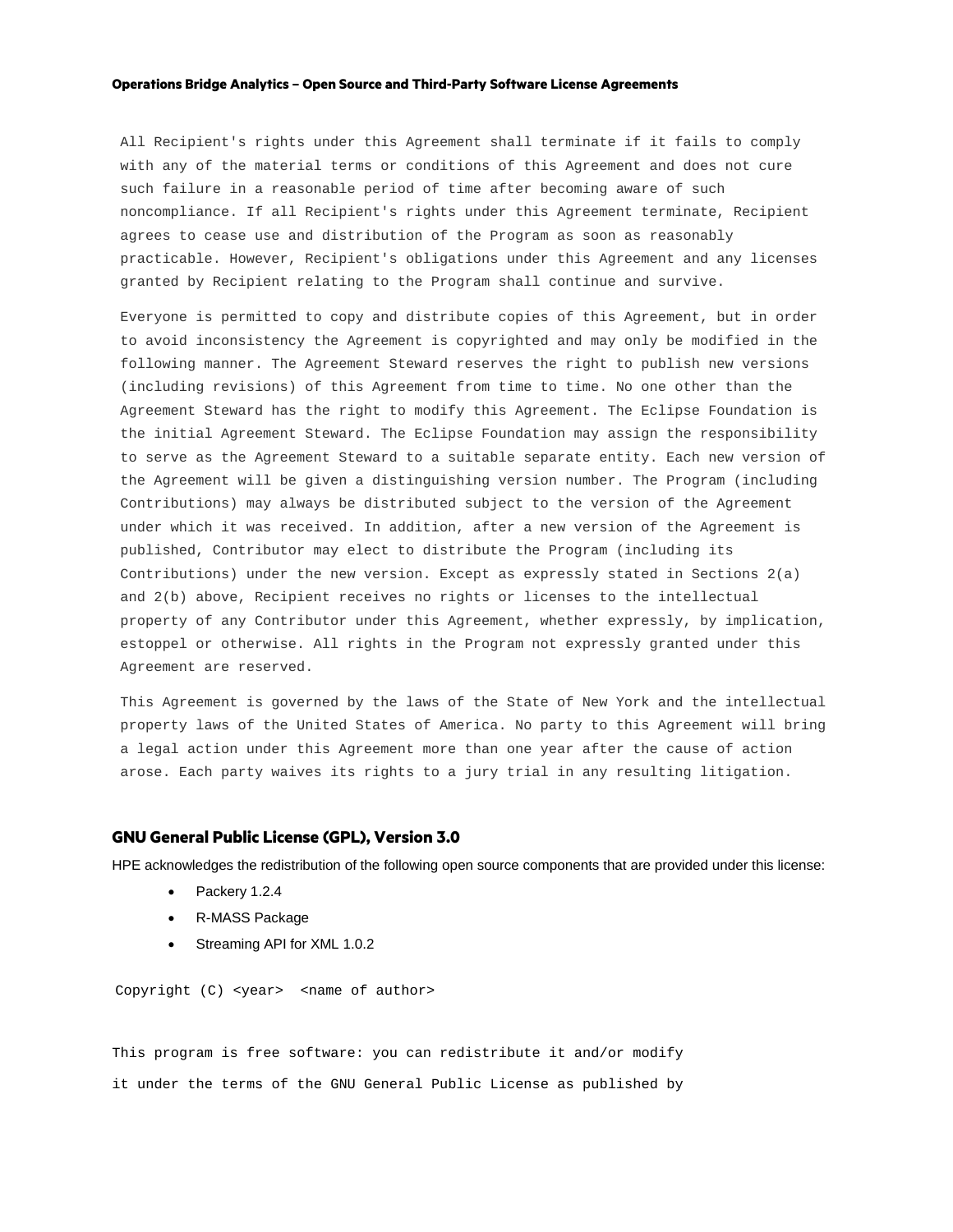the Free Software Foundation, either version 3 of the License, or (at your option) any later version.

This program is distributed in the hope that it will be useful, but WITHOUT ANY WARRANTY; without even the implied warranty of MERCHANTABILITY or FITNESS FOR A PARTICULAR PURPOSE. See the GNU General Public License for more details.

You should have received a copy of the GNU General Public License along with this program. If not, see <http://www.gnu.org/licenses/>.

# **GNU Lesser General Public License (LGPL), Version 2.1**

HPE acknowledges the redistribution of the following open source components that are provided under this license:

- BeanShell core 2.0b4
- c3p0 0.9.5
- c3p0 JDBC3
- c3p0 JDBC DataSources/Resource Pools 0.9.1.1
- CentOS 6.7
- Connector Architecture 1.5 API 1.0.0
- FindBugs-Annotations 2.0.1
- Hibernate 4.2
- Invocation API 1.1.1
- Jackson-Datatype-JSR310 2.5.2
- Jackson-JAXRS-JSON\_Provider 2.1.5
- Jackson-module-JAXB-annotations 2.5.1
- Java Native Access 4.2.1
- Java(TM) API for XML-based Web Services 2.0.1
- JavaServer(TM) Pages 2.2 API 1.0.1
- JBoss Application Server: Arquillian Managed Container 7.1.1
- JBoss Application Server: Arquillian Common 7.1.1
- JBoss Application Server: Arquillian Protocol JMX 7.1.1
- JBoss Application Server: Arquillian TestEnricher MSC 7.1.1
- JBoss Application Server: Build Configuration 7.1.1
- JBoss Application Server: Controller Client 7.1.1
- JBoss Application Server: Controller Core 7.1.1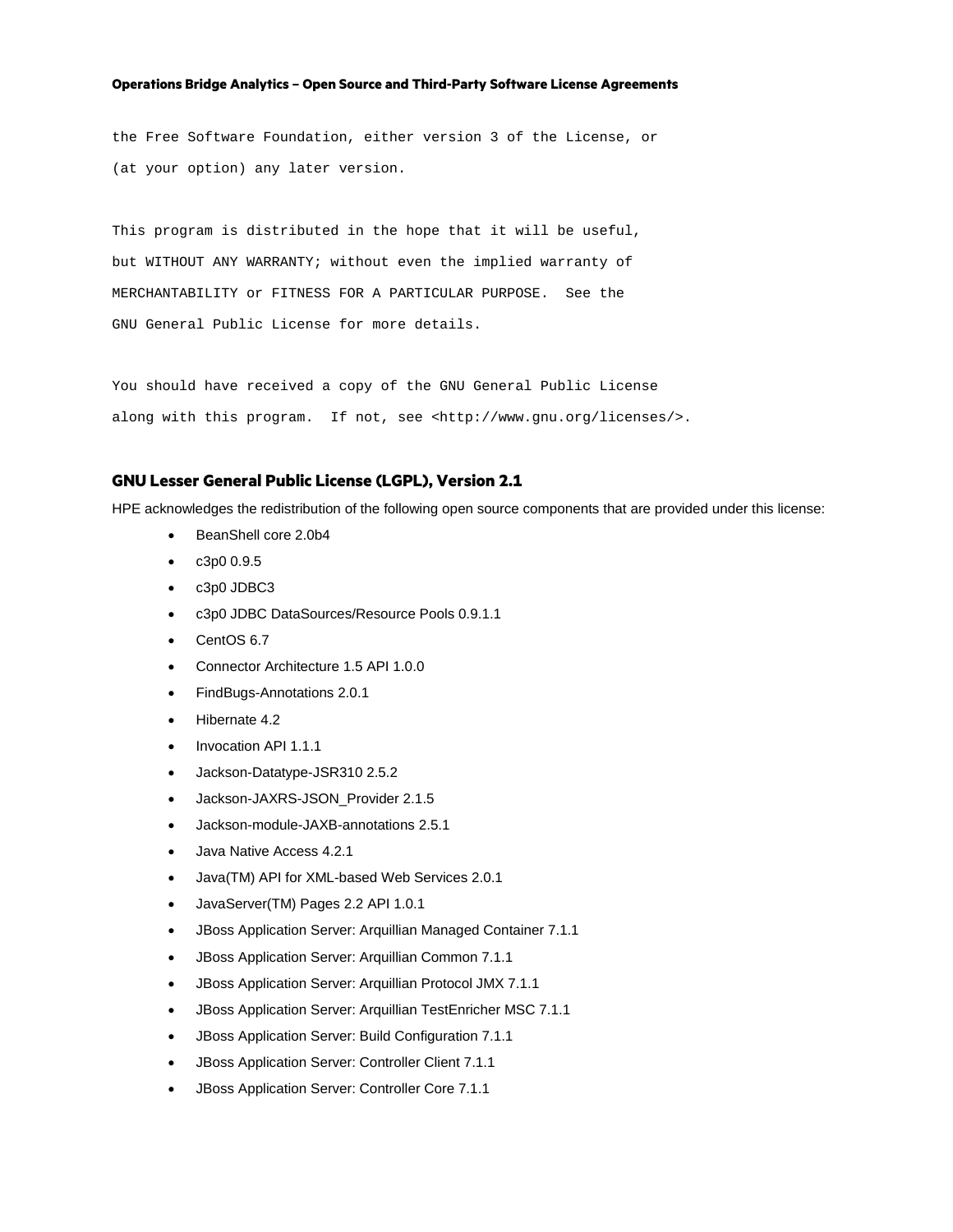- JBoss Application Server: Deployment Repository 7.1.1
- JBoss Application Server: Domain Management 7.1.1
- JBoss Application Server: EE 7.1.1
- JBoss Application Server: Embedded 7.1.1
- JBoss Application Server: JMX Subsystem 7.1.1
- JBoss Application Server: Naming Subsystem 7.1.1
- JBoss Application Server: Network 7.1.1
- JBoss Application Server: OSGi Subsystem 7.1.1
- JBoss Application Server: Platform MBean 7.1.1
- JBoss Application Server: Process Controller 7.1.1
- JBoss Application Server: Protocol Utilities 7.1.1
- JBoss Application Server: Remoting Subsystem 7.1.1
- JBoss Application Server: Server 7.1.1
- JBoss Application Server: Threading Subsystem 7.1.1
- JBoss Common Classes 2.2.17.GA
- JBoss Dynamic Model Representation 1.1.1
- JBoss EAP 6.3.3
- JBoss httpserver to JAXWS 2.2 HTTP SPI bridge 1.0.1.GA
- JBoss Java Authentication SPI for Containers 1.0 API 1.0.1
- JBoss Java EE 6.0 API Aggregate 1.0.0
- JBoss JAXB Introductions 1.0.2.GA
- JBoss Log Manager 1.2.2.GA
- JBoss Log Manager: Log4j Emulation 1.0.0.GA
- JBoss Logging 3.1.0.GA
- JBoss Marshalling API 1.3.9.GA
- JBoss Marshalling River 1.3.11.GA
- JBoss Modular Service Container 1.0.2.GA
- JBoss Remoting 3.2.3.GA
- JBoss Threads 2.0.0.GA
- JBoss Web Services API 1.0.0.GA
- JBoss Web Services Common 2.0.4.GA
- JBoss Web Services Endorsed factories 4.0.5.GA
- JBoss Web Services SPI 2.0.4.GA
- JBoss Web Services Stack CXF httpserver transport 4.0.5.GA
- JBoss Web Services Stack CXF Runtime Client 4.0.5.GA
- JBoss Web Services Tools Integration 1.0.1.GA
- JBossOSGi Deployment 1.0.12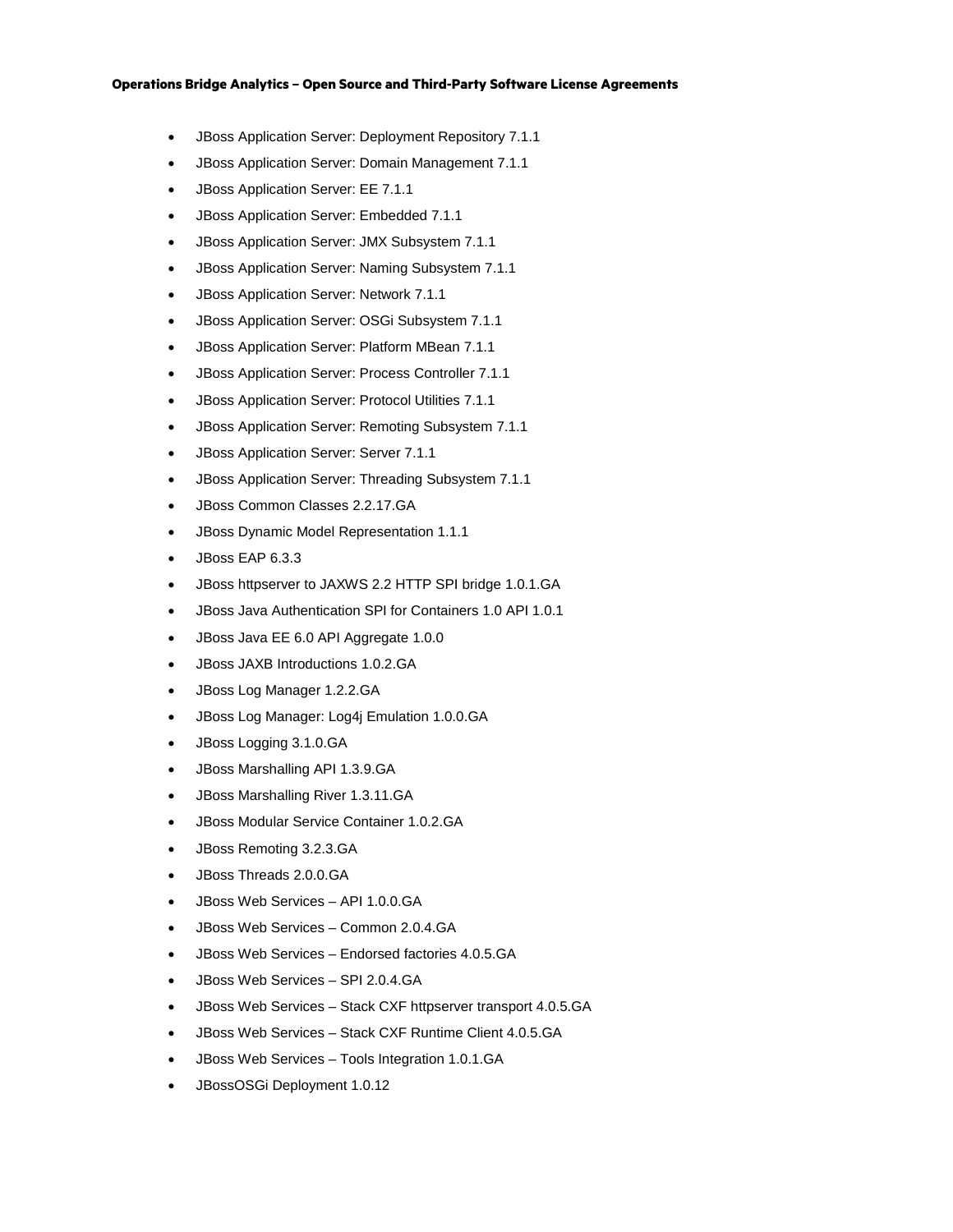- JBossOSGi Framework Core 1.1.8
- JBossOSGi Repository: API 1.0.5
- JBossOSGi Repository: Core 1.0.5
- JBossOSGi Resolver API 2.0.0
- JBossOSGi Resolver Felix 1.0.13
- JBossOSGi Resolver Metadata 2.0.3
- JBossOSGi Resolver SPI 1.0.13
- JBossOSGi SPI 3.0.1
- JBossOSGi VFS API 1.0.7
- JBossOSGi VFS VFS30 1.0.7
- Jcommon 1.0.16
- JQuery Splitter 0.14
- JSCI
- jsci-core 1.0
- $\bullet$  jstl 1.2
- jTDS 1.3.1
- JXL 2.6.12
- Lightweight HTTP Server 1.0.0
- MASS
- mchange-commons-java 0.2.9
- mfcontext 8.6.b546
- ON Enterprise Server JAR 1.0.13
- OpenJDK 8u60
- Picketbox Assembly 4.0.7
- Picketbox Commons 1.0.0
- Remoting-jmx 1.0.2
- Wrapper 3.5.24
- XNIO API 3.0.0.GA
- XNIO NIO 3.0.3.GA
- XOM 1.2.5

GNU LESSER GENERAL PUBLIC LICENSE Version 2.1, February 1999

Copyright (C) 1991, 1999 Free Software Foundation, Inc. 51 Franklin Street, Fifth Floor, Boston, MA 02110-1301 USA Everyone is permitted to copy and distribute verbatim copies of this license document, but changing it is not allowed.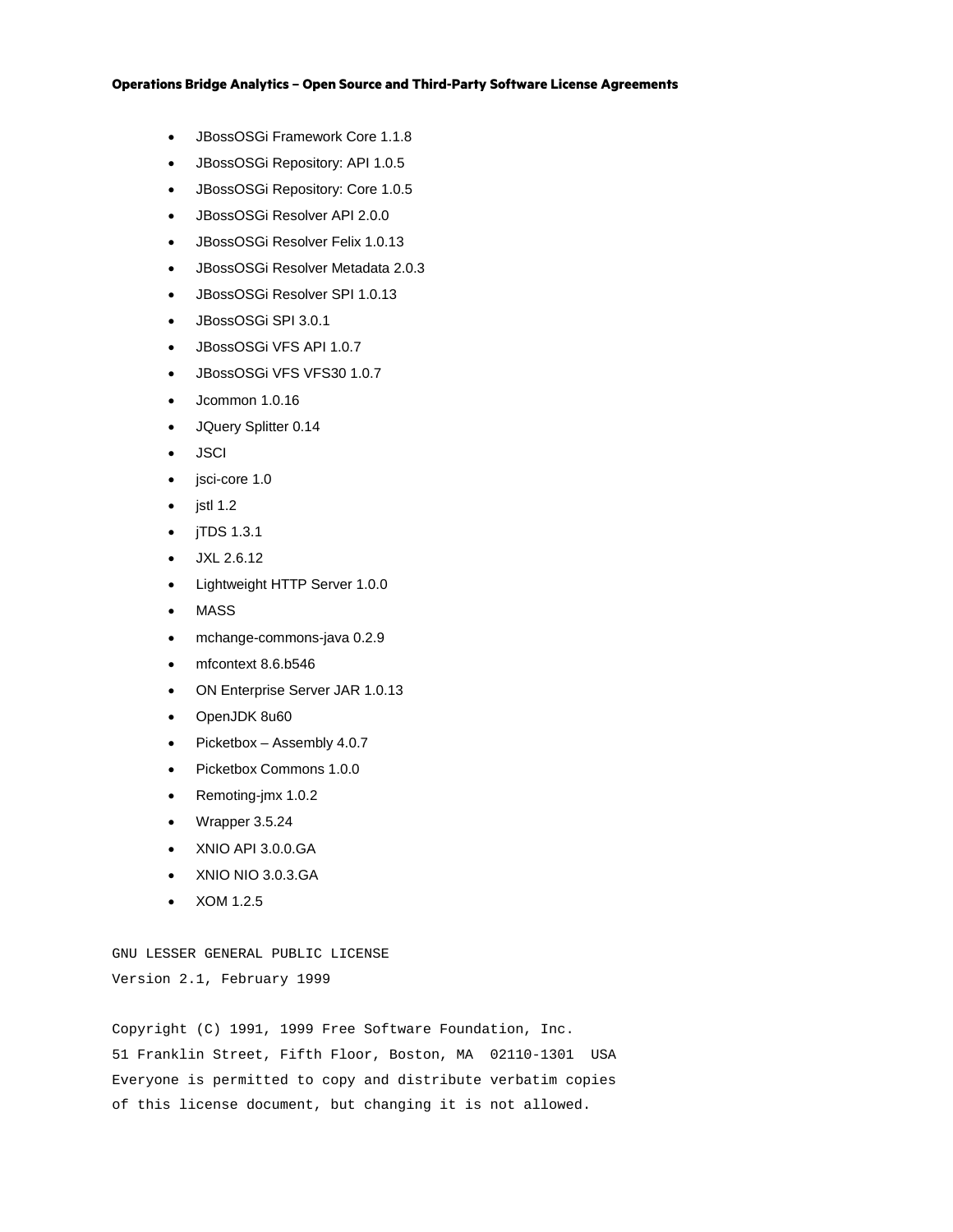[This is the first released version of the Lesser GPL. It also counts as the successor of the GNU Library Public License, version 2, hence the version number 2.1.]

Preamble

The licenses for most software are designed to take away your freedom to share and change it. By contrast, the GNU General Public Licenses are intended to guarantee your freedom to share and change free software--to make sure the software is free for all its users.

This license, the Lesser General Public License, applies to some specially designated software packages--typically libraries--of the Free Software Foundation and other authors who decide to use it. You can use it too, but we suggest you first think carefully about whether this license or the ordinary General Public License is the better strategy to use in any particular case, based on the explanations below.

When we speak of free software, we are referring to freedom of use, not price. Our General Public Licenses are designed to make sure that you have the freedom to distribute copies of free software (and charge for this service if you wish); that you receive source code or can get it if you want it; that you can change the software and use pieces of it in new free programs; and that you are informed that you can do these things.

To protect your rights, we need to make restrictions that forbid distributors to deny you these rights or to ask you to surrender these rights. These restrictions translate to certain responsibilities for you if you distribute copies of the library or if you modify it.

For example, if you distribute copies of the library, whether gratis or for a fee, you must give the recipients all the rights that we gave you. You must make sure that they, too, receive or can get the source code. If you link other code with the library, you must provide complete object files to the recipients, so that they can relink them with the library after making changes to the library and recompiling it. And you must show them these terms so they know their rights.

We protect your rights with a two-step method: (1) we copyright the library, and (2) we offer you this license, which gives you legal permission to copy, distribute and/or modify the library.

To protect each distributor, we want to make it very clear that there is no warranty for the free library. Also, if the library is modified by someone else and passed on, the recipients should know that what they have is not the original version, so that the original author's reputation will not be affected by problems that might be introduced by others.

Finally, software patents pose a constant threat to the existence of any free program. We wish to make sure that a company cannot effectively restrict the users of a free program by obtaining a restrictive license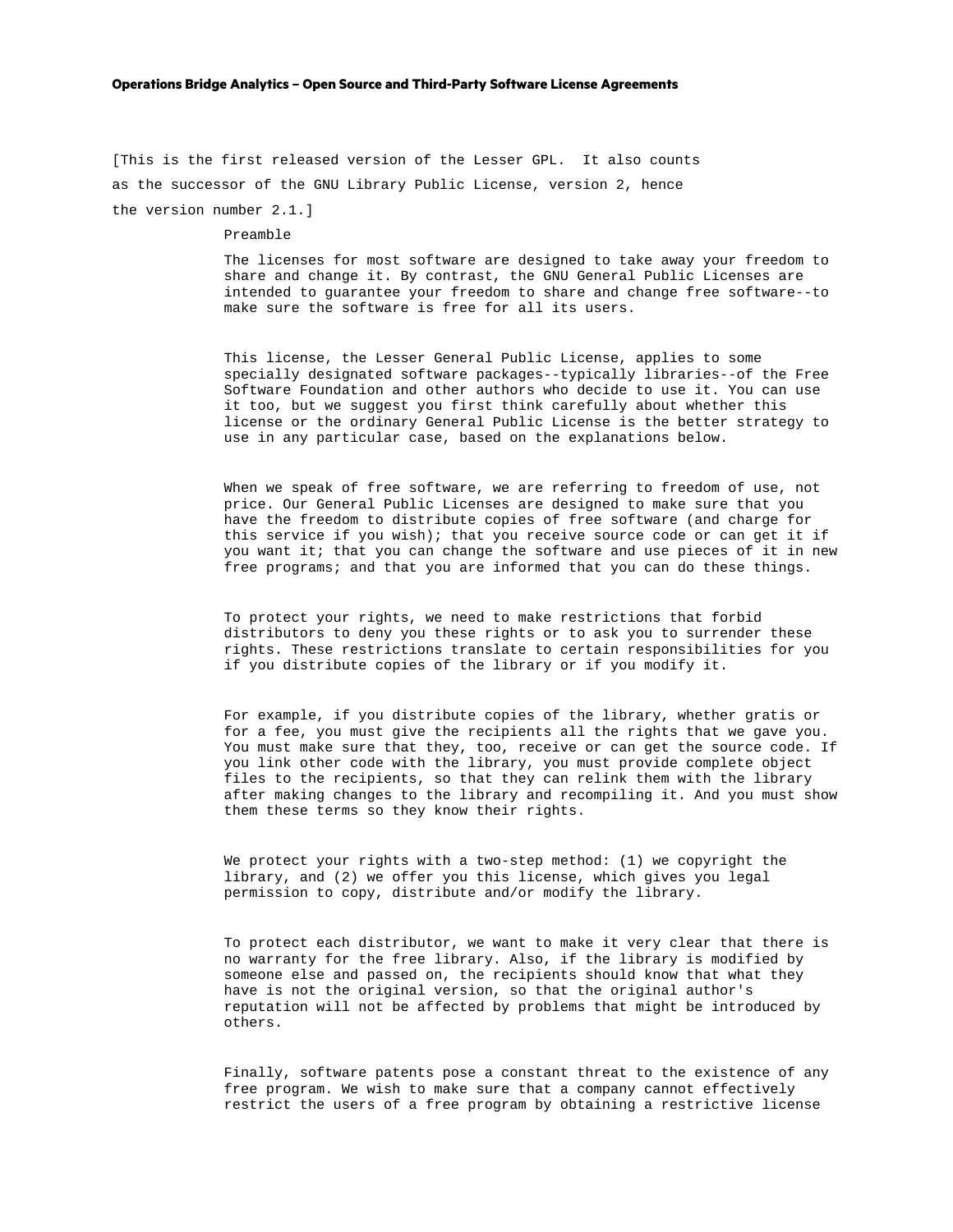from a patent holder. Therefore, we insist that any patent license obtained for a version of the library must be consistent with the full freedom of use specified in this license.

Most GNU software, including some libraries, is covered by the ordinary GNU General Public License. This license, the GNU Lesser General Public License, applies to certain designated libraries, and is quite different from the ordinary General Public License. We use this license for certain libraries in order to permit linking those libraries into non-free programs.

When a program is linked with a library, whether statically or using a shared library, the combination of the two is legally speaking a combined work, a derivative of the original library. The ordinary General Public License therefore permits such linking only if the entire combination fits its criteria of freedom. The Lesser General Public License permits more lax criteria for linking other code with the library.

We call this license the "Lesser" General Public License because it does Less to protect the user's freedom than the ordinary General Public License. It also provides other free software developers Less of an advantage over competing non-free programs. These disadvantages are the reason we use the ordinary General Public License for many libraries. However, the Lesser license provides advantages in certain special circumstances.

For example, on rare occasions, there may be a special need to encourage the widest possible use of a certain library, so that it becomes a defacto standard. To achieve this, non-free programs must be allowed to use the library. A more frequent case is that a free library does the same job as widely used non-free libraries. In this case, there is little to gain by limiting the free library to free software only, so we use the Lesser General Public License.

In other cases, permission to use a particular library in non-free programs enables a greater number of people to use a large body of free software. For example, permission to use the GNU C Library in non-free programs enables many more people to use the whole GNU operating system, as well as its variant, the GNU/Linux operating system.

Although the Lesser General Public License is Less protective of the users' freedom, it does ensure that the user of a program that is linked with the Library has the freedom and the wherewithal to run that program using a modified version of the Library.

The precise terms and conditions for copying, distribution and modification follow. Pay close attention to the difference between a "work based on the library" and a "work that uses the library". The former contains code derived from the library, whereas the latter must be combined with the library in order to run.

TERMS AND CONDITIONS FOR COPYING, DISTRIBUTION AND MODIFICATION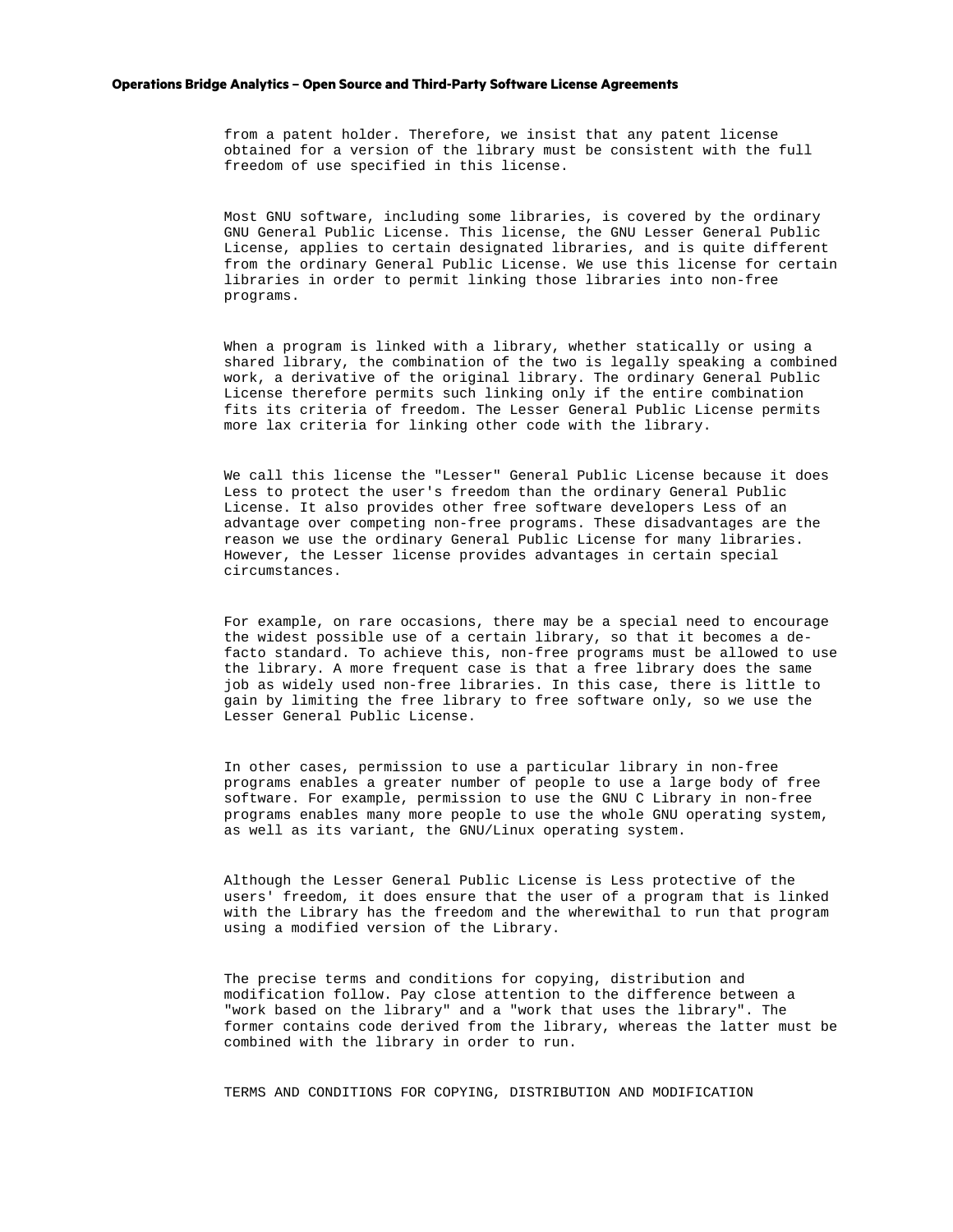0. This License Agreement applies to any software library or other program which contains a notice placed by the copyright holder or other authorized party saying it may be distributed under the terms of this Lesser General Public License (also called "this License"). Each licensee is addressed as "you".

A "library" means a collection of software functions and/or data prepared so as to be conveniently linked with application programs (which use some of those functions and data) to form executables.

The "Library", below, refers to any such software library or work which has been distributed under these terms. A "work based on the Library" means either the Library or any derivative work under copyright law: that is to say, a work containing the Library or a portion of it, either verbatim or with modifications and/or translated straightforwardly into another language. (Hereinafter, translation is included without limitation in the term "modification".)

"Source code" for a work means the preferred form of the work for making modifications to it. For a library, complete source code means all the source code for all modules it contains, plus any associated interface definition files, plus the scripts used to control compilation and installation of the library.

Activities other than copying, distribution and modification are not covered by this License; they are outside its scope. The act of running a program using the Library is not restricted, and output from such a program is covered only if its contents constitute a work based on the Library (independent of the use of the Library in a tool for writing it). Whether that is true depends on what the Library does and what the program that uses the Library does.

1. You may copy and distribute verbatim copies of the Library's complete source code as you receive it, in any medium, provided that you conspicuously and appropriately publish on each copy an appropriate copyright notice and disclaimer of warranty; keep intact all the notices that refer to this License and to the absence of any warranty; and distribute a copy of this License along with the Library.

You may charge a fee for the physical act of transferring a copy, and you may at your option offer warranty protection in exchange for a fee.

2. You may modify your copy or copies of the Library or any portion of it, thus forming a work based on the Library, and copy and distribute such modifications or work under the terms of Section 1 above, provided that you also meet all of these conditions:

•a) The modified work must itself be a software library.

•b) You must cause the files modified to carry prominent notices stating that you changed the files and the date of any change.

•c) You must cause the whole of the work to be licensed at no charge to all third parties under the terms of this License.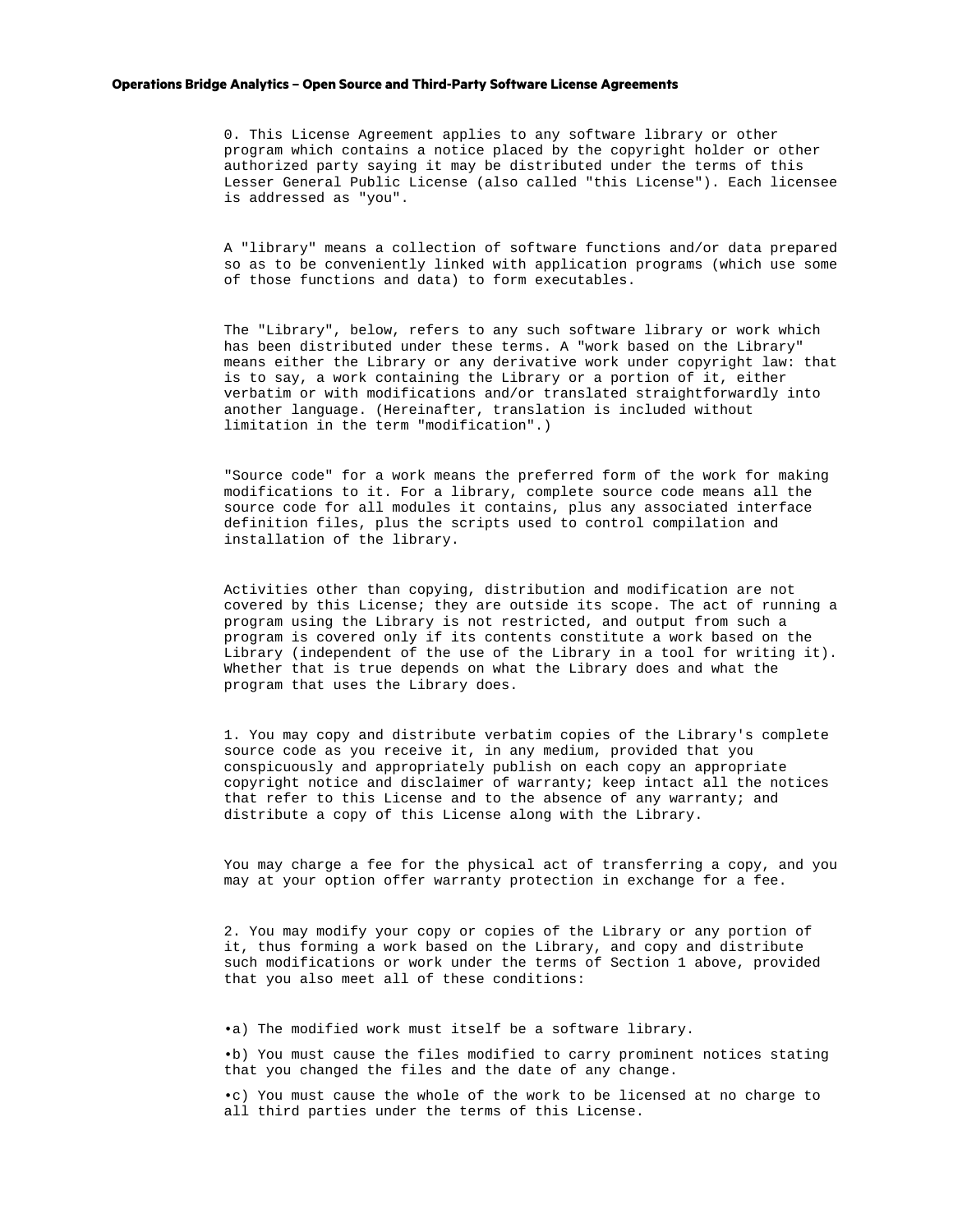•d) If a facility in the modified Library refers to a function or a table of data to be supplied by an application program that uses the facility, other than as an argument passed when the facility is invoked, then you must make a good faith effort to ensure that, in the event an application does not supply such function or table, the facility still operates, and performs whatever part of its purpose remains meaningful.

(For example, a function in a library to compute square roots has a purpose that is entirely well-defined independent of the application. Therefore, Subsection 2d requires that any application-supplied function or table used by this function must be optional: if the application does not supply it, the square root function must still compute square roots.)

These requirements apply to the modified work as a whole. If identifiable sections of that work are not derived from the Library, and can be reasonably considered independent and separate works in themselves, then this License, and its terms, do not apply to those sections when you distribute them as separate works. But when you distribute the same sections as part of a whole which is a work based on the Library, the distribution of the whole must be on the terms of this License, whose permissions for other licensees extend to the entire whole, and thus to each and every part regardless of who wrote it.

Thus, it is not the intent of this section to claim rights or contest your rights to work written entirely by you; rather, the intent is to exercise the right to control the distribution of derivative or collective works based on the Library.

In addition, mere aggregation of another work not based on the Library with the Library (or with a work based on the Library) on a volume of a storage or distribution medium does not bring the other work under the scope of this License.

3. You may opt to apply the terms of the ordinary GNU General Public License instead of this License to a given copy of the Library. To do this, you must alter all the notices that refer to this License, so that they refer to the ordinary GNU General Public License, version 2, instead of to this License. (If a newer version than version 2 of the ordinary GNU General Public License has appeared, then you can specify that version instead if you wish.) Do not make any other change in these notices.

Once this change is made in a given copy, it is irreversible for that copy, so the ordinary GNU General Public License applies to all subsequent copies and derivative works made from that copy.

This option is useful when you wish to copy part of the code of the Library into a program that is not a library.

4. You may copy and distribute the Library (or a portion or derivative of it, under Section 2) in object code or executable form under the terms of Sections 1 and 2 above provided that you accompany it with the complete corresponding machine-readable source code, which must be distributed under the terms of Sections 1 and 2 above on a medium customarily used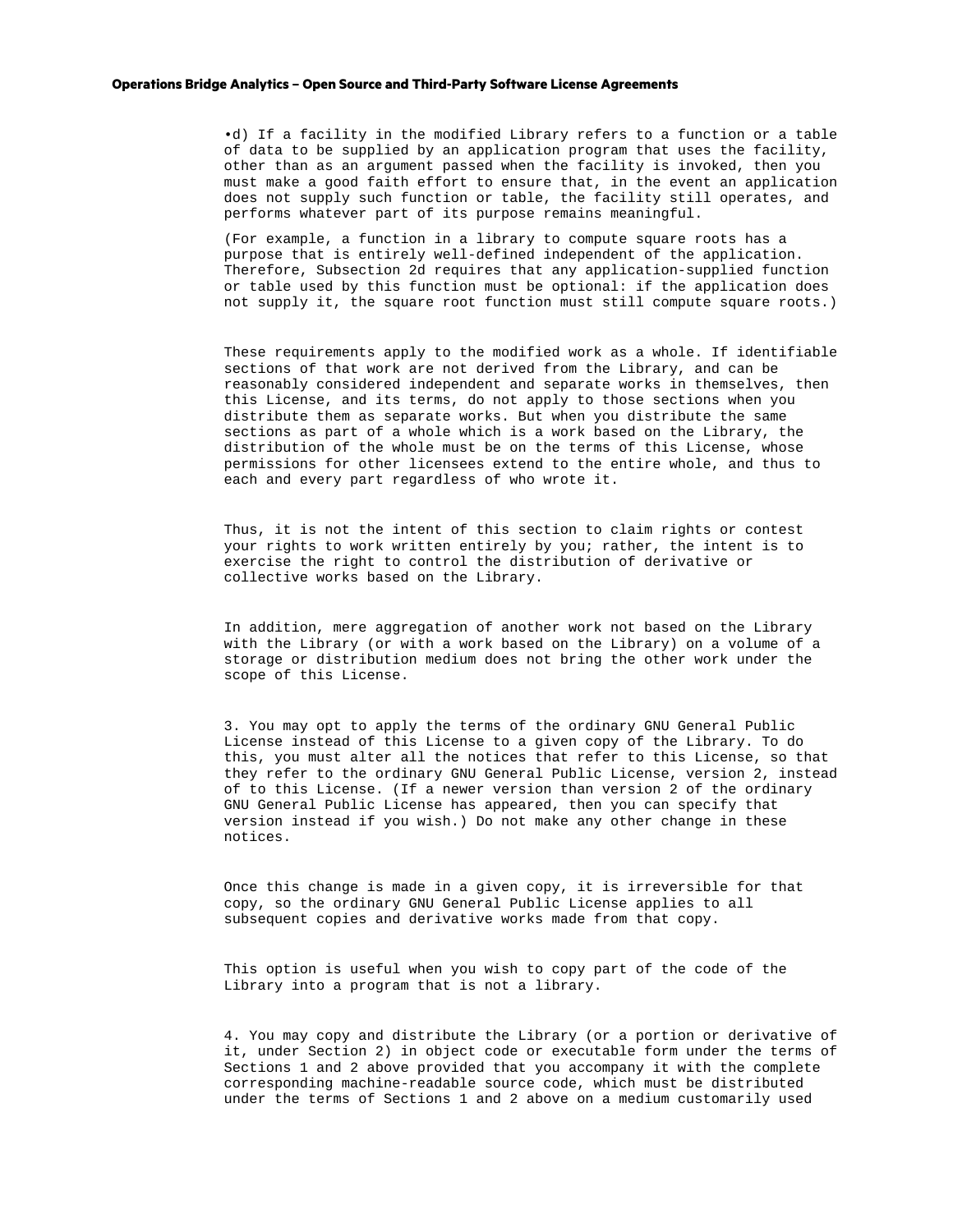for software interchange.

If distribution of object code is made by offering access to copy from a designated place, then offering equivalent access to copy the source code from the same place satisfies the requirement to distribute the source code, even though third parties are not compelled to copy the source along with the object code.

5. A program that contains no derivative of any portion of the Library, but is designed to work with the Library by being compiled or linked with it, is called a "work that uses the Library". Such a work, in isolation, is not a derivative work of the Library, and therefore falls outside the scope of this License.

However, linking a "work that uses the Library" with the Library creates an executable that is a derivative of the Library (because it contains portions of the Library), rather than a "work that uses the library". The executable is therefore covered by this License. Section 6 states terms for distribution of such executables.

When a "work that uses the Library" uses material from a header file that is part of the Library, the object code for the work may be a derivative work of the Library even though the source code is not. Whether this is true is especially significant if the work can be linked without the Library, or if the work is itself a library. The threshold for this to be true is not precisely defined by law.

If such an object file uses only numerical parameters, data structure layouts and accessors, and small macros and small inline functions (ten lines or less in length), then the use of the object file is unrestricted, regardless of whether it is legally a derivative work. (Executables containing this object code plus portions of the Library will still fall under Section 6.)

Otherwise, if the work is a derivative of the Library, you may distribute the object code for the work under the terms of Section 6. Any executables containing that work also fall under Section 6, whether or not they are linked directly with the Library itself.

6. As an exception to the Sections above, you may also combine or link a "work that uses the Library" with the Library to produce a work containing portions of the Library, and distribute that work under terms of your choice, provided that the terms permit modification of the work for the customer's own use and reverse engineering for debugging such modifications.

You must give prominent notice with each copy of the work that the Library is used in it and that the Library and its use are covered by this License. You must supply a copy of this License. If the work during execution displays copyright notices, you must include the copyright notice for the Library among them, as well as a reference directing the user to the copy of this License. Also, you must do one of these things: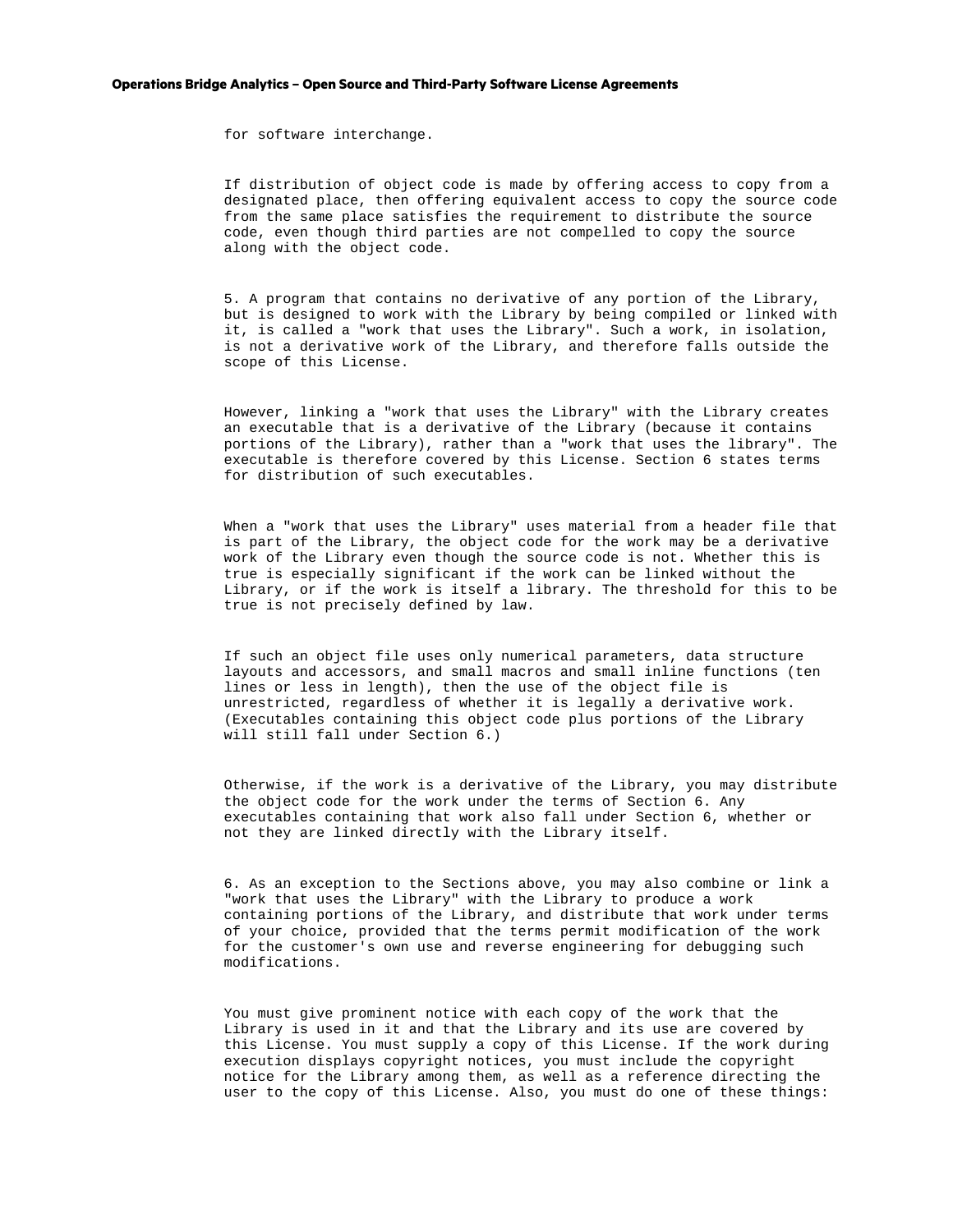•a) Accompany the work with the complete corresponding machine-readable source code for the Library including whatever changes were used in the work (which must be distributed under Sections 1 and 2 above); and, if the work is an executable linked with the Library, with the complete machine-readable "work that uses the Library", as object code and/or source code, so that the user can modify the Library and then relink to produce a modified executable containing the modified Library. (It is understood that the user who changes the contents of definitions files in the Library will not necessarily be able to recompile the application to use the modified definitions.)

•b) Use a suitable shared library mechanism for linking with the Library. A suitable mechanism is one that (1) uses at run time a copy of the library already present on the user's computer system, rather than copying library functions into the executable, and (2) will operate properly with a modified version of the library, if the user installs one, as long as the modified version is interface-compatible with the version that the work was made with.

•c) Accompany the work with a written offer, valid for at least three years, to give the same user the materials specified in Subsection 6a, above, for a charge no more than the cost of performing this distribution.

•d) If distribution of the work is made by offering access to copy from a designated place, offer equivalent access to copy the above specified materials from the same place.

•e) Verify that the user has already received a copy of these materials or that you have already sent this user a copy.

For an executable, the required form of the "work that uses the Library" must include any data and utility programs needed for reproducing the executable from it. However, as a special exception, the materials to be distributed need not include anything that is normally distributed (in either source or binary form) with the major components (compiler, kernel, and so on) of the operating system on which the executable runs, unless that component itself accompanies the executable.

It may happen that this requirement contradicts the license restrictions of other proprietary libraries that do not normally accompany the operating system. Such a contradiction means you cannot use both them and the Library together in an executable that you distribute.

7. You may place library facilities that are a work based on the Library side-by-side in a single library together with other library facilities not covered by this License, and distribute such a combined library, provided that the separate distribution of the work based on the Library and of the other library facilities is otherwise permitted, and provided that you do these two things:

•a) Accompany the combined library with a copy of the same work based on the Library, uncombined with any other library facilities. This must be distributed under the terms of the Sections above.

•b) Give prominent notice with the combined library of the fact that part of it is a work based on the Library, and explaining where to find the accompanying uncombined form of the same work.

8. You may not copy, modify, sublicense, link with, or distribute the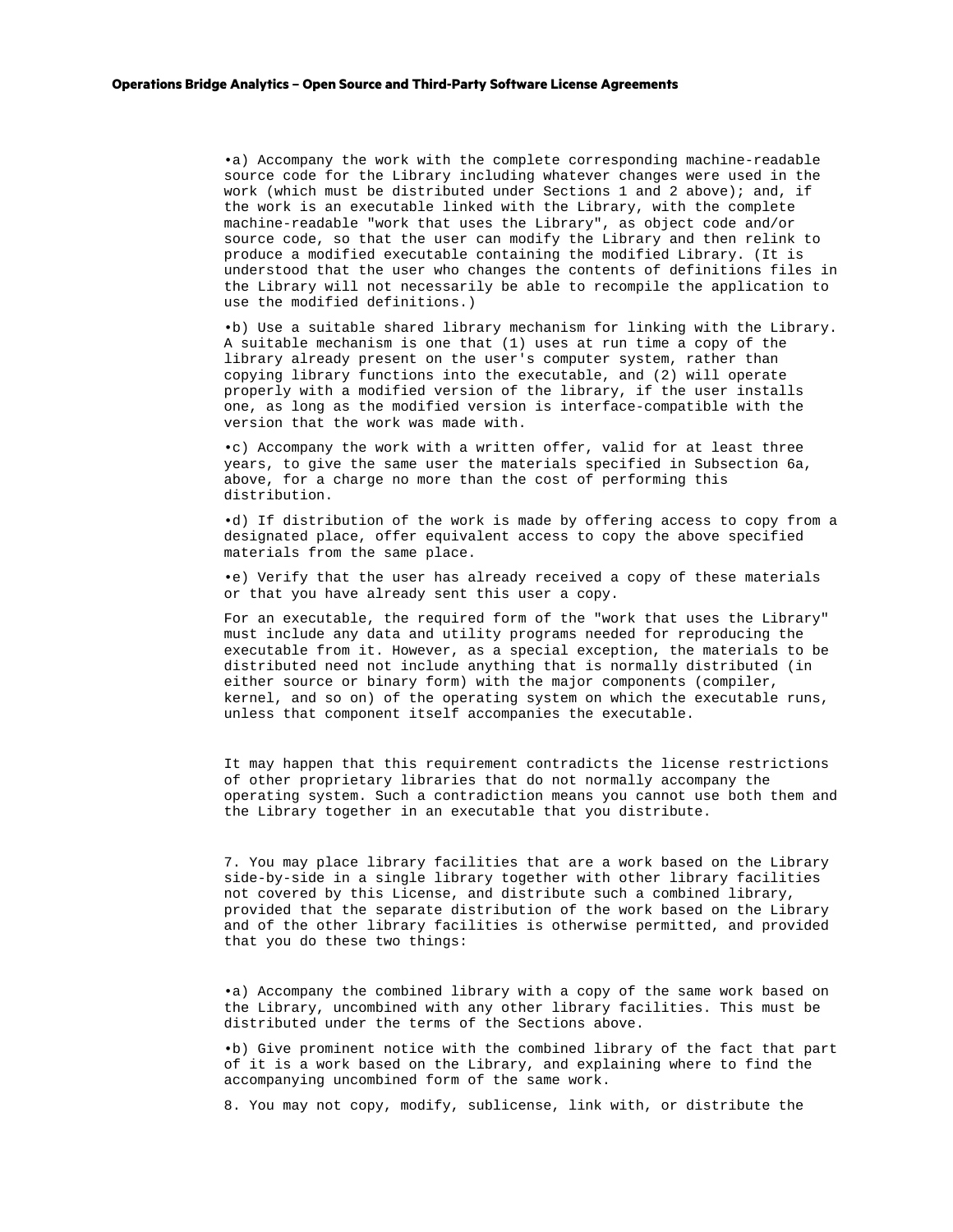Library except as expressly provided under this License. Any attempt otherwise to copy, modify, sublicense, link with, or distribute the Library is void, and will automatically terminate your rights under this License. However, parties who have received copies, or rights, from you under this License will not have their licenses terminated so long as such parties remain in full compliance.

9. You are not required to accept this License, since you have not signed it. However, nothing else grants you permission to modify or distribute the Library or its derivative works. These actions are prohibited by law if you do not accept this License. Therefore, by modifying or distributing the Library (or any work based on the Library), you indicate your acceptance of this License to do so, and all its terms and conditions for copying, distributing or modifying the Library or works based on it.

10. Each time you redistribute the Library (or any work based on the Library), the recipient automatically receives a license from the original licensor to copy, distribute, link with or modify the Library subject to these terms and conditions. You may not impose any further restrictions on the recipients' exercise of the rights granted herein. You are not responsible for enforcing compliance by third parties with this License.

11. If, as a consequence of a court judgment or allegation of patent infringement or for any other reason (not limited to patent issues), conditions are imposed on you (whether by court order, agreement or otherwise) that contradict the conditions of this License, they do not excuse you from the conditions of this License. If you cannot distribute so as to satisfy simultaneously your obligations under this License and any other pertinent obligations, then as a consequence you may not distribute the Library at all. For example, if a patent license would not permit royalty-free redistribution of the Library by all those who receive copies directly or indirectly through you, then the only way you could satisfy both it and this License would be to refrain entirely from distribution of the Library.

If any portion of this section is held invalid or unenforceable under any particular circumstance, the balance of the section is intended to apply, and the section as a whole is intended to apply in other circumstances.

It is not the purpose of this section to induce you to infringe any patents or other property right claims or to contest validity of any such claims; this section has the sole purpose of protecting the integrity of the free software distribution system which is implemented by public license practices. Many people have made generous contributions to the wide range of software distributed through that system in reliance on consistent application of that system; it is up to the author/donor to decide if he or she is willing to distribute software through any other system and a licensee cannot impose that choice.

This section is intended to make thoroughly clear what is believed to be a consequence of the rest of this License.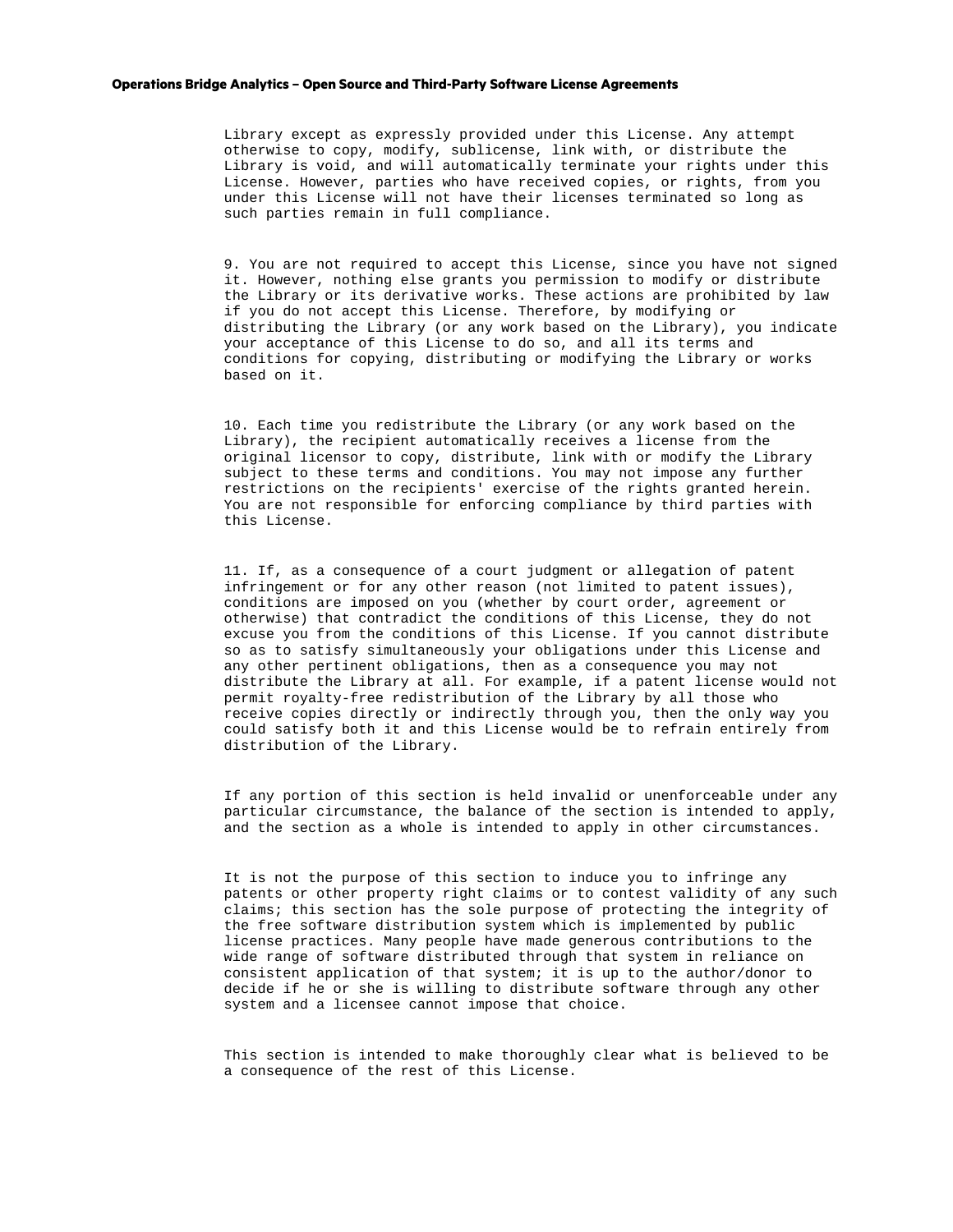12. If the distribution and/or use of the Library is restricted in certain countries either by patents or by copyrighted interfaces, the original copyright holder who places the Library under this License may add an explicit geographical distribution limitation excluding those countries, so that distribution is permitted only in or among countries not thus excluded. In such case, this License incorporates the limitation as if written in the body of this License.

13. The Free Software Foundation may publish revised and/or new versions of the Lesser General Public License from time to time. Such new versions will be similar in spirit to the present version, but may differ in detail to address new problems or concerns.

Each version is given a distinguishing version number. If the Library specifies a version number of this License which applies to it and "any later version", you have the option of following the terms and conditions either of that version or of any later version published by the Free Software Foundation. If the Library does not specify a license version number, you may choose any version ever published by the Free Software Foundation.

14. If you wish to incorporate parts of the Library into other free programs whose distribution conditions are incompatible with these, write to the author to ask for permission. For software which is copyrighted by the Free Software Foundation, write to the Free Software Foundation; we sometimes make exceptions for this. Our decision will be guided by the two goals of preserving the free status of all derivatives of our free software and of promoting the sharing and reuse of software generally.

NO WARRANTY

15. BECAUSE THE LIBRARY IS LICENSED FREE OF CHARGE, THERE IS NO WARRANTY FOR THE LIBRARY, TO THE EXTENT PERMITTED BY APPLICABLE LAW. EXCEPT WHEN OTHERWISE STATED IN WRITING THE COPYRIGHT HOLDERS AND/OR OTHER PARTIES PROVIDE THE LIBRARY "AS IS" WITHOUT WARRANTY OF ANY KIND, EITHER EXPRESSED OR IMPLIED, INCLUDING, BUT NOT LIMITED TO, THE IMPLIED WARRANTIES OF MERCHANTABILITY AND FITNESS FOR A PARTICULAR PURPOSE. THE ENTIRE RISK AS TO THE QUALITY AND PERFORMANCE OF THE LIBRARY IS WITH YOU. SHOULD THE LIBRARY PROVE DEFECTIVE, YOU ASSUME THE COST OF ALL NECESSARY SERVICING, REPAIR OR CORRECTION.

16. IN NO EVENT UNLESS REQUIRED BY APPLICABLE LAW OR AGREED TO IN WRITING WILL ANY COPYRIGHT HOLDER, OR ANY OTHER PARTY WHO MAY MODIFY AND/OR REDISTRIBUTE THE LIBRARY AS PERMITTED ABOVE, BE LIABLE TO YOU FOR DAMAGES, INCLUDING ANY GENERAL, SPECIAL, INCIDENTAL OR CONSEQUENTIAL DAMAGES ARISING OUT OF THE USE OR INABILITY TO USE THE LIBRARY (INCLUDING BUT NOT LIMITED TO LOSS OF DATA OR DATA BEING RENDERED INACCURATE OR LOSSES SUSTAINED BY YOU OR THIRD PARTIES OR A FAILURE OF THE LIBRARY TO OPERATE WITH ANY OTHER SOFTWARE), EVEN IF SUCH HOLDER OR OTHER PARTY HAS BEEN ADVISED OF THE POSSIBILITY OF SUCH DAMAGES.

END OF TERMS AND CONDITIONS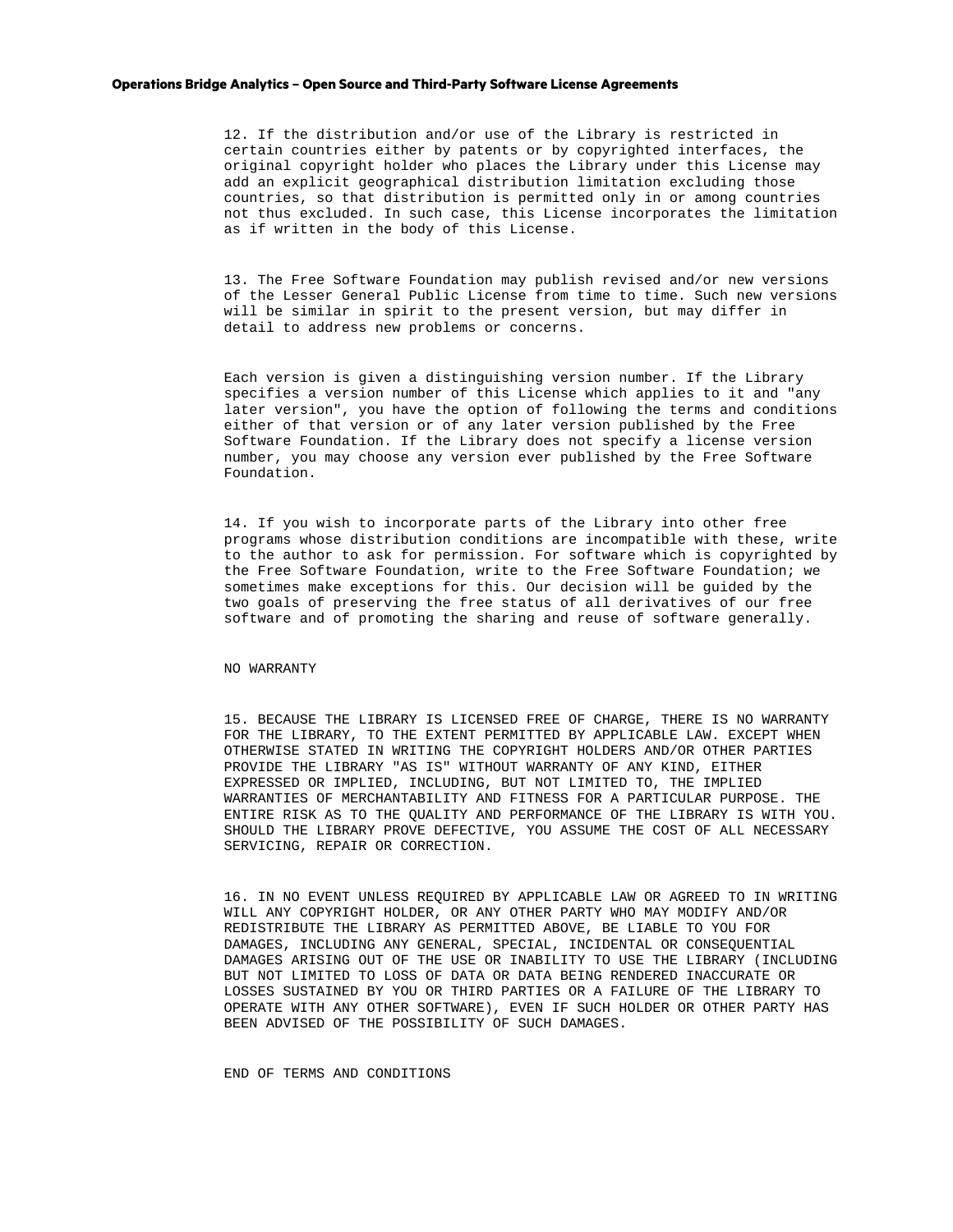# **GNU LGPL + unRAR restriction**

HPE acknowledges the redistribution of the following open source components that are provided under this license:

• 7-Zip 15.14

7-Zip

 $\sim\sim\sim\sim\sim$ 

License for use and distribution ~~~~~~~~~~~~~~~~~~~~~~~~~~~~~~~~ 7-Zip Copyright (C) 1999-2016 Igor Pavlov.

Licenses for files are:

1) 7z.dll: GNU LGPL + unRAR restriction

2) All other files: GNU LGPL

The GNU LGPL + unRAR restriction means that you must follow both GNU LGPL rules and unRAR restriction rules.

#### Note:

You can use 7-Zip on any computer, including a computer in a commercial organization. You don't need to register or pay for 7-Zip.

GNU LGPL information --------------------

This library is free software; you can redistribute it and/or modify it under the terms of the GNU Lesser General Public License as published by the Free Software Foundation; either version 2.1 of the License, or (at your option) any later version.

This library is distributed in the hope that it will be useful, but WITHOUT ANY WARRANTY; without even the implied warranty of MERCHANTABILITY or FITNESS FOR A PARTICULAR PURPOSE. See the GNU Lesser General Public License for more details.

You can receive a copy of the GNU Lesser General Public License from http://www.gnu.org/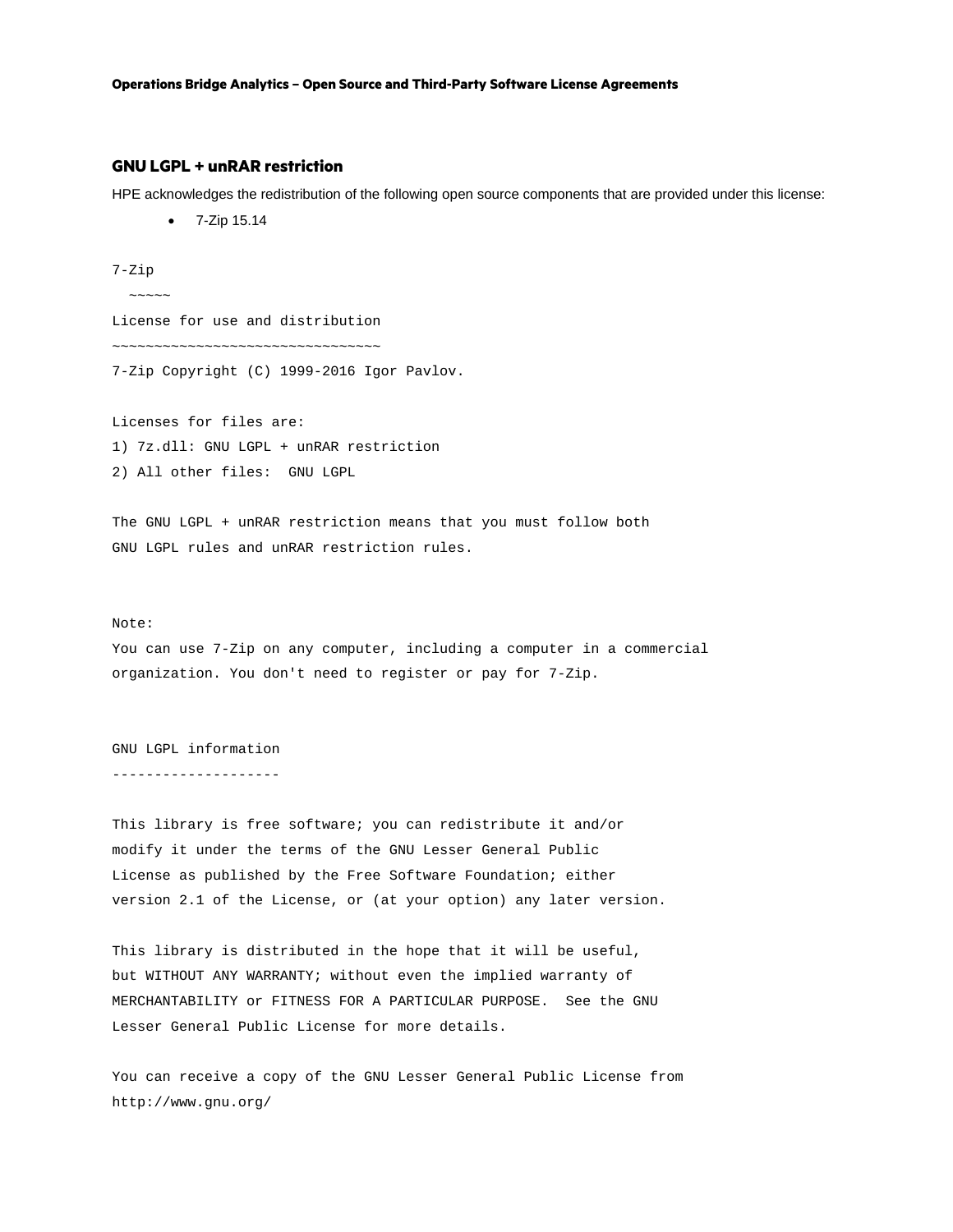unRAR restriction

-----------------

The decompression engine for RAR archives was developed using source code of unRAR program.

All copyrights to original unRAR code are owned by Alexander Roshal.

The license for original unRAR code has the following restriction:

The unRAR sources cannot be used to re-create the RAR compression algorithm, which is proprietary. Distribution of modified unRAR sources in separate form or as a part of other software is permitted, provided that it is clearly stated in the documentation and source comments that the code may not be used to develop a RAR (WinRAR) compatible archiver.

Igor Pavlov

# **ISC License**

HPE acknowledges the redistribution of the following open source components that are provided under this license:

• aria-listbox 0.2.0

 $---$ 

 $\bullet$  logkit 1.0.1

ISC License

Copyright (c) 2004-2010 by Internet Systems Consortium, Inc. ("ISC") Copyright (c) 1995-2003 by Internet Software Consortium

Permission to use, copy, modify, and/or distribute this software for any purpose with or without fee is hereby granted, provided that the above copyright notice and this permission notice appear in all copies.

THE SOFTWARE IS PROVIDED "AS IS" AND ISC DISCLAIMS ALL WARRANTIES WITH REGARD TO THIS SOFTWARE INCLUDING ALL IMPLIED WARRANTIES OF MERCHANTABILITY AND FITNESS. IN NO EVENT SHALL ISC BE LIABLE FOR ANY SPECIAL, DIRECT, INDIRECT, OR CONSEQUENTIAL DAMAGES OR ANY DAMAGES WHATSOEVER RESULTING FROM LOSS OF USE, DATA OR PROFITS, WHETHER IN AN ACTION OF CONTRACT, NEGLIGENCE OR OTHER TORTIOUS ACTION, ARISING OUT OF OR IN CONNECTION WITH THE USE OR PERFORMANCE OF THIS SOFTWARE.

## **Java Transaction API (JTA) Specification Limited License Grants, Version 1.1**

HPE acknowledges the redistribution of the following open source components that are provided under this license:

• JTA 1.1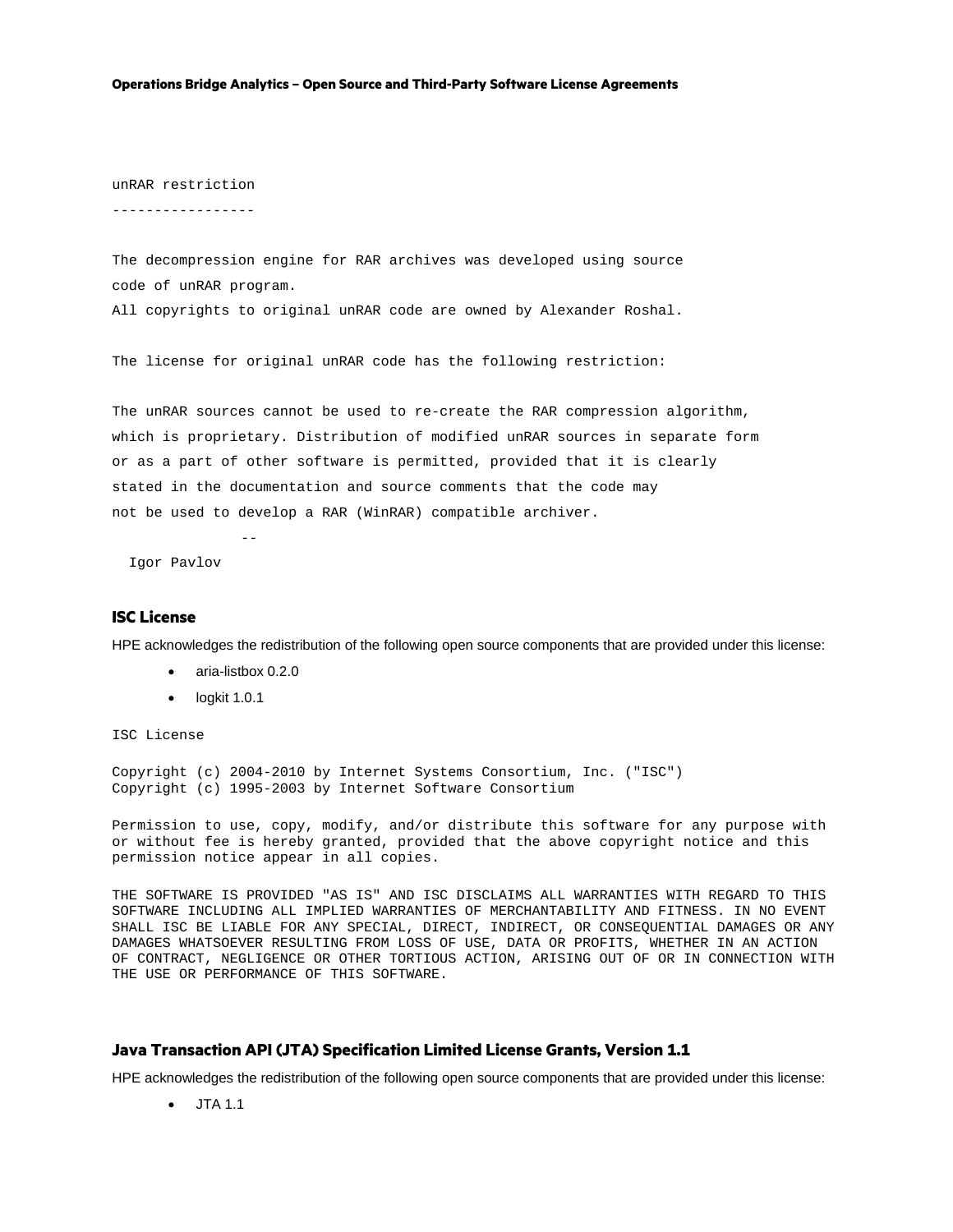Copyright 2007 SUN MICROSYSTEMS, INC. 4150 Network Circle, Santa Clara, California 95054, U.S.A All rights reserved.

LIMITED LICENSE GRANTS

1. License for Evaluation Purposes. Sun hereby grants you a fully-paid, non-exclusive, non-transferable, worldwide, limited license (without the right to sublicense), under Sun's applicab le intellectual property rights to view, download, use and reproduce the Specification only for the purpose of internal evaluation. This includes (i) developing applications intended to run on an implementation of the Specification, p rovided that such applications do not themselves implement any portion(s) of the Specification, and (ii) discussing the Specification with any third party; and (iii) excerpting brief portions of the Specification in oral or written com munications which discuss the Specification provided that such excerpts do not in the aggregate constitute a significant portion of the Specification.

2. License for the Distribution of Compliant Implementations. Sun also grants you a perpetual, non-exclusive, non-transferable, worldwide, fully paid-up, royalty free, limited license (without the right to sublicense) under any applicable copyrights or, subject to the provisions of subsection 4 below, patent rights it may have covering the Specification to create and/or distribute an Independent Implementation of the Specification that: (a) fully implements the Specification including all its required interfaces and functionality; (b) does not modi fy, subset, superset or otherwise extend the Licensor Name Space, or include any public or protected packages, classes, Java interfaces, fields or methods within the Licensor Name Space other than those required/authorized by the Specifica tion or Specifications being implemented; and (c) passes the Technology Compatibility Kit (including satisfying the requirements of the applicable TCK Users Guide) for such Specification ("Compliant Implementation"). In addition, the foregoing license is expressly conditioned on your not acting outside its scope. No license is granted hereunder for any other purpose (including, for example, modifying the Specification, other than to the extent of your fair use rights, or distributing the Specification to third parties). Also, no right, title, or interest in or to any trademarks, service marks, or trade names of Sun or Sun's licensors is granted hereunder. Java, and Java-related logos, marks and n ames are trademarks or registered trademarks of Sun Microsystems, Inc. in the U.S. and other countries.

3. Pass-through Conditions. You need not include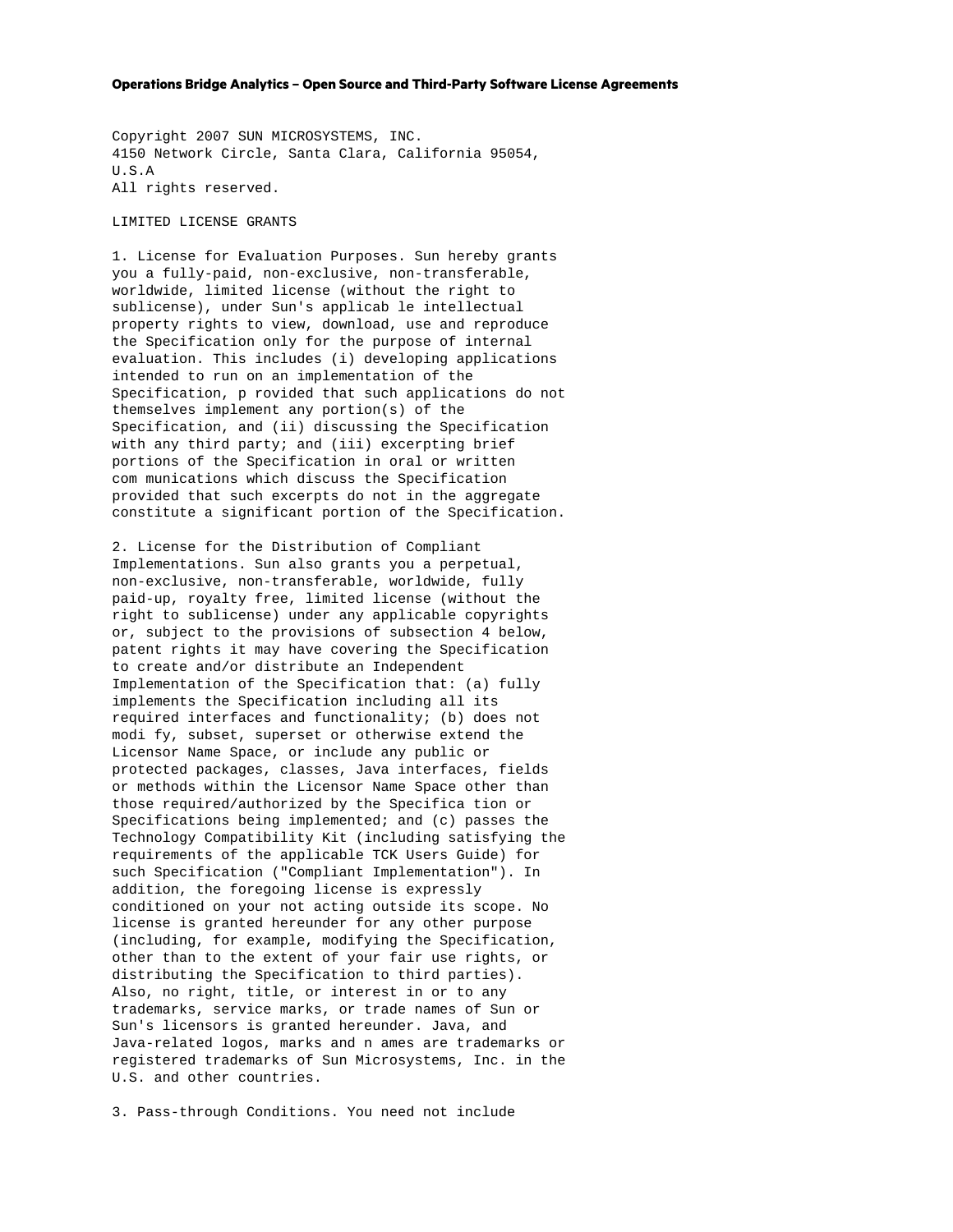limitations (a)-(c) from the previous paragraph or any other particular "pass t hrough" requirements in any license You grant concerning the use of your Independent Implementation or products derived from it. However, except with respect to Independent Implementations (and products derived from them) that satisfy limitations (a)-(c) from the previous paragraph, You may neither: (a) grant or otherwise pass through to your licensees any licenses under Sun's applicable intellectual property rights; nor (b) authorize your licensees to make any claim s concerning their implementation's compliance with the Specification in question.

4. Reciprocity Concerning Patent Licenses.

a. With respect to any patent claims covered by the license granted under subparagraph 2 above that would be infringed by all technically feasible implementations of the Specification, such license is conditioned upon your offering on fair, reasonable and non-discriminatory terms, to any party seeking it from You, a perpetual, non-e xclusive, non-transferable, worldwide license under Your patent rights which are or would be infringed by all technically feasible implementations of the Specification to develop, distribute and use a Compliant Implementation.

b W ith respect to any patent claims owned by Sun and covered by the license granted under subparagraph 2, whether or not their infringement can be avoided in a technically feasible manner when implementing the Specification, such license shal l terminate with respect to such claims if You initiate a claim against Sun that it has, in the course of performing its responsibilities as the Specification Lead, induced any other entity to infringe Your patent rights.

c Al so with respect to any patent claims owned by Sun and covered by the license granted under subparagraph 2 above, where the infringement of such claims can be avoided in a technically feasible manner when implementing the Specification such license, with respect to such claims, shall terminate if You initiate a claim against Sun that its making, having made, using, offering to sell, selling or importing a Compliant Implementation infringes Your patent rights.

5. Defi nitions. For the purposes of this Agreement: "Independent Implementation" shall mean an implementation of the Specification that neither derives from any of Sun's source code or binary code materials nor, except with an appropriate and s eparate license from Sun, includes any of Sun's source code or binary code materials; "Licensor Name Space" shall mean the public class or interface declarations whose names begin with "java", "javax", "com.sun" or their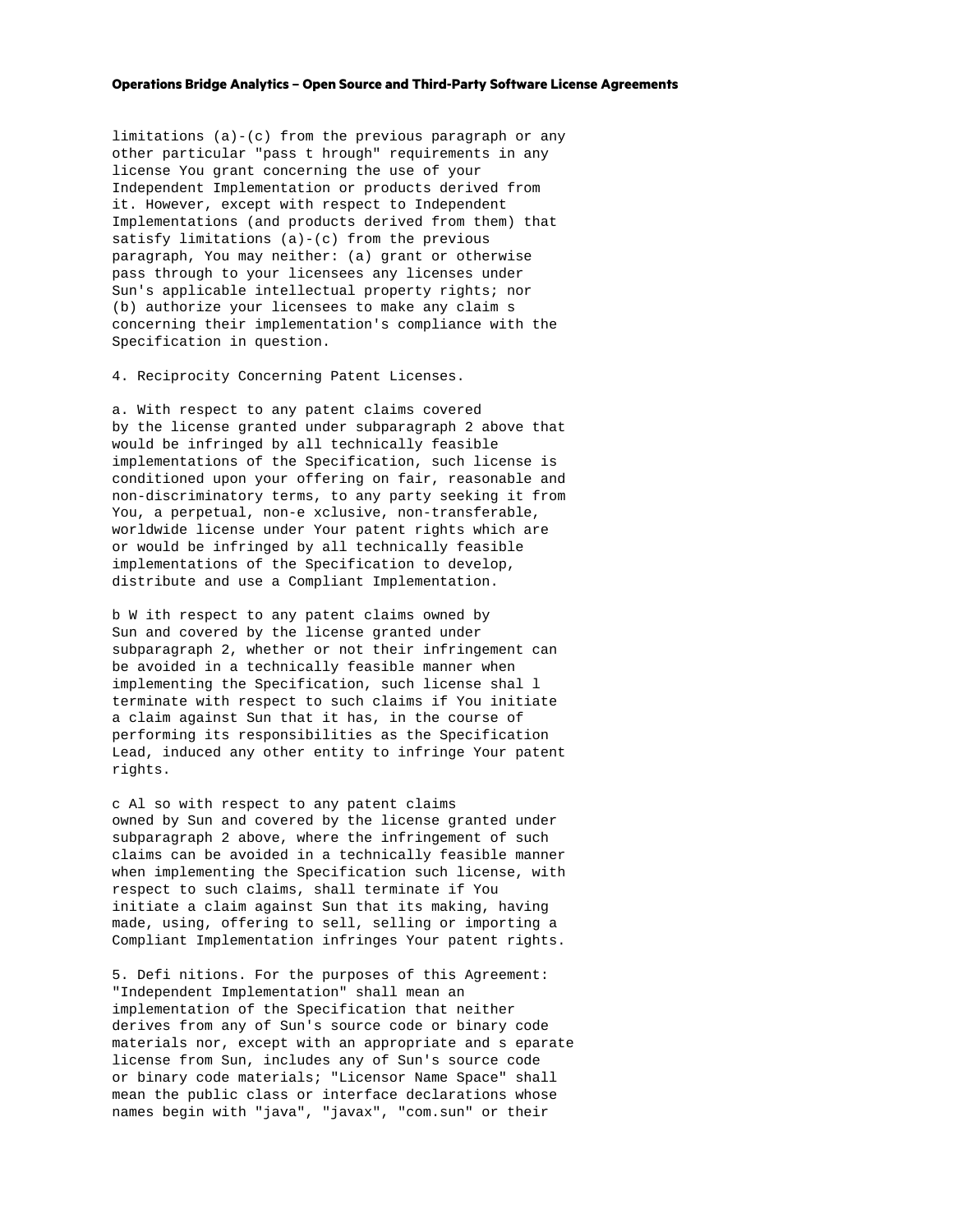equivalents in any subsequent naming convention adopted by Sun through the Java Community Process, or any recognized successors or replacements thereof; and "Technology Compatibility Kit" or "TCK" shall mean the test suite and accompanying TCK User's Guide provided by Sun which corresponds to the Specification and that was available either (i) from Sun's 120 days before the first release of Your Independent Implementation that allows its use for commercial purposes, or (ii) more recently than 120 days from such release but against which You elect to test Your implementation of the Specification.

This Agreement will terminate immediately without notice from Sun if you breach the Agreement or act outside the scope of the licenses granted above.

## DISCLAIMER OF WARRANTIES

THE SPECIFICATION IS PROVIDED "AS IS". SUN MAKES NO REPRESENTATIONS OR WARRANTIES, EITHER EXPRESS OR IMPLIED, INCLUDING BUT NOT LIMITED TO, WARRANTIES OF MERCHANTABIL ITY, FITNESS FOR A PARTICULAR PURPOSE, NON-INFRINGEMENT (INCLUDING AS A CONSEQUENCE OF ANY PRACTICE OR IMPLEMENTATION OF THE SPECIFICATION), OR THAT THE CONTENTS OF THE SPECIFICATION ARE SUITABLE FOR ANY PURPOSE. This document does not re present any commitment to release or implement any portion of the Specification in any product. In addition, the Specification could include technical inaccuracies or typographical errors.

#### LIMITATION OF LIABILITY

TO THE EXTE NT NOT PROHIBITED BY LAW, IN NO EVENT WILL SUN OR ITS LICENSORS BE LIABLE FOR ANY DAMAGES, INCLUDING WITHOUT LIMITATION, LOST REVENUE, PROFITS OR DATA, OR FOR SPECIAL, INDIRECT, CONSEQUENTIAL, INCIDENTAL OR PUNITIVE DAMAGES, HOWEVER CAUSED AND REGARDLESS OF THE THEORY OF LIABILITY, ARISING OUT OF OR RELATED IN ANY WAY TO YOUR HAVING, IMPELEMENTING OR OTHERWISE USING USING THE SPECIFICATION, EVEN IF SUN AND/OR ITS LICENSORS HAVE BEEN ADVISED OF THE POSSIBILITY OF SUCH D AMAGES. You will indemnify, hold harmless, and defend Sun and its licensors from any claims arising or resulting from: (i) your use of the Specification; (ii) the use or distribution of your Java application, applet and/or implementati on; and/or (iii) any claims that later versions or releases of any Specification furnished to you are incompatible with the Specification provided to you under this license.

### RESTRICTED RIGHTS LEGEND

U.S. Government: If this Spe cification is being acquired by or on behalf of the U.S. Government or by a U.S. Government prime contractor or subcontractor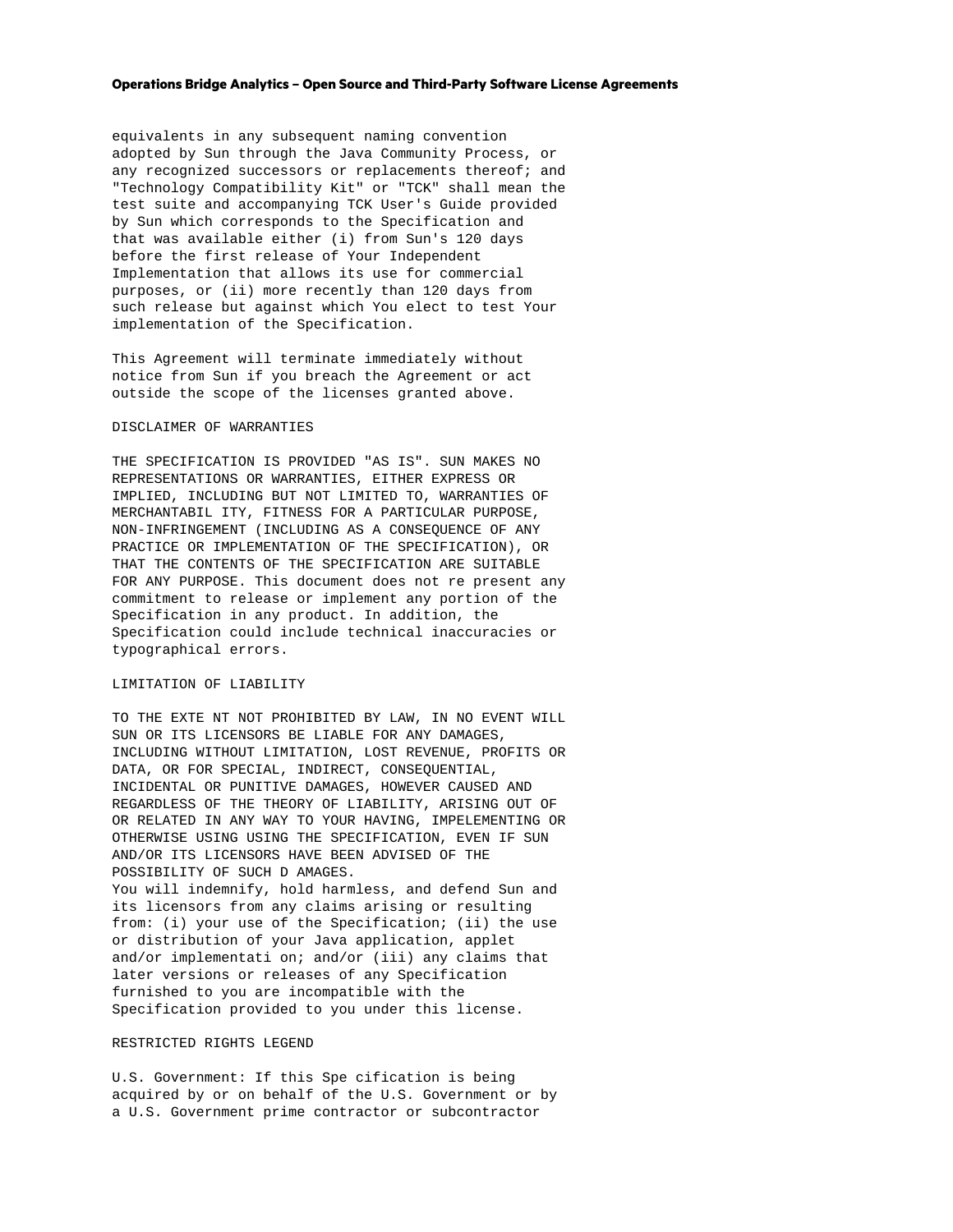(at any tier), then the Government's rights in the Software and accompanying documentation shall be only as s et forth in this license; this is in accordance with 48 C.F.R. 227.7201 through 227.7202-4 (for Department of Defense (DoD) acquisitions) and with 48 C.F.R. 2.101 and 12.212 (for non-DoD acquisitions).

## REPORT

If you provide Sun with any comments or suggestions concerning the Specification ("Feedback"), you hereby: (i) agree that such Feedback is provided on a non-proprietary and non-confidential basis, and (ii) grant Sun a perpetual, non-exclusive, worldwide, ful ly paid-up, irrevocable license, with the right to sublicense through multiple levels of sublicensees, to incorporate, disclose, and use without limitation the Feedback for any purpose.

## GENERAL TERMS

Any action related to thi s Agreement will be governed by California law and controlling U.S. federal law. The U.N. Convention for the International Sale of Goods and the choice of law rules of any jurisdiction will not apply.

The Specification is subject to U.S. export control laws and may be subject to export or import regulations in other countries. Licensee agrees to comply strictly with all such laws and regulations and acknowledges that it has the responsibility to obtain such licen ses to export, re-export or import as may be required after delivery to Licensee.

This Agreement is the parties' entire agreement relating to its subject matter. It supersedes all prior or contemporaneous oral or written communicati ons, proposals, conditions, representations and warranties and prevails over any conflicting or additional terms of any quote, order, acknowledgment, or other communication between the parties relating to its subject matter during the ter m of this Agreement. No modification to this Agreement will be binding, unless in writing and signed by an authorized representative of each party.

Rev. April, 2006

# **JavaMail Specification Limited License Grants, Version 1.4**

HPE acknowledges the redistribution of the following open source components that are provided under this license:

- JavaMail 1.4
- persistence-api 1.0.2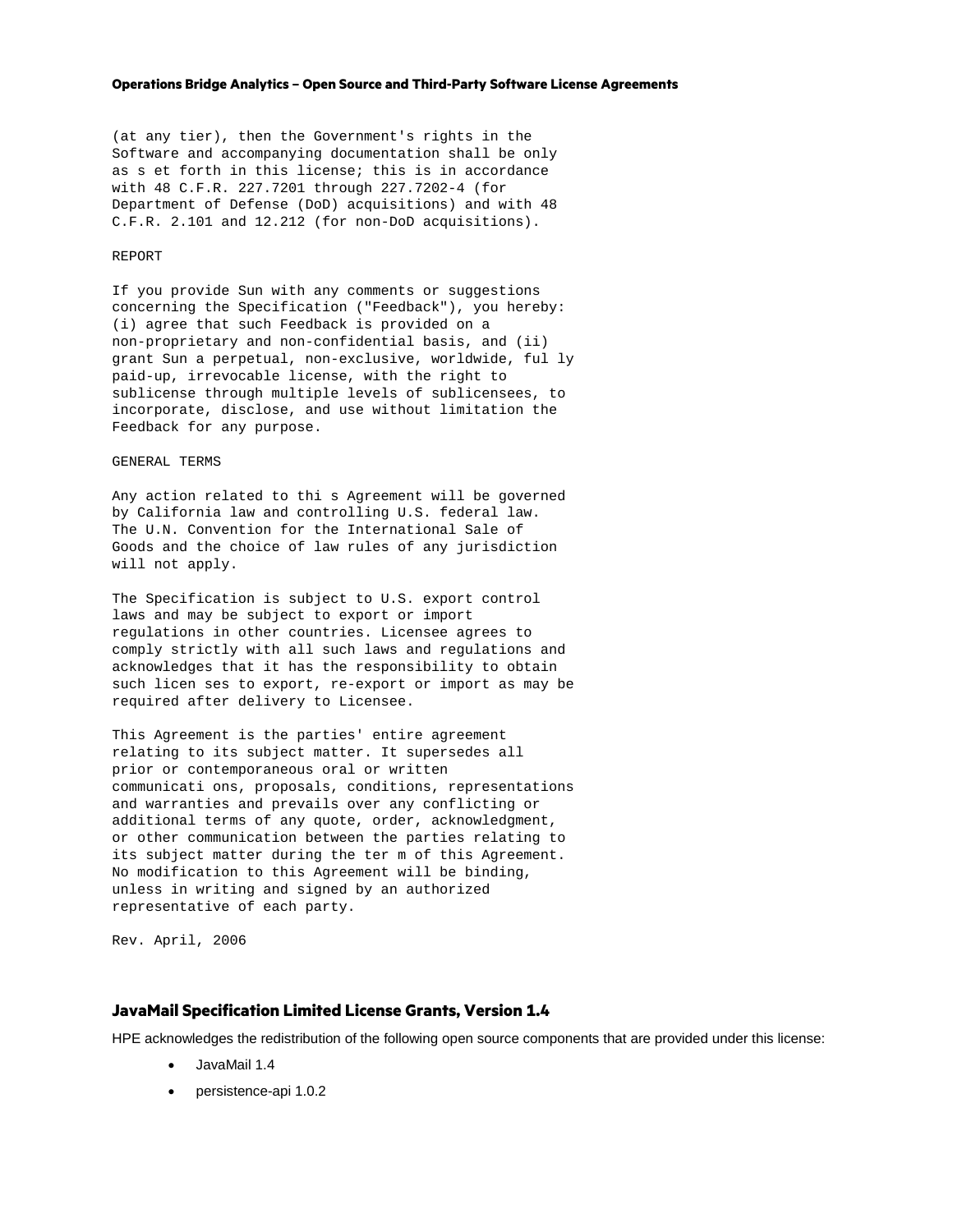Copyright 2006 SUN MICROSYSTEMS, INC.

4150 Network Circle, Santa Clara, California 95054, U.S.A

All rights reserved.

LIMITED LICENSE GRANTS

1. \_License for Evaluation Purposes\_. Sun hereby grants you a fully-paid, nonexclusive, non-transferable, worldwide, limited license (without the right to sublicense), under Sun's applicable intellectual property rights to view, download, use and reproduce the Specification only for the purpose of internal evaluation. This includes (i) developing applications intended to run on an implementation of the Specification, provided that such applications do not themselves implement any portion(s) of the Specification, and (ii) discussing the Specification with any third party; and (iii) excerpting brief portions of the Specification in oral or written communications which discuss the Specification provided that such excerpts do not in the aggregate constitute a significant portion of the Specification.

2. \_License for the Distribution of Compliant Implementations\_. Sun also grants you a perpetual, non-exclusive, non-transferable, worldwide, fully paid-up, royalty free, limited license (without the right to sublicense) under any applicable copyrights or, subject to the provisions of subsection 4 below, patent rights it may have covering the Specification to create and/or distribute an Independent Implementation of the Specification that: (a) fully implements the Specification including all its required interfaces and functionality; (b) does not modify, subset, superset or otherwise extend the Licensor Name Space, or include any public or protected packages, classes, Java interfaces, fields or methods within the Licensor Name Space other than those required/authorized by the Specification or Specifications being implemented; and (c) passes the Technology Compatibility Kit (including satisfying the requirements of the applicable TCK Users Guide) for such Specification ("Compliant Implementation"). In addition, the foregoing license is expressly conditioned on your not acting outside its scope. No license is granted hereunder for any other purpose (including, for example, modifying the Specification, other than to the extent of your fair use rights, or distributing the Specification to third parties). Also, no right, title, or interest in or to any trademarks, service marks, or trade names of Sun or Sun's licensors is granted hereunder. Java, and Java-related logos, marks and names are trademarks or registered trademarks of Sun Microsystems, Inc. in the U.S. and other countries.

3. \_Pass-through Conditions\_. You need not include limitations (a)-(c) from the previous paragraph or any other particular "pass through" requirements in any license You grant concerning the use of your Independent Implementation or products derived from it. However, except with respect to Independent Implementations (and products derived from them) that satisfy limitations (a)-(c) from the previous paragraph, You may neither: (a) grant or otherwise pass through to your licensees any licenses under Sun's applicable intellectual property rights; nor (b) authorize your licensees to make any claims concerning their implementation's compliance with the Specification in question.

4. \_Reciprocity Concerning Patent Licenses\_.

a. With respect to any patent claims covered by the license granted under subparagraph 2 above that would be infringed by all technically feasible implementations of the Specification, such license is conditioned upon your offering on fair, reasonable and non-discriminatory terms, to any party seeking it from You, a perpetual, nonexclusive, non-transferable, worldwide license under Your patent rights which are or would be infringed by all technically feasible implementations of the Specification to develop, distribute and use a Compliant Implementation.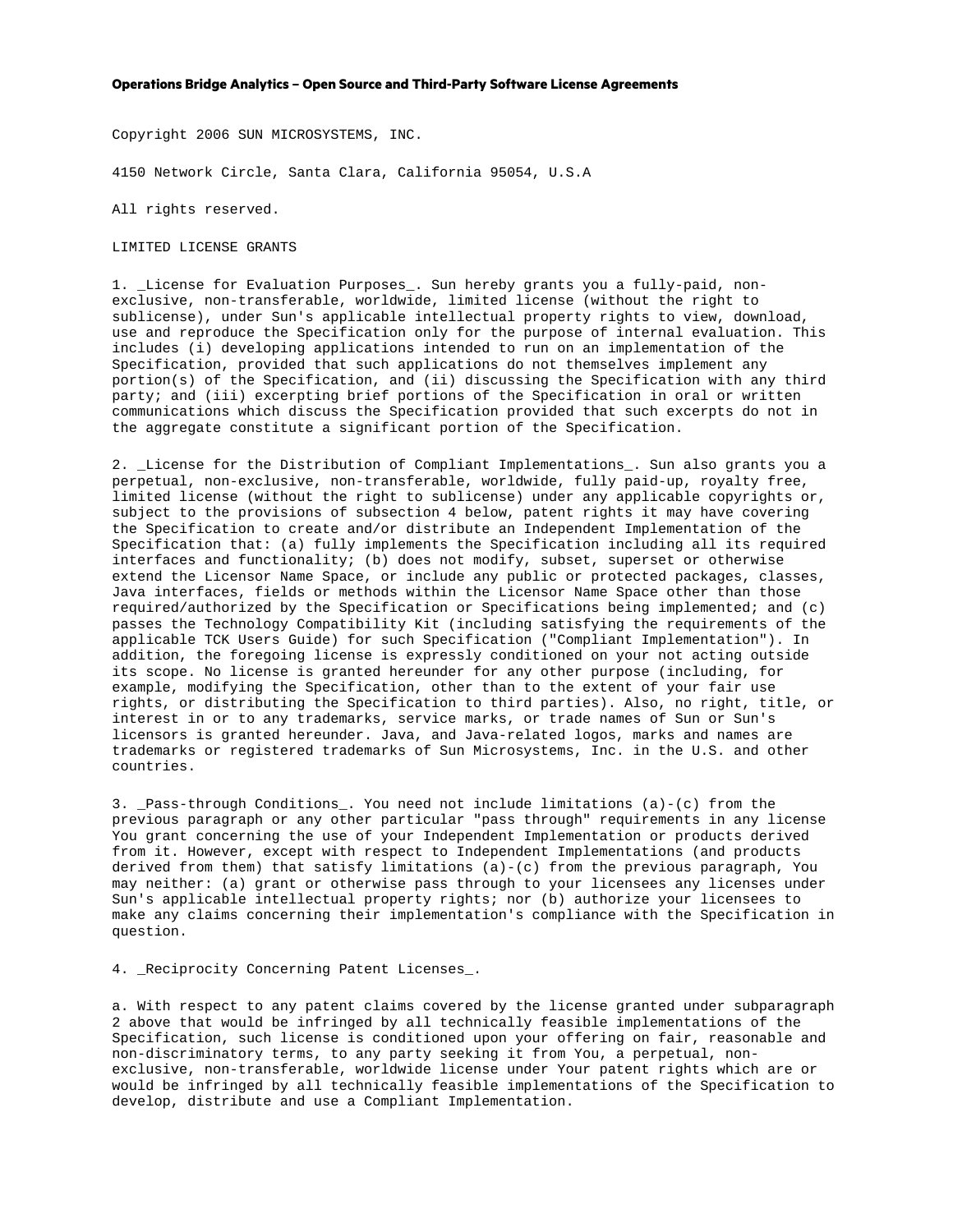b With respect to any patent claims owned by Sun and covered by the license granted under subparagraph 2, whether or not their infringement can be avoided in a technically feasible manner when implementing the Specification, such license shall terminate with respect to such claims if You initiate a claim against Sun that it has, in the course of performing its responsibilities as the Specification Lead, induced any other entity to infringe Your patent rights.

c Also with respect to any patent claims owned by Sun and covered by the license granted under subparagraph 2 above, where the infringement of such claims can be avoided in a technically feasible manner when implementing the Specification such license, with respect to such claims, shall terminate if You initiate a claim against Sun that its making, having made, using, offering to sell, selling or importing a Compliant Implementation infringes Your patent rights.

5. \_Definitions\_. For the purposes of this Agreement: "Independent Implementation" shall mean an implementation of the Specification that neither derives from any of Sun's source code or binary code materials nor, except with an appropriate and separate license from Sun, includes any of Sun's source code or binary code materials; "Licensor Name Space" shall mean the public class or interface declarations whose names begin with "java", "javax", "com.sun" or their equivalents in any subsequent naming convention adopted by Sun through the Java Community Process, or any recognized successors or replacements thereof; and "Technology Compatibility Kit" or "TCK" shall mean the test suite and accompanying TCK User's Guide provided by Sun which corresponds to the Specification and that was available either (i) from Sun's 120 days before the first release of Your Independent Implementation that allows its use for commercial purposes, or (ii) more recently than 120 days from such release but against which You elect to test Your implementation of the Specification.

This Agreement will terminate immediately without notice from Sun if you breach the Agreement or act outside the scope of the licenses granted above.

## DISCLAIMER OF WARRANTIES

THE SPECIFICATION IS PROVIDED "AS IS". SUN MAKES NO REPRESENTATIONS OR WARRANTIES, EITHER EXPRESS OR IMPLIED, INCLUDING BUT NOT LIMITED TO, WARRANTIES OF MERCHANTABILITY, FITNESS FOR A PARTICULAR PURPOSE, NON-INFRINGEMENT (INCLUDING AS A CONSEQUENCE OF ANY PRACTICE OR IMPLEMENTATION OF THE SPECIFICATION), OR THAT THE CONTENTS OF THE SPECIFICATION ARE SUITABLE FOR ANY PURPOSE. This document does not represent any commitment to release or implement any portion of the Specification in any product. In addition, the Specification could include technical inaccuracies or typographical errors.

### LIMITATION OF LIABILITY

TO THE EXTENT NOT PROHIBITED BY LAW, IN NO EVENT WILL SUN OR ITS LICENSORS BE LIABLE FOR ANY DAMAGES, INCLUDING WITHOUT LIMITATION, LOST REVENUE, PROFITS OR DATA, OR FOR SPECIAL, INDIRECT, CONSEQUENTIAL, INCIDENTAL OR PUNITIVE DAMAGES, HOWEVER CAUSED AND REGARDLESS OF THE THEORY OF LIABILITY, ARISING OUT OF OR RELATED IN ANY WAY TO YOUR HAVING, IMPLEMENTING OR OTHERWISE USING THE SPECIFICATION, EVEN IF SUN AND/OR ITS LICENSORS HAVE BEEN ADVISED OF THE POSSIBILITY OF SUCH DAMAGES.

You will indemnify, hold harmless, and defend Sun and its licensors from any claims arising or resulting from: (i) your use of the Specification; (ii) the use or distribution of your Java application, applet and/or implementation; and/or (iii) any claims that later versions or releases of any Specification furnished to you are incompatible with the Specification provided to you under this license.

RESTRICTED RIGHTS LEGEND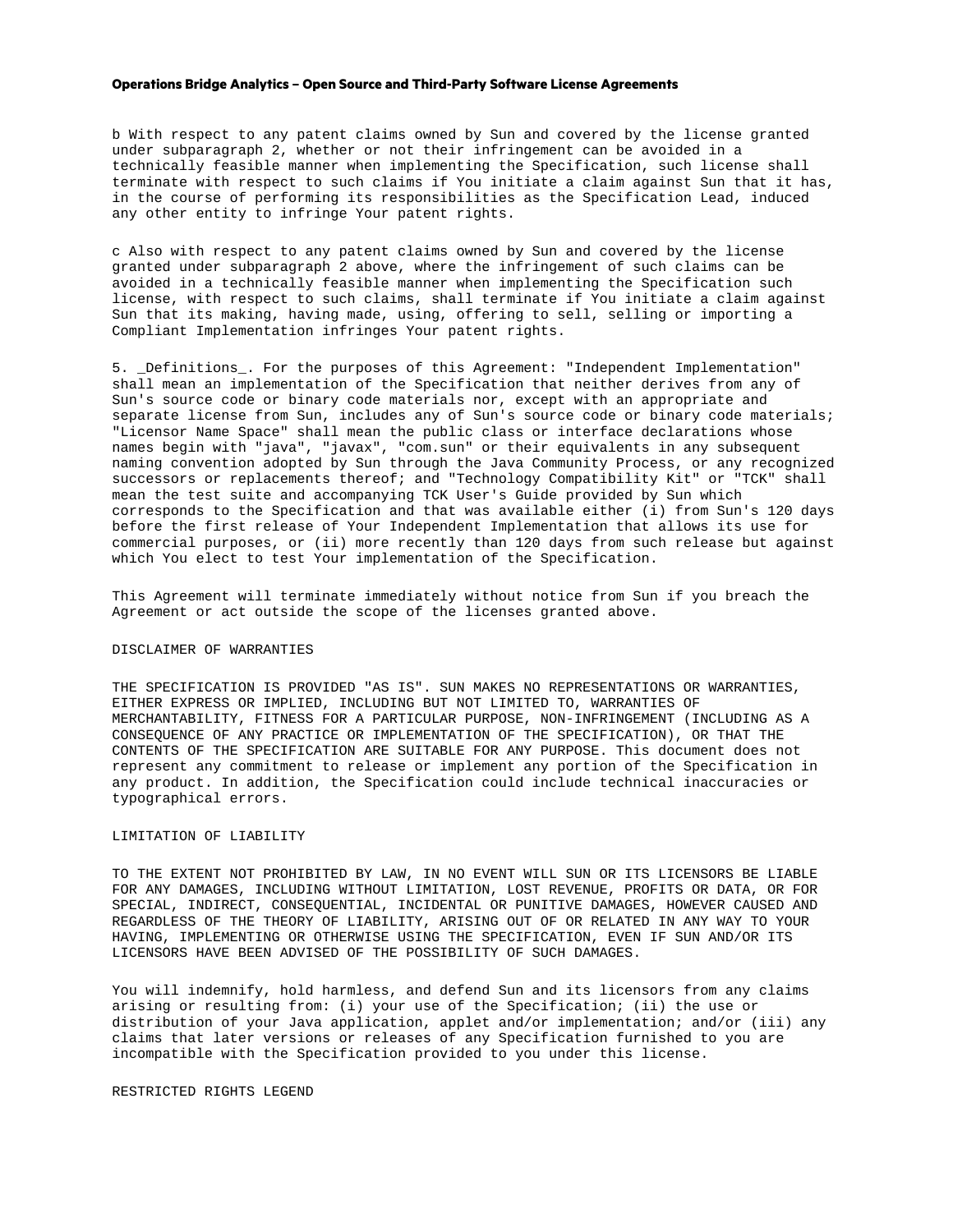U.S. Government: If this Specification is being acquired by or on behalf of the U.S. Government or by a U.S. Government prime contractor or subcontractor (at any tier), then the Government's rights in the Software and accompanying documentation shall be only as set forth in this license; this is in accordance with 48 C.F.R. 227.7201 through 227.7202-4 (for Department of Defense (DoD) acquisitions) and with 48 C.F.R. 2.101 and 12.212 (for non-DoD acquisitions).

#### REPORT

If you provide Sun with any comments or suggestions concerning the Specification ("Feedback"), you hereby: (i) agree that such Feedback is provided on a nonproprietary and non-confidential basis, and (ii) grant Sun a perpetual, non-exclusive, worldwide, fully paid-up, irrevocable license, with the right to sublicense through multiple levels of sublicensees, to incorporate, disclose, and use without limitation the Feedback for any purpose.

#### GENERAL TERMS

Any action related to this Agreement will be governed by California law and controlling U.S. federal law. The U.N. Convention for the International Sale of Goods and the choice of law rules of any jurisdiction will not apply.

The Specification is subject to U.S. export control laws and may be subject to export or import regulations in other countries. Licensee agrees to comply strictly with all such laws and regulations and acknowledges that it has the responsibility to obtain such licenses to export, re-export or import as may be required after delivery to Licensee.

This Agreement is the parties' entire agreement relating to its subject matter. It supersedes all prior or contemporaneous oral or written communications, proposals, conditions, representations and warranties and prevails over any conflicting or additional terms of any quote, order, acknowledgment, or other communication between the parties relating to its subject matter during the term of this Agreement. No modification to this Agreement will be binding, unless in writing and signed by an authorized representative of each party.

Rev. April, 2006

Sun/Final/Full

## **JSON License**

HPE acknowledges the redistribution of the following open source components that are provided under this license:

• JSON

### Copyright (c) 2002 JSON.org

Permission is hereby granted, free of charge, to any person obtaining a copy of this software and associated documentation files (the "Software"), to deal in the Software without restriction, including without limitation the rights to use, copy, modify, merge, publish, distribute, sublicense, and/or sell copies of the Software, and to permit persons to whom the Software is furnished to do so, subject to the following conditions:

The above copyright notice and this permission notice shall be included in all copies or substantial portions of the Software.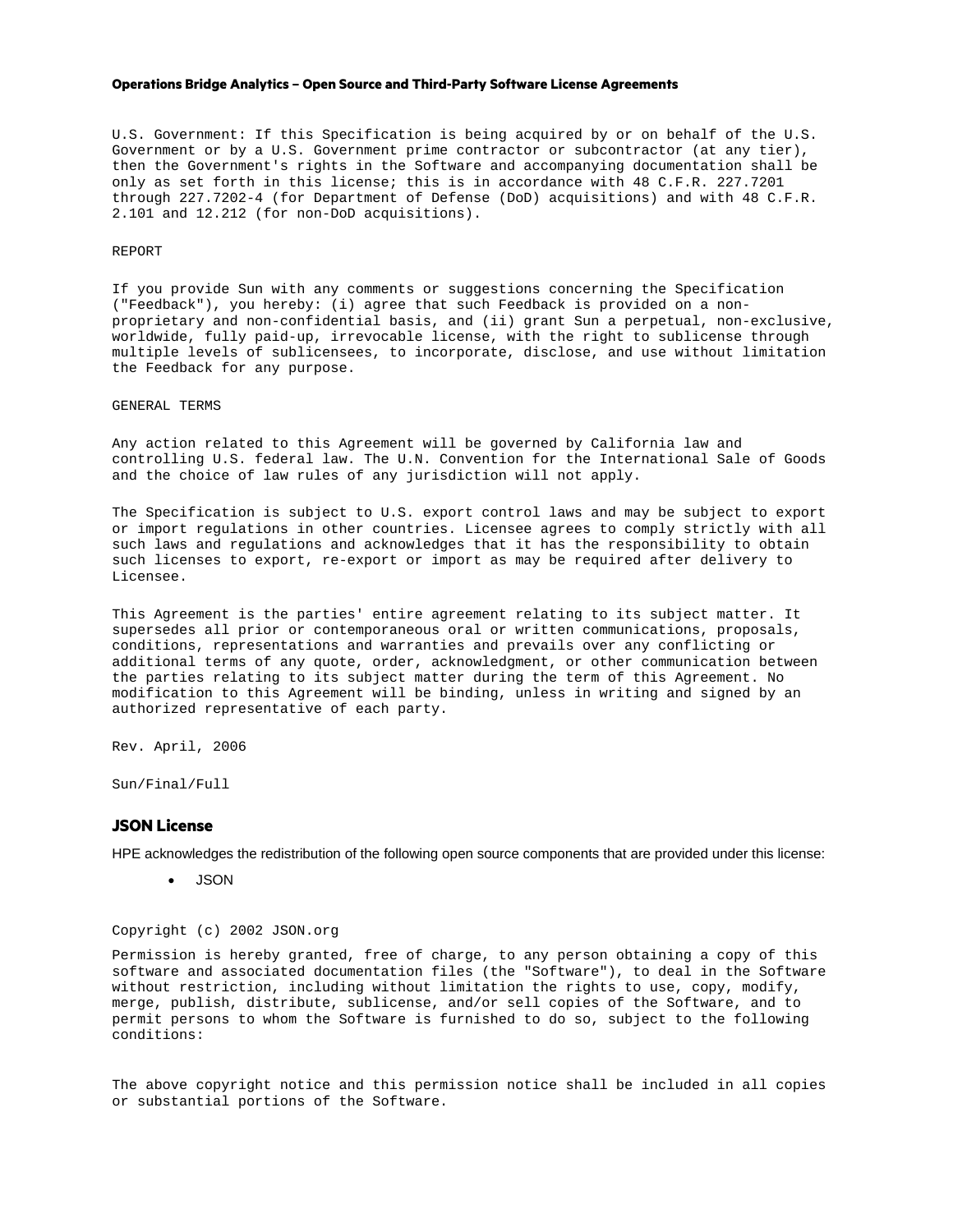The Software shall be used for Good, not Evil.

THE SOFTWARE IS PROVIDED "AS IS", WITHOUT WARRANTY OF ANY KIND, EXPRESS OR IMPLIED, INCLUDING BUT NOT LIMITED TO THE WARRANTIES OF MERCHANTABILITY, FITNESS FOR A PARTICULAR PURPOSE AND NONINFRINGEMENT. IN NO EVENT SHALL THE AUTHORS OR COPYRIGHT HOLDERS BE LIABLE FOR ANY CLAIM, DAMAGES OR OTHER LIABILITY, WHETHER IN AN ACTION OF CONTRACT, TORT OR OTHERWISE, ARISING FROM, OUT OF OR IN CONNECTION WITH THE SOFTWARE OR THE USE OR OTHER DEALINGS IN THE SOFTWARE.

# **MIT License**

HPE acknowledges the redistribution of the following open source components that are provided under this license:

- Angular
- AngularJS 1.3.4
- AngularUI 1.10.2
- AngularUI Router 0.2.18
- Bootstrap Bootbox 4.3.0
- Bootstrap Select 1.6.3
- bootstrap-ui 0.12.0
- Bouncy Castle 1.47
- Bouncy Castle Provider 1.52
- BxSlider 4.1.1
- CodeMirror
- cron-parser 2.4
- draggability
- Foundation Responsive Library (foundation.min.js)
- Highlight 4
- JCL 1.1.1 implemented over SLF4J 1.7.2
- JOpt Simple 3.2
- JQuery 2.11.1
- jQuery JavaScript Library 1.8.3 (jquery.js / jquery.min.js)
- jQuery hashchange event 1.3
- jQuery Mobile Framework 1.1.0
- jQuery scrollintoview() plugin and :scrollable selector filter 1.8
- jQuery throttle / debounce 1.1
- jquery.event.drag 2.2
- jquery.event.drop 2.2
- jquery-bind
- jQuery-UI 1.11.2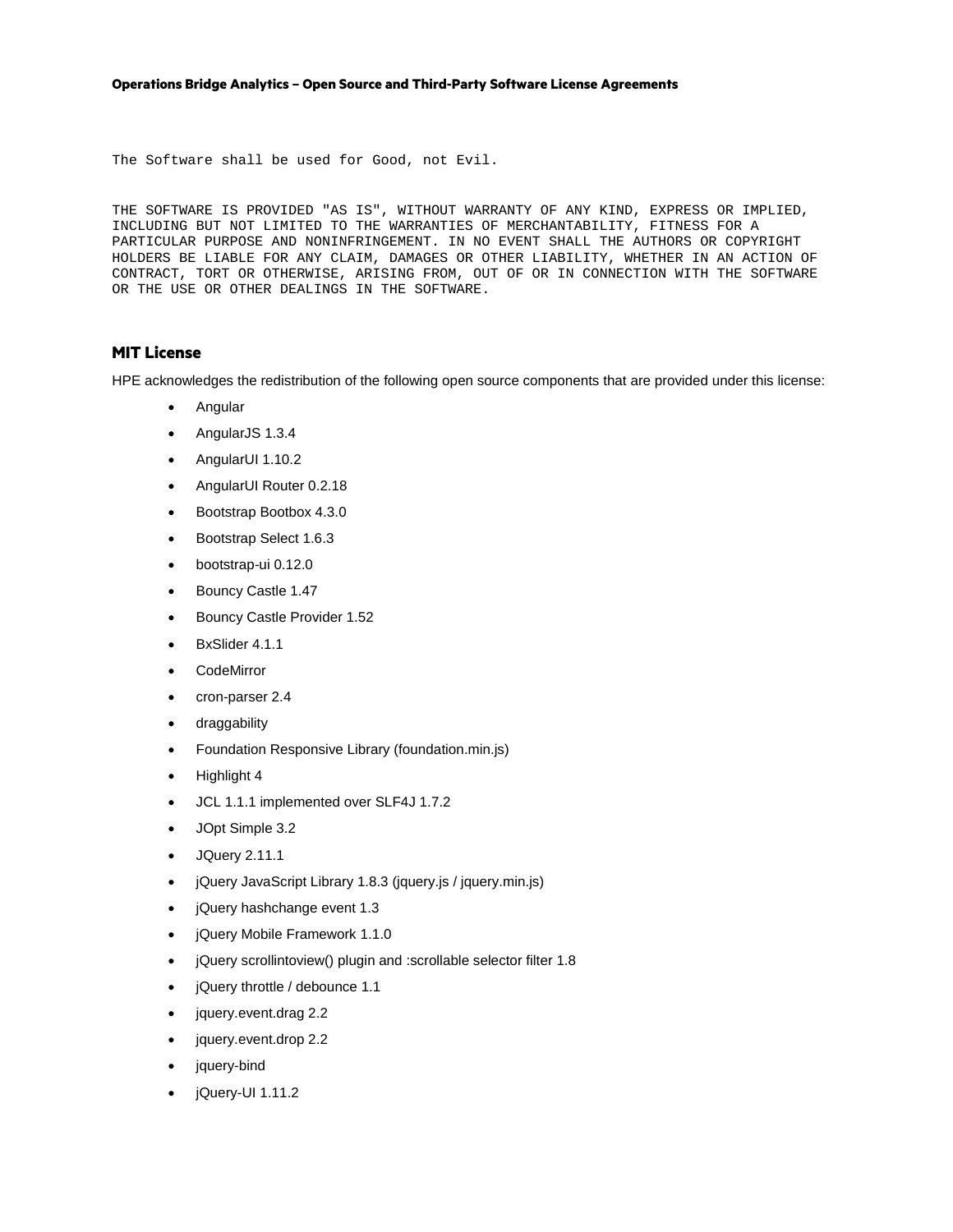- jsoup 1.7.3
- jsTimezoneDetect
- JUL to SLF4J bridge 1.7.16
- Main 1.8
- moco-core 0.10.2
- Mockito 1.10.19
- Modernizr 2.6.2 (Custom build:custom.modernizr.js)
- PCollections 2.1.2
- Plugin.js / plugins.min.js
- RequireJS 2.1.11 (require.js / require.min.js)
- Rickshaw 1.5
- select2 3.5.1
- Sidr 1.2.1 (Sidr / jquery.sidr.min.js)
- simple\_xlxs\_reader 1.0.2
- SLF4J
- SLF4J API Module 1.7.12
- SLF4J Log4J-12 Binding
- Slickgrid 2.2
- Twitter typeahead 0.10.5
- UI-Grid 3.0.1
- use 0.4.0

The MIT License (MIT)

Copyright <YEAR> <COPYRIGHT HOLDER>

Permission is hereby granted, free of charge, to any person obtaining a copy of this software and associated documentation files (the "Software"), to deal in the Software without restriction, including without limitation the rights to use, copy, modify, merge, publish, distribute, sublicense, and/or sell copies of the Software, and to permit persons to whom the Software is furnished to do so, subject to the following conditions:

The above copyright notice and this permission notice shall be included in all copies or substantial portions of the Software.

THE SOFTWARE IS PROVIDED "AS IS", WITHOUT WARRANTY OF ANY KIND, EXPRESS OR IMPLIED, INCLUDING BUT NOT LIMITED TO THE WARRANTIES OF MERCHANTABILITY, FITNESS FOR A PARTICULAR PURPOSE AND NONINFRINGEMENT. IN NO EVENT SHALL THE AUTHORS OR COPYRIGHT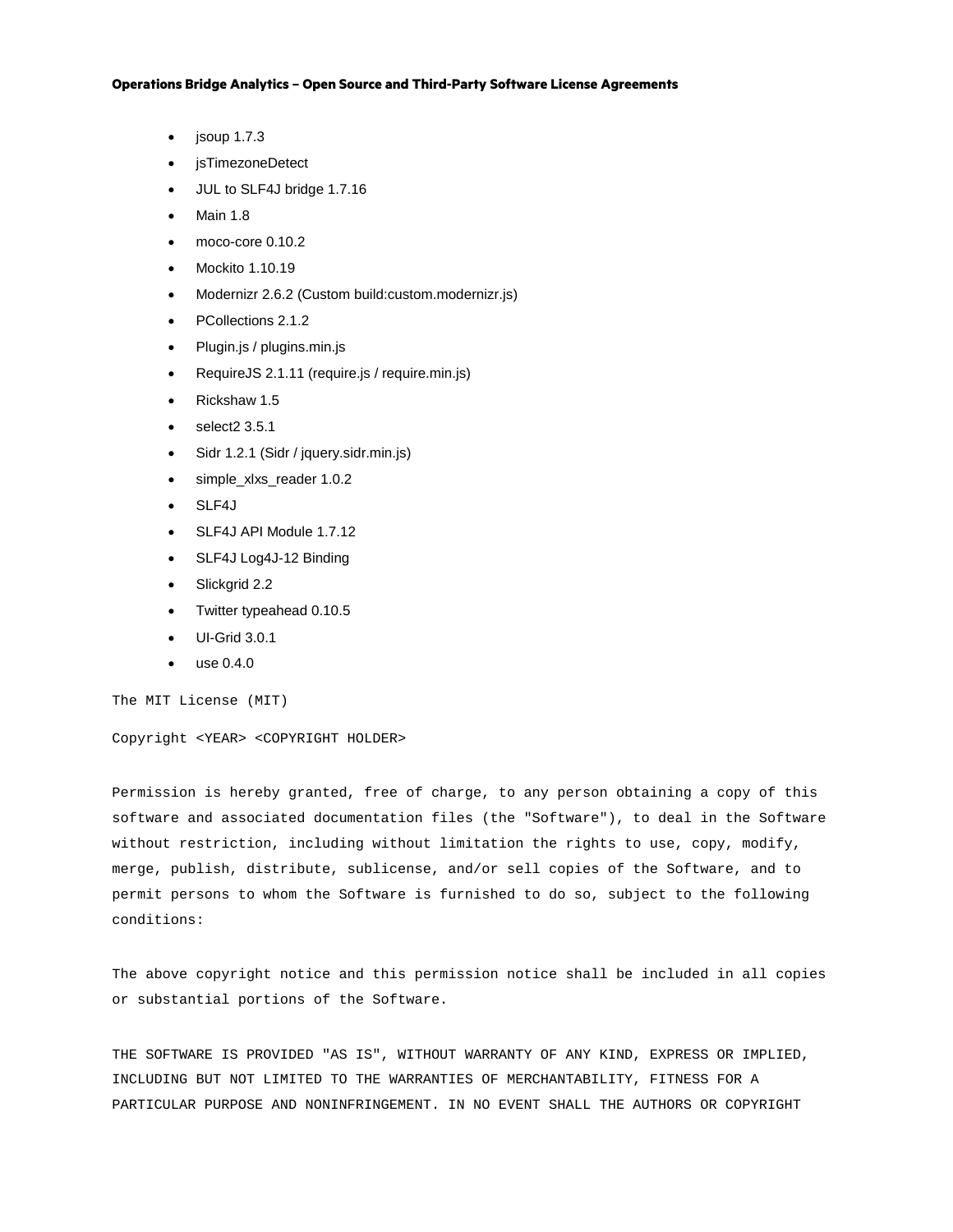HOLDERS BE LIABLE FOR ANY CLAIM, DAMAGES OR OTHER LIABILITY, WHETHER IN AN ACTION OF CONTRACT, TORT OR OTHERWISE, ARISING FROM, OUT OF OR IN CONNECTION WITH THE SOFTWARE OR THE USE OR OTHER DEALINGS IN THE SOFTWARE.

## **Mozilla Public License, Version 1.1**

HPE acknowledges the redistribution of the following open source components that are in the public domain:

• RabbitMQ Java Client 3.4.1

MOZILLA PUBLIC LICENSE Version 1.1

1. Definitions.

---------------

 1.0.1. "Commercial Use" means distribution or otherwise making the Covered Code available to a third party.

 1.1. "Contributor" means each entity that creates or contributes to the creation of Modifications.

 1.2. "Contributor Version" means the combination of the Original Code, prior Modifications used by a Contributor, and the Modifications made by that particular Contributor.

 1.3. "Covered Code" means the Original Code or Modifications or the combination of the Original Code and Modifications, in each case including portions thereof.

 1.4. "Electronic Distribution Mechanism" means a mechanism generally accepted in the software development community for the electronic transfer of data.

 1.5. "Executable" means Covered Code in any form other than Source Code.

 1.6. "Initial Developer" means the individual or entity identified as the Initial Developer in the Source Code notice required by Exhibit A.

 1.7. "Larger Work" means a work which combines Covered Code or portions thereof with code not governed by the terms of this License.

1.8. "License" means this document.

 1.8.1. "Licensable" means having the right to grant, to the maximum extent possible, whether at the time of the initial grant or subsequently acquired, any and all of the rights conveyed herein.

 1.9. "Modifications" means any addition to or deletion from the substance or structure of either the Original Code or any previous Modifications. When Covered Code is released as a series of files, a Modification is:

 A. Any addition to or deletion from the contents of a file containing Original Code or previous Modifications.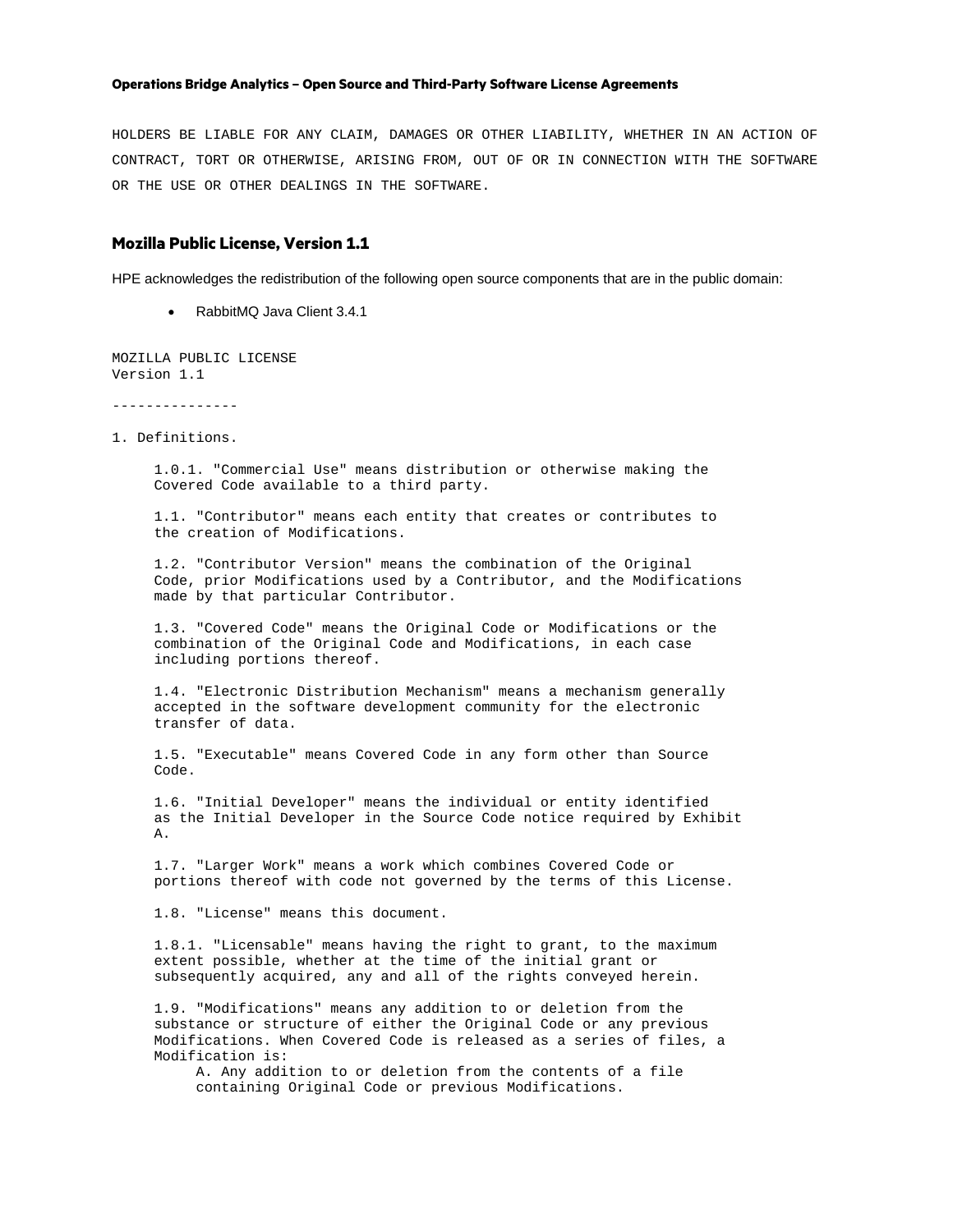B. Any new file that contains any part of the Original Code or previous Modifications.

 1.10. "Original Code" means Source Code of computer software code which is described in the Source Code notice required by Exhibit A as Original Code, and which, at the time of its release under this License is not already Covered Code governed by this License.

 1.10.1. "Patent Claims" means any patent claim(s), now owned or hereafter acquired, including without limitation, method, process, and apparatus claims, in any patent Licensable by grantor.

 1.11. "Source Code" means the preferred form of the Covered Code for making modifications to it, including all modules it contains, plus any associated interface definition files, scripts used to control compilation and installation of an Executable, or source code differential comparisons against either the Original Code or another well known, available Covered Code of the Contributor's choice. The Source Code can be in a compressed or archival form, provided the appropriate decompression or de-archiving software is widely available for no charge.

 1.12. "You" (or "Your") means an individual or a legal entity exercising rights under, and complying with all of the terms of, this License or a future version of this License issued under Section 6.1. For legal entities, "You" includes any entity which controls, is controlled by, or is under common control with You. For purposes of this definition, "control" means (a) the power, direct or indirect, to cause the direction or management of such entity, whether by contract or otherwise, or (b) ownership of more than fifty percent (50%) of the outstanding shares or beneficial ownership of such entity.

2. Source Code License.

 2.1. The Initial Developer Grant. The Initial Developer hereby grants You a world-wide, royalty-free, non-exclusive license, subject to third party intellectual property claims:

 (a) under intellectual property rights (other than patent or trademark) Licensable by Initial Developer to use, reproduce, modify, display, perform, sublicense and distribute the Original Code (or portions thereof) with or without Modifications, and/or as part of a Larger Work; and

 (b) under Patents Claims infringed by the making, using or selling of Original Code, to make, have made, use, practice, sell, and offer for sale, and/or otherwise dispose of the Original Code (or portions thereof).

 (c) the licenses granted in this Section 2.1(a) and (b) are effective on the date Initial Developer first distributes Original Code under the terms of this License.

 (d) Notwithstanding Section 2.1(b) above, no patent license is granted: 1) for code that You delete from the Original Code; 2) separate from the Original Code; or 3) for infringements caused by: i) the modification of the Original Code or ii) the combination of the Original Code with other software or devices.

 2.2. Contributor Grant. Subject to third party intellectual property claims, each Contributor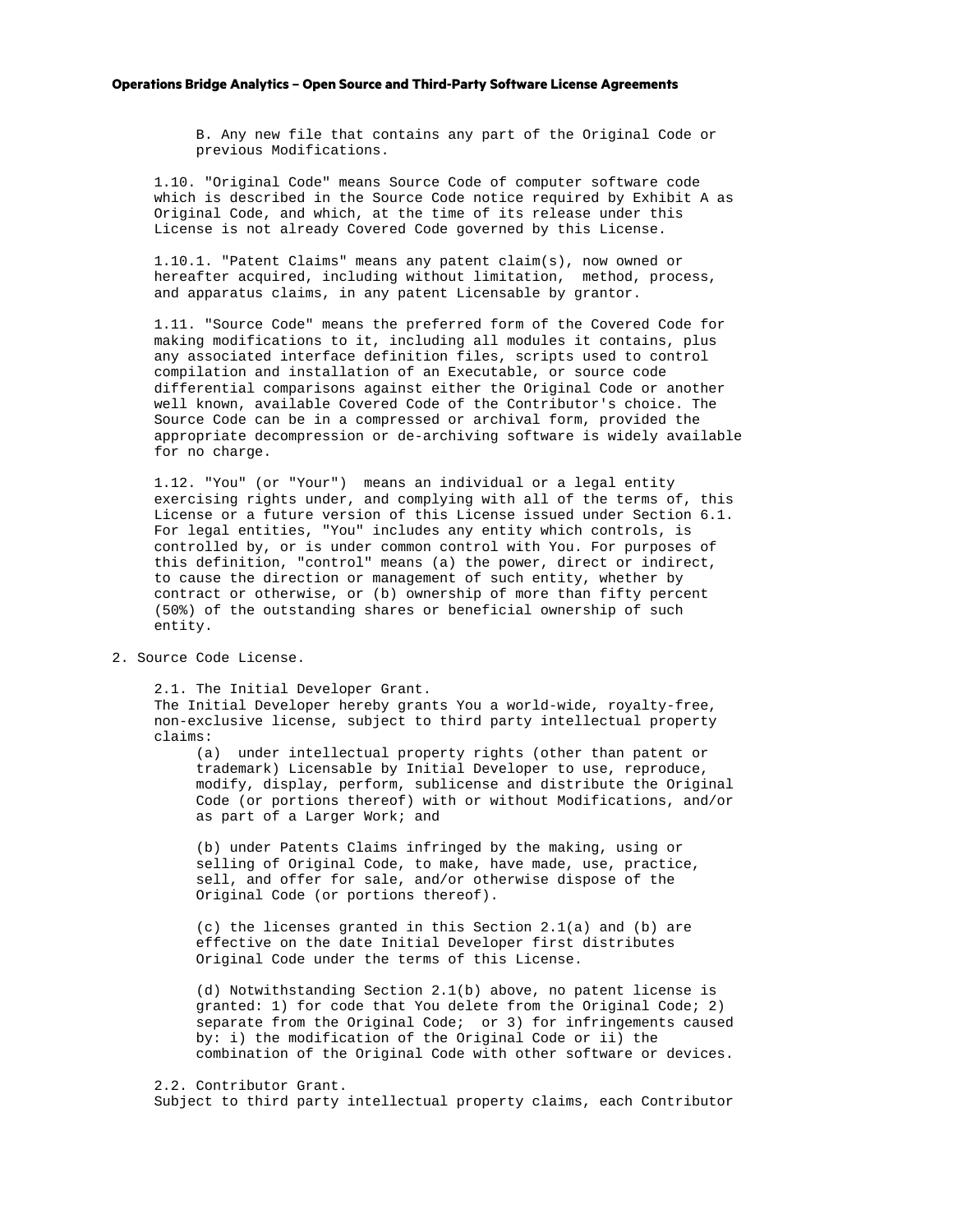hereby grants You a world-wide, royalty-free, non-exclusive license

 (a) under intellectual property rights (other than patent or trademark) Licensable by Contributor, to use, reproduce, modify, display, perform, sublicense and distribute the Modifications created by such Contributor (or portions thereof) either on an unmodified basis, with other Modifications, as Covered Code and/or as part of a Larger Work; and

 (b) under Patent Claims infringed by the making, using, or selling of Modifications made by that Contributor either alone and/or in combination with its Contributor Version (or portions of such combination), to make, use, sell, offer for sale, have made, and/or otherwise dispose of: 1) Modifications made by that Contributor (or portions thereof); and 2) the combination of Modifications made by that Contributor with its Contributor Version (or portions of such combination).

 (c) the licenses granted in Sections 2.2(a) and 2.2(b) are effective on the date Contributor first makes Commercial Use of the Covered Code.

 (d) Notwithstanding Section 2.2(b) above, no patent license is granted: 1) for any code that Contributor has deleted from the Contributor Version; 2) separate from the Contributor Version; 3) for infringements caused by: i) third party modifications of Contributor Version or ii) the combination of Modifications made by that Contributor with other software (except as part of the Contributor Version) or other devices; or 4) under Patent Claims infringed by Covered Code in the absence of Modifications made by that Contributor.

## 3. Distribution Obligations.

## 3.1. Application of License.

 The Modifications which You create or to which You contribute are governed by the terms of this License, including without limitation Section 2.2. The Source Code version of Covered Code may be distributed only under the terms of this License or a future version of this License released under Section 6.1, and You must include a copy of this License with every copy of the Source Code You distribute. You may not offer or impose any terms on any Source Code version that alters or restricts the applicable version of this License or the recipients' rights hereunder. However, You may include an additional document offering the additional rights described in Section 3.5.

## 3.2. Availability of Source Code.

 Any Modification which You create or to which You contribute must be made available in Source Code form under the terms of this License either on the same media as an Executable version or via an accepted Electronic Distribution Mechanism to anyone to whom you made an Executable version available; and if made available via Electronic Distribution Mechanism, must remain available for at least twelve (12) months after the date it initially became available, or at least six (6) months after a subsequent version of that particular Modification has been made available to such recipients. You are responsible for ensuring that the Source Code version remains available even if the Electronic Distribution Mechanism is maintained by a third party.

## 3.3. Description of Modifications.

You must cause all Covered Code to which You contribute to contain a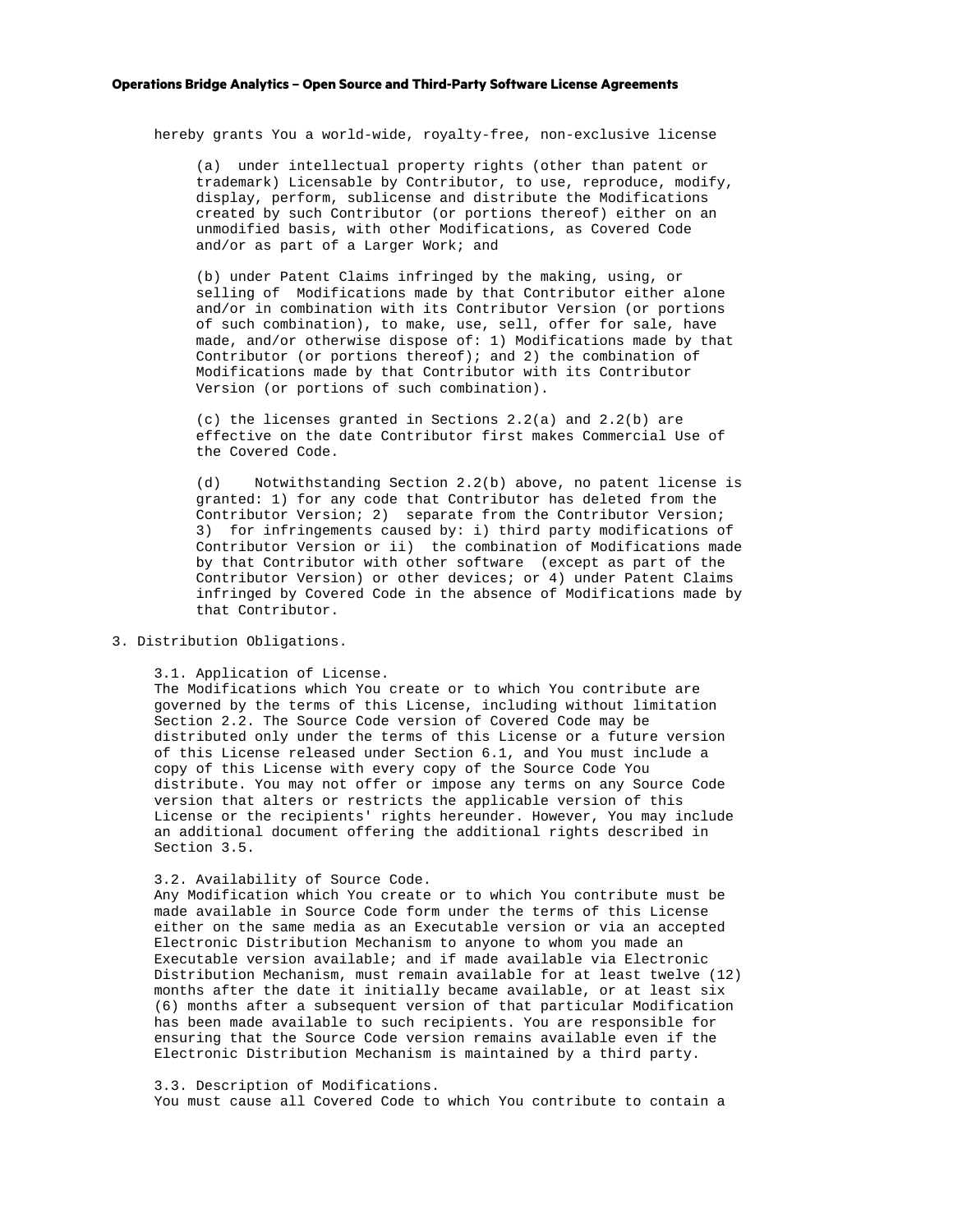file documenting the changes You made to create that Covered Code and the date of any change. You must include a prominent statement that the Modification is derived, directly or indirectly, from Original Code provided by the Initial Developer and including the name of the Initial Developer in (a) the Source Code, and (b) in any notice in an Executable version or related documentation in which You describe the origin or ownership of the Covered Code.

## 3.4. Intellectual Property Matters

(a) Third Party Claims.

 If Contributor has knowledge that a license under a third party's intellectual property rights is required to exercise the rights granted by such Contributor under Sections 2.1 or 2.2, Contributor must include a text file with the Source Code distribution titled "LEGAL" which describes the claim and the party making the claim in sufficient detail that a recipient will know whom to contact. If Contributor obtains such knowledge after the Modification is made available as described in Section 3.2, Contributor shall promptly modify the LEGAL file in all copies Contributor makes available thereafter and shall take other steps (such as notifying appropriate mailing lists or newsgroups) reasonably calculated to inform those who received the Covered Code that new knowledge has been obtained.

### (b) Contributor APIs.

 If Contributor's Modifications include an application programming interface and Contributor has knowledge of patent licenses which are reasonably necessary to implement that API, Contributor must also include this information in the LEGAL file.

 (c) Representations. Contributor represents that, except as disclosed pursuant to Section 3.4(a) above, Contributor believes that Contributor's Modifications are Contributor's original creation(s) and/or Contributor has sufficient rights to grant the rights conveyed by

### 3.5. Required Notices.

this License.

 You must duplicate the notice in Exhibit A in each file of the Source Code. If it is not possible to put such notice in a particular Source Code file due to its structure, then You must include such notice in a location (such as a relevant directory) where a user would be likely to look for such a notice. If You created one or more Modification(s) You may add your name as a Contributor to the notice described in Exhibit A. You must also duplicate this License in any documentation for the Source Code where You describe recipients' rights or ownership rights relating to Covered Code. You may choose to offer, and to charge a fee for, warranty, support, indemnity or liability obligations to one or more recipients of Covered Code. However, You may do so only on Your own behalf, and not on behalf of the Initial Developer or any Contributor. You must make it absolutely clear than any such warranty, support, indemnity or liability obligation is offered by You alone, and You hereby agree to indemnify the Initial Developer and every Contributor for any liability incurred by the Initial Developer or such Contributor as a result of warranty, support, indemnity or liability terms You offer.

## 3.6. Distribution of Executable Versions.

 You may distribute Covered Code in Executable form only if the requirements of Section 3.1-3.5 have been met for that Covered Code, and if You include a notice stating that the Source Code version of the Covered Code is available under the terms of this License,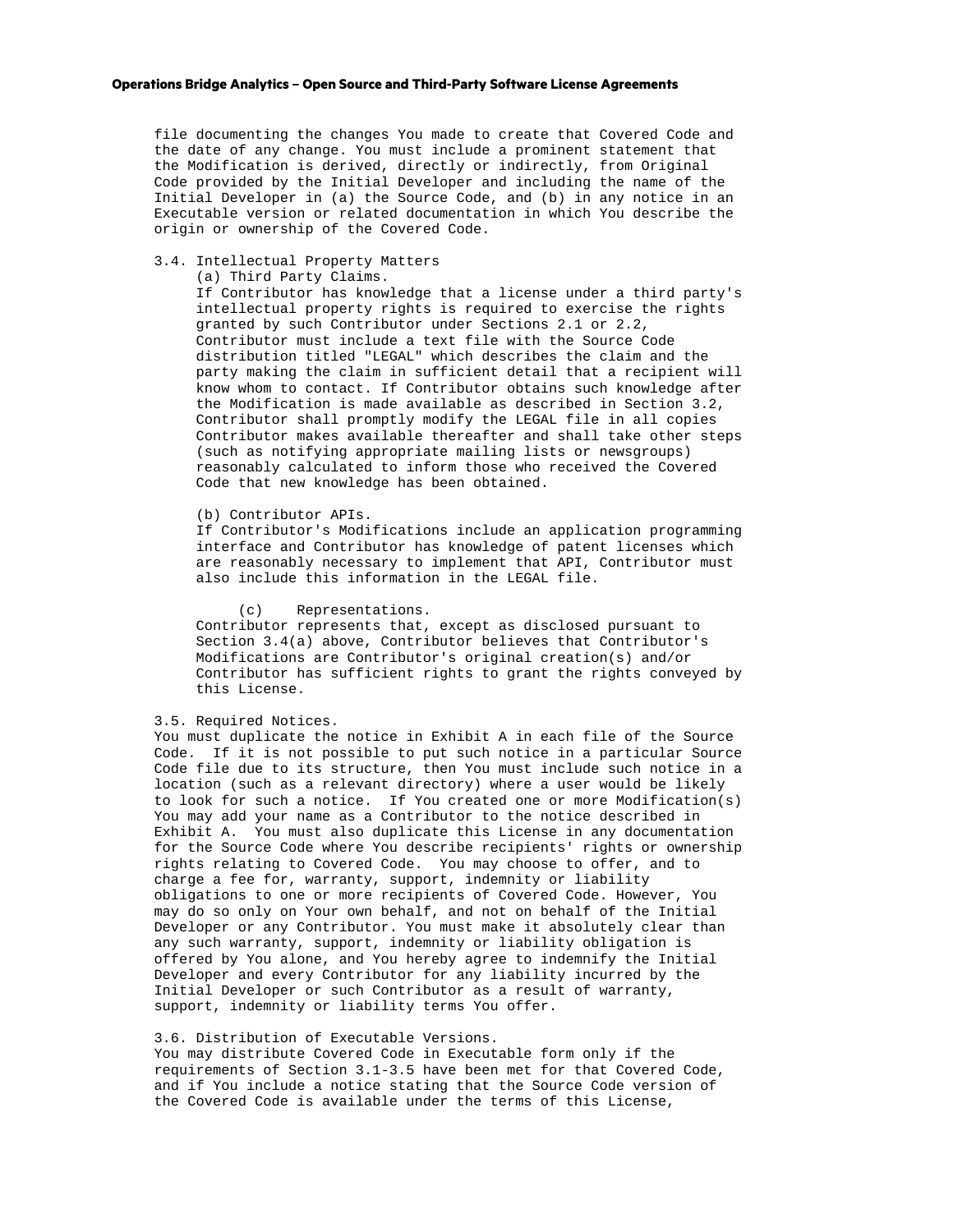including a description of how and where You have fulfilled the obligations of Section 3.2. The notice must be conspicuously included in any notice in an Executable version, related documentation or collateral in which You describe recipients' rights relating to the Covered Code. You may distribute the Executable version of Covered Code or ownership rights under a license of Your choice, which may contain terms different from this License, provided that You are in compliance with the terms of this License and that the license for the Executable version does not attempt to limit or alter the recipient's rights in the Source Code version from the rights set forth in this License. If You distribute the Executable version under a different license You must make it absolutely clear that any terms which differ from this License are offered by You alone, not by the Initial Developer or any Contributor. You hereby agree to indemnify the Initial Developer and every Contributor for any liability incurred by the Initial Developer or such Contributor as a result of any such terms You offer.

#### 3.7. Larger Works.

 You may create a Larger Work by combining Covered Code with other code not governed by the terms of this License and distribute the Larger Work as a single product. In such a case, You must make sure the requirements of this License are fulfilled for the Covered Code.

4. Inability to Comply Due to Statute or Regulation.

 If it is impossible for You to comply with any of the terms of this License with respect to some or all of the Covered Code due to statute, judicial order, or regulation then You must: (a) comply with the terms of this License to the maximum extent possible; and (b) describe the limitations and the code they affect. Such description must be included in the LEGAL file described in Section 3.4 and must be included with all distributions of the Source Code. Except to the extent prohibited by statute or regulation, such description must be sufficiently detailed for a recipient of ordinary skill to be able to understand it.

5. Application of this License.

 This License applies to code to which the Initial Developer has attached the notice in Exhibit A and to related Covered Code.

6. Versions of the License.

#### 6.1. New Versions.

 Netscape Communications Corporation ("Netscape") may publish revised and/or new versions of the License from time to time. Each version will be given a distinguishing version number.

#### 6.2. Effect of New Versions.

 Once Covered Code has been published under a particular version of the License, You may always continue to use it under the terms of that version. You may also choose to use such Covered Code under the terms of any subsequent version of the License published by Netscape. No one other than Netscape has the right to modify the terms applicable to Covered Code created under this License.

#### 6.3. Derivative Works.

 If You create or use a modified version of this License (which you may only do in order to apply it to code which is not already Covered Code governed by this License), You must (a) rename Your license so that the phrases "Mozilla", "MOZILLAPL", "MOZPL", "Netscape",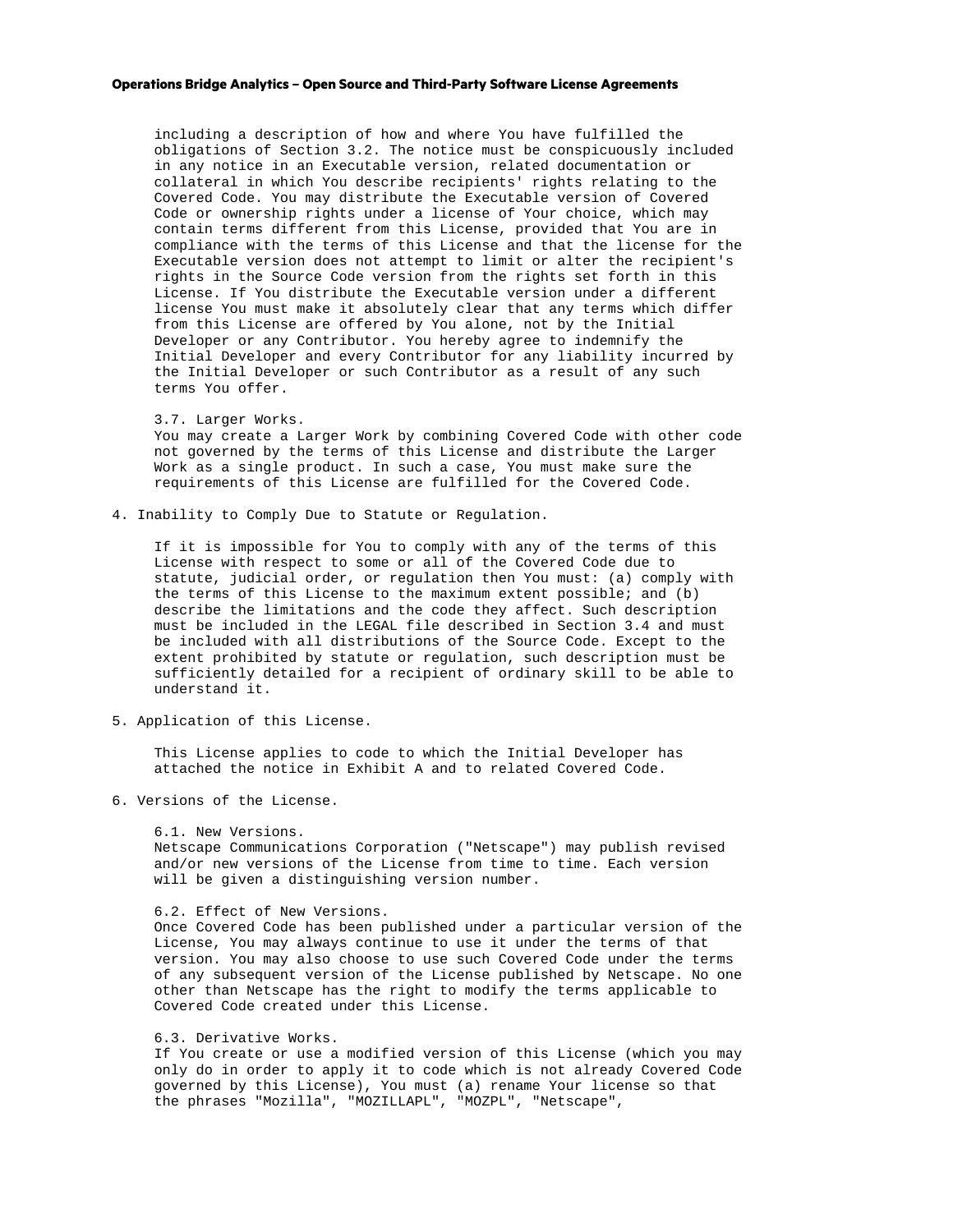"MPL", "NPL" or any confusingly similar phrase do not appear in your license (except to note that your license differs from this License) and (b) otherwise make it clear that Your version of the license contains terms which differ from the Mozilla Public License and Netscape Public License. (Filling in the name of the Initial Developer, Original Code or Contributor in the notice described in Exhibit A shall not of themselves be deemed to be modifications of this License.)

7. DISCLAIMER OF WARRANTY.

 COVERED CODE IS PROVIDED UNDER THIS LICENSE ON AN "AS IS" BASIS, WITHOUT WARRANTY OF ANY KIND, EITHER EXPRESSED OR IMPLIED, INCLUDING, WITHOUT LIMITATION, WARRANTIES THAT THE COVERED CODE IS FREE OF DEFECTS, MERCHANTABLE, FIT FOR A PARTICULAR PURPOSE OR NON-INFRINGING. THE ENTIRE RISK AS TO THE QUALITY AND PERFORMANCE OF THE COVERED CODE IS WITH YOU. SHOULD ANY COVERED CODE PROVE DEFECTIVE IN ANY RESPECT, YOU (NOT THE INITIAL DEVELOPER OR ANY OTHER CONTRIBUTOR) ASSUME THE COST OF ANY NECESSARY SERVICING, REPAIR OR CORRECTION. THIS DISCLAIMER OF WARRANTY CONSTITUTES AN ESSENTIAL PART OF THIS LICENSE. NO USE OF ANY COVERED CODE IS AUTHORIZED HEREUNDER EXCEPT UNDER THIS DISCLAIMER.

#### 8. TERMINATION.

 8.1. This License and the rights granted hereunder will terminate automatically if You fail to comply with terms herein and fail to cure such breach within 30 days of becoming aware of the breach. All sublicenses to the Covered Code which are properly granted shall survive any termination of this License. Provisions which, by their nature, must remain in effect beyond the termination of this License shall survive.

 8.2. If You initiate litigation by asserting a patent infringement claim (excluding declatory judgment actions) against Initial Developer or a Contributor (the Initial Developer or Contributor against whom You file such action is referred to as "Participant") alleging that:

 (a) such Participant's Contributor Version directly or indirectly infringes any patent, then any and all rights granted by such Participant to You under Sections 2.1 and/or 2.2 of this License shall, upon 60 days notice from Participant terminate prospectively, unless if within 60 days after receipt of notice You either: (i) agree in writing to pay Participant a mutually agreeable reasonable royalty for Your past and future use of Modifications made by such Participant, or (ii) withdraw Your litigation claim with respect to the Contributor Version against such Participant. If within 60 days of notice, a reasonable royalty and payment arrangement are not mutually agreed upon in writing by the parties or the litigation claim is not withdrawn, the rights granted by Participant to You under Sections 2.1 and/or 2.2 automatically terminate at the expiration of the 60 day notice period specified above.

 (b) any software, hardware, or device, other than such Participant's Contributor Version, directly or indirectly infringes any patent, then any rights granted to You by such Participant under Sections 2.1(b) and 2.2(b) are revoked effective as of the date You first made, used, sold, distributed, or had made, Modifications made by that Participant.

 8.3. If You assert a patent infringement claim against Participant alleging that such Participant's Contributor Version directly or indirectly infringes any patent where such claim is resolved (such as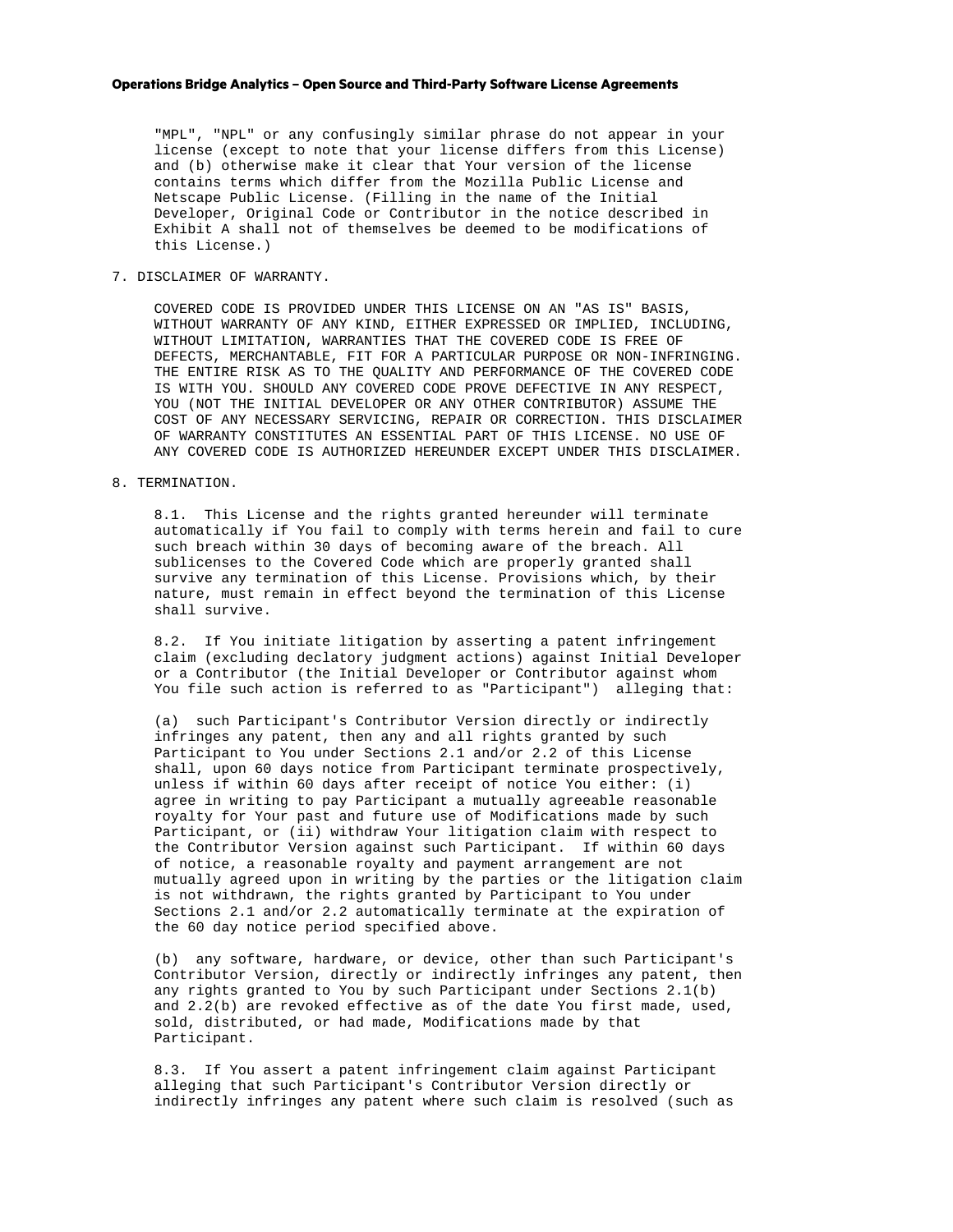by license or settlement) prior to the initiation of patent infringement litigation, then the reasonable value of the licenses granted by such Participant under Sections 2.1 or 2.2 shall be taken into account in determining the amount or value of any payment or license.

 8.4. In the event of termination under Sections 8.1 or 8.2 above, all end user license agreements (excluding distributors and resellers) which have been validly granted by You or any distributor hereunder prior to termination shall survive termination.

## 9. LIMITATION OF LIABILITY.

 UNDER NO CIRCUMSTANCES AND UNDER NO LEGAL THEORY, WHETHER TORT (INCLUDING NEGLIGENCE), CONTRACT, OR OTHERWISE, SHALL YOU, THE INITIAL DEVELOPER, ANY OTHER CONTRIBUTOR, OR ANY DISTRIBUTOR OF COVERED CODE, OR ANY SUPPLIER OF ANY OF SUCH PARTIES, BE LIABLE TO ANY PERSON FOR ANY INDIRECT, SPECIAL, INCIDENTAL, OR CONSEQUENTIAL DAMAGES OF ANY CHARACTER INCLUDING, WITHOUT LIMITATION, DAMAGES FOR LOSS OF GOODWILL, WORK STOPPAGE, COMPUTER FAILURE OR MALFUNCTION, OR ANY AND ALL OTHER COMMERCIAL DAMAGES OR LOSSES, EVEN IF SUCH PARTY SHALL HAVE BEEN INFORMED OF THE POSSIBILITY OF SUCH DAMAGES. THIS LIMITATION OF LIABILITY SHALL NOT APPLY TO LIABILITY FOR DEATH OR PERSONAL INJURY RESULTING FROM SUCH PARTY'S NEGLIGENCE TO THE EXTENT APPLICABLE LAW PROHIBITS SUCH LIMITATION. SOME JURISDICTIONS DO NOT ALLOW THE EXCLUSION OR LIMITATION OF INCIDENTAL OR CONSEQUENTIAL DAMAGES, SO THIS EXCLUSION AND LIMITATION MAY NOT APPLY TO YOU.

#### 10. U.S. GOVERNMENT END USERS.

 The Covered Code is a "commercial item," as that term is defined in 48 C.F.R. 2.101 (Oct. 1995), consisting of "commercial computer software" and "commercial computer software documentation," as such terms are used in 48 C.F.R. 12.212 (Sept. 1995). Consistent with 48 C.F.R. 12.212 and 48 C.F.R. 227.7202-1 through 227.7202-4 (June 1995), all U.S. Government End Users acquire Covered Code with only those rights set forth herein.

11. MISCELLANEOUS.

 This License represents the complete agreement concerning subject matter hereof. If any provision of this License is held to be unenforceable, such provision shall be reformed only to the extent necessary to make it enforceable. This License shall be governed by California law provisions (except to the extent applicable law, if any, provides otherwise), excluding its conflict-of-law provisions. With respect to disputes in which at least one party is a citizen of, or an entity chartered or registered to do business in the United States of America, any litigation relating to this License shall be subject to the jurisdiction of the Federal Courts of the Northern District of California, with venue lying in Santa Clara County, California, with the losing party responsible for costs, including without limitation, court costs and reasonable attorneys' fees and expenses. The application of the United Nations Convention on Contracts for the International Sale of Goods is expressly excluded. Any law or regulation which provides that the language of a contract shall be construed against the drafter shall not apply to this License.

#### 12. RESPONSIBILITY FOR CLAIMS.

As between Initial Developer and the Contributors, each party is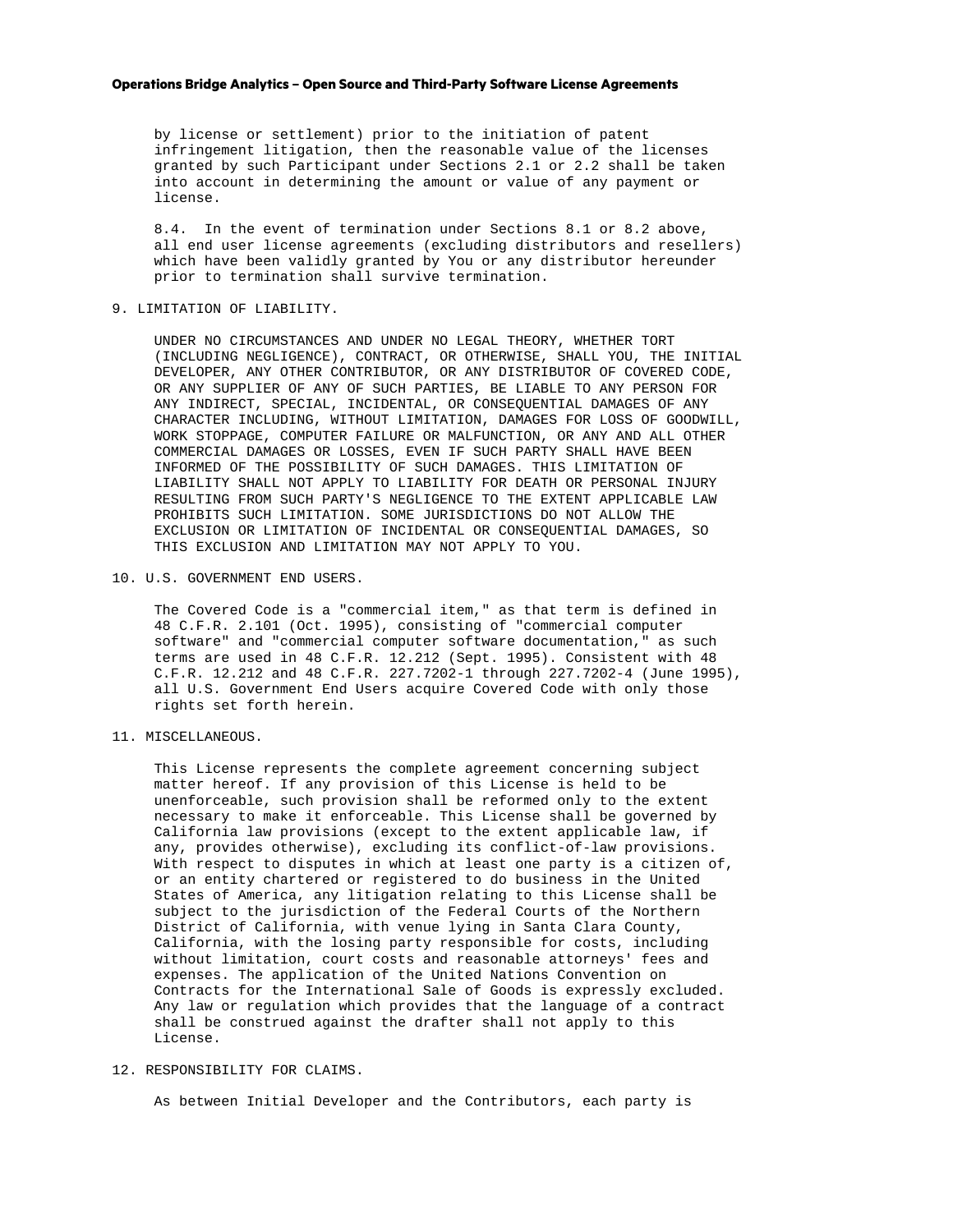responsible for claims and damages arising, directly or indirectly, out of its utilization of rights under this License and You agree to work with Initial Developer and Contributors to distribute such responsibility on an equitable basis. Nothing herein is intended or shall be deemed to constitute any admission of liability.

13. MULTIPLE-LICENSED CODE.

 Initial Developer may designate portions of the Covered Code as "Multiple-Licensed". "Multiple-Licensed" means that the Initial Developer permits you to utilize portions of the Covered Code under Your choice of the NPL or the alternative licenses, if any, specified by the Initial Developer in the file described in Exhibit A.

EXHIBIT A - Mozilla Public License.

 ``The contents of this file are subject to the Mozilla Public License Version 1.1 (the "License"); you may not use this file except in compliance with the License. You may obtain a copy of the License at http://www.mozilla.org/MPL/

 Software distributed under the License is distributed on an "AS IS" basis, WITHOUT WARRANTY OF ANY KIND, either express or implied. See the License for the specific language governing rights and limitations under the License.

The Original Code is RabbitMQ.

 The Initial Developer of the Original Code is GoPivotal, Ltd. Copyright (c) 2007-2013 GoPivotal, Inc. All Rights Reserved.''

 [NOTE: The text of this Exhibit A may differ slightly from the text of the notices in the Source Code files of the Original Code. You should use the text of this Exhibit A rather than the text found in the Original Code Source Code for Your Modifications.]

## **Oracle Binary Code License Agreement for Java SE and JavaFX Technologies**

HPE acknowledges the redistribution of the following open source components that are in the public domain:

• JavaBeans Activation Framework

ORACLE AMERICA, INC. ("ORACLE"), FOR AND ON BEHALF OF ITSELF AND ITS SUBSIDIARIES AND AFFILIATES UNDER COMMON CONTROL, IS WILLING TO LICENSE THE SOFTWARE TO YOU ONLY UPON THE CONDITION THAT YOU ACCEPT ALL OF THE TERMS CONTAINED IN THIS BINARY CODE LICENSE AGREEMENT AND SUPPLEMENTAL LICENSE TERMS (COLLECTIVELY "AGREEMENT"). PLEASE READ THE AGREEMENT CAREFULLY. BY SELECTING THE "ACCEPT LICENSE AGREEMENT" (OR THE EQUIVALENT) BUTTON AND/OR BY USING THE SOFTWARE YOU ACKNOWLEDGE THAT YOU HAVE READ THE TERMS AND AGREE TO THEM. IF YOU ARE AGREEING TO THESE TERMS ON BEHALF OF A COMPANY OR OTHER LEGAL ENTITY, YOU REPRESENT THAT YOU HAVE THE LEGAL AUTHORITY TO BIND THE LEGAL ENTITY TO THESE TERMS. IF YOU DO NOT HAVE SUCH AUTHORITY, OR IF YOU DO NOT WISH TO BE BOUND BY THE TERMS, THEN SELECT THE "DECLINE LICENSE AGREEMENT" (OR THE EQUIVALENT) BUTTON AND YOU MUST NOT USE THE SOFTWARE ON THIS SITE OR ANY OTHER MEDIA ON WHICH THE SOFTWARE IS CONTAINED.

1. DEFINITIONS. "Software" means the software identified above in binary form that you selected for download, install or use (in the version You selected for download, install or use) from Oracle or its authorized licensees, any other machine readable materials (including, but not limited to, libraries, source files, header files, and data files), any updates or error corrections provided by Oracle, and any user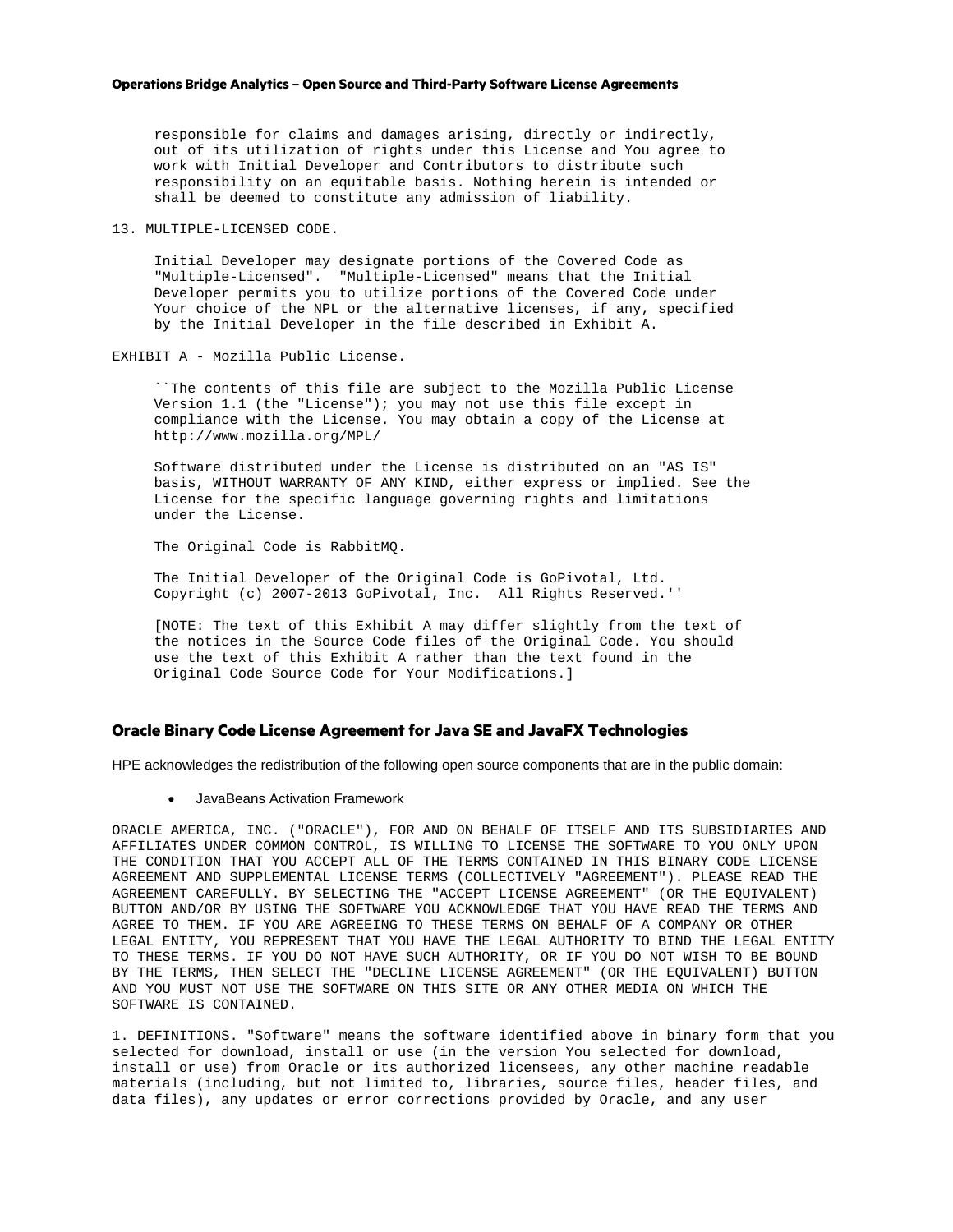manuals, programming guides and other documentation provided to you by Oracle under this Agreement. "General Purpose Desktop Computers and Servers" means computers, including desktop and laptop computers, or servers, used for general computing functions under end user control (such as but not specifically limited to email, general purpose Internet browsing, and office suite productivity tools). The use of Software in systems and solutions that provide dedicated functionality (other than as mentioned above) or designed for use in embedded or function-specific software applications, for example but not limited to: Software embedded in or bundled with industrial control systems, wireless mobile telephones, wireless handheld devices, netbooks, kiosks, TV/STB, Blu-ray Disc devices, telematics and network control switching equipment, printers and storage management systems, and other related systems are excluded from this definition and not licensed under this Agreement. "Programs" means: (a) Java technology applets and applications intended to run on the Java Platform, Standard Edition platform on Java-enabled General Purpose Desktop Computers and Servers, and (b) JavaFX technology applications intended to run on the JavaFX Runtime on JavaFX-enabled General Purpose Desktop Computers and Servers. "README File" means the README file for the Software set forth in the Software or otherwise available from Oracle at or through the following URL: <http://www.oracle.com/technetwork/java/javase/documentation/index.html>

2. LICENSE TO USE. Subject to the terms and conditions of this Agreement including, but not limited to, the Java Technology Restrictions of the Supplemental License Terms, Oracle grants you a non-exclusive, non-transferable, limited license without license fees to reproduce and use internally the Software complete and unmodified for the sole purpose of running Programs.

3. RESTRICTIONS. Software is copyrighted. Title to Software and all associated intellectual property rights is retained by Oracle and/or its licensors. Unless enforcement is prohibited by applicable law, you may not modify, decompile, or reverse engineer Software. You acknowledge that the Software is developed for general use in a variety of information management applications; it is not developed or intended for use in any inherently dangerous applications, including applications that may create a risk of personal injury. If you use the Software in dangerous applications, then you shall be responsible to take all appropriate fail-safe, backup, redundancy, and other measures to ensure its safe use. Oracle disclaims any express or implied warranty of fitness for such uses. No right, title or interest in or to any trademark, service mark, logo or trade name of Oracle or its licensors is granted under this Agreement. Additional restrictions for developers and/or publishers licenses are set forth in the Supplemental License Terms.

4. DISCLAIMER OF WARRANTY. THE SOFTWARE IS PROVIDED "AS IS" WITHOUT WARRANTY OF ANY KIND. ORACLE FURTHER DISCLAIMS ALL WARRANTIES, EXPRESS AND IMPLIED, INCLUDING WITHOUT LIMITATION, ANY IMPLIED WARRANTIES OF MERCHANTABILITY, FITNESS FOR A PARTICULAR PURPOSE OR NONINFRINGEMENT.

5. LIMITATION OF LIABILITY. IN NO EVENT SHALL ORACLE BE LIABLE FOR ANY INDIRECT, INCIDENTAL, SPECIAL, PUNITIVE OR CONSEQUENTIAL DAMAGES, OR DAMAGES FOR LOSS OF PROFITS, REVENUE, DATA OR DATA USE, INCURRED BY YOU OR ANY THIRD PARTY, WHETHER IN AN ACTION IN CONTRACT OR TORT, EVEN IF ORACLE HAS BEEN ADVISED OF THE POSSIBILITY OF SUCH DAMAGES. ORACLE'S ENTIRE LIABILITY FOR DAMAGES HEREUNDER SHALL IN NO EVENT EXCEED ONE THOUSAND DOLLARS (U.S. \$1,000).

6. TERMINATION. This Agreement is effective until terminated. You may terminate this Agreement at any time by destroying all copies of Software. This Agreement will terminate immediately without notice from Oracle if you fail to comply with any provision of this Agreement. Either party may terminate this Agreement immediately should any Software become, or in either party's opinion be likely to become, the subject of a claim of infringement of any intellectual property right. Upon termination, you must destroy all copies of Software.

7. EXPORT REGULATIONS. You agree that U.S. export control laws and other applicable export and import laws govern your use of the Software, including technical data;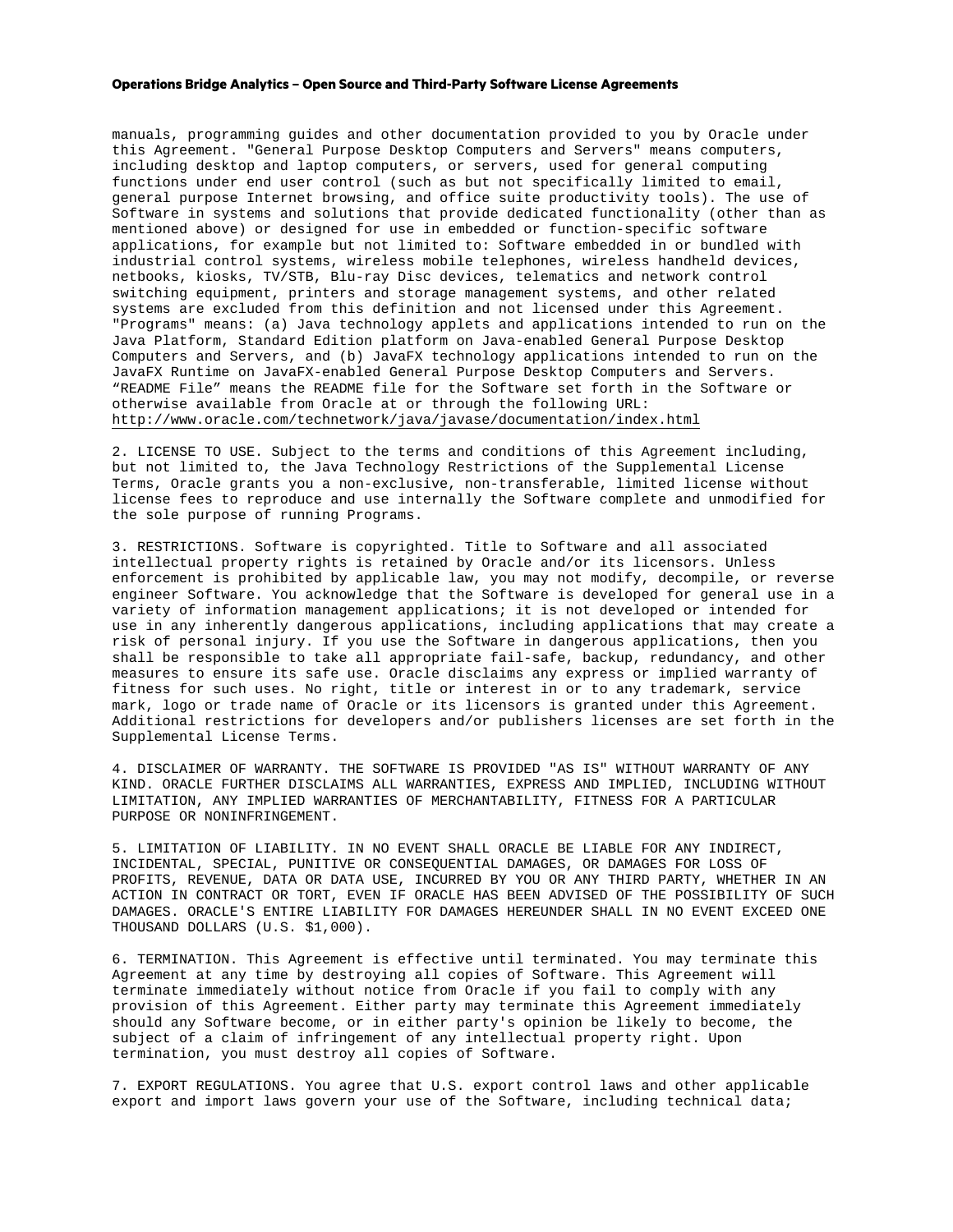additional information can be found on Oracle's Global Trade Compliance web site [\(http://www.oracle.com/products/export\)](http://www.oracle.com/products/export). You agree that neither the Software nor any direct product thereof will be exported, directly, or indirectly, in violation of these laws, or will be used for any purpose prohibited by these laws including, without limitation, nuclear, chemical, or biological weapons proliferation.

8. TRADEMARKS AND LOGOS. You acknowledge and agree as between you and Oracle that Oracle owns the ORACLE and JAVA trademarks and all ORACLE- and JAVA-related trademarks, service marks, logos and other brand designations ("Oracle Marks"), and you agree to comply with the Third Party Usage Guidelines for Oracle Trademarks currently located at<http://www.oracle.com/us/legal/third-party-trademarks/index.html> . Any use you make of the Oracle Marks inures to Oracle's benefit.

9. U.S. GOVERNMENT LICENSE RIGHTS. If Software is being acquired by or on behalf of the U.S. Government or by a U.S. Government prime contractor or subcontractor (at any tier), then the Government's rights in Software and accompanying documentation shall be only those set forth in this Agreement.

10. GOVERNING LAW. This agreement is governed by the substantive and procedural laws of California. You and Oracle agree to submit to the exclusive jurisdiction of, and venue in, the courts of San Francisco, or Santa Clara counties in California in any dispute arising out of or relating to this agreement.

11. SEVERABILITY. If any provision of this Agreement is held to be unenforceable, this Agreement will remain in effect with the provision omitted, unless omission would frustrate the intent of the parties, in which case this Agreement will immediately terminate.

12. INTEGRATION. This Agreement is the entire agreement between you and Oracle relating to its subject matter. It supersedes all prior or contemporaneous oral or written communications, proposals, representations and warranties and prevails over any conflicting or additional terms of any quote, order, acknowledgment, or other communication between the parties relating to its subject matter during the term of this Agreement. No modification of this Agreement will be binding, unless in writing and signed by an authorized representative of each party.

#### SUPPLEMENTAL LICENSE TERMS

These Supplemental License Terms add to or modify the terms of the Binary Code License Agreement. Capitalized terms not defined in these Supplemental Terms shall have the same meanings ascribed to them in the Binary Code License Agreement. These Supplemental Terms shall supersede any inconsistent or conflicting terms in the Binary Code License Agreement, or in any license contained within the Software.

A. SOFTWARE INTERNAL USE FOR DEVELOPMENT LICENSE GRANT. Subject to the terms and conditions of this Agreement and restrictions and exceptions set forth in the README File incorporated herein by reference, including, but not limited to the Java Technology Restrictions of these Supplemental Terms, Oracle grants you a nonexclusive, non-transferable, limited license without fees to reproduce internally and use internally the Software complete and unmodified for the purpose of designing, developing, and testing your Programs.

B. LICENSE TO DISTRIBUTE SOFTWARE. Subject to the terms and conditions of this Agreement and restrictions and exceptions set forth in the README File, including, but not limited to the Java Technology Restrictions of these Supplemental Terms, Oracle grants you a non-exclusive, non-transferable, limited license without fees to reproduce and distribute the Software, provided that (i) you distribute the Software complete and unmodified and only bundled as part of, and for the sole purpose of running, your Programs, (ii) the Programs add significant and primary functionality to the Software, (iii) you do not distribute additional software intended to replace any component(s) of the Software, (iv) you do not remove or alter any proprietary legends or notices contained in the Software, (v) you only distribute the Software subject to a license agreement that protects Oracle's interests consistent with the terms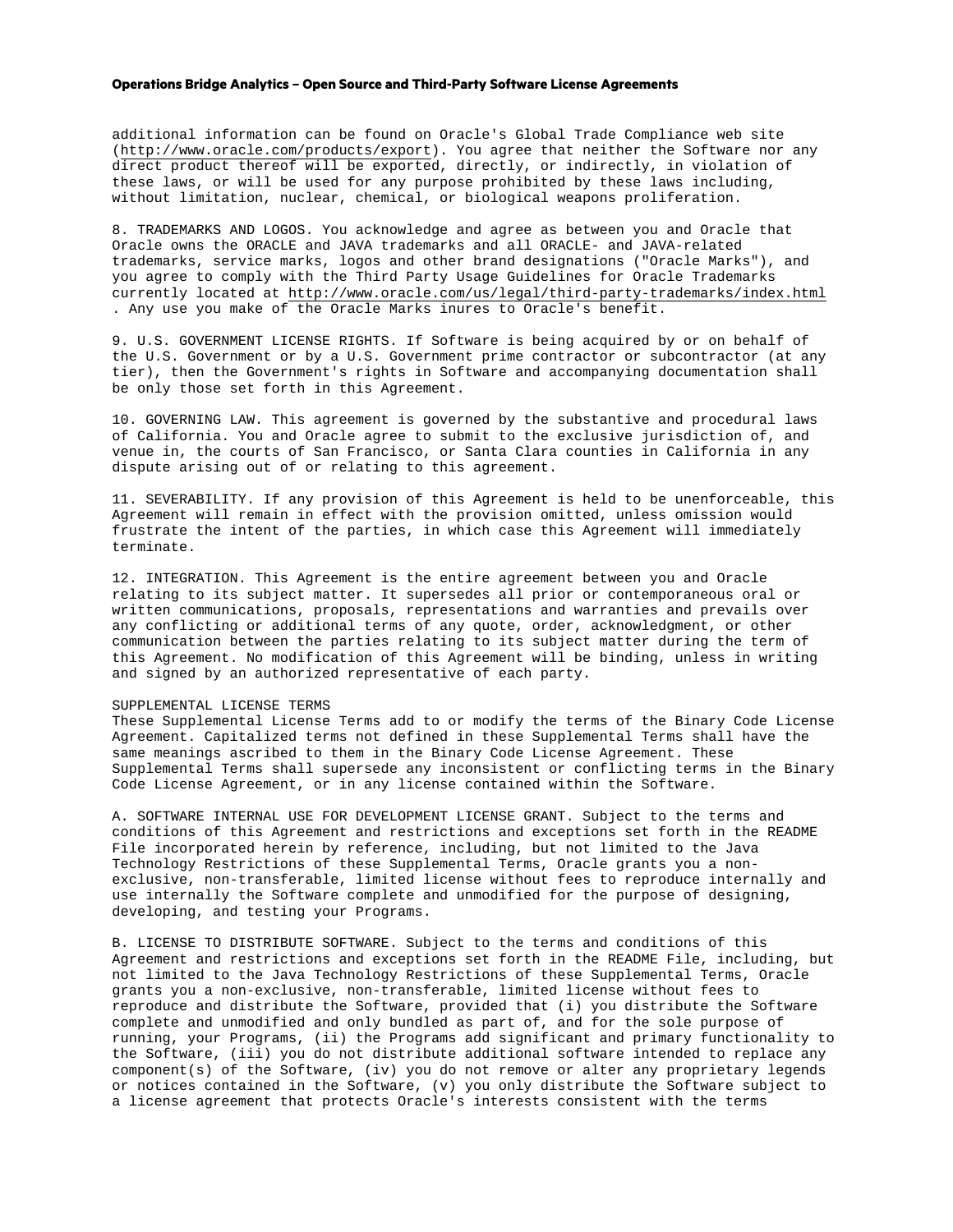contained in this Agreement, and (vi) you agree to defend and indemnify Oracle and its licensors from and against any damages, costs, liabilities, settlement amounts and/or expenses (including attorneys' fees) incurred in connection with any claim, lawsuit or action by any third party that arises or results from the use or distribution of any and all Programs and/or Software. The license set forth in this Section B does not extend to the Software identified in Section D.

C. LICENSE TO DISTRIBUTE REDISTRIBUTABLES. Subject to the terms and conditions of this Agreement and restrictions and exceptions set forth in the README File, including but not limited to the Java Technology Restrictions of these Supplemental Terms, Oracle grants you a non-exclusive, non-transferable, limited license without fees to reproduce and distribute those files specifically identified as redistributable in the README File ("Redistributables") provided that: (i) you distribute the Redistributables complete and unmodified, and only bundled as part of Programs, (ii) the Programs add significant and primary functionality to the Redistributables, (iii) you do not distribute additional software intended to supersede any component(s) of the Redistributables (unless otherwise specified in the applicable README File), (iv) you do not remove or alter any proprietary legends or notices contained in or on the Redistributables, (v) you only distribute the Redistributables pursuant to a license agreement that protects Oracle's interests consistent with the terms contained in the Agreement, (vi) you agree to defend and indemnify Oracle and its licensors from and against any damages, costs, liabilities, settlement amounts and/or expenses (including attorneys' fees) incurred in connection with any claim, lawsuit or action by any third party that arises or results from the use or distribution of any and all Programs and/or Software. The license set forth in this Section C does not extend to the Software identified in Section D.

D. JAVA TECHNOLOGY RESTRICTIONS. You may not create, modify, or change the behavior of, or authorize your licensees to create, modify, or change the behavior of, classes, interfaces, or subpackages that are in any way identified as "java", "javax", "javafx", "sun", "oracle" or similar convention as specified by Oracle in any naming convention designation. You shall not redistribute the Software listed on Schedule 1.

E. SOURCE CODE. Software may contain source code that, unless expressly licensed for other purposes, is provided solely for reference purposes pursuant to the terms of this Agreement. Source code may not be redistributed unless expressly provided for in this Agreement.

F. THIRD PARTY CODE. Additional copyright notices and license terms applicable to portions of the Software are set forth in the THIRDPARTYLICENSEREADME file set forth in the Software or otherwise available from Oracle at or through the following URL: http://www.oracle.com/technetwork/java/javase/documentation/index.html. In addition to any terms and conditions of any third party opensource/freeware license identified in the THIRDPARTYLICENSEREADME file, the disclaimer of warranty and limitation of liability provisions in paragraphs 4 and 5 of the Binary Code License Agreement shall apply to all Software in this distribution.

G. TERMINATION FOR INFRINGEMENT. Either party may terminate this Agreement immediately should any Software become, or in either party's opinion be likely to become, the subject of a claim of infringement of any intellectual property right.

H. INSTALLATION AND AUTO-UPDATE. The Software's installation and auto-update processes transmit a limited amount of data to Oracle (or its service provider) about those specific processes to help Oracle understand and optimize them. Oracle does not associate the data with personally identifiable information. You can find more information about the data Oracle collects as a result of your Software download at [http://www.oracle.com/technetwork/java/javase/documentation/index.html.](http://www.oracle.com/technetwork/java/javase/documentation/index.html)

For inquiries please contact: Oracle America, Inc., 500 Oracle Parkway, Redwood Shores, California 94065, USA.

License for Archived Java SE Technologies; last updated 02 April 2013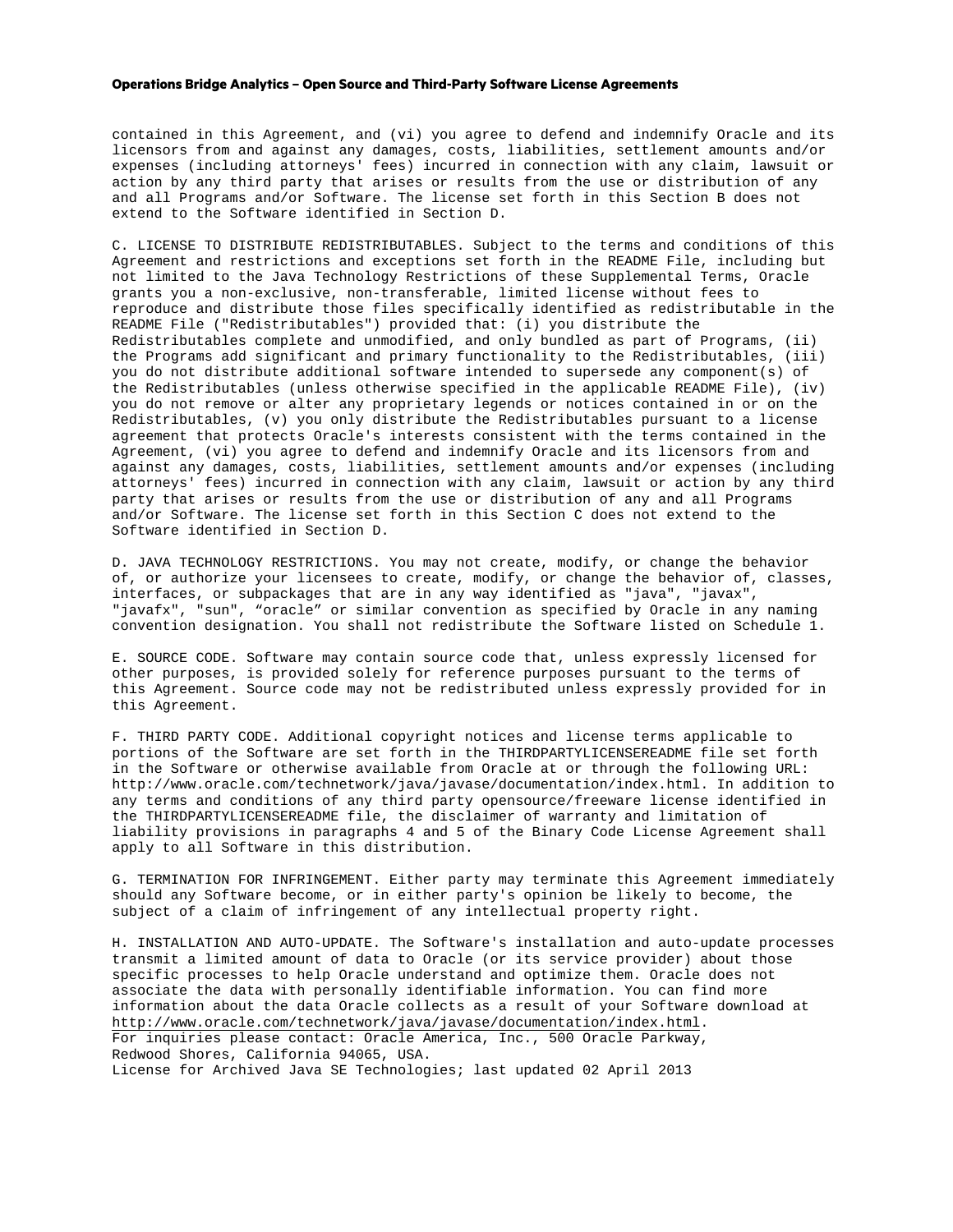Schedule 1 to Supplemental Terms Non-redistributable Java Technologies JavaFX Runtime versions prior to version 2.0.2, except for version 1.3.1 JavaFX Development Kit (or SDK) versions prior to version 2.0.2, except for the version 1.3.1 Runtime components which are included in the version 1.3.1 Development Kit JavaFX Production Suite Java Naming and Directory Interface(TM) Java Cryptography Extension (JCE) Unlimited Strength Jurisdiction Policy Files Jvmstat Any patches, bug fixes or updates made available by Oracle through Oracle Premier Support, including those made available under Oracle's Java SE Support program

## **Public Domain**

HPE acknowledges the redistribution of the following open source components that are in the public domain:

- AOP Alliance 1.0
- Array.indexOf polyfill
- FitVids v1.0
- JBoss EJB client 1.0.0
- JBoss Metadata Common 7.0.1
- JBoss Metadata EAR 7.0.1
- JBoss Remote Naming 1.0.2
- JBoss STDIO 1.0.1.GA
- jboss-sasl 1.0.0
- MXP1: XML Pull Parser 3rd Edition 1.1.4c
- StAX Mapper 1.1.0
- XML Pull Parsing API 1.1.3.1
- XZ for Java 1.0

The person or persons who have associated work with this document (the "Dedicator" or "Certifier") hereby either (a) certifies that, to the best of his knowledge, the work of authorship identified is in the public domain of the country from which the work is published, or (b) hereby dedicates whatever copyright the dedicators holds in the work of authorship identified below (the "Work") to the public domain. A certifier, moreover, dedicates any copyright interest he may have in the associated work, and for these purposes, is described as a "dedicator" below.

A certifier has taken reasonable steps to verify the copyright status of this work. Certifier recognizes that his good faith efforts may not shield him from liability if in fact the work certified is not in the public domain.

Dedicator makes this dedication for the benefit of the public at large and to the detriment of the Dedicator's heirs and successors. Dedicator intends this dedication to be an overt act of relinquishment in perpetuity of all present and future rights under copyright law, whether vested or contingent, in the Work. Dedicator understands that such relinquishment of all rights includes the relinquishment of all rights to enforce (by lawsuit or otherwise) those copyrights in the Work.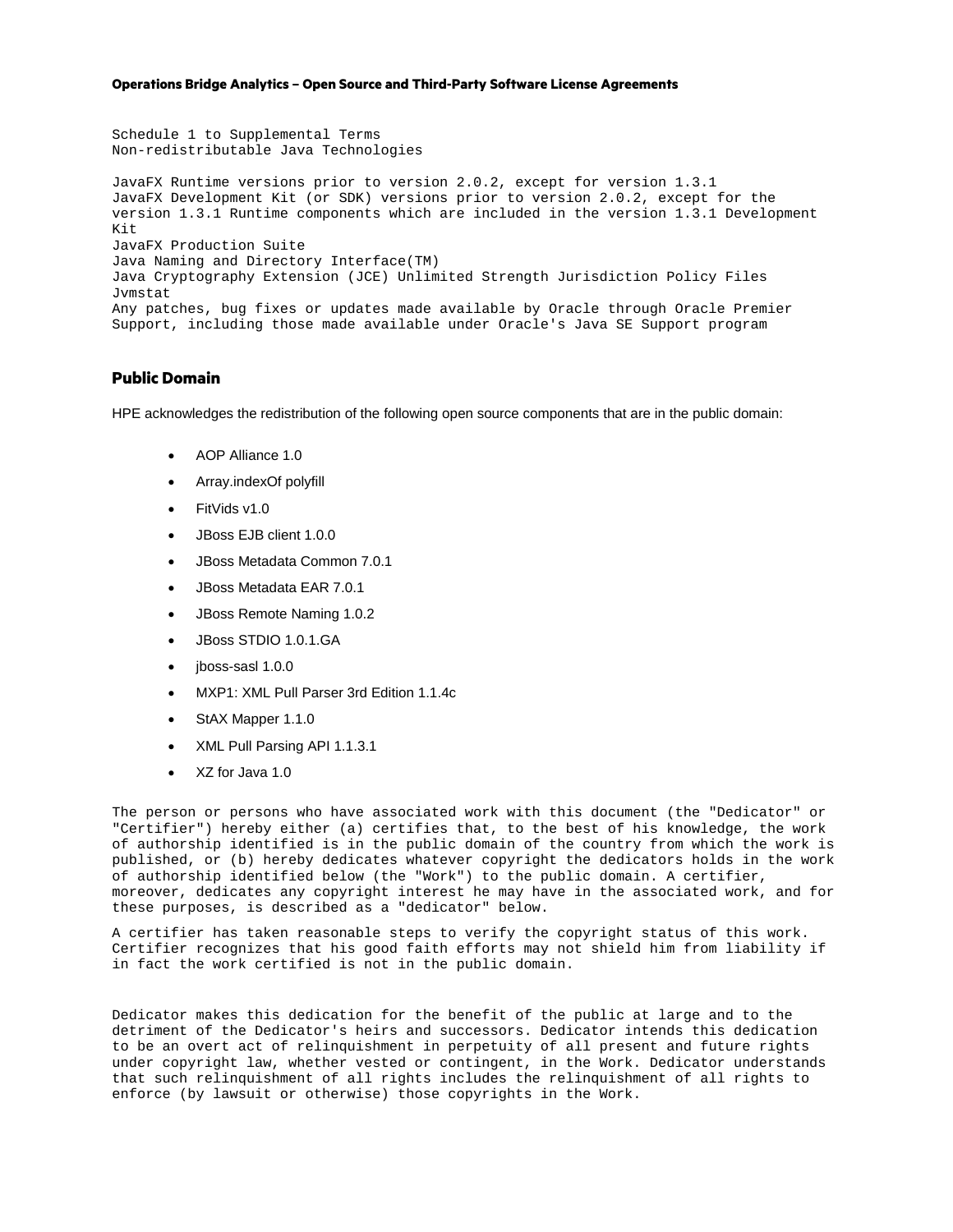Dedicator recognizes that, once placed in the public domain, the Work may be freely reproduced, distributed, transmitted, used, modified, built upon, or otherwise exploited by anyone for any purpose, commercial or non-commercial, and in any way, including by methods that have not yet been invented or conceived.

#### **WTF Public License (WTFPL), Version 2**

HPE acknowledges the redistribution of the following open source component that is provided under this license:

• Reflections 0.9.10

DO WHAT THE FUCK YOU WANT TO PUBLIC LICENSE Version 2, December 2004

Copyright (C) 2004 Sam Hocevar <sam@hocevar.net>

Everyone is permitted to copy and distribute verbatim or modified copies of this license document, and changing it is allowed as long as the name is changed.

DO WHAT THE FUCK YOU WANT TO PUBLIC LICENSE TERMS AND CONDITIONS FOR COPYING, DISTRIBUTION AND MODIFICATION

0. You just DO WHAT THE FUCK YOU WANT TO.

## **Zulu Terms of Use**

HPE acknowledges the redistribution of the following open source component that is provided under this license:

• Azul openjdk 1.8.0

Zulu is copyrighted software based on OpenJDK [\(http://openjdk.java.net/\)](http://openjdk.java.net/) and is 100% open source. By downloading, installing, or otherwise using Zulu, you hereby agree as follows:

- Zulu is provided "AS IS" and without warranty of any kind, express or implied, including without limitation any warranty of merchantability, fitness for a particular purpose, or noninfringement, each of which are hereby expressly disclaimed. You acknowledge and agree that any use of Zulu is at your sole risk.
- Azul will not be liable to you (whether under contract, tort, strict liability, negligence, or any other legal or equitable theory) for (i) any indirect, incidental, consequential, special, punitive, or reliance damages relating to your download, use or installation of Zulu (including without limitation any loss of or damage to data or systems), or (ii) for any direct damages in excess of (in the aggregate) one hundred U.S. dollars (\$100). Some states do not allow the exclusion or limitation of incidental or consequential damages, so the above limitations may not apply to you.